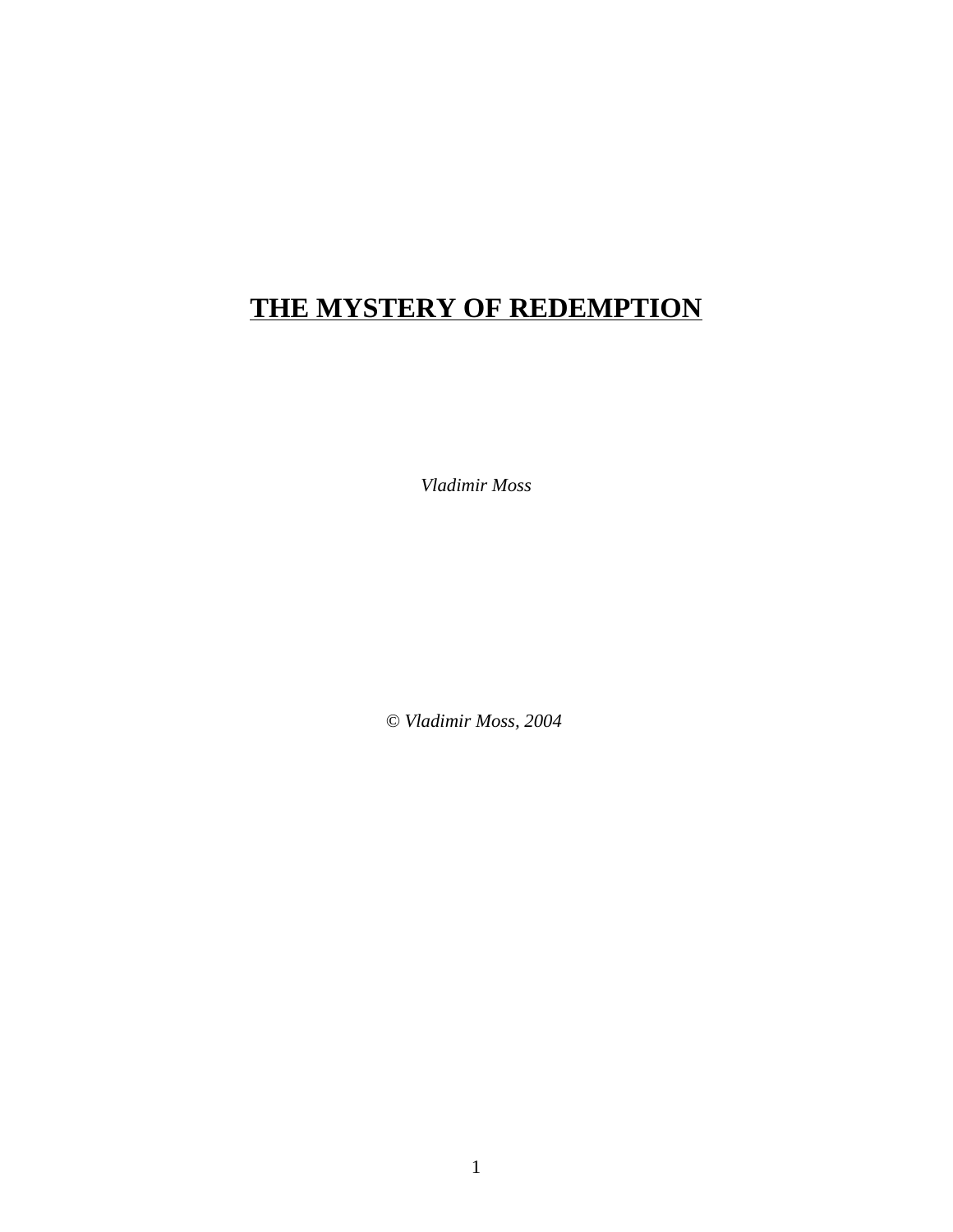# **CONTENTS**

| 2. The Meaning of "Justification"28          |                |
|----------------------------------------------|----------------|
|                                              |                |
|                                              |                |
|                                              |                |
|                                              |                |
|                                              |                |
|                                              |                |
| Appendix 1: Life of Archbishop Theophanes    | $\mathbf{o}$ f |
| Appendix 2: Archbishop Theophanes of Poltava | 0 <sub>n</sub> |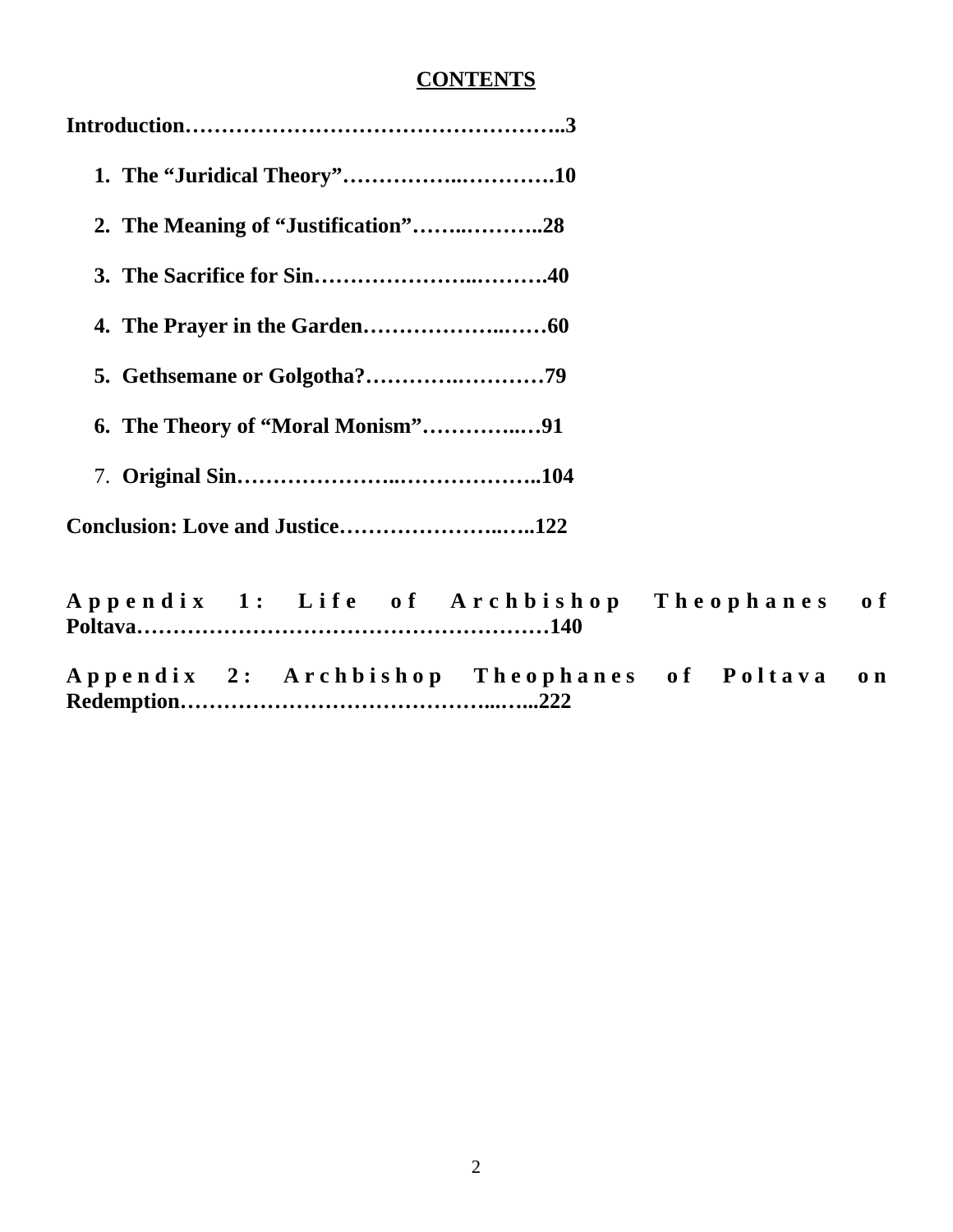#### **INTRODUCTION**

*Of mercy and judgement shall I sing unto Thee, O Lord.* Psalms 100.1.

*He wiped out our debt, by paying for us a most admirable and precious ransom. We are all made free through the blood of the Son, which pleads for us to the Father.* St. John of Damascus, First Word on the Divine Images, 21.

 Two works by Metropolitan Anthony (Khrapovitsky), *The Dogma of Redemption* and the *Catechism*, have been a subject of controversy in the Orthodox Church for nearly a century. The controversy consists in the fact that in these works Metropolitan Anthony attacks the Orthodox Christian teaching on redemption as expounded by Metropolitan Philaret of Moscow (+1867), labeling it "scholastic". The purpose of this little book is to defend Metropolitan Philaret's teaching as being indeed the traditional teaching of the Orthodox Church by an examination and refutation of Metropolitan Anthony's thesis, especially as it is reiterated in a document recently written by the Bishops of the "Holy Orthodox Church in North America" (HOCNA), and entitled "Resolution of the Sacred Synod of the True Orthodox Church of Greece concerning *The Dogma of Redemption* by Metropolitan Anthony Khrapovitsky".<sup>1</sup>

 Metropolitan Anthony's *Catechism*, which expressed the same theology as *The Dogma of Redemption* in a more concise form, was at first accepted by the Synod of the Russian Orthodox Church Outside Russia (ROCOR) in 1926 as a substitute for Metropolitan Philaret of Moscow's *Catechism* in schools. The Synod did not call Metropolitan Philaret's *Catechism* heretical, simply saying that Metropolitan Anthony's was "shorter and more convenient for assimilation". And Metropolitan Anthony himself did not ask for Metropolitan Philaret's *Catechism* to be removed from use in favour of his own, writing only (in a report to the Synod dated April 9/22, 1926): "In my foreword to *An Attempt at an Orthodox Christian Catechism* I wrote: 'In publishing my work as material, I in no way wished that it should completely *overshadow* the *Catechism* of [Metropolitan] Philaret in schools, but I have nothing against the idea that this or that teacher of the Law of God should sometimes, in his interpretation of the dogmas and commandments, use my thoughts and references to Holy Scripture and Holy Tradition, thereby filling in the gaps in the textbook catechism with regard to various religious questions, of which very many have arisen in the time since the death of the author'".2

 All this sounds innocent and cautious enough. And yet the fact is, as Metropolitan Anthony made clear on many occasions, the real motive for the writing of his *Catechism* and *Dogma of Redemption* was that he considered Metropolitan Philaret's *Catechism* "scholastic" and heretical, being identical with the Roman Catholic teaching on redemption of Anselm and Aquinas. Thus in his letters to the Russian Athonite monk and theologian, Hieromonk Theophan (later Hieroschemamonk Theodosius of Karoulia), a firm opponent of Metropolitan Anthony's thesis, he expressed fundamental disagreement "with the juridical theory of Anselm and Aquinas, which was completely accepted by P[eter] Moghila and Metropolitan Philaret"<sup>3</sup> And again he wrote: "We must not quickly return to Peter Moghila, Philaret and Macarius: they will remain subjects for historians"<sup>4</sup> And again: "Apparently you together with your namesake [Archbishop Theophan of Poltava, the main opponent of Metropolitan Anthony's teaching in the ROCOR Synod] have fallen into spiritual deception".<sup>5</sup> So it is clear that, for Metropolitan Anthony, as for his opponents, this was a fundamental matter of doctrine. Either Metropolitan Philaret's *Catechism* was heretical and Metropolitan Anthony's was

<sup>1</sup> http://deltard.org/hocna/defense.htm

<sup>2</sup> *Protocols of the Hierarchical Synod of the Russian Orthodox Church Abroad,* 9/22 April, 1926 (in Russian).

 $3$  The Letters of His Beatitude Metropolitan Anthony (Khrapovitsky), Jordanville, 1998 (in Russian),  $N^{\circ}$  83, p. 235.

<sup>&</sup>lt;sup>4</sup> Letters, <u>op. cit.</u>, Nº 91, p. 244.

 $5$  *Letters*, <u>op. cit.,</u>  $N^{\circ}$  31, p. 169.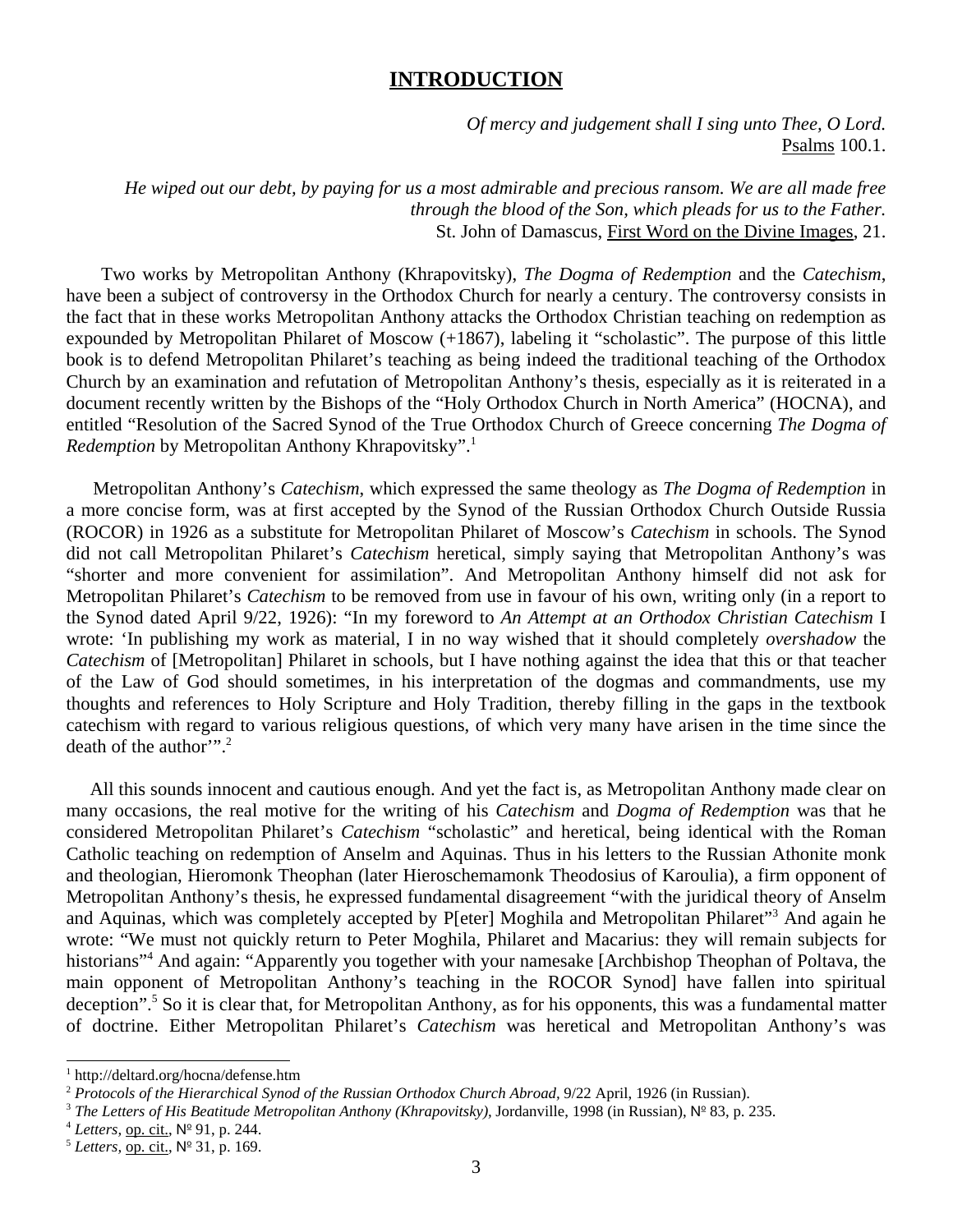Orthodox, or Metropolitan Anthony's was heretical and Metropolitan Philaret's was Orthodox. And whoever was wrong was "in spiritual deception".

 But the consequences of "victory" for either side would have been unthinkable; it would have meant condemning as a heretic either the greatest Russian hierarch of the  $19<sup>th</sup>$  century or, in many people's opinion, the greatest Russian hierarch of the  $20<sup>th</sup>$  century, and would quite simply have torn the Russian Church Abroad apart at a time when it was fighting for its life against communism, sergianism and sophianism.

 So it is not surprising that both sides exhibited signs of trying to "cool" the conflict. On the one hand, Metropolitan Anthony's *Catechism* did not replace that of Metropolitan Philaret, and the Synod under Metropolitan Anastasy refused to review the question again. And on the other, Metropolitan Anthony's chief opponent, Archbishop Theophan departed to live a hermit's life in France…

But the conflict has resurfaced in the 1990s, both in Russia and in America.

 Now the HOCNA hierarchs refrain from directly calling any of the major players in this controversy a heretic. At the same time, however, they extend the label "scholastic" to all those who espouse what they call "the juridical theory" of redemption, including even such renowned hierarchs as Bishop Ignaty Brianchaninov and Bishop Theophan the Recluse. Thus for the sake of defending the complete correctness of Metropolitan Anthony's *Dogma of Redemption*, they are prepared to condemn the three most famous and revered hierarchs of the Russian Church in the 19<sup>th</sup> century as heretics! Where will it stop? How many more "juridical theorists" will be found in the annals of Orthodox Church history and among the ranks of the Orthodox saints? As will be shown here, a consistent witch-hunt in search of "scholastic" heretics will go much further than the HOCNA hierarchs may realise, to include most of the greatest Fathers of the Orthodox Church!

 So what is the alternative? Continue to bury the question again as it was buried in the course of several decades by the ROCOR? Or thrash it out once and for all? In our opinion, it is no longer possible to bury this conflict, for it has extended beyond the boundaries of the ROCOR and is debated in Russia and in other countries. Moreover, it is not in the nature of the Orthodox Church, which is "the pillar and ground of the truth" (I Timothy 3.15), to leave fundamental questions of dogma unresolved when conflict has arisen over them. One may hope that the issue will simply "fade away"; but time and again, after a brief quiescence it reemerges with renewed vigour. On the other hand, while the issue of truth cannot be deferred forever, it is reasonable to hope that at the end of the process those who are in the wrong will not be labelled heretics and condemned as such. St. Gregory of Nyssa, Blessed Augustine of Hippo and others were found to be wrong on certain important issues; but the Church has accepted them, without accepting their errors (as St. Photius the Great said of St. Augustine). We may hope that the same will be concluded concerning the errors contained in Metropolitan Anthony's *Dogma of Redemption.*

For, on the one hand, he did not publicly insist on their acceptance.<sup>6</sup> And on the other, as one of his fairest critics, Fr. Seraphim Rose, writes, "it is a question not of heresy (in his most sympathetic critics and we won't be examining others), but rather of imperfection, of theology not thought through and consistent. He is not known as a careful theologian, rather as a great *pastor* whose theology was one of fits and starts. The question of 'heresy' arises when his critics try to make him strictly accountable for every expression and when they place him above all the Holy Fathers of the Church, for in several points the teaching of

<sup>&</sup>lt;sup>6</sup> However, in a handwritten note dated February 16/29, 1932, Archbishop Theophan wrote that "under the influence of objections made [against it] Metropolitan Anthony was about to take back his *Catechism*, which had been introduced for school use instead of the *Catechism* of Metropolitan Philaret. But, as was soon revealed, he did this insincerely and with exceptional insistence continued to spread his incorrect teaching *On the Redemption* and many other incorrect teachings included in his *Catechism."* (Archive of the present writer (in Russian)).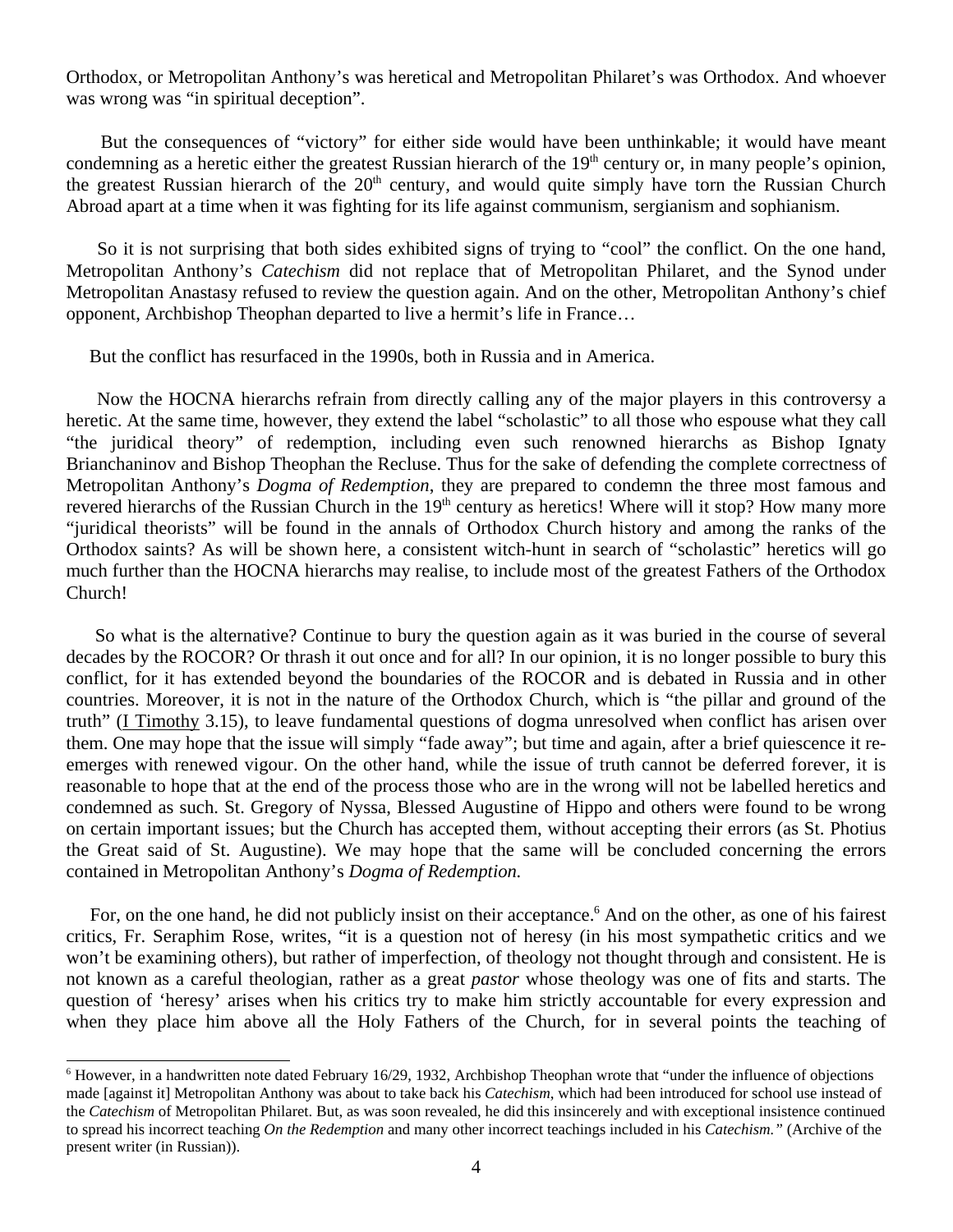Metropolitan Anthony clearly contradicts the Fathers. His theology is at times closer to *expressionism*. Almost all but a few of his absolute devotees admit that *Dogma of Redemption* especially is very loose".7

 One of the earliest critics of Metropolitan Anthony was New Hieromartyr Archbishop Victor of Vyatka. He noted already in 1912 that the "new theology" of Metropolitan Anthony and his pupil, Metropolitan (and future "Patriarch") Sergius (Stragorodsky) "would shake the Church". And he saw in Metropolitan Sergius' disastrous "Declaration" of 1927 a direct result of his teaching on salvation – which teaching was openly praised by Metropolitan Anthony in *The Dogma of Redemption*.<sup>8</sup> Hieromartyr Victor was not the only critic of Metropolitan Anthony's theory in the Catacomb Church. According to the witness of Hieromartyr Paul Borotinsky, the Petrograd Hieromartyrs Bishop Demetrius of Gdov and Fr. Theodore Andreyev were also critical of it.<sup>9</sup>

 Nor was criticism of Metropolitan Anthony's work confined to the Russian Church. Thus immediately after the publication of *The Dogma of Redemption* in 1926, Protopriest Milosh Parenta wrote in the Serbian Church's official organ: "The tragedy of Metropolitan Anthony is amazing! A pillar of the faith in soul, a great Orthodox in his heart, a strict fulfiller and preserver of Church discipline to the smallest details. But when he approaches a scientific-theological examination and explanation of the dogmas, then he either insufficiently comprehends them, or he cannot avoid the temptation of, and enthusiasm for, modernism. The explanation of the dogma of redemption offered by the author in this work openly destroys the teaching on this truth faithfully preserved by the Orthodox Church, and with it the Christian Religion itself, because the truth of the redemption together with the truth of Christ's incarnation is its base and essence. However, it is necessary to recognize that it is very difficult to analyse this work of the author, because in it there are often no definite and clear concepts, although there are many extended speeches which hide the concepts or say nothing, and because in part there are no logical connections in it, nor any strictly scientific exposition, nor systematic unity".<sup>10</sup>

 However, in spite of these obstacles, an attempt will be made to undertake such an analysis in this work; for, whatever the dangers of criticising such a revered figure, the danger of allowing his mistaken opinions to spread and be exalted to the status of Orthodox dogma are still greater…

7

Rose, in Fr. Michael Pomazansky, *Orthodox Dogmatic Theology*, Platina: St. Herman of Alaska Brotherhood, 1994, Appendix IV: On the New Interpretation of the Dogma of Redemption, p. 403.

<sup>&</sup>lt;sup>8</sup> Hieromartyr Victor, "The New Theologians", *The Church*, 1912; reprinted in the series "On the New Heresies", Moscow: Orthodox Action,  $N^{\circ}$  1 (11), 2000 (in Russian).

<sup>9</sup> M.B. Danilushkin (ed.), *A History of the Russian Church from the Restoration of the Patriarchate to the Present Day,* vol. I, St. Petersburg, 1997, pp. 989-990 (in Russian)..

Parenta, *Herald of the Serbian Orthodox Patriarchate,* 1926, N II (1/14 June), pp. 168-174 (10-34) (in Serbian).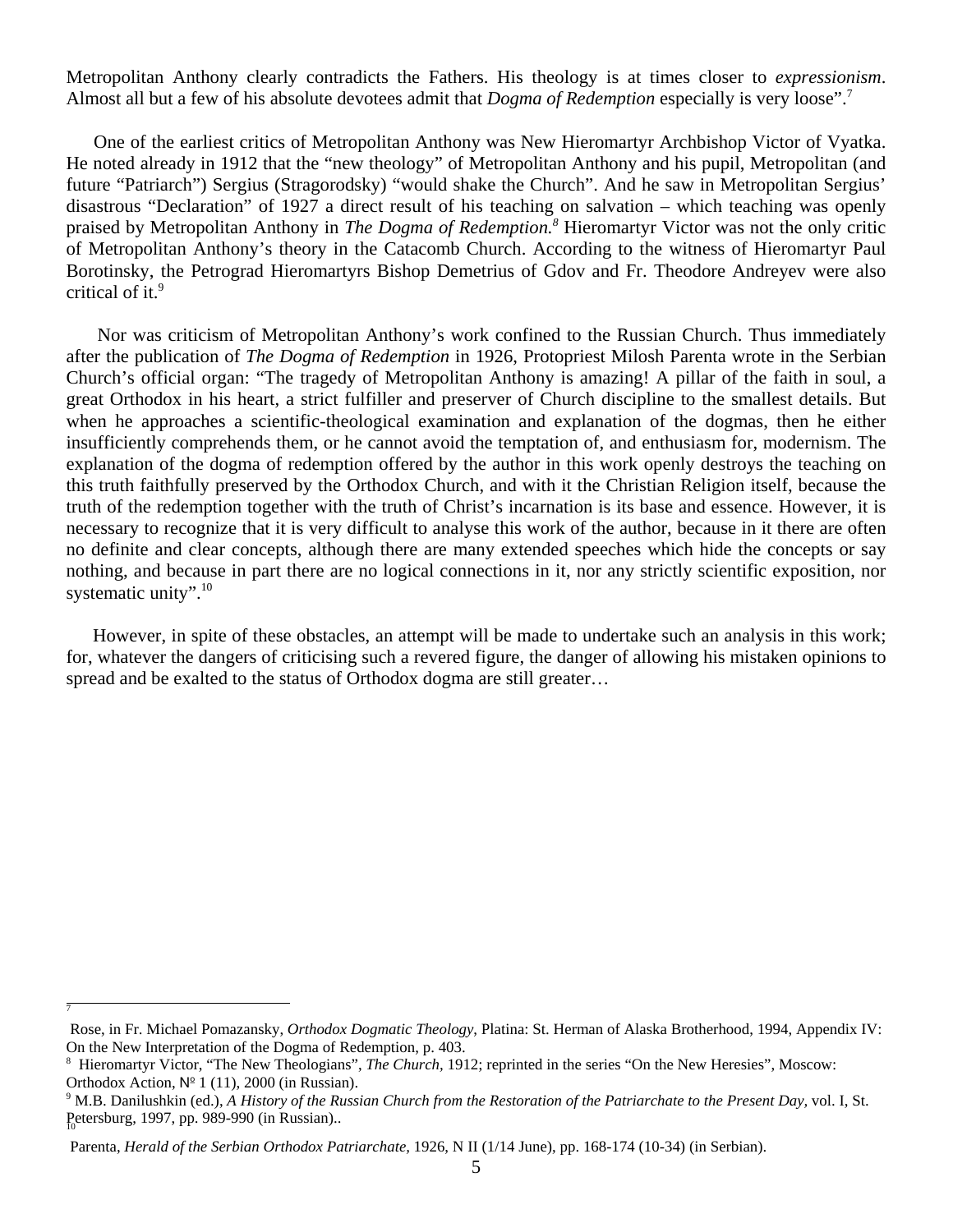## **1. THE "JURIDICAL THEORY"**

*In essence the wrath of God is one of the manifestations of the love of God, but of the love of God in its relation to the moral evil in the heart of rational creatures in general, and in the heart of man in particular.* Archbishop Theophan of Poltava, On Redemption.

 Metropolitan Anthony's ambitious claims to originality in his teaching on redemption put us on our guard right from the beginning of his work. Thus he writes: "No one has as yet given a direct and at least somewhat clear answer to the question, why Christ's incarnation, sufferings and resurrection are saving for us, unless we take into consideration the small leading article published in the *Ecclesiastical Herald* of 1890 and the little article in the *Theological Herald* of 1894 composed by the author of the present work. But let not the reader not think that we force our solution to this inquiry upon him as something irrefutable. Supposing it were entirely incorrect, we nevertheless maintain that it is still the only direct and positive answer to the above-mentioned dogmatic query yet formulated."11

 The question arises: why should it be given to Metropolitan Anthony, nearly 1900 years after the Death and Resurrection of Christ, to expound *for the first time* "the only direct and positive answer" to the question of the meaning of redemption? Why were the Holy Fathers silent (if they were indeed silent)? Metropolitan Anthony's answer to this is that "the contemporaries of the Fathers so clearly understood the Saviour's redeeming grace that it was unnecessary to elucidate upon it. In the same way, in our days there is no need to explain to rural Christians what humility, compunction, and repentance are, yet the intellectual class is in great need of an explanation of these virtues since they have alienated themselves from them. Thus, educated Christians who from medieval times have been caught in the mire of juridical religious concepts, have lost that direct consciousness or spiritual awareness of their unity with Christ Who suffers with us in our struggle for salvation, a unity which the early Christians kept so fervently in their hearts that it never occurred to the interpreters of the sacred dogmas and the commentators on the words of the New Testament to explain what everyone perceived so clearly".<sup>12</sup>

 This is unconvincing. The problem of semi-believing intellectuals did not appear for the first time towards the end of the second millennium of Christian history. Nor did the Holy Fathers fail to explain the significance of Christ's death and resurrection. Such explanations involved the development and exploration of those images and metaphors to be found in the New Testament, of which the juridical metaphor is undoubtedly the chief. This metaphor was evidently not to Metropolitan Anthony's liking, for "the juridical theory" forms the chief target of his attack; but there is no evidence that the Apostles had some more "positive" explanation which they were hiding from the general Christian public and which was revealed to the Church some 1900 years later. After all, the Church has no esoteric teaching like that of the Gnostics. The whole truth was revealed to, and handed down by, the Apostles, and the task of subsequent generations is to explicate and explore that heritage, not speculate about hidden teachings.

 What, then, is the so-called "juridical theory"? If we reply: "An understanding of the redemption of mankind expressed in legal or juridical terms or metaphors", this hardly implies heresy, for many passages of Holy Scripture, as is well-known to both sides in this debate, use juridical terms when speaking about our redemption. If we add to this definition the words: "combined with terms of a passionately negative or pagan connotation, such as 'wrath', 'curse', 'sacrifice', 'propitiation'," then we are no nearer to the definition of a heresy, for these phrases, too, are to be found in abundance in Holy Scripture. Since the critics of the juridical theory often describe it as "scholastic", we might expect that the Catholic scholastic theory of redemption as found in the works of Anselm and Aquinas, is meant. Certainly this is part of the meaning. And yet the metropolitan offers no serious analysis of this theory, and no quotations from Catholic sources.

<sup>11</sup> *The Dogma of Redemption*, Montreal: Monastery Press, 1979, pp. 1-2.

<sup>12</sup> *The Dogma of Redemption*, p. 10.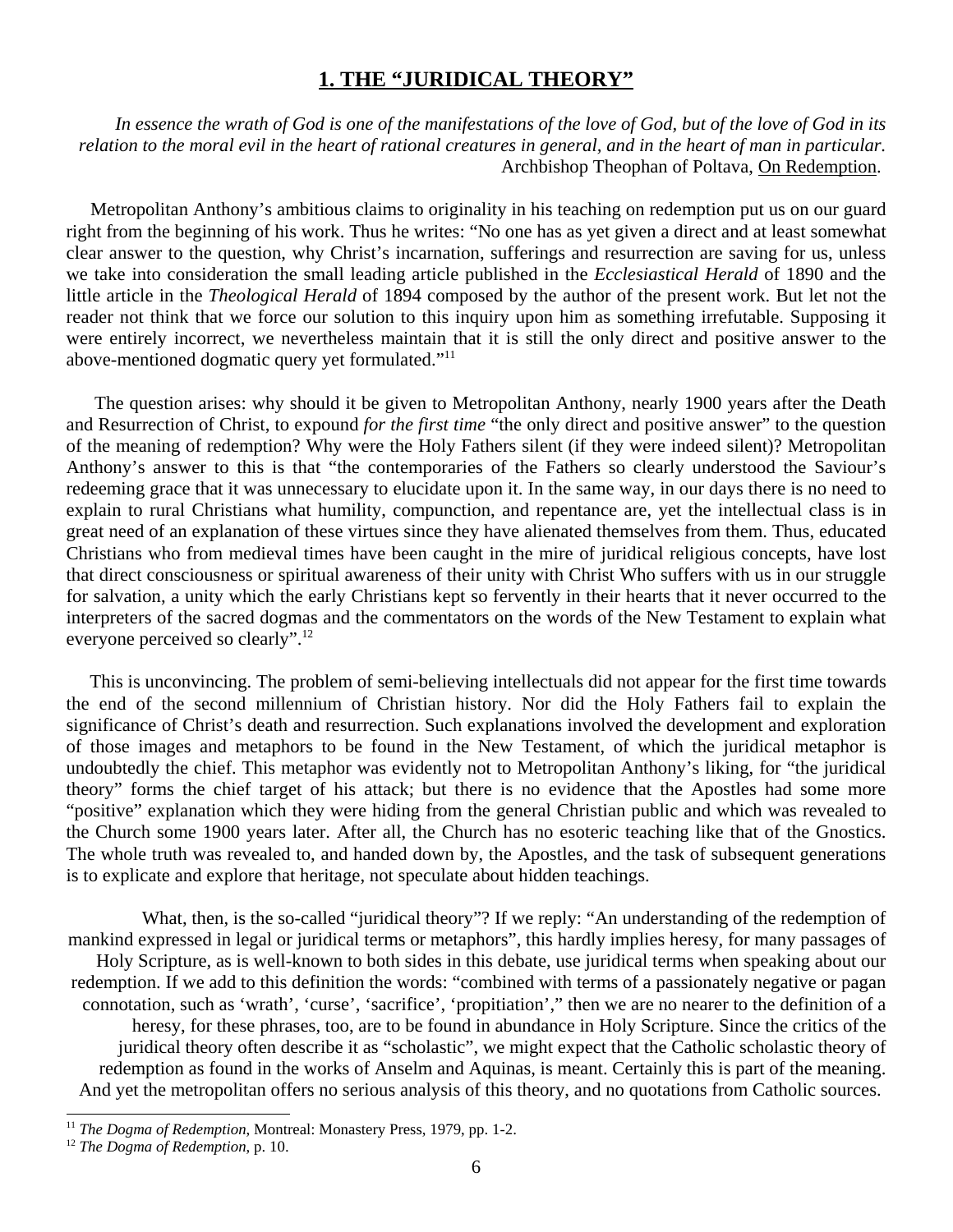The real targets of Metropolitan Anthony and his supporters are the works of certain *Orthodox* writers who supposedly embrace the scholastic theory, especially Metropolitan Philaret of Moscow. Metropolitan Anthony adds the names of Peter Moghila, metropolitan of Kiev in the seventeenth century, and Macarius Bulgakov, author of a standard textbook of Orthodox dogmatics in the nineteenth century. The HOCNA bishops, as we have seen, add Bishop Ignaty Brianchaninov and Bishop Theophan the Recluse to the list (Metropolitan Anthony, however, is very careful to *exclude* Bishop Theophan<sup>13</sup>), while labelling as "scholastic" all Metropolitan Anthony's twentieth-century critics, especially Fr. Seraphim Rose.

 The strange thing, however, is that Metropolitan Anthony does not quote *at all* from Metropolitan Philaret of Moscow, with the exception of a short excerpt from his *Catechism* on original sin and another, even smaller one from a sermon of his on Great Friday. And the HOCNA bishops do not correct this glaring deficiency. Instead we are provided with a summary – more precisely, a caricature - of the scholastic theory in the following words: "The Supreme Being, God, was offended by Adam's disobedience and man's disbelief in the Divine injunction regarding the tree of knowledge. This was an extreme offense, and was punished by the curse not merely laid upon the transgressors, but also upon their entire posterity. Nevertheless, Adam's sufferings and the agonizing death which befell Adam's descendants were not sufficient to expunge that dreadful affront. The shedding of a servant's blood could not effect this; only the Blood of a Being equal in rank with the outraged Divinity, that is, the Son of God, Who of His own good will took the penalty upon Himself in man's stead. By this means the Son of God obtained mankind's forgiveness from the wrathful Creator Who received satisfaction in the shedding of the Blood and the death of His Son. Thus, the Lord has manifested both His mercy and His equity! With good reason do the skeptics affirm that if such an interpretation corresponds to Revelation, the conclusion would be the contrary: the Lord would have manifested here both mercilessness and injustice".<sup>14</sup>

 Since neither Metropolitan Anthony nor the HOCNA bishops provide us with the opportunity of comparing this summary with the actual writings of the so-called Orthodox scholastics, we shall attempt to supply this deficiency for them. Here is a passage from Metropolitan Philaret's *Catechism* on redemption: "204. Q. In what sense is Jesus Christ said to have been crucified for us? A. In the sense that by His death on the Cross He delivered us from sin, the curse and death. 205. Q. What do the Holy Scriptures say about it? A. The Holy Scriptures say the following about it. About deliverance from sin: 'In whom we have redemption through His blood, the forgiveness of sins according to the riches of His grace' (Ephesians 1.7). About deliverance from the curse: 'Christ has redeemed us from the curse of the law, being made a curse for us' (Galatians 3.13). About deliverance from death: 'Forasmuch then as the children are partakers of flesh and blood, He also Himself took part of the same; that through death He might destroy the power of death, that is, the devil; and deliver them who through fear of death were all their lifetime subject to bondage' (Hebrews 2.14-15) 206. Q. How does the death of Jesus Christ on the Cross deliver us from sin, the curse and death? A. The death of Jesus Christ on the Cross delivers us from sin, the curse and death. And so that we may more easily understand this mystery, the word of God enlightens us about it, as far as we can accommodate it, through the comparison of Jesus Christ with Adam. Adam naturally (by nature) is the head of the whole of humanity, which is one with him through natural descent from him. Jesus Christ, in Whom Divinity is united with Humanity, by grace became the new, all-powerful Head of the people whom He unites with Himself by means of faith. Therefore just as through Adam we fell under the power of sin, the curse and death, so we are delivered from sin, the curse and death through Jesus Christ. His voluntary sufferings and death on the Cross for us, being of infinite value and worth, as being the death of Him Who is without sin and the God-Man, is complete satisfaction of the justice of God, Who condemned us for sin to death, and immeasurable merit,

<sup>&</sup>lt;sup>13</sup> Thus he writes: "We must not quickly return to Peter Moghila, Philaret and Macarius: they will remain subjects for historians. It is quite another matter with his Grace Bishop Theophan of Vyshna: he pointed to the centre of Christian life and r(eligious) thought as being in the domain of morality, and he mainly worked out the concepts of repentance and the struggle with the passions. I venerate those" (*Letters*, op. cit.,  $N^{\circ}$  91, p. 244.).

<sup>14</sup> *The Dogma of Redemption*, pp. 5-6.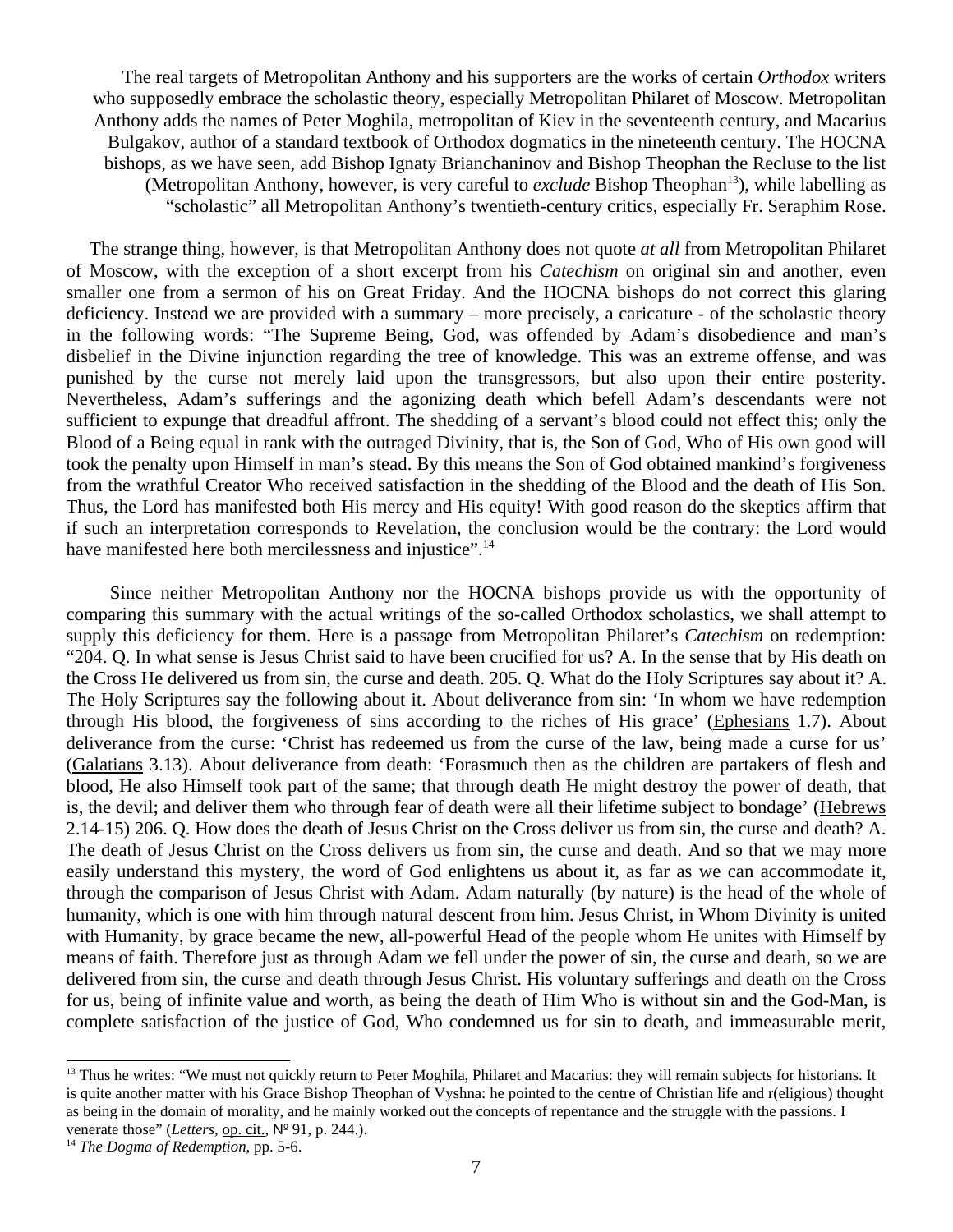which has acquired for Him the right, without offending justice, to give us sinners forgiveness of sins and grace for the victory over sin and death..."<sup>15</sup>

 It will be noted that Metropolitan Philaret, as is usual with him, stays very close to the words of Holy Scripture, so that it is very difficult to find fault with his exposition without finding fault at the same time with the scriptural words that he quotes. It will also be noted that his explanation has none of the emotionality of the scholastic theory as expounded by Metropolitan Anthony, none of its bloodthirstiness. True, there are the "juridical" words "curse", "satisfaction", "merit"; but these are used in a calm, measured way which hardly invites the mockery assailed at the scholastic theory.

Let us now turn to one of the most famous of the Holy Fathers, whom no Orthodox theologian would dare to accuse of scholasticism, since he was one of the earliest and greatest opponents of scholasticism, St. Gregory Palamas. It is striking how many "scholastic" words, such as "wrath", "sacrifice", "victim", "reconciliation", and "ransom" he uses: "Man was led into his captivity when he experienced God's wrath, this wrath being the good God's just abandonment of man. God had to be reconciled with the human race, for otherwise mankind could not be set free from the servitude.

 "A sacrifice was needed to reconcile the Father on high with us and to sanctify us, since we had been soiled by fellowship with the evil one. There had to be a sacrifice which both cleansed and was clean, and a purified, sinless priest…. God overturned the devil through suffering and His Flesh which He offered as a sacrifice to God the Father, as a pure and altogether holy victim – how great is His gift! – and reconciled God to the human race…

 "Since He gave His Blood, which was sinless and therefore guiltless, as a ransom for us who were liable to punishment because of our sins, He redeemed us from our guilt. He forgave us our sins, tore up the record of them on the Cross and delivered us from the devil's tyranny. The devil was caught by the bait. It was as if he opened his mouth and hastened to pour out for himself our ransom, the Master's Blood, which was not only guiltless but full of divine power. Then instead of being enriched by it he was strongly bound and made an example in the Cross of Christ. So we were rescued from his slavery and transformed into the kingdom of the Son of God. Before we had been vessels of wrath, but we were made vessels of mercy by Him Who bound the one who was strong compared to us, and seized his goods."16

Finally, let us now turn to Bishop Theophan the Recluse: "We have fallen through the sin of our first parents and we have been plunged into inescapable destruction. Our salvation can only come by deliverance from this destruction. Our destruction comes from two different evils: from the wrath of God in the face of our disobedience and from the loss of His grace and from submission to the law, on the one hand; and on the other, from the alteration of our nature by sin, from the loss of true life, and from submission to death. That is why there were required for our salvation: first, that God should take pity on us, deliver us from the curse of the law and restore to us His grace; and then that He make us live again, we who were dead through sin, and give us a new life.

 "Both the one and the other are necessary: both that we should be delivered from the curse, and that our nature should be renewed. If God does not show Himself full of pity for us, we cannot receive any pardon from Him, and if we receive no pardon, we are not worthy of His grace; and if we are not worthy of His grace, we cannot receive the new life. And even if we had received pardon and remission in some fashion, we would remain in our corrupted state, unrenewed, and we would derive no profit from it; for without renewal of our nature, we would remain in a permanent state of sin and we would constantly commit sins,

<sup>&</sup>lt;sup>15</sup> Metropolitan Philaret, *Extended Christian Catechism of the Orthodox Catholic Eastern Church*, 1823.<br><sup>16</sup> St. Gregory Palamas, *Homily 16*, 21, 24, 31; in Christopher Veniamin (ed.), *The Homilies of Saint Gregory Pa* Canaan, PA: Saint Tikhon's Seminary Press, 2002, pp. 193, 195, 201.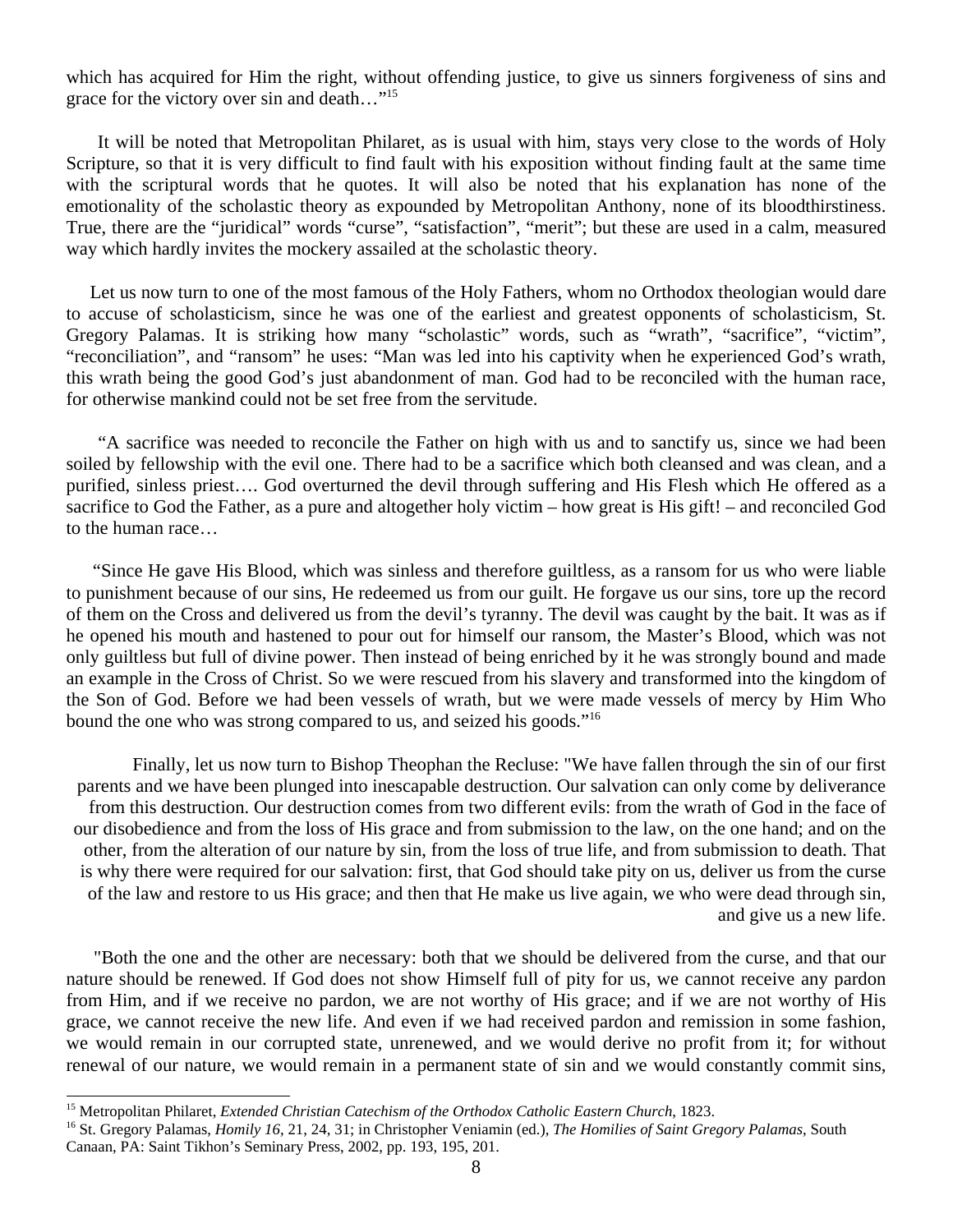sins which would bring down upon us again our condemnation and disgrace - and so everything would be maintained in the same state of corruption.

 "Both the one and the other have been accomplished by the expiatory sacrifice of Christ. By His Death on the Cross He offered a propitiatory sacrifice for the human race. He lifted the curse of sin and reconciled us to God. And by His pure life, by which in a perfect manner He accomplished the will of God in all its fullness, He has revealed and given to us, in His Person, an unfailing source of righteousness and sanctification for the whole human race."<sup>17</sup>

 And let us now compare this exposition with the words of the HOCNA bishops: "The proponents of the heretical, Scholastic theories of atonement insist that God's honor or majesty or justice had to be 'satisfied' or 'appeased' before God's love and compassion could be shown to mankind. God could not forgive mankind until His wrath had been propitiated. These beliefs attribute a division, opposition, and contradiction within the simplicity of the Divinity. Furthermore, they, like the pagan Greek philosophers, subject the superessential and almighty God to a necessity of His nature" (p. 3).

 So there would appear to be three reasons for the rejection of the juridical theory by the HOCNA bishops: (1) a vaguely expressed emotional distaste for the emotional connotations of certain words such as "satisfied" and "appeased", (2) the supposed division it creates in the simplicity of the Divinity, and (3) its attribution to God of a certain pagan concept of necessity.

 (1), though an emotional rather than a strictly intellectual accusation, actually represents, in our opinion, the real motivation for the opposition to the so-called juridical theory, and will consequently be discussed at some length below. (2) presumably refers (although it is not clearly stated in this passage) to the supposed contradiction between love and "wrath" as attributes of God, and will also be discussed at length. (3) is simply a misunderstanding, in our view, and will therefore be briefly discussed now before going on to the more serious accusations.

 Bishop Theophan does use the word "necessary", but it is obvious that no pagan Greek kind of necessity is implied. The thought is simply that in order to be saved we had to be *both* cleansed from sin *and* renewed in nature. And it had to be in that order. Indeed it makes no sense to think that human nature can be renewed and deified before it has been cleansed from sin. Thus we read: "Now this He said about the Spirit, which those who believed on Him were to receive; for as yet the Spirit had not been given, because Jesus was not yet glorified" (John 7.39). In other words, Jesus had to be glorified, i.e. crucified and die on Golgotha, thereby cleansing mankind from sin, before the Spirit could descend and renew our nature at Pentecost. It goes without saying that the word "had" here in no way implies any kind of pagan "fate" or "necessity". All the acts of God are free. But they are also not arbitrary. That is, they are in a certain order, according to a certain plan, a perfect order and a perfect plan that cannot be improved upon and in that sense *have* to be realised. In exactly the same way, on the personal level, we have to confess our sins and receive absolution before receiving the Body and Blood of Christ.

 Turning now to the other charges against the juridical theory, it is necessary to understand, first of all, that all attempts to describe the mystery of our redemption in human terms are *necessarily metaphorical*. As such, they cannot be taken to their logical conclusion without absurdity. Therefore when reading them we must always bear in mind their metaphorical character, and offset the absurdity that results from

<sup>17</sup> Bishop Theophan the Recluse, *A Sketch of the Christian Moral Teaching*, Moscow, 1891, pp. 9-26; quoted in Archbishop Theophan, *On Redemption*, pp. 24-25.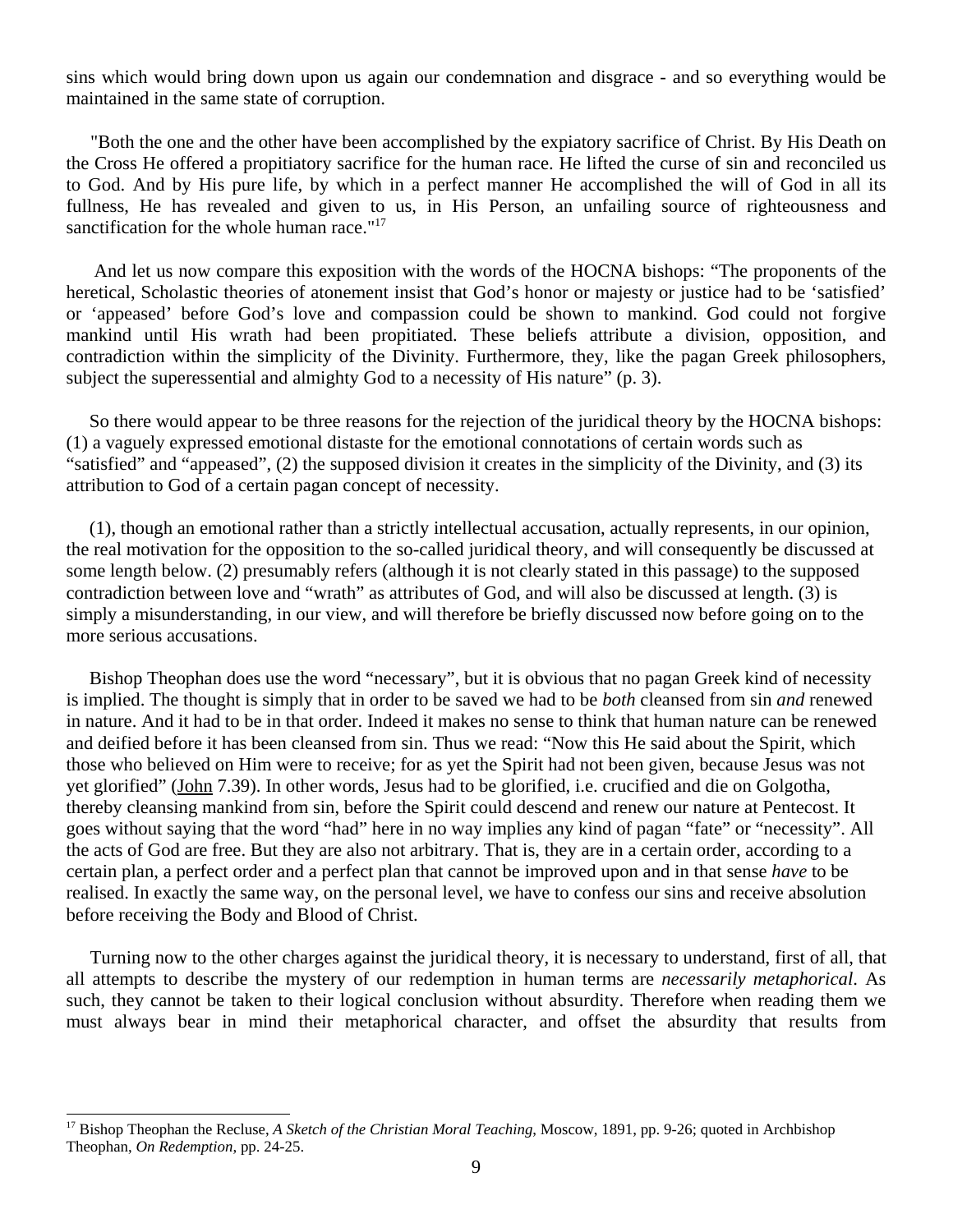concentrating too closely on one metaphor alone by considering other metaphors as well.<sup>18</sup> Thus the juridical metaphor needs to be supplemented with, for example, the metaphor of the strong man (God) despoiling the goods of the brigand (the devil) (Matthew 12.29) or the patristic metaphor of the devil like a fish being caught on the hook of Christ's Divinity and the worm of His Humanity.19 And such a mixing of metaphors is displayed, as we have seen, by St. Gregory Palamas. Each metaphor illumines a part of the truth; one metaphor complements another, correcting its misleading emphases.

 For, as Vladimir Lossky writes: "The immensity of this work of Christ, a work incomprehensible to the angels, as St. Paul tells us, cannot be enclosed in a single explanation nor in a single metaphor. The very idea of redemption assumes a plainly legal aspect: it is the atonement of the slave, the debt paid for those who remained in prison because they could not discharge it. Legal also is the theme of the mediator who reunited man to God through the cross. But these two Pauline images, stressed again by the Fathers, must not be allowed to harden, for this would be to build an indefensible relationship of rights between God and humanity. Rather must we relocate them among the almost infinite number of other images, each like a facet of an event ineffable in itself<sup>"20</sup>.

 At the heart of the controversy surrounding the juridical model of redemption, and closely related to the point just made about its metaphorical nature, lies the question of the emotional connotations of the language used in it – and of the emotional reaction to those connotations on the part of some of its critics. Metropolitan Anthony chooses to see in the language of the juridical model – even in the very sober form in which is presented by Metropolitan Philaret – the expression of fallen human emotions "unworthy" of God and the great mystery of God's salvation of mankind. Words such as "curse", "vengeance", "wrath", "ransom" all have the wrong connotations for him, even disgust him; he would like to replace them by more "positive" words such as "love" and "compassion". What he apparently fails to realize is that *all* words used to explain the mystery, *including* "love" and "compassion", are more or less tainted by their association with fallen human emotions and have to be purified in our understanding when applied to God.

 But such purification cannot be accomplished through abstraction simply, by replacing the vivid words of Scripture with the dry categories of secular philosophy. The Word of God is above all philosophy. And to attempt to "improve on" the words and concepts given to us by the Holy Spirit in Holy Scripture can only lead to a sinful distortion of the mystery itself. If the Holy Scriptures, adapting to our infirmity, use this language, then all the more should we not expect that we can find any better words to explain the mystery than those provided by the Holy Spirit Himself.

 The best we can do, therefore, is to accept with gratitude the metaphors and explanations given to us in the Holy Scriptures, understanding, on the one hand, that there is no better explanation of the mystery in question in human language (for if there were, God would have provided it), and on the other hand that this explanation needs to be purified in our minds of all elements suggestive of fallen human passion.

 Instead of rejecting or belittling the terms given us in Holy Scripture, we must accept them with reverence, probe as deeply as possible into their meaning, while purging them of all fallen connotations. Thus when considering the curse that God placed on mankind at the fall, we must exclude from our minds all images of bloodthirsty men cursing their enemies out of frenzied hatred and a desire for vengeance. At the same time, the concept of the curse must not become so abstract that the sense of awe and fear and *horror*

<sup>&</sup>lt;sup>18</sup> Archbishop Basil (Krivoshein) of Brussels writes that the juridical metaphor is "one-sided" and "incomplete", but nevertheless "expresses a doctrine contained in the Revelation" ("Christ's Redemptive Work on the Cross and in the Resurrection", *Sobornost*, summer, 1973, series 6, no. 7, pp. 447-448).

<sup>19</sup> Cf. St. Gregory of Nyssa, *Catechetical Oration*, 24; St. Maximus the Confessor, *Questions to Thalassius*, 64. Cf. Paul M. Blowers, "The Passion of Jesus Christ in Maximus the Confessor ", *Studia Patristica,* 2001, vol. 37, pp. 370-371.

<sup>20</sup> Vladimir Lossky, "Christological Dogma", in *Orthodox Theology,* Crestwood, N.Y.: St. Vladimir's Seminary Press, 1989, p. 111.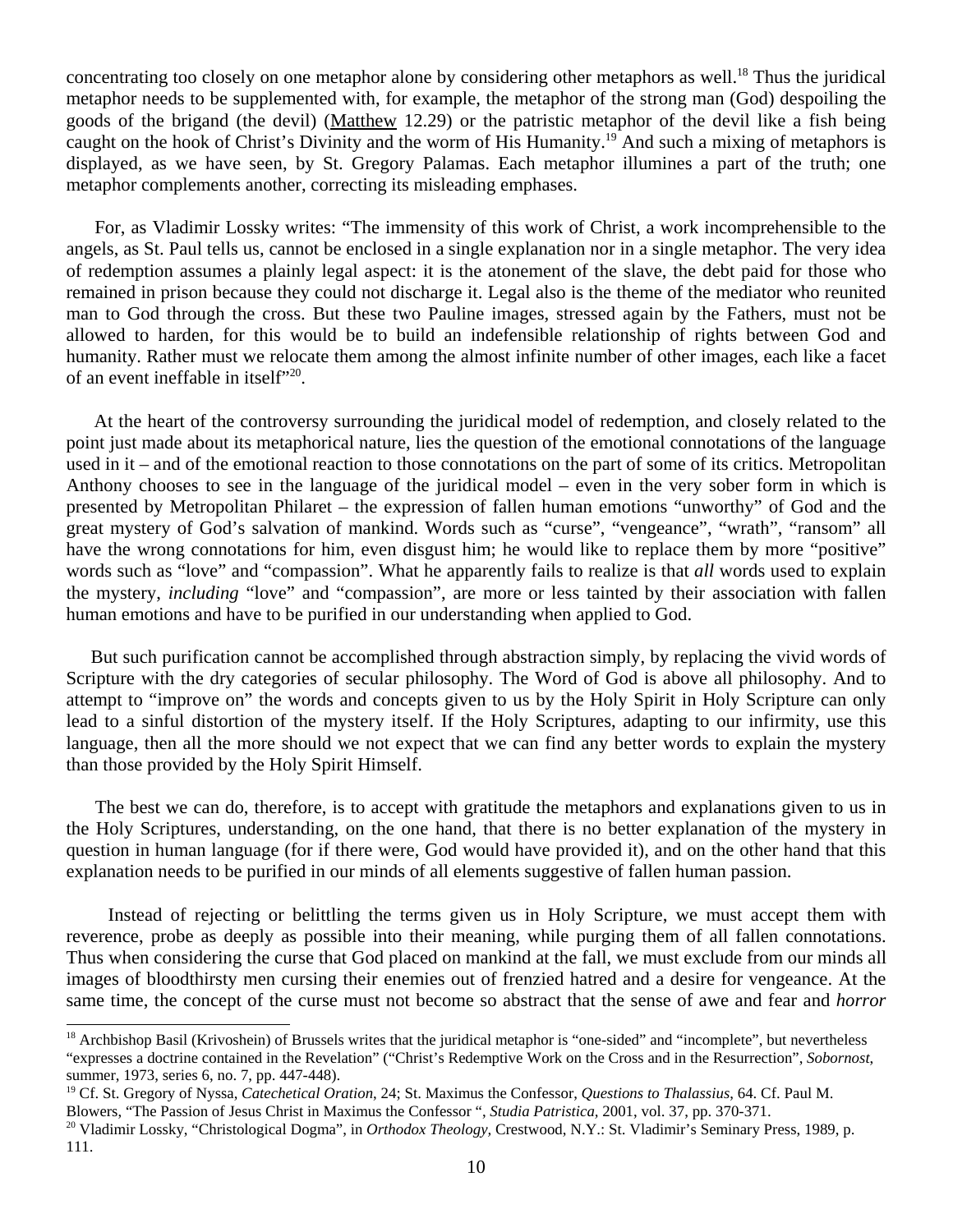that it elicits is lost. The curse was not imposed on mankind by God out of hatred of mankind, but out of a pure and dispassionate love of justice – and this justice, far from being a "cold", "abstract" idea is a living and powerful energy of God Himself. Similarly, God did not demand the Sacrifice of the Son out of a lust for blood, out of the fallen passion of vengefulness, but in order to restore justice and peace between Himself and His creatures, than which there can be nothing more desirable and necessary.

 God neither loves nor hates as human beings do; both the love and the wrath of God are not to be understood in a human way. For, as St. John of Damascus says: "God, being good, is the cause of all good, subject neither to envy nor to any passion".<sup>21</sup> And, as St. Gregory the Theologian says, by virtue of our limitations and imperfection as human beings we introduce "something human even into such lofty moral definitions of the Divine essence as righteousness and love".<sup>22</sup>

 Archbishop Theophan of Poltava assembled a number of patristic quotations, of which the following are a selection, in order to demonstrate this vitally important point:

St. John of Damascus: "By wrath and anger are understood His hatred and disgust in relation to sin, since we also hate that which does not accord with our thought and are angry with it".<sup>23</sup>

 Thus, as Archbishop Theophan writes, "if one understands the properties of the wrath of God in the sense in which the just-mentioned Fathers and Teachers of the Church understand it, then it is evident that it involves nothing contrary to the Christian understanding of God as the God of love. But in essence the wrath of God, with such an understanding, *is one of the manifestations of the love of God*, but of the love of God in its relation to the moral evil in the heart of rational creatures in general, and in the heart of man in particular.<sup> $24$ </sup>

 So God's love and wrath are two sides of the same coin; the one cannot exist without the other. For as the love of God is limitless, so is His wrath against injustice, that is, against that which denies love and seeks to destroy the beloved.

 Archbishop Theophan concludes: "The objection to the Church's teaching that the death of Christ the Saviour on the Cross is a Sacrifice on the grounds that it supposedly presupposes an understanding of God that is unworthy of His true greatness insofar as it speaks of God as being angry for an insult to His dignity, is based on an incorrect understanding of the so-called moral attributes of God, and in particular the Righteousness of God. The true reason for the Sacrifice on Golgotha for the sins of the human race is the love of God for the human race."<sup>25</sup>

<sup>21</sup> St. John of Damascus, *An Exact Exposition of the Orthodox Faith,* book I, chapter 1.

<sup>22</sup> St. Gregory the Theologian, *Sermon 28.*

<sup>23</sup> St. John of Damascus, *Exact Exposition of the Orthodox Faith,* book I, ch. 11.

<sup>24</sup> Archbishop Theophan, *On Redemption,* p. 48.

<sup>25</sup> Archbishop Theophan, *On Redemption*, p. 51.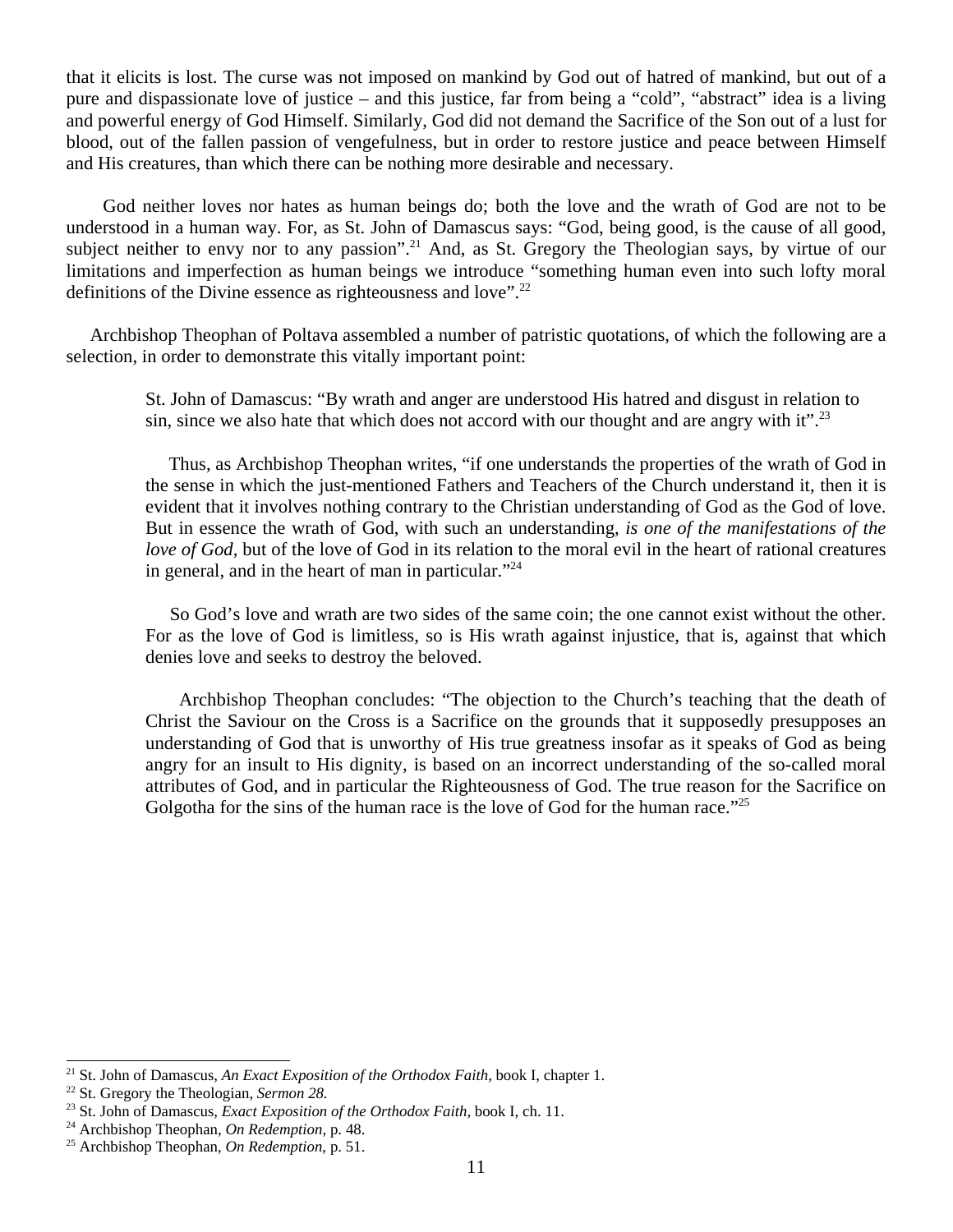# **2. THE MEANING OF "JUSTIFICATION"**

*All these things were done with justice, without which God does not act*. St. Gregory Palamas, Homily 16.

 Metropolitan Anthony makes a particular point of rejecting the traditional, juridical understanding of the word "justification" (oπραвдание in Russian, δικαιοσυνη in Greek), which, he claims, "does not have such a specific meaning. Rather, it means righteousness, that is, blamelessness, dispassion and virtue. This is the translation of the Greek δικαιοσυνη which has the same meaning as αγιωσυνη, αρετη, etc.<sup>"26</sup>

 More recently, in his famous article, "The River of Fire", the Greek Old Calendarist and associate of the HOCNA bishops Alexander Kalomiros also attempts to give a different meaning to the word "justification". He writes that the Greek word δικαιοσυνη, is a translation of the Hebrew tsedaka, which means "the Divine energy that accomplishes the salvation of man". "This term," he writes, "is parallel and almost synonymous with the words hesed (pity, compassion, love) and emeth (faithfulness, truth). This is a quite different conception of justice..."

 But is it? Even if we accept the conjectural Hebrew word rather than the word chosen by the Holy Spirit in the Greek Septuagint, the version of the Old Testament Scriptures which is blessed for use in the services of the Orthodox Church, there is surely no contradiction here with the usual meaning of the word "justice". "The Divine energy that accomplishes the salvation of man" pursues this end through the restoration of a state of sinlessness and justice in man's relationship to God. Sin upset the balance in this relationship, creating injustice. Justice is restored through the destruction of sin: on the part of God, by His perfect Sacrifice and propitiation for the sins of all men, and on the part of man by tears of repentance and good works carried out for the love of God and neighbour.

 As we have seen above, according to Bishop Theophan the Recluse, there are two aspects to our redemption: freedom from sin, or justification, and renewal of life, or holiness. By reducing justification to holiness, Metropolitan Anthony appears to reduce the first aspect of our redemption to the second.

 But this means, according to Archbishop Seraphim of Lubny, a member of the ROCOR Synod in the 1920s and 30s, "that Metr. Anthony has an incorrect understanding of salvation. The latter he reduces to personal holiness alone. While justification, which is the same as our deliverance from the punitive sentence laid by the Divine justice on Adam for his sin, is so excluded by Metr. Anthony from the concept of salvation that he identifies this justification of ours accomplished by the Lord on the Cross with personal holiness, for the concepts of justification and righteousness, in his opinion, are equivalent".

 "But we could not attain personal holiness if the Lord had not communicated to us the inner, regenerating grace of the Holy Spirit in the sacraments of baptism and chrismation. And this grace is given to us exclusively by virtue of the sacrifice of Christ on the Cross and is its fruit (John 16.7). Consequently, our salvation is composed, first, from our justification from original sin by the blood of the Saviour on the Cross, and secondly, from the regenerating grace that is

<sup>26</sup> *The Dogma of Redemption,* p. 13.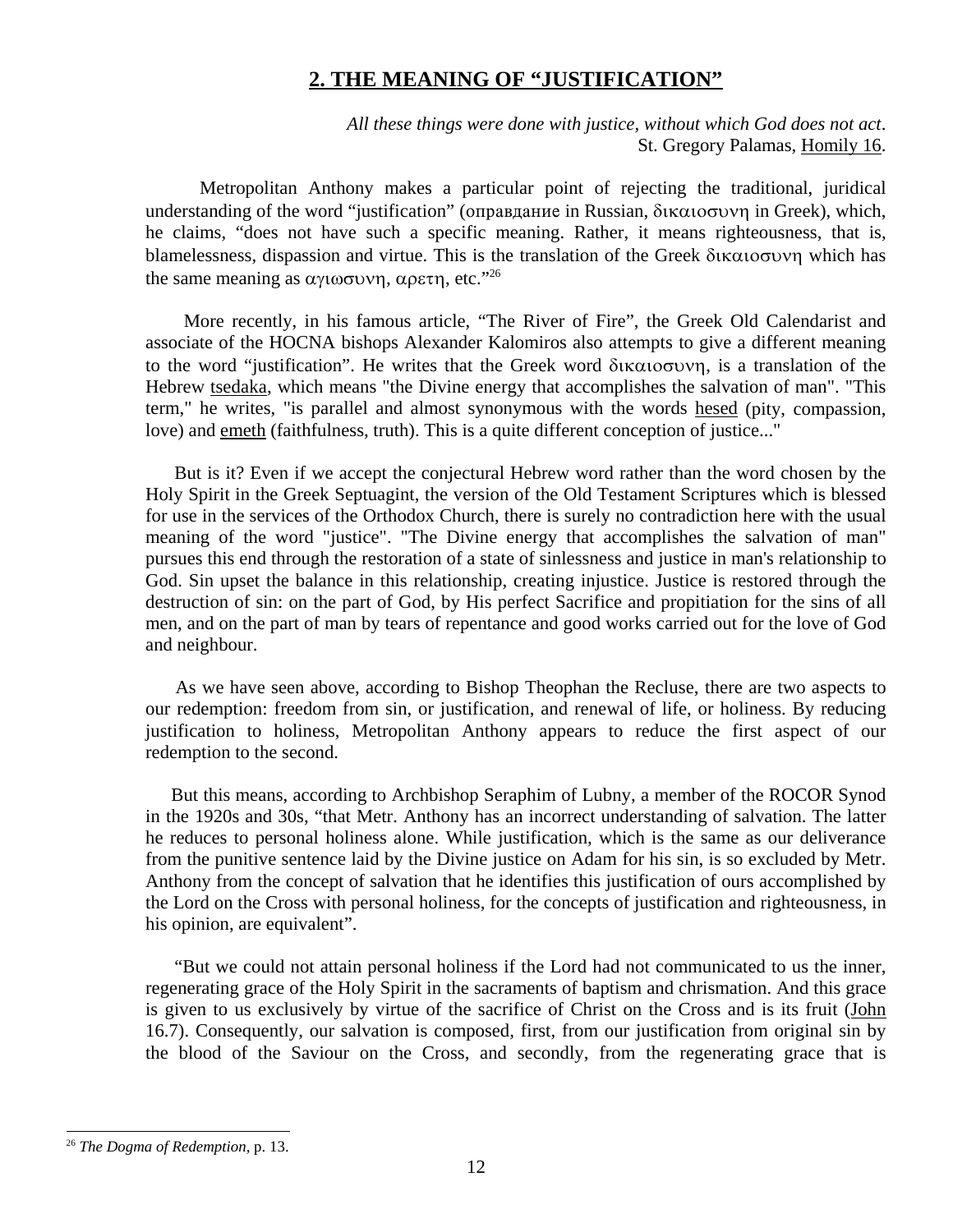communicated to us, which destroys all personal sins and makes us possessors of holiness – it goes without saying, with the most active participation of our free will"<sup>27</sup>

 In support of his thesis, Metropolitan Anthony points out that "even [in] the Russian text of the Bible, which bears the traces of Protestant influence… the word 'justification' is placed only seven times in St. Paul's mouth whereas 'righteousness' is employed sixty-one times"<sup>28</sup>

 However, as Archbishop Seraphim writes, "our Church had never recognized the quantitative principle in the understanding of Sacred Scripture. The holy Fathers of the Church from the beginning never saw such a criterion in their grace-filled interpretation of the Divine Revelation. And if we pay attention to the holy Fathers, we shall see that their understanding of 'Paul's righteousness' overthrows Metr. Anthony's view of this righteousness as meaning only holiness.

 "We shall not cite the patristic interpretation of all the 61 utterances of the Apostle Paul that include the word 'righteousness', which would constitute a whole book. For Orthodox believers it is important to know what they must understand by this 'righteousness' in the light of the patristic mind. To this end we shall cite the interpretation of Bishop Theophan the Recluse of several of the utterances of the Apostle Paul in which the word 'righteousness' figures, since this interpretation, being based on the teaching of the holy Fathers of the Church, is patristic.

 "Having in mind the words of Romans 3.25: 'Whom God has set forth as a propitiation [ιλαστηριον] through faith in His blood, to declare His righteousness [for the remission of past sins]', Bishop Theophan the Recluse gives it this interpretation: 'By faith everyone draws on himself the propitiatory blood of Christ. The blood of Christ by its power has already cleansed the sins of the whole world' but everyone becomes personally cleansed by it when by faith receives on himself sprinkling or bedewing by the blood of Christ. This is accomplished mystically in the water font of baptism and afterwards in the tears font of repentance...

 "'God saw that people … could not… start on the right path; which is why He decided to pour His righteousness into them, as fresh blood is admitted into a corrupted organism – and declare it [His righteousness] in them in this way. And in order that this might be accomplished, He gave His Only-begotten Son as a propitiation for all believers – not only so that for His sake their sins might be forgiven, but in order that the believers might become pure and holy within through receiving the grace of the Holy Spirit by faith'.29

 "In his explanation of [Romans] 9.30: 'What shall we say? That the Gentiles who followed not after righteousness have attained to righteousness, the righteousness which is of faith', Bishop Theophan writes: 'By righteousness we must understand here all the spiritual good things in Christ Jesus: the remission of sins, the reception of grace, the good direction of the heart through it and all the virtues, by all of which righteousness was restored, the righteousness that was imprinted in human nature at its creation and trampled on thereafter'.<sup>30</sup>

 "Dwelling on the words of the Apostle Paul: 'The Kingdom of God is [not eating and drinking, but] righteousness and peace and joy in the Holy Spirit' (Romans 14.17), Bishop Theophan

<sup>27</sup> Archbishop Seraphim, *The Holy Hierarch Seraphim Sobolev,* Platina, Ca.: St. Herman of Alaska Brotherhood Press, 1992, pp. 46-47 (in Russian).

<sup>28</sup> *The Dogma of Redemption,* p. 13.

<sup>&</sup>lt;sup>29</sup> Bishop Theophan the Recluse, *Interpretation of Chapters 1-8 of the Epistle of the holy Apostle Paul to the Romans, pp. 231, 234.* 

<sup>&</sup>lt;sup>30</sup> Bishop Theophan the Recluse, *Interpretation of Chapters 9-16 of the Epistle of the holy Apostle Paul to the Romans, p. 82.*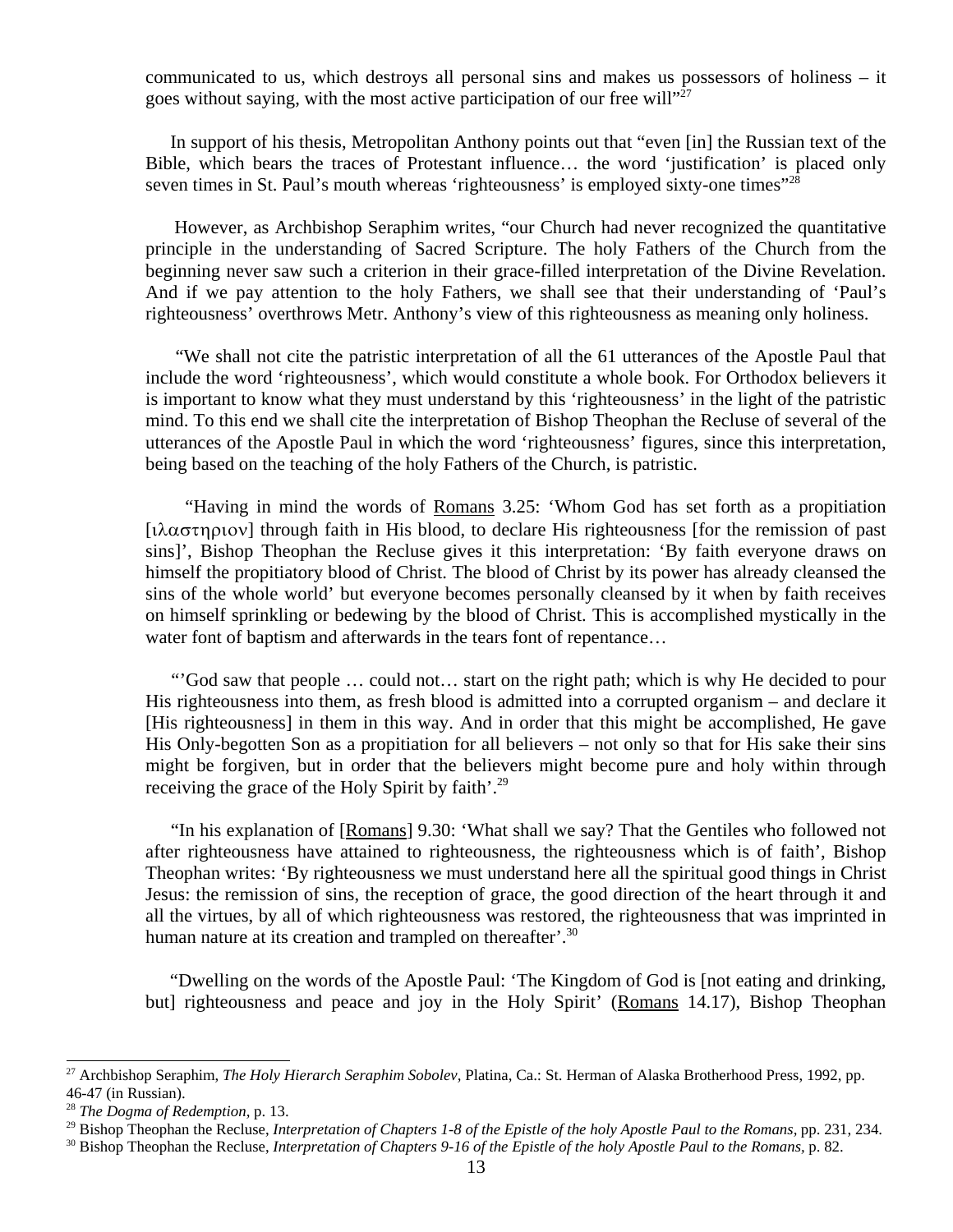explains the word 'righteousness' thus: "Righteousness" is not justification only and the remission of sins, but inner righteousness... holiness'.<sup>31</sup>

 "In his explanation of Romans 5.18: 'Therefore as by the transgression of one man condemnation came upon all men, so by the righteous act [δικαιωματος] of One man [the free gift] came upon all men to justification [δικαιωσιν] of life', Bishop Theophan writes: 'as by the transgression of one man condemnation – that is, condemnation to death – came upon all me, so by the justification of One man justification to life came upon all men. Blessed Theodoret writes: "Looking at Adam, says the Apostle, do not doubt in what I have said (that is, that God saves all in the one Lord Jesus Christ). For if it is true, as it is indeed true, that when Adam transgressed the commandment, the whole race received on itself the sentence of death, then it is clear that the righteousness of the Saviour provides life for all men."' 'The apostle,' explains Bishop Theophan, 'said: "justification of life came upon", which leads us to understand that the saving forces of grace had already entered into humanity, had been received by it and had begun their restorative work… Do not doubt that this grace has already entered, and hasten only to make use of it, so as to destroy the destructive consequences of the first sin'.32

 "In his interpretation of I Corinthians 1.30, we find the following words in Bishop Theophan: 'The Lord Jesus Christ is our "righteousness" because in His name we are given the remission of sins and grace that strengthens us to every good work'.<sup>33</sup>

 "As we see, Bishop Theophan by the righteousness about which the Apostle Paul teaches in the cited places in his epistles understands our propitiation or justification from original sin based on the Saviour's sacrifice on the Cross, and then from all our personal sins and our attainment of holiness through the regenerating grace of the Holy Spirit."<sup>34</sup>

 Bishop Theophan's interpretation of three other disputed passages from St. Paul are cited by Archbishop Seraphim: "'Being justified freely by His grace through the deliverance that is in Christ Jesus' (Romans 3.24)... 'Through the deliverance [δια της απολυτρωσεως], that is, through the redemption. Redemption is the only means of justification! Someone is redeemed when people pay money for him and he is delivered from the bonds of slavery. Through the fall of the first parents the human race fell into slavery to sin and the devil, who had possession of man by dint of his guiltiness, which drew upon him and upon him that had power over him the curse of God. For his salvation the curse had to be removed, which would give a righteous basis for clearing him of guilt, and then new strength had to be poured into him to destroy the power of sin, and through this overthrow the power of the devil. All this was accomplished by the Lord Jesus Christ, the Only-Begotten Son of God and God, Who took upon Himself human nature, died in it upon the Cross, was resurrected, ascended into the heavens, sat at the right hand of the Father, and sent the Holy Spirit on the holy Apostles and through them to the whole of humanity. All this taken together constitutes the economy of our salvation, or the redemption of the human race. Those who approach it with faith receive the remission of sins, and then the grace of the Spirit through the sacraments, and are not only guiltless, but also righteous…By redemption is sometimes signified not the whole economy of salvation, but only that action by which the Lord through His death on the Cross delivered us from the condemnation that lay upon us and the curse of God that weighed upon us. As ransom for us – for our unpaid debts – He gave His own blood. It

<sup>31</sup> Bishop Theophan the Recluse, *Interpretation of Chapters 9-16 of the Epistle of the holy Apostle Paul to the Romans,* p. 325.

<sup>&</sup>lt;sup>32</sup> Bishop Theophan the Recluse, *Interpretation of Chapters 1-8 of the Epistle of the holy Apostle Paul to the Romans*, p. 323.

<sup>&</sup>lt;sup>33</sup> Bishop Theophan the Recluse, *Interpretation of the First Epistle of the holy Apostle Paul to the Corinthians, Moscow, 1893, p.* 

<sup>86.</sup>

<sup>34</sup> *The Holy Hierarch Seraphim Sobolev*, pp. 48-50.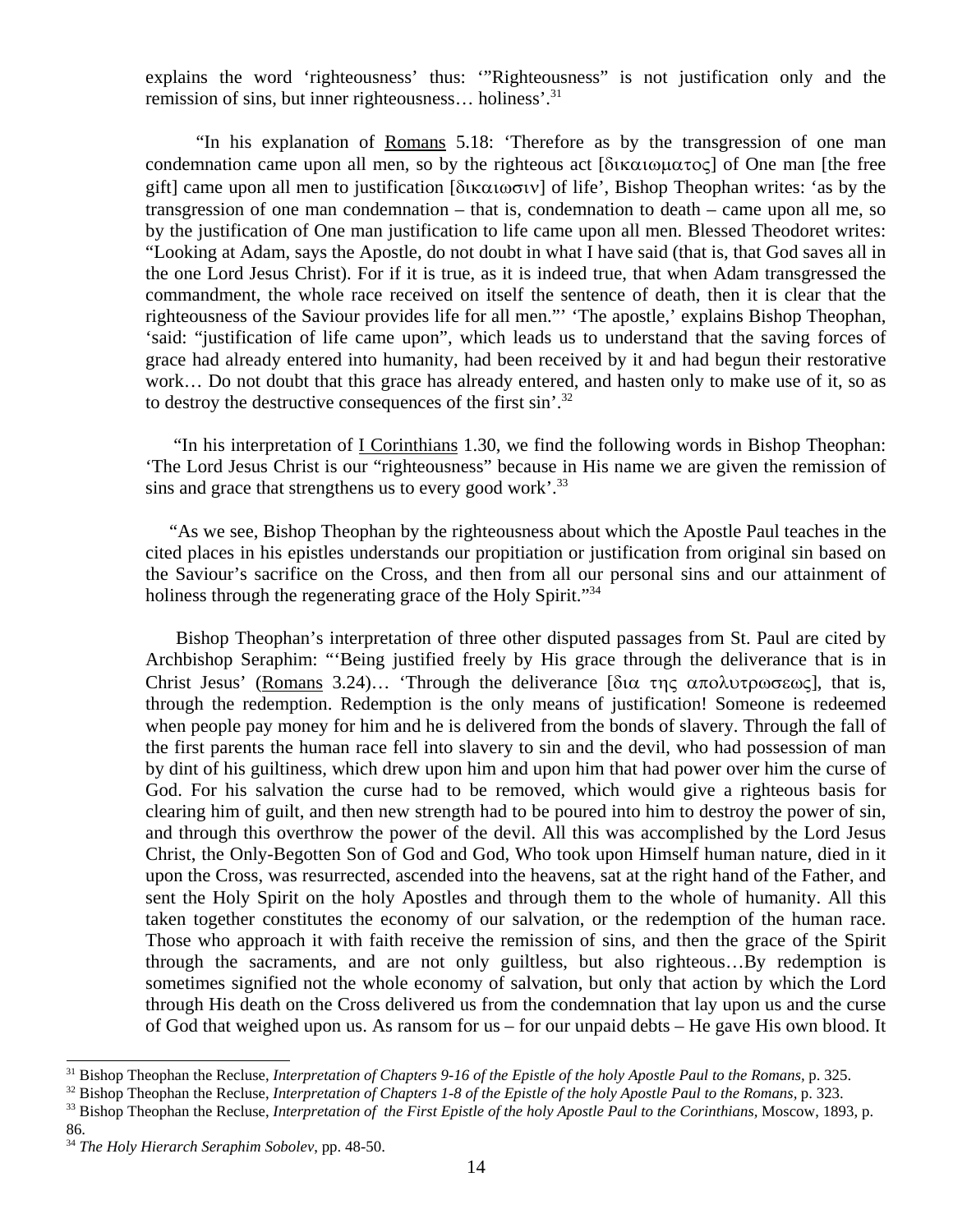cries out more than the blood of Abel, but it calls down not punishment from on high, but complete justification for every believer.'35

 "From the cited interpretation of Bishop Theophan it is clearly evident that by the justification [оправдание] of which the Apostle Paul speaks we must not understand only the righteousness [праведность] acquired by us through the grace of the Holy Spirit. This justification includes in itself the removal from mankind of the guilt for original sin and its consequence, the curse of God, by means of the justice of God through the death of Christ on the Cross…'

"This interpretation of the Slavonic word 'правда' (in the Russian translation, 'оправдание') according to Bishop Theophan's interpretation is witnessed to by two other texts among those indicated by Metr. Anthony: 'For if the ministry of condemnation be glory, much more doth the ministration of righteousness exceed in glory' (II Corinthians 3.9) [and] 'For if righteousness come by the law, then Christ died in vain' (Galatians 2.21).

 "Having in mind the first text, Bishop Theophan says: 'The Old Testament institution was the ministry of condemnation because it only reproached sin and condemned the sinner… it did not lead him further… The testament of grace, by contrast, although it is also revealed by the universal condemnation of those who are called to it, nevertheless says: 'Repent and be baptized every one of you for the remission of sins and ye shall receive the Holy Spirit' (Acts 2.38). That is, in it the remission of sins is given from the first step… and new life that is powerful to keep one walking without deviating in the commandments of God is communicated – a right spirit is renewed in the reins, a spirit that communicates to him who receives it inner probity or  $right$  righteousness [ $праведность$ ]. That is why it is the ministry of righteousness [ $mpanal$  δικαιοσυνης … not in name, but in essence'.36

 "As we see, in the given apostolic words, too, we must understand by justification not only righteousness or holiness, but also the remission of sins, of course, in the sense of deliverance both from original sin, and also from all our personal sins by the grace of the Holy Spirit for the sake of the death of Christ on the Cross.

 "The same thought is expressed in Bishop Theophan's interpretation of the word 'righteousness' [правда] (in the Russian translation 'оправдание'] in the last apostolic text. Lingering on this text, Bishop Theophan says: 'If righteousness' - δικαιοσυνη, a God-pleasing, saving life – 'come by the law, then Christ died in vain'. If the law provided both forgiveness of sins and inner probity and sanctification, then there would be no reason for Christ to die. He died in order to provide us with these two essential good things – the forgiveness of sins and sanctifying grace. Nobody except He could provide us with these, and without them there would be no salvation for us… The Lord Saviour died for us and nailed our sins to the Cross. Then, after His ascension into heaven, He sent down the Holy Spirit from the Father. That is why believers are given in Him both the forgiveness of sins and sanctifying grace of the Holy Spirit. Without these two things there would be no salvation for us. Consequently Christ, in providing us with them, did not die in vain... Consequently righteousness is not through the law.<sup>37</sup>...

<sup>&</sup>lt;sup>35</sup> Bishop Theophan the Recluse, *Interpretation of Chapters 1-8 of the Epistle of the holy Apostle Paul to the Romans, pp. 226-228.* 

<sup>36</sup> Bishop Theophan the Recluse, *Interpretation of the Second Epistle of the holy Apostle Paul to the Corinthians,* p. 106.

<sup>37</sup> Bishop Theophan the Recluse, *Interpretation of the Epistle of the holy Apostle Paul to the Galatians,* Moscow, 1893, pp. 204-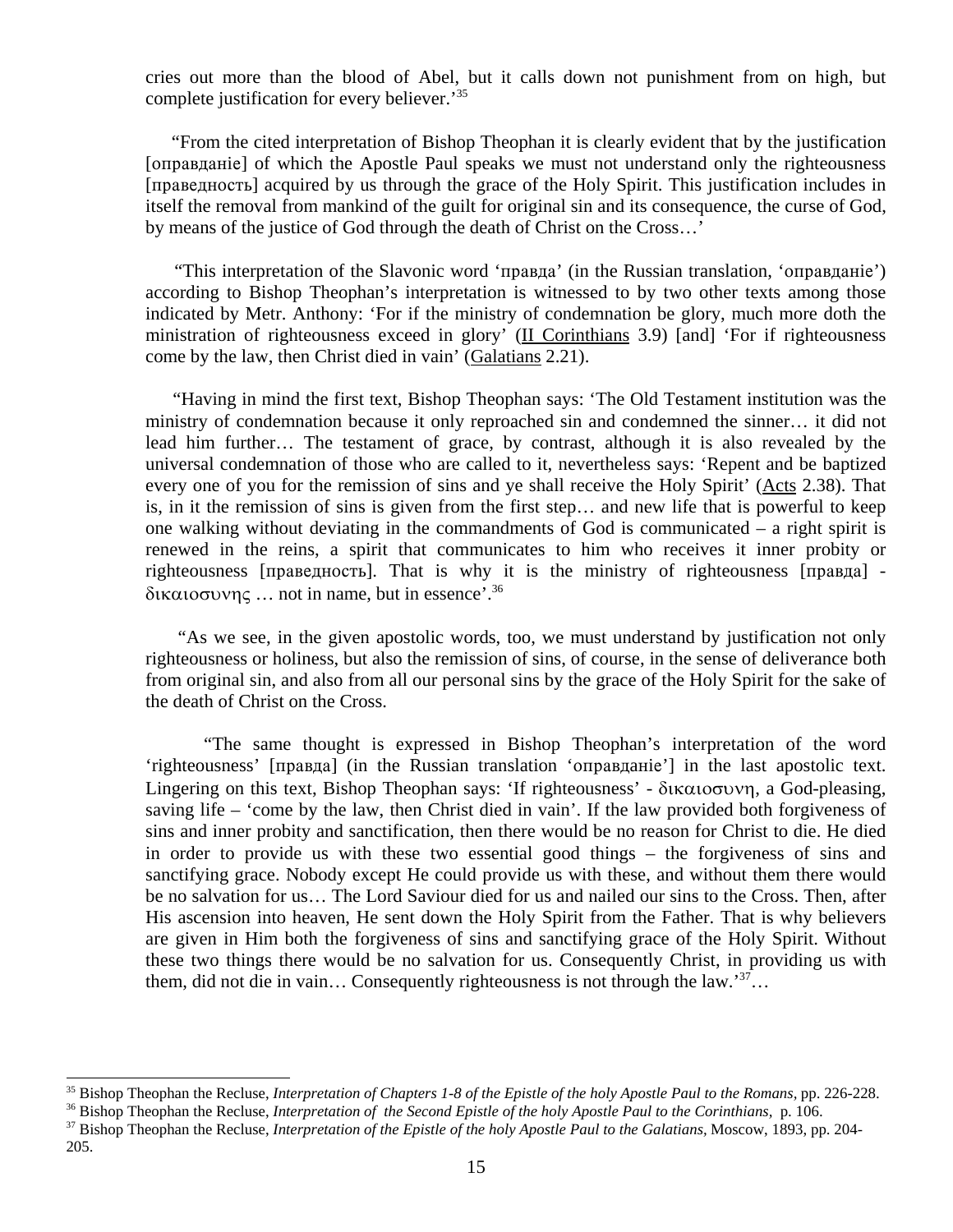"Thus from all the apostolic utterances that we have examined in which the Apostle Paul speaks about righteousness, it is clear that by this righteousness we must understand not only holiness, but also our justification from original sin and all our personal sins."<sup>38</sup>

 The other passages whose correct interpretation is disputed by Metropolitan Anthony are discussed in a similar way by Archbishop Seraphim, relying, as always, on the interpretation of Bishop Theophan. We shall leave the interested reader to look these up on his own. Instead, we shall end this section by citing two patristic passages from two of the greatest Fathers of the Church, which demonstrate how central the language of justice and justification is to their understanding of the mystery of redemption.

 First, St. John Chrysostom: "'Christ redeemed us from the curse of the law, having become a curse for us' (Galatians 3.13). In reality, the people were subject to another curse, which says, 'Cursed is every man who continueth not in all the words of the law to do them' (Deuteronomy 27.26). To this curse, I say, people were subject, for none had continued in, or was a keep of, the whole law; but Christ exchanged this curse for the other, 'Cursed by God is everyone who is hanged on a tree' (Deuteronomy 21.23). And then both he who hanged on a tree, and he who transgresses the law, is cursed, and as it was necessary for him who is about to relieve from a curse himself to be loosed from it, but to receive another instead of it, therefore Christ took upon Him such another, and thereby loosed us from the curse. *It was like an innocent man's undertaking to die for another condemned to death, and so rescuing him from punishment.* For Christ took upon Him not the curse of transgression, but the other curse, in order to remove that of others. For, 'He practiced no iniquity, nor was craft in His mouth' (Isaiah 53.9; I Peter 2.22). And as by dying He rescued from death those who were dying, so by taking upon Himself the curse, He delivered them from it."<sup>39</sup>

 And secondly, St. Gregory Palamas: "The pre-eternal, uncircumscribed and almighty Word and omnipotent Son of God could clearly have saved man from mortality and servitude to the devil without Himself becoming man. He upholds all things by the word of His power and everything is subject to His divine authority. According to Job, He can do everything and nothing is impossible for Him. The strength of a created being cannot withstand the power of the Creator, and nothing is more powerful than the Almighty. But the incarnation of the Word of God was the method of deliverance most in keeping with our nature and weakness, and most appropriate for Him Who carried it out, *for this method had justice on its side, and God does not act without justice.* As the Psalmist and Prophet says, 'God is righteous and loveth righteousness' (Psalm 11.7), 'and there is no unrighteousness in Him' (Psalm 92.15). Man was justly abandoned by God in the beginning as he had first abandoned God. He had voluntarily approached the originator of evil, obeyed him when he treacherously advised the opposite of what God had commanded, and was justly given over to him. In this way, through the evil one's envy and the good Lord's just consent, death came into the world. Because of the devil's overwhelming evil, death became twofold, for he brought about not just physical but also eternal death.

 "As we had been justly handed over to the devil's service and subjection to death, it was clearly necessary that the human race's return to freedom and life should be accomplished by God *in a just way*. Not only had man been surrendered to the envious devil by divine righteousness, but the devil had rejected righteousness and become wrongly enamoured of authority, arbitrary power and, above all, tyranny. He took up arms against justice and used his might against mankind. It pleased God that the devil be overcome first by the justice against which he continuously fought,

<sup>38</sup> *The Holy Hierarch Seraphim Sobolev*, pp. 51-53.

<sup>39</sup> St. John Chrysostom, *P.G.* 61:700, cols. 652, 653.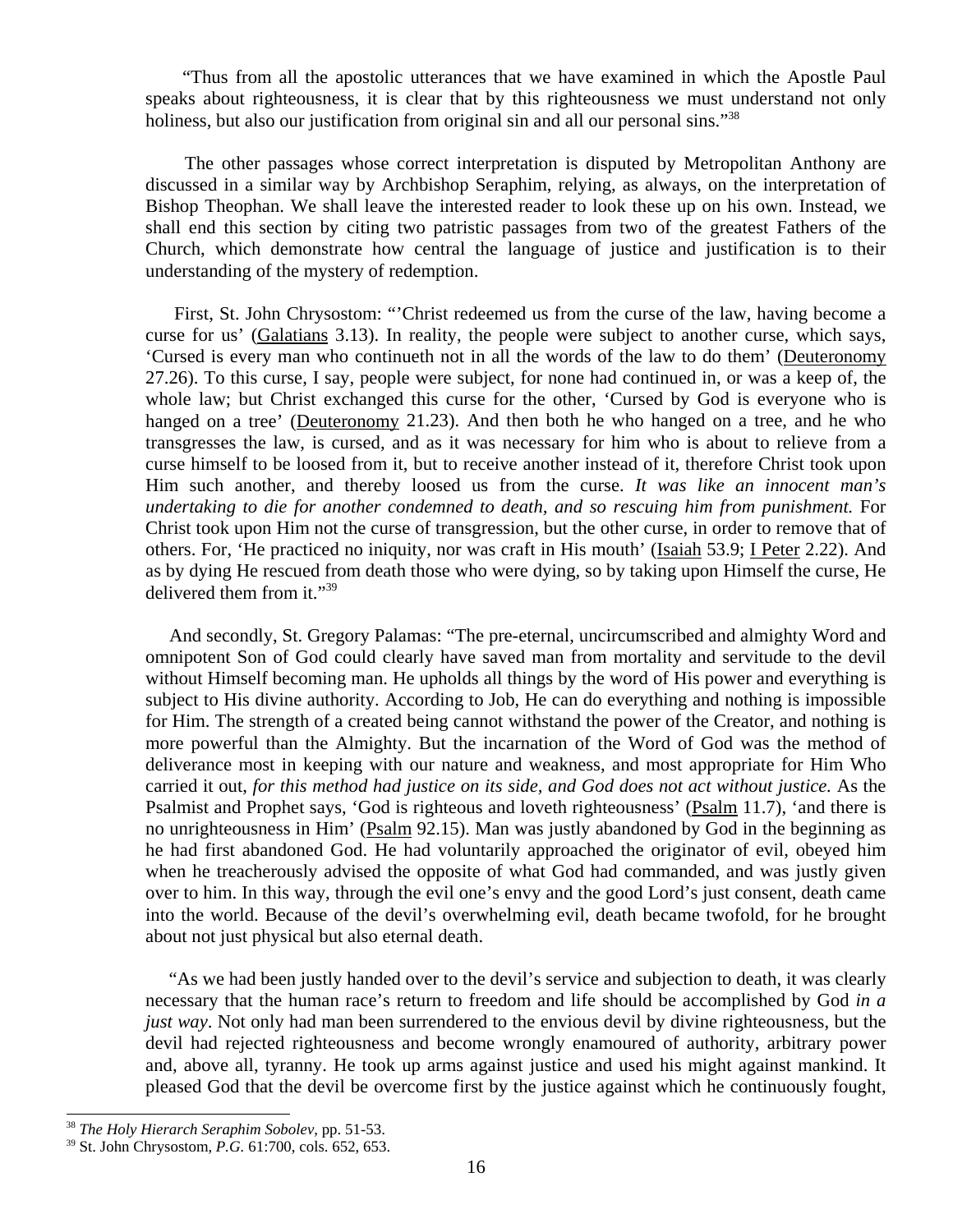then afterwards by power, through the Resurrection and the future Judgement. *Justice before power is the best order of events*, and that force should come after justice is the work of a truly divine and good Lord, not of a tyrant….

 "A sacrifice was needed to reconcile the Father on High with us and to sanctify us, since we had been soiled by fellowship with the evil one. There had to be a sacrifice which both cleansed and was clean, and a purified, sinless priest… It was clearly necessary for Christ to descend to Hades, but *all these things were done with justice, without which God does not act*."40

 "Justice before power", the Cross before the Resurrection. And "all things done with justice, without which God does not act." Clearly, justice is no secondary aspect of the Divine economy, but the very heart, the very essence of our salvation.

<sup>40</sup> St. Gregory Palamas, *Homily 16*, 1,2,21; in Christopher, op. cit., pp. 179-180, 194.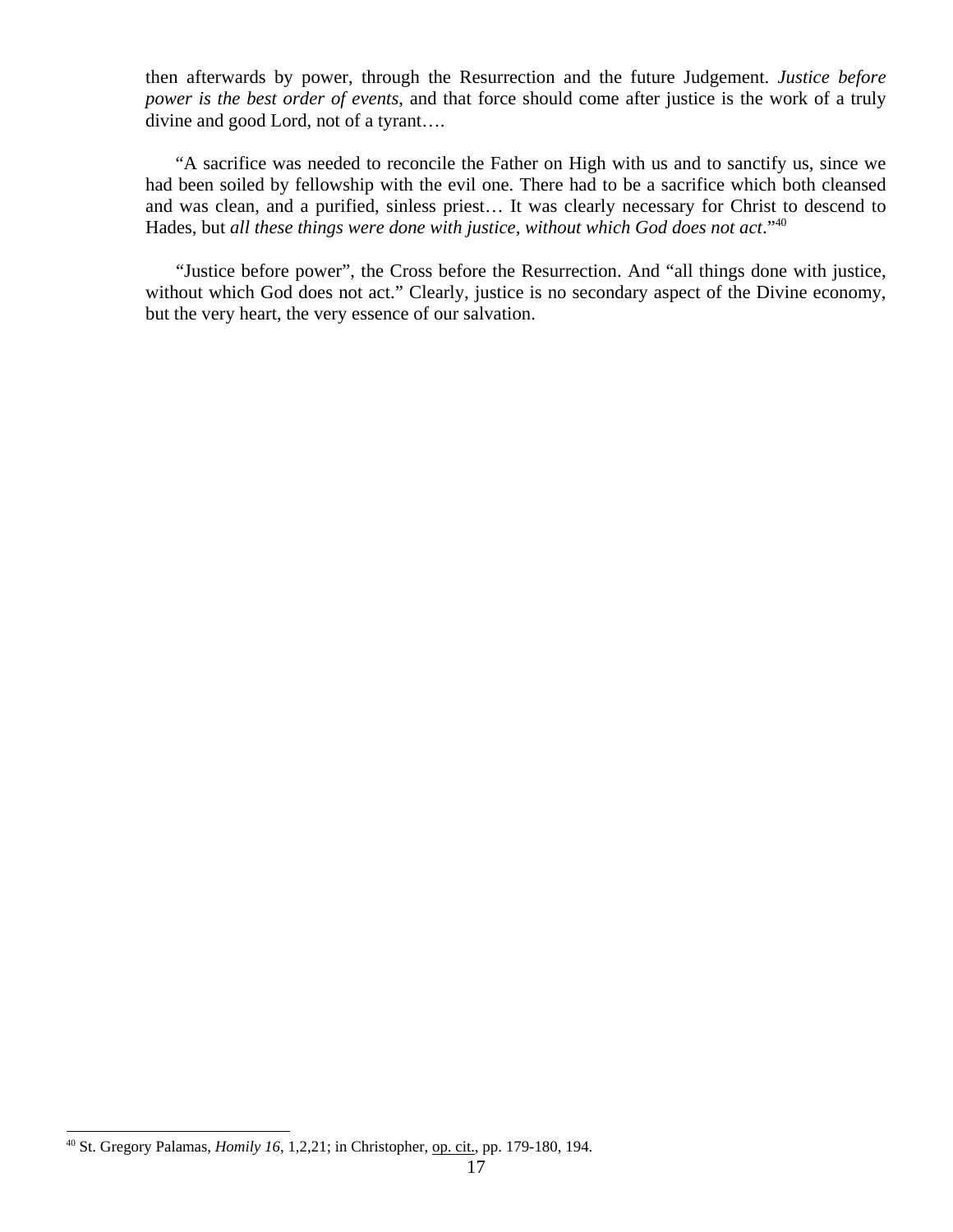# **3. THE SACRIFICE FOR SIN**

*O my Saviour, the living and unslain Sacrifice, when as God Thou of Thine own will hadst offered up Thyself unto the Father…* Pentecostarion*,* Sunday of Pascha, Mattins, Canon, Canticle 6, troparion.

Another bone of contention between Metropolitan Anthony and his critics is the concept of sacrifice.

 The Holy Scriptures say that "the Son of Man came… to give His life as a ransom for many**"** (Matthew 20.28), "as a ransom for all" ( $I$  Timothy 2.6), "as a merciful and faithful High Priest in things pertaining to God, to make propitiation for the sins of the people" (Hebrews 2.17).

 The Holy Fathers use such language no less frequently. Thus St. Cyprian of Carthage writes: "If Jesus Christ our Lord and God, is Himself the Chief Priest of God the Father, and has first offered Himself as a sacrifice to the Father, and has commanded this to be done in commemoration of Himself, certainly that priest truly discharges the office of Christ who imitates that which Christ did; and he then offers a true and full sacrifice in the Church to God the Father".<sup>41</sup> Again, Blessed Theophylact writes: "Since the Lord offered Himself up for us in sacrifice to the Father, having propitiated Him by His death as High Priest and then, after the destruction of sin and cessation of enmity, sent unto us the Spirit, He says: 'I will beseech the Father and will give you a Comforter, that is, I will propitiate the Father for you and reconcile Him with you, who were at enmity with Him because of sin, and He, having been propitiated by My death for you and been reconciled with you, will send you the Spirit."<sup>42</sup> But the language of "ransom", "propitiation" and "sacrifice" is rejected by Metropolitan Anthony.

 Archbishop Theophan writes: "[Metropolitan Anthony] gives a metaphorical, purely moral meaning to the Sacrifice on Golgotha, interpreting it in the sense of his own world-view, which he calls the world-view of moral monism.<sup>43</sup> But he decisively rejects the usual understanding of the Sacrifice on Golgotha, as a sacrifice in the proper meaning of the word, offered out of love for us by our Saviour to the justice of God, for the sin of the whole human race. He recognizes it to be the invention of the juridical mind of the Catholic and Protestant theologians. It goes without saying that with this understanding of the redemptive feat of the Saviour the author had to establish a point of view with regard to the Old Testament sacrifices, the teaching on which has up to now been a major foundation for the teaching on the Saviour's Sacrifice on Golgotha. And that is what we see in fact. The author rejects the generally accepted view of the sacrifices as the killing of an innocent being in exchange for a sinful person or people that is subject to execution. 'In the eyes of the people of the Old Testament', in the words of the author, 'a sacrifice meant only a *contribution*<sup>44</sup>, just as Christians now offer [candles, kutiya and eggs] in church... But nowhere [in the Old Testament] will one encounter the idea that the animal being sacrificed was thought of as taking upon itself the punishment due to man.<sup>'45</sup>

 "Our author points to St. Gregory the Theologian as being one of the Fathers of the Church who was a decisive opponent of the teaching on sacrifice, in the general sense of the word. In the

<sup>41</sup> St. Cyprian of Carthage, *Epistle 62,* 14.

<sup>42</sup> Blessed Theophylact, *Explanation of the Gospel of John,* 14.16.

<sup>43</sup> *The Dogma of Redemption,* p. 52.

 $^{44}$  Or, offering. The kinship of the Russian word for sacrifice (жертва) and for contribution (пожертвование) should be noted. – note of the translators (HOCNA).

<sup>45</sup> *The Dogma of Redemption,* pp. 42-43.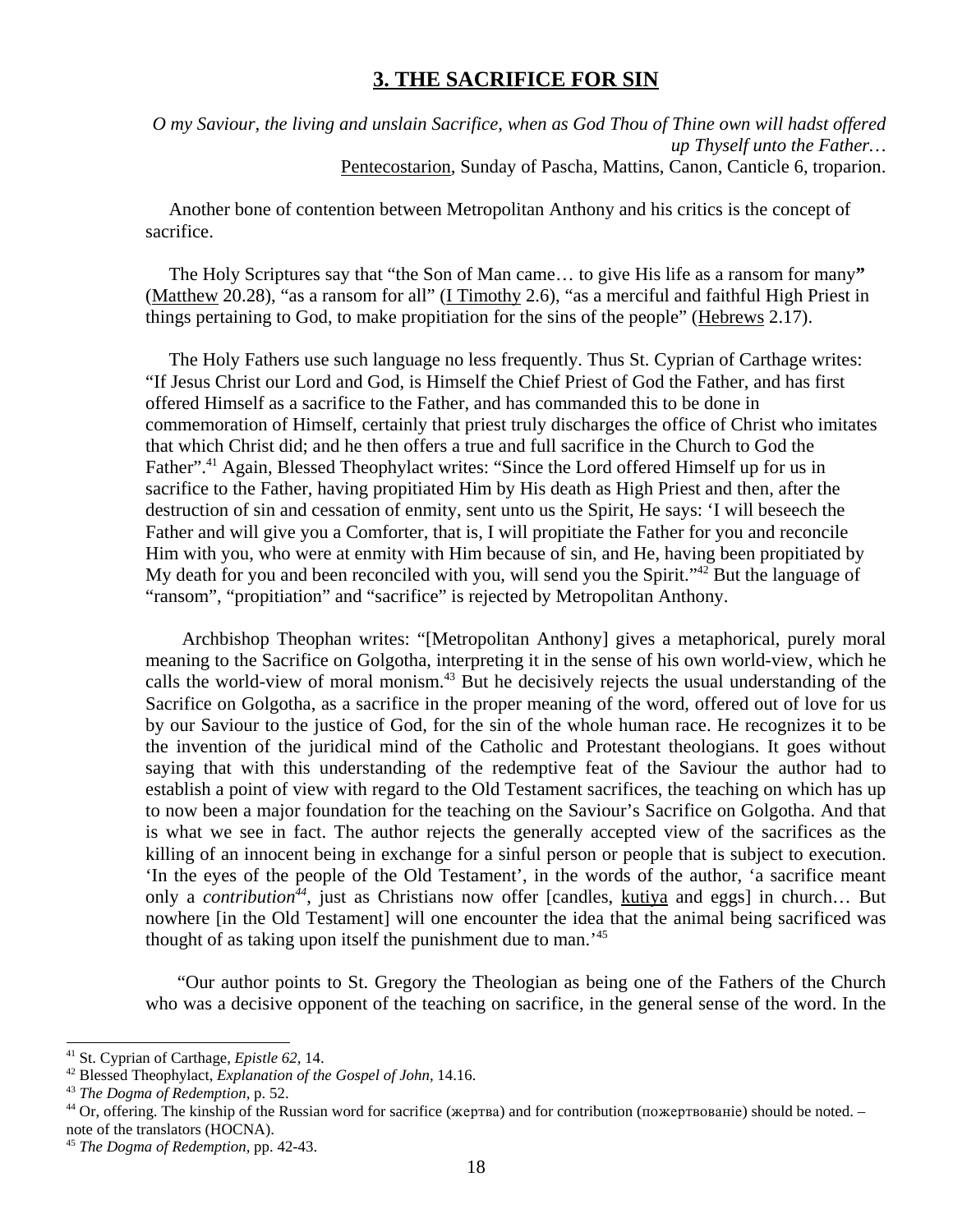given case he has in mind the following, truly remarkable (but not to the advantage of the author) words of the great Theologian on the Sacrifice on Golgotha:

 "'We were detained in bondage by the evil one, sold under sin, and receiving pleasure in exchange for wickedness. Now, since a ransom belongs only to him who holds in bondage, I ask to whom this was offered, and for what cause? If to the evil one, fie upon the outrage! If the robber receives ransom, not only from God, but a ransom which consists of God Himself, and has such an illustrious payment for his tyranny, a payment for whose sake it would have been right for him to have left us alone altogether. But if to the Father, I ask first, how? For it was not by Him that we were being oppressed; and next, on what principle did the Blood of His Only-begotten Son delight the Father, Who would not receive even Isaac, when he was being offered up by his father, but changed his sacrifice, putting a ram in the place of his human victim? $146^{14}$ 

 However, St. Gregory, unlike Metropolitan Anthony, does not reject the juridical model, but rather embraced its essence. If the metropolitan had started quoting the saint a little earlier, then he would have read that the blood shed for us is "the precious and famous Blood of our God and High-priest and *Sacrifice*". And if he had continued the quotation just one sentence more, he would have read that "the Father accepts the sacrifice, but neither asked for it, nor felt any need of it, but on account of the oeconomy?"

 "Evidently," writes Archbishop Theophan, "the author understood that this quotation in its fullness witnesses against his assertion and therefore in the 1926 edition of *The Dogma of Redemption* he does not give a reference to St. Gregory the Theologian<sup>148</sup>

 The archbishop continues: "From the cited words of St. Gregory it is evident that he by no means rejects the teaching that the death of Christ the Saviour on Golgotha was a sacrifice; he only rejects the theory created in order to explain it that this sacrifice was to be seen as offered by Christ the Saviour as a ransom for the sinful race of men *to the devil49*. As is well known, such a theory did exist and was developed by Origen and in part by St. Gregory of Nyssa. St. Gregory the Theologian with complete justification recognizes this theory to be without foundation, as did St. John of Damascus later (*Exact Exposition of the Orthodox Faith*, book III, ch. 27). He thought it just and well-founded to consider the sacrifice as offered to God the Father, but not in the sense that the Father 'demanded or needed' it, but according to the economy of salvation, that is, because, in the plan of Divine Providence, it was necessary for the salvation of the human race.<sup>50</sup> Besides, although it is said that the Father receives the Sacrifice, while the Son offers it, the thought behind it is that the Son offers it as High Priest, that is, according to His human nature, while the Father receives it indivisibly with the Son and the Holy Spirit, as the Triune God, according to the oneness and indivisibility of the Divine Essence."<sup>51</sup>

 Still further proof of St. Gregory's real views is provided by his writing that "Christ Himself offers Himself to God [the Father], so that He Himself might snatch us from him who possessed

<sup>46</sup> St. Gregory, *Homily 45 on Pascha*, 22, quoted by Protopresbyter George Grabbe in his foreword to *The Dogma of Redemption,* pp. vi-vii.

<sup>47</sup> Archbishop Theophan, *On the Redemption,* pp. 9-11.

<sup>48</sup> Archbishop Theophan, *On the Redemption,* p. 11.

 $49$  My italics – V.M.

 $50$  Metropolitan Anthony wrote opposite this: "True, but this contradicts [Metropolitan] Philaret" (HOCNA bishops resolution, p.

<sup>13).</sup> But does it? No proof is offered that Metropolitan Philaret would have rejected Archbishop Theophan's formulation.

<sup>51</sup> Archbishop Theophan, *On the Redemption.*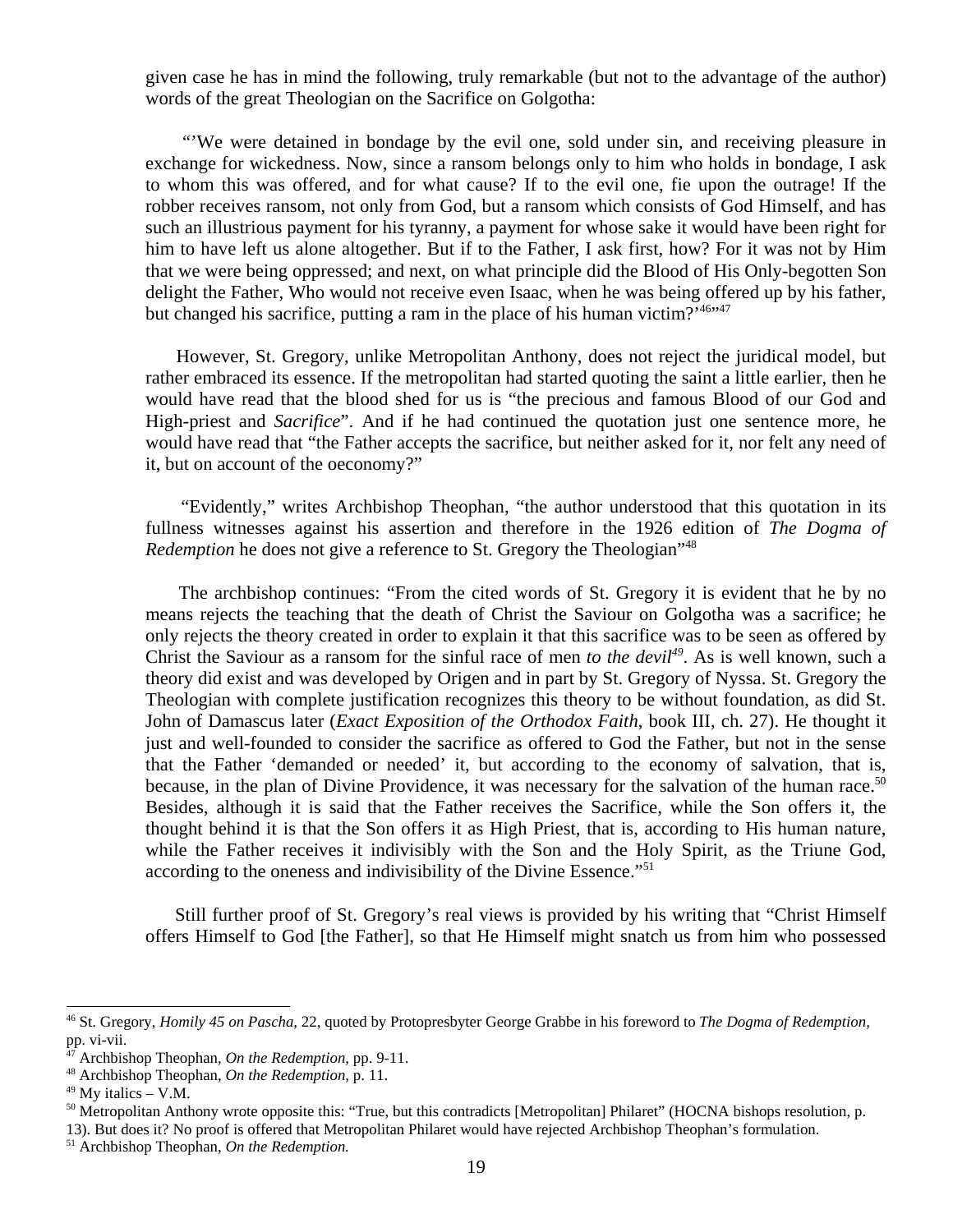us, and so that the Anointed One should be received instead of the one who had fallen, because the Anointer cannot be caught". $52$ 

 Returning now to the question of the Old Testament sacrifices, Metropolitan Anthony rejects their prefigurative significance. However, as Archbishop Theophan writes, "in the words of St. Gregory the Theologian, these sacrifices were, on the one hand, concessions to Israel's childishness, and were designed to draw him away from pagan sacrifices; but on the other hand, in these victims the Old Testament law prefigured the future Sacrifice on Golgotha<sup>53</sup>. In particular, the Old Testament paschal Lamb had this mystically prefigurative significance<sup>54</sup>.

 "'Everything that took place in the time of the worship of God in the Old Testament,' says John Chrysostom, 'in the final analysis refers to the Saviour, whether it is prophecy or the priesthood, or the royal dignity, or the temple, or the altar of sacrifice, or the veil of the temple, or the ark, or the place of purification, or the manna, or the rod, or anything else – everything relates to Him.

 "'God from ancient times allowed the sons of Israel to carry out a sacrificial service to Him not because He took pleasure in sacrifices, but because he wanted to draw the Jews away from pagan vanities…. Making a concession to the will of the Jews, He, as One wise and great, by this very permission to offer sacrifices prepared an image of future things, so that the victim, though in itself useless, should nevertheless be useful as such an image. Pay attention, because this is a deep thought. The sacrifices were not pleasing to God, as having been carried out not in accordance with His will, but only in accordance with His condescension. He gave to the sacrifices an image corresponding to the future oeconomy of Christ, so that if in themselves they were not worthy to be accepted, they at least became welcome by virtue of the image they expressed. By all these sacrifices He expresses the image of Christ and foreshadows future events...<sup>555556</sup>

 After quoting from St. Athanasius the Great and St. Cyril of Alexandria to similar effect, Archbishop Theophan continues: "But if the Holy Fathers and Teachers of the Church look at the Old Testament sacrifices in this way, then still more significance must they give to the redemptive death of Christ the Saviour for the human race on Golgotha. And this is indeed what we see. They all recognize the death of Christ the Saviour on Golgotha to be a sacrifice offered by Him as propitiation for the human race, and that, moreover, in the most literal, not at all metaphorical meaning of this word. And from this point of view the death of Christ the Saviour on Golgotha is for them 'the great mystery' of the redemption of the human race from sin, the curse and death and 'the great mystery' of the reconciliation of sinful humanity with God.

 "St. Gregory the Theologian, in expounding his view on the Old Testament sacrifices as being prefigurations of the great New Testament Sacrifice, notes: 'But in order that you should understand the depth of the wisdom and the wealth of the unsearchable judgements of God, God did not leave even the [Old Testament] sacrifices completely unsanctified, unperfected and limited only to the shedding of blood, but to the sacrifices under the law is united the great and in relation to the Primary Essence, so to speak, untempered Sacrifice – the purification not of a small part of the universe, and not for a short time, but of the whole world for eternity'.

<sup>52</sup> St. Gregory the Theologian, *Works,* Russian edition, vol. V, p. 42. Cf. *Homily 20* (*PG* 35.1068d).

<sup>53</sup> St. Gregory the Theologian, *Works,* Russian edition*,* vol. I, pp. 179-180, Moscow, 1889 and vol. I, St. Petersburg edition, p. 669. 54 St. Gregory the Theologian, *Works,* Russian edition*,* vol. IV, pp. 132-142, Moscow, 1889 and vol. I, St. Petersburg edition, p.

<sup>675-680.</sup> 55 St. John Chrysostom, *Works,* Russian edition, vol. III, pp. 898-900.

<sup>56</sup> Archbishop Theophan, *On the Redemption,* pp. 25-27.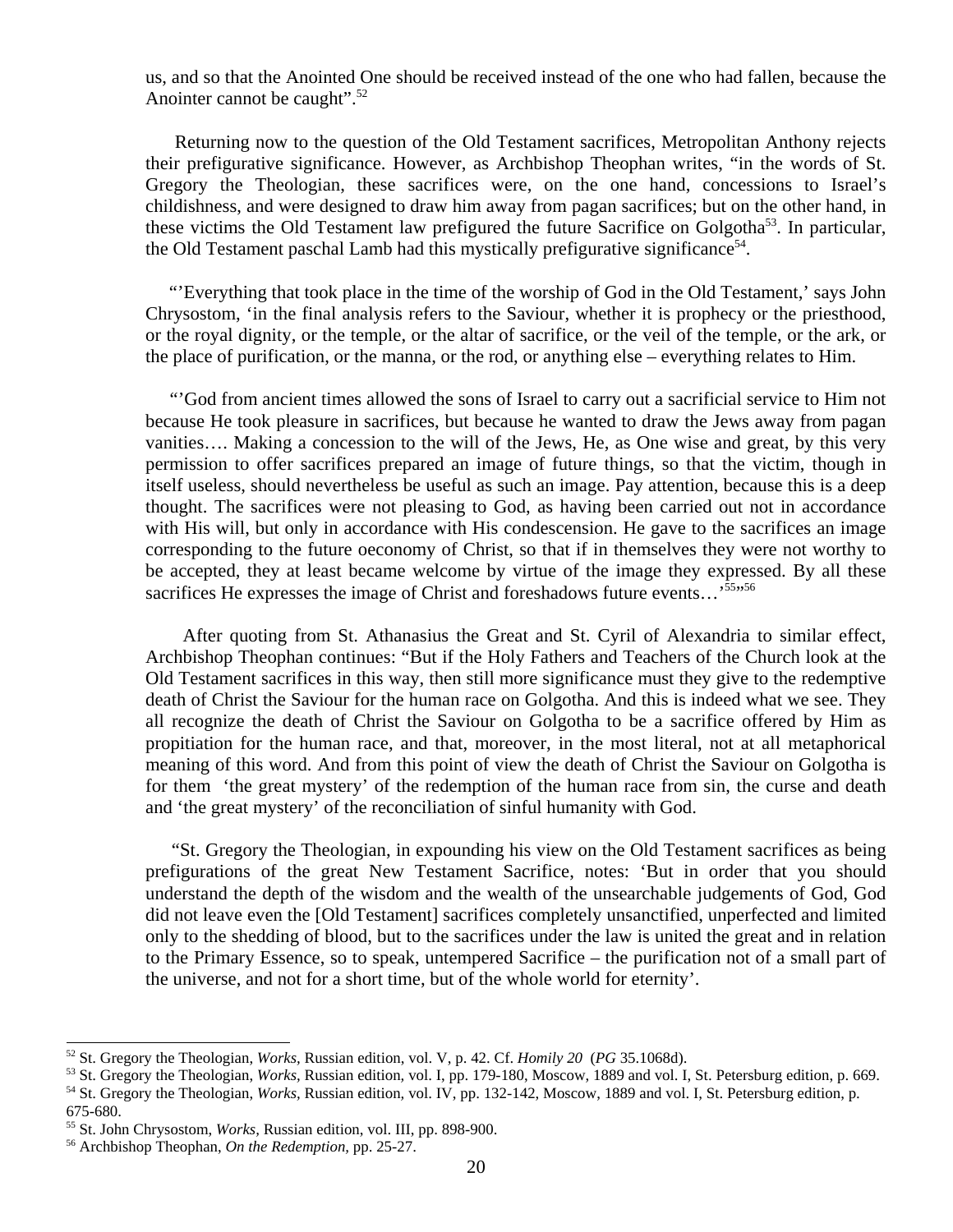"By this great Sacrifice he understands the Saviour Jesus Christ Himself, Who shed His blood for the salvation of the human race on Golgotha, which is why he often calls Him 'God, High Priest and Victim'. 'He gave Himself for us for redemption, for a purifying sacrifice for the universe'.57

 "'For us He became man and took on the form of a servant, he was led to death for our iniquities'.58

"'He is God, High Priest and Victim'.<sup>59</sup>

 "'He was Victim, but also High Priest; Priest, but also God; He offered as a gift to God [His own] blood, but [by It] He cleansed the whole world; He was raised onto the Cross, but to the Cross was nailed the sin of all mankind'. $60$ 

"He redeems the world by His own blood'.<sup>61</sup>

 "St. Athanasius of Alexandria says about the Sacrifice of the Saviour on Golgotha: 'He, being the true Son of the Father, later became man for us so as to give Himself for us as a sacrifice to the Father and redeem us through His sacrifice and offering (Ephesians 5.2). He was the same Who in ancient times led the people out of Egypt, and later redeemed all of us, or rather, the whole human race, from death, and raised us from hell. He is the same Who from the age was offered as a sacrifice, as a Lamb, and in the Lamb was represented prefiguratively. And finally He offered Himself as a sacrifice for us. "For even Christ our Pascha is sacrificed for us" (I Corinthians  $5.7$ ).<sup>'62</sup>

 "'By His death was accomplished the salvation of all, and the whole of creation was redeemed. He is the common Life of all, and He gave His body to death as a sheep for a redemptive sacrifice for the salvation of all, though the Jews do not believe this.<sup>563</sup>

"St. Gregory of Nyssa reasons in a similar way.

 "'Jesus, as Zachariah says, is the Great High Priest (Zachariah 3.1), Who offered His Lamb, that is, His flesh, in sacrifice for the sins of the world, and for the sake of the children who partake of flesh and blood Himself partook of blood (Hebrews 11.14). This Jesus became High Priest after the order of Melchizedek, not in respect of what He was before, being the Word and God and in the form of God and equal to God, but in respect of that fact that He spent Himself in the form of a servant and offered an offering and sacrifice for us'.<sup>64</sup>

 "'He is our Pascha (I Corinthians 5.6) and High Priest (Hebrews 12.11). For in truth Christ the Pascha was consumed for us; but the priest who offers to God the Sacrifice is none other than the

<sup>57</sup> St. Gregory the Theologian, *Word 30, Works,* Russian edition, vol. III, p. 82 or vol. I (St. Petersburg), p. 442.

<sup>58</sup> St. Gregory the Theologian, *Word 19, Works,* Russian edition, vol. II, p. 129 or vol. I (St. Petersburg), p. 296.

<sup>59</sup> St. Gregory the Theologian, *Word 3, Works,* Russian edition, vol. I, pp. 58-59 or vol. I (St. Petersburg), p. 58; *Word 20,* vol. II, p.

<sup>235</sup> or vol. I (St. Petersburg), p. 299; *Verses on himself,* vol. IV, p. 247 or vol. II (St. Petersburg), p. 66.

<sup>60</sup> St. Gregory the Theologian, *Verses on himself,* vol. IV, p. 245 or vol. II (St. Petersburg), p. 22.

<sup>61</sup> St. Gregory the Theologian, *Word 29, Works,* Russian edition, vol. III, p. 61 or vol. I (St. Petersburg), p. 427.

<sup>62</sup> St. Athanasius the Great, *Tenth Paschal Epistle,* 10; *Works,* Russian edition, vol. III, p. 464.

<sup>63</sup> St. Athanasius the Great, *On the Incarnation of God the Word,* 37; *Works,* Russian edition (St. Sergius Lavra, 1902), vol. I, p. 238.

<sup>64</sup> St. Gregory of Nyssa, *Against Eunomius,* book VI, 2; *Works,* Russian edition, vol. VI, pp. 43-44.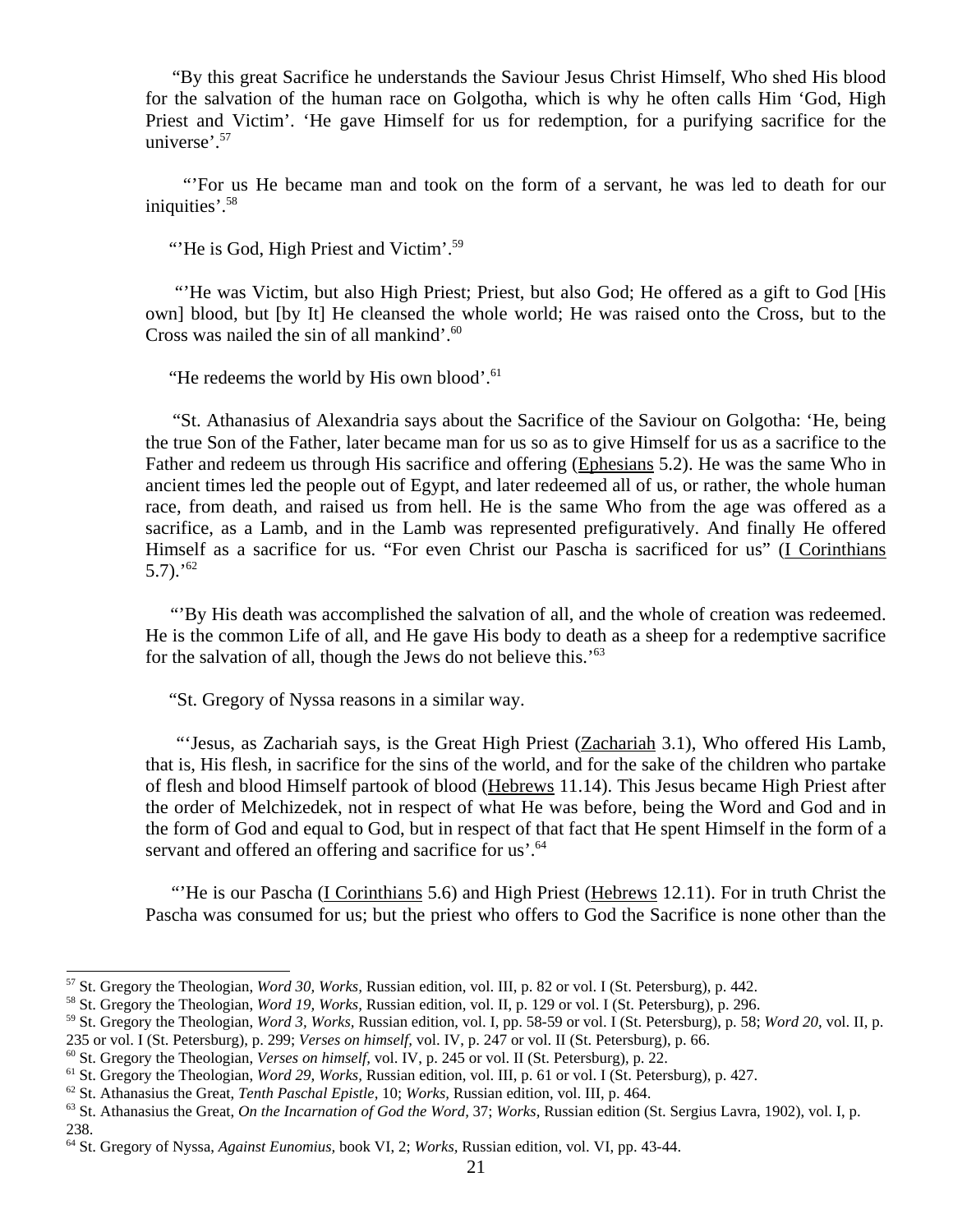Same Christ. For in Himself, as the [Apostle] says, "He hath given Himself for us as an offering and sacrifice to God" (Ephesians 5.2).<sup>'65</sup>

 "'By means of priestly acts He in an ineffable manner unseen by men offers an offering and sacrifice for us, being at the same time the Priest and the Lamb that takes away the sins of the world'.66

 "We find much material on the given question in the same spirit in the works of St. John Chrysostom.

 "'The oeconomy that was to be accomplished in the New Testament,' says this Holy Father in his interpretation on the Gospel of John, 'was foreshadowed beforehand in prefigurative images; while Christ by His Coming accomplished it. What then does the type say? "Take ye a lamb for an house, and kill it, and do as He commanded and ordained' (Exodus 12). But Christ did not do that; He did not command this, but Himself became as a Lamb, offering Himself to the Father as a sacrifice and offering'.<sup>67</sup>

"When John the Forerunner saw Christ, he said to his disciples: "Behold the Lamb of God" (John 1.35). By this he showed them all the gift which He came to give, and the manner of purification. For "the Lamb" declares both these things. And John did not say, "Who shall take", or "Who hath taken", but "Who taketh away the sins of the world", because Christ always does this. In fact, he took them away not only then when He suffered, but from that time even to the present He takes away sins, not as if He were always being crucified (for He at one time offered sacrifice for sins), but since by that one sacrifice He is continually purging them.<sup>'68</sup>

 "'This blood was ever typified of old in the altars and sacrifices determined by the law. It is the price of the world, by it Christ redeemed the Church, by it He adorned the whole of her.<sup>'69</sup> 'This blood in types cleansed sins. But if it had such power in the types, if death so shuddered at the shadow, tell me how would it not have dreaded the very reality? $170$ 

 "'David after the words: "Sacrifice and offering hast Thou not desired", added: "but a body hast Thou perfected for me" (Psalm 39.9), understanding by this the body of the Master, a sacrifice for the whole universe, which cleansed our souls, absolved our sins, destroyed death, opened the heavens, showed us many great hopes and ordered all the rest'.<sup>71</sup>

 "St. John Chrysostom's reasoning on the mystery of the Sacrifice on Golgotha is particularly remarkable in his discourse, *On the Cross and the Thief*, which he delivered, as is evident from the discourse itself, on Great Friday in Holy Week. 'Today our Lord Jesus Christ is on the Cross, and we celebrate, so that you should know that the Cross is a feast and a spiritual triumph. Formerly the Cross was the name of a punishment, but now it has become an honourable work; before it was a symbol of condemnation, but now it has become the sign of salvation… It has enlightened those sitting in darkness, it has reconciled us, who were in enmity with God… Thanks to the Cross we do not tremble before the tyrant, because we are near the King. That is why we celebrate in commemorating the Cross…. In fact, one and the same was both victim and priest: the victim was

<sup>65</sup> St. Gregory of Nyssa, *To Olympius the Monk on Perfection*; *Works,* Russian edition, vol. VII, p. 237.

<sup>66</sup> St. Gregory of Nyssa, *Word on Holy Pascha*; *Works,* Russian edition, vol. VIII, p. 38.

<sup>67</sup> St. John Chrysostom, *Homilies on John,* 13, 3; *Works,* Russian edition, vol. VIII, p. 95.

<sup>68</sup> St. John Chrysostom, *Homilies on John,* 18, 2; *Works,* Russian edition, vol. VIII, p. 119-120.

<sup>69</sup> St. John Chrysostom, *Homilies on John,* 46, 4; *Works,* Russian edition, vol. VIII, p. 306.

<sup>70</sup> St. John Chrysostom, *Homilies on John,* 46, 3; *Works,* Russian edition, vol. VIII, p. 305.

<sup>71</sup> St. John Chrysostom, *Against the Jews*; *Works,* Russian edition, vol. I, p. 722.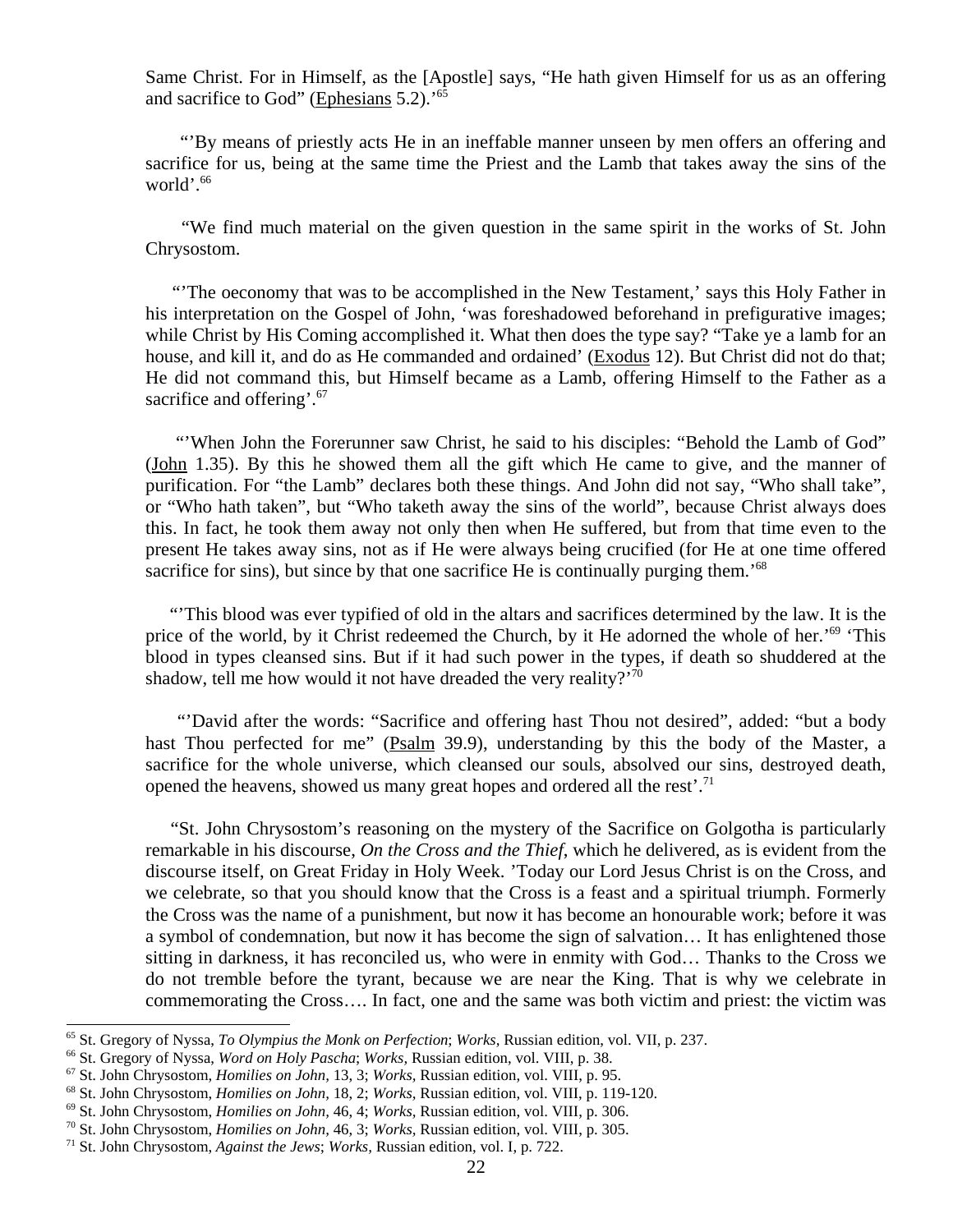the flesh, and the priest was the spirit. One and the same offers and was offered in the flesh. Listen to how Paul explained both the one and the other. "For every high priest," he says, "chosen from among men is appointed to act on behalf of men in relation to God, to offer gifts and sacrifices for sins… Hence it is necessary for this priest also to have something to offer" (Hebrews 5.1, 8.3). So He Himself offers Himself. And in another place he says that "Christ, having been offered once to bear the sins of many, will appear a second time for salvation" (Hebrews 9.28)....<sup>'72</sup>

 "St. Cyril of Alexandria reasons as follows with regard to the words of John the Forerunner on the Saviour: '"Behold the Lamb of God that taketh away the sins of the world" (John 1.29). It was necessary to reveal Who was the One Who came to us and why He descends from heaven to us. And so "Behold", he says, "the Lamb of God that taketh away the sins of the world", to Whom the Prophet Isaiah pointed in the words: "As a sheep for the slaughter is he led and as a lamb before the shearers is he silent" (Isaiah 53.7) and Who was prefigured in the law of Moses. But then He saved only in part, without extending His mercy on all, for it was a figure and a shadow. But now He Who once was depicted by means of enigmas, the True Lamb, the Spotless Victim, is led to the slaughter for all, so as to expel the sin of the world and cast down the destroyer of the universe, so that by His death for all He might abolish death and lift the curse that was on us, so that, finally, the punishment that was expressed in the words: "Dust thou art, and unto dust shalt thou return" (Genesis 3.19) might cease and the second Adam might appear – not from the earth, but from the heaven (I Corinthians 15.47) – and become for human nature the beginning of a great good, the destruction of the corruption wrought [by sin], the author of eternal life, the founder of the transformation [of man] according to God, the beginning of piety and righteousness, the way to the Heavenly Kingdom. One Lamb died for all, saving for God and the Father a whole host of men, One for all so that all might be subjected to God, One for all so as to acquire all, "that those who live might live no longer for themselves but from Him Who for their sake died and was raised" (II Corinthians 5.15). Insofar as we were in many sins and therefore subject to death and corruption, the Father gave the son to deliver us (I Timothy 2.6), One for all, since all are in Him and He is above all. One died for all so that all should live in Him.<sup>'73</sup> St. Cyril's general view of the death of Christ the Saviour on Golgotha is such that on Golgotha Emmanuel 'offered Himself as a sacrifice to the Father not for Himself, according to the irreproachable teaching, but for us who were under the yoke and guilt of sin'.<sup>74</sup> 'He offered Himself as a holy sacrifice to God and the Father, having bought by His own blood the salvation of all'.<sup>75</sup> 'For our sakes he was subjected to death, and we were redeemed from our former sins by reason of the slaughter which He suffered for us'.<sup>76</sup> 'In Him we have been justified, freed from a great accusation and condemnation, our lawlessness has been taken from us: for such was the aim of the oeconomy towards us of Him Who because of us, for our sakes and in our place was subject to death'.<sup>77</sup>

 "St. Basil the Great in his epistle to Bishop Optimus writes: 'The Lord had to taste death for each, and having become a propitiatory sacrifice for the world, justify all by His blood'.<sup>78</sup> He develops his thought on the death on the Cross of Christ the Saviour in more detail as a redeeming sacrifice for the sins of the human race in his interpretation of Psalm 48, at the words: "There be some that trust in their strength, and boast themselves in the multitude of their riches. A brother

<sup>72</sup> St. John Chrysostom, *Works*, Russian edition, vol. II, pp. 437-438. Cf. vol. II, pp. 446-449.

<sup>73</sup> St. Cyril of Alexandria, *Interpretation of the Gospel of John; Works of the Holy Fathers,* Sergiev Posad, 1901, vol. 64, pp. 175- 176 (in Russian).

<sup>74</sup> St. Cyril of Alexandria, *On worship and service in spirit and in truth*, part I.

<sup>75</sup> St. Cyril of Alexandria, *Interpretation of the Gospel of John; Works of the Holy Fathers,* Sergiev Posad, 1901, vol. 66, pp. 175- 176 (in Russian)..

<sup>76</sup> St. Cyril of Alexandria, *On worship and service in spirit and in truth*, part II.

<sup>77</sup> St. Cyril of Alexandria, *On worship and service in spirit and in truth*, part II.

<sup>78</sup> St. Basil the Great, *Letter to Bishop Optimus; Works,* Russian edition, Sergiev Posad, 1892, vol. VII, p. 224.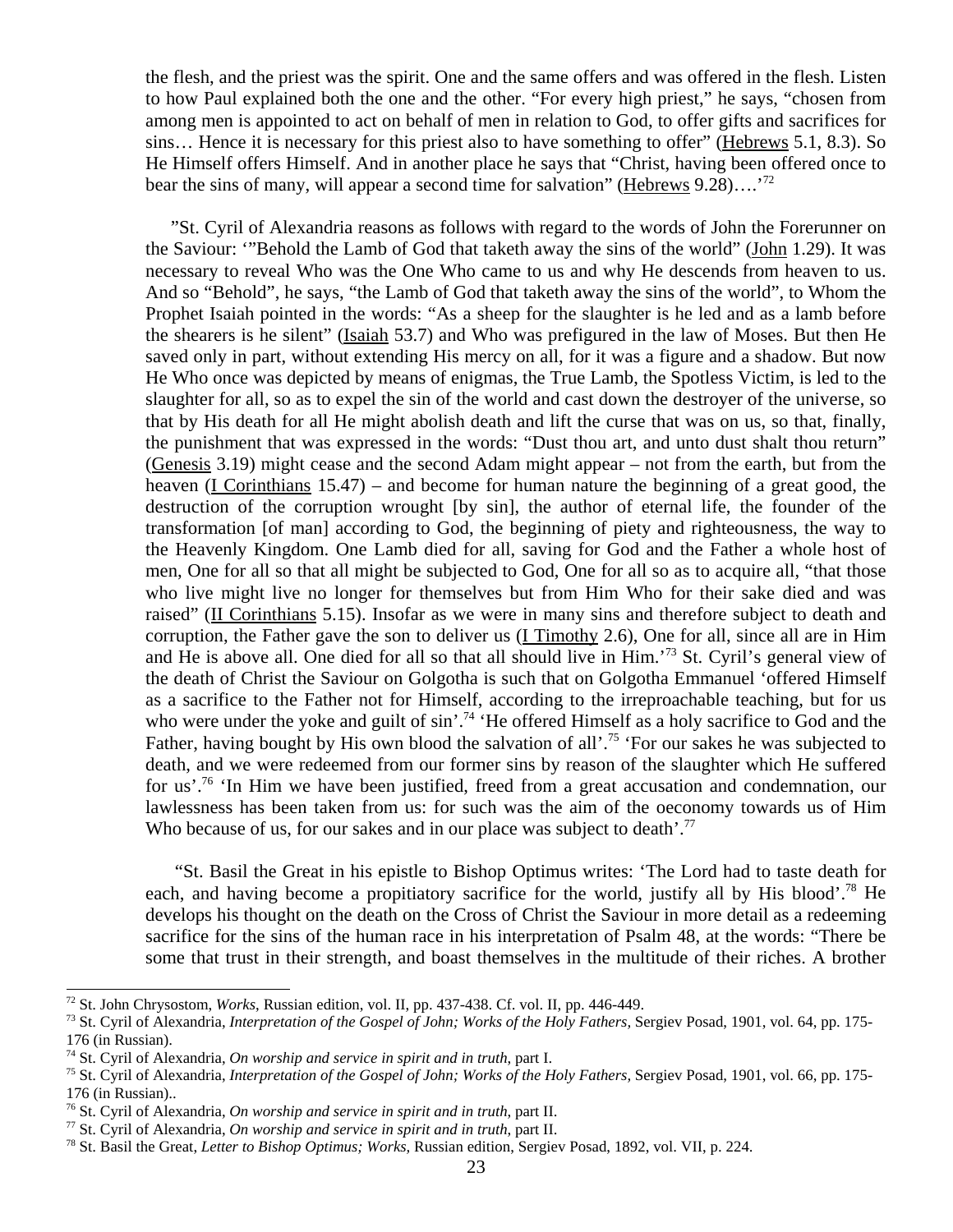cannot redeem; shall a man redeem? He shall not give to God a ransom [εξιλασμα] for himself, nor the price of the redemption of his own soul" (Psalm 48.7-9): 'This sentence is directed by the prophet to two types of persons: to the earthborn and to the rich…. You, he says, who trust in your own strength…. And you, he says, who trust in the uncertainty of riches, listen…. You have need of ransoms that you may be transferred to the freedom of which you were deprived when conquered by the power of the devil, who, taking you under his control, does not free you from his tyranny until, persuaded by some worthwhile ransom, he wishes to exchange you. And the ransom must not be of the same kind as the things which are held in his control, but must differ greatly, if he would willingly free the captives from slavery. Therefore a brother is not able to ransom you. For no man can persuade the devil to remove from his power him who has once been subject to him, not he, at any rate, who is incapable of giving God a propitiatory offering even for his own sins…. But one thing was found worth as much as all men together. This was given for the price of ransom for our souls, the holy and highly honoured blood of our Lord Jesus Christ, which He poured out for all of us; therefore we were bought at a great price (I Corinthians 6.20).... No one is sufficient to redeem himself, unless He comes who turns away "the captivity of the people" (Exodus 13.8), not with ransoms nor with gifts, as it is written in Isaiah (52.3), but with His own blood… He Who "shall not give to God His own ransom", but that of the whole world. He does not need a ransom, but He Himself is the propitiation. "For it was fitting that we should have such a high priest, holy, innocent, undefiled, set apart from sinners, and become higher than the heavens. He does not need to offer sacrifices daily (as the other priests did), first for his own sins, and then for the sins of the people" (Hebrews  $7.26-27$ ).<sup>'79</sup>

"The Scriptures do not reject all sacrifices in general,' writes St. Basil the Great in his interpretation on the book of the Prophet Isaiah, 'but the Jewish sacrifices. For he says: "What to Me is the multitude of your sacrifices?" (Isaiah 1.11). He does not approve of the many, but demands the one sacrifice. Every person offers himself as a sacrifice to God, presenting himself as "a living sacrifice, pleasing to God", through "rational service" he has offered to God the sacrifice of praise (Romans 12.1). But insofar as the many sacrifices under the law have been rejected as useless, the one sacrifice offered in the last times is accepted. For the Lamb of God took upon Himself the sin of the world, "gave Himself up for us, a fragrant offering and sacrifice to God" (Ephesians 5.2)… There are no longer the "continual" sacrifices (Exodus 29.42), there are no sacrifices on the day of atonement, no ashes of the heifer cleansing "the defiled persons" (Hebrews 9.13). For there is one sacrifice of Christ and the mortification of the saints in Christ; one sprinkling – "the washing of regeneration" (Titus 3.5); one propitiation for  $sin - the Blood$ poured out for the salvation of the world.<sup>80</sup>

 "Finally, St. John of Damascus says the following about the mystery of the sacrifice on Golgotha: "Every action and performance of miracles by Christ are most great and divine and marvelous: but the most marvelous of all is His precious Cross. For no other thing has subdued death, expiated the sin of the first parent [προπατορος αμαρτια], despoiled Hades, bestowed the resurrection, granted the power to us of condemning the present and even death itself, prepared the return to our former blessedness, opened the gates of Paradise, given our nature a seat at the right hand of God, and made us children and heirs of God, save the Cross of our Lord Jesus Christ'.<sup>81</sup> Therefore, according to the words of the holy father, 'we must bow down to the very Wood on which Christ offered Himself as a sacrifice for us, since it is sanctified through contact with the body and blood'.<sup>82</sup>

<sup>79</sup> St. Basil the Great, *Homily 19 on Psalm 48,* 3, 4; *Works*, Russian edition, Sergiev Posad, 1892, vol. I, pp. 194-195.

<sup>80</sup> St. Basil the Great, *Works,* Russian edition, Sergiev Posad, 1892, vol. I, pp. 241-242.

<sup>81</sup> St. John of Damascus, *Exact Exposition of the Orthodox Faith,* book IV, ch. 11.

<sup>82</sup> St. John of Damascus, *Exact Exposition of the Orthodox Faith,* book IV, ch. 11.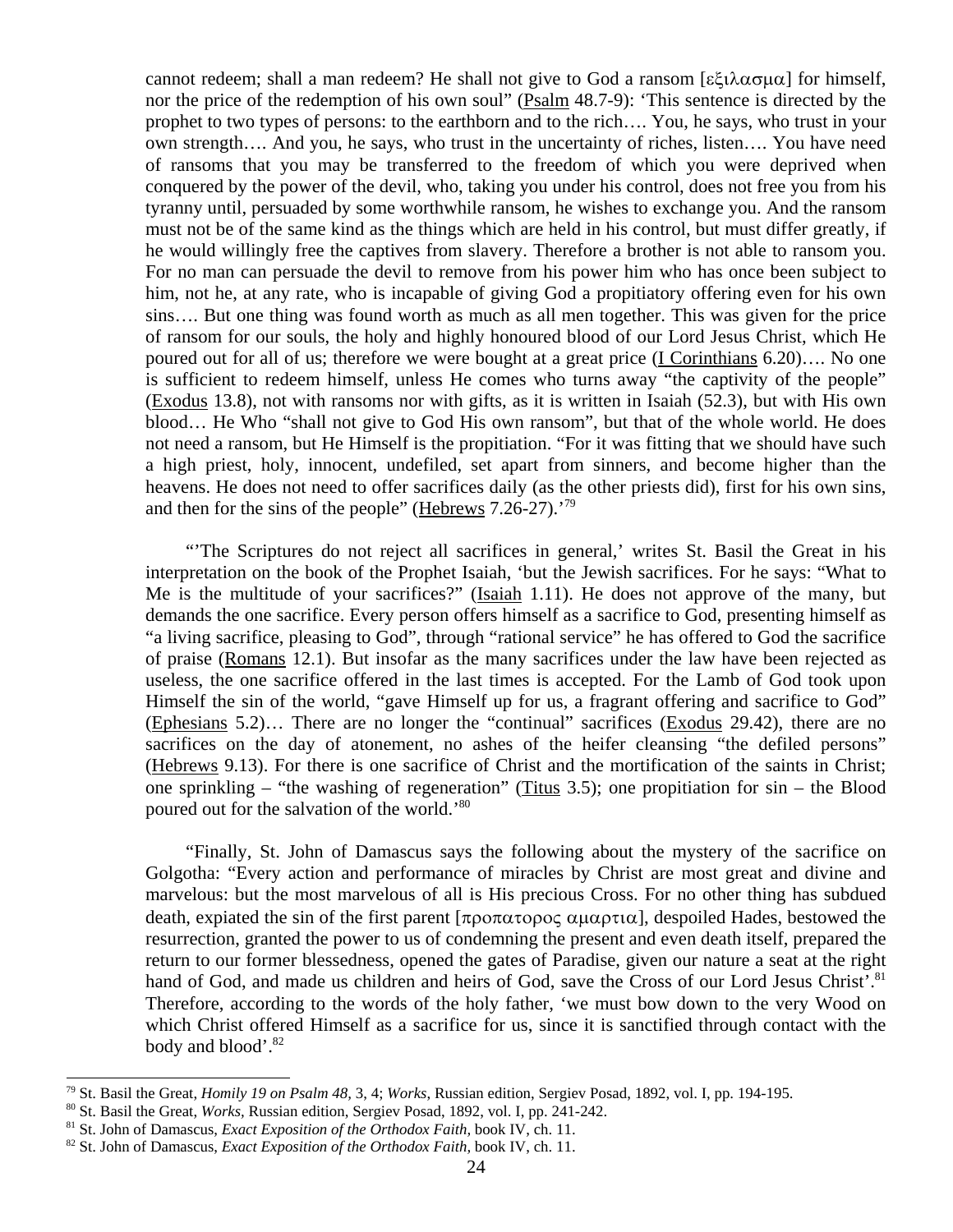"This is what the Holy Fathers and Teachers of the Church teach about the mystery of the sacrifice of the Saviour on Golgotha for the sins of the human race. But that is not all. This teaching was even formally confirmed by a whole local council of the Church of Constantinople in 1156. This council was convened because of different understandings of the well-known words in the liturgical prayer, where it is said of Christ the Saviour: 'Thou art He that offereth and is offered, that accepteth and is distributed'.<sup>83</sup> The initial reasons for this difference, according to the account of a contemporary historian, Kinnamas, was the following circumstance. A certain Deacon Basil during Divine service in the Church of St. John the Theologian declared while giving a sermon on the daily Gospel reading that 'the one Son of God Himself became a sacrifice and accepted the sacrifice together with the Father'. Two deacons of the Great Church who were present at this found in the words of Basil an incorrect thought, as if two hypostases were thereby admitted in Jesus Christ, of which one was offered in sacrifice and the other accepted the sacrifice. Together with the others who thought like them they spread the idea that the Saviour's sacrifice for us was offered only to God the Father. In order to obtain a more exact explanation and definition of the Orthodox teaching, the conciliar sessions took place, at the will of the Emperor Manuel Comnenus, on January 26 and May 12, 1156. The first conciliar session took place in the hall attached to the Great Church as a result of the inquiry of the just-appointed Metropolitan Constantine of Russia, who was hastening to leave: was it truly necessary to understand the words of the prayer as he understood them, that the sacrifice was offered and is offered to the whole of the Holy Trinity? The council, under the presidency of the Patriarch of Constantinople Constantine Kliarenos, confirmed the teaching expressed of old by the Fathers and Teachers of the Church, whose works were read at the council, that both at the beginning, during the Master's sufferings, the life-creating flesh and blood of Christ was offered, not to the Father only, but also to the whole of the Holy Trinity, and now, during the daily performed rites of the Eucharist, the bloodless sacrifice is offered to the Trihypostatic Trinity", and laid an anathema on the defenders of the error, whoever they might be, if they still adhered to their heresy and did not repent. "8485

 "From this historical note it is evident that the council of 1156 considered it indisputable that the death of Christ the Saviour on Golgotha is a propitiatory sacrifice for the human race. It was occupied only with the question to which this sacrifice was offered and decided it in the sense that the sacrifice was offered by Christ the Saviour to the All-Holy Trinity. Moreover, Christ the Saviour Himself was at the same time both the sacrifice and High Priest offering the sacrifice in accordance with His human nature, and God receiving the sacrifice, together with the Father and the Holy Spirit. According to the resolution of the council, the eucharistic sacrifice is the same

AGAINST THE ERRORS OF BASILAKES, SOTERICHUS AND OTHERS

 $83$  Prayer recited secretly by the priest during the Cherubic hymn.

<sup>84</sup> Archbishop Theophan, *On the Redemption,* pp. 29-32. <sup>85</sup>

In 1157 another council was convened at Blachernae in Constantinople which condemned the teachings of the Deacons Basilakes and Soterichus. The condemnation was incorporated into the *Synodikon of Orthodoxy* as follows:

To those who say that at the season of the world-saving Passion of our Lord and God and Saviour Jesus Christ, when He offered the sacrifice of His precious body and blood for our salvation and fulfilled in His human nature the ministry of High Priest for us (since He is at the same time God and Sacrificer and Victim, according to St. Gregory the Theologian), He did offer the sacrifice to God the Father, yet He, the Only-begotten, in company with the Holy Spirit, did not accept the sacrifice as God together with the Father; to those who by such teachings estrange from the divine equality of honour and dignity both God the Word and the Comforter Spirit, Who is of one essence and of one glory with Him: *Anathema (3)*

To those who do not accept that the sacrifice offered daily by those who have received from Christ the priestly service of the divine Mysteries is in fact offered to the Holy Trinity, and who thereby contradict the sacred and divine Fathers, Basil and Chrysostom, with whom the other God-bearing Fathers also agree in both their words and their writings: *Anathema (3)*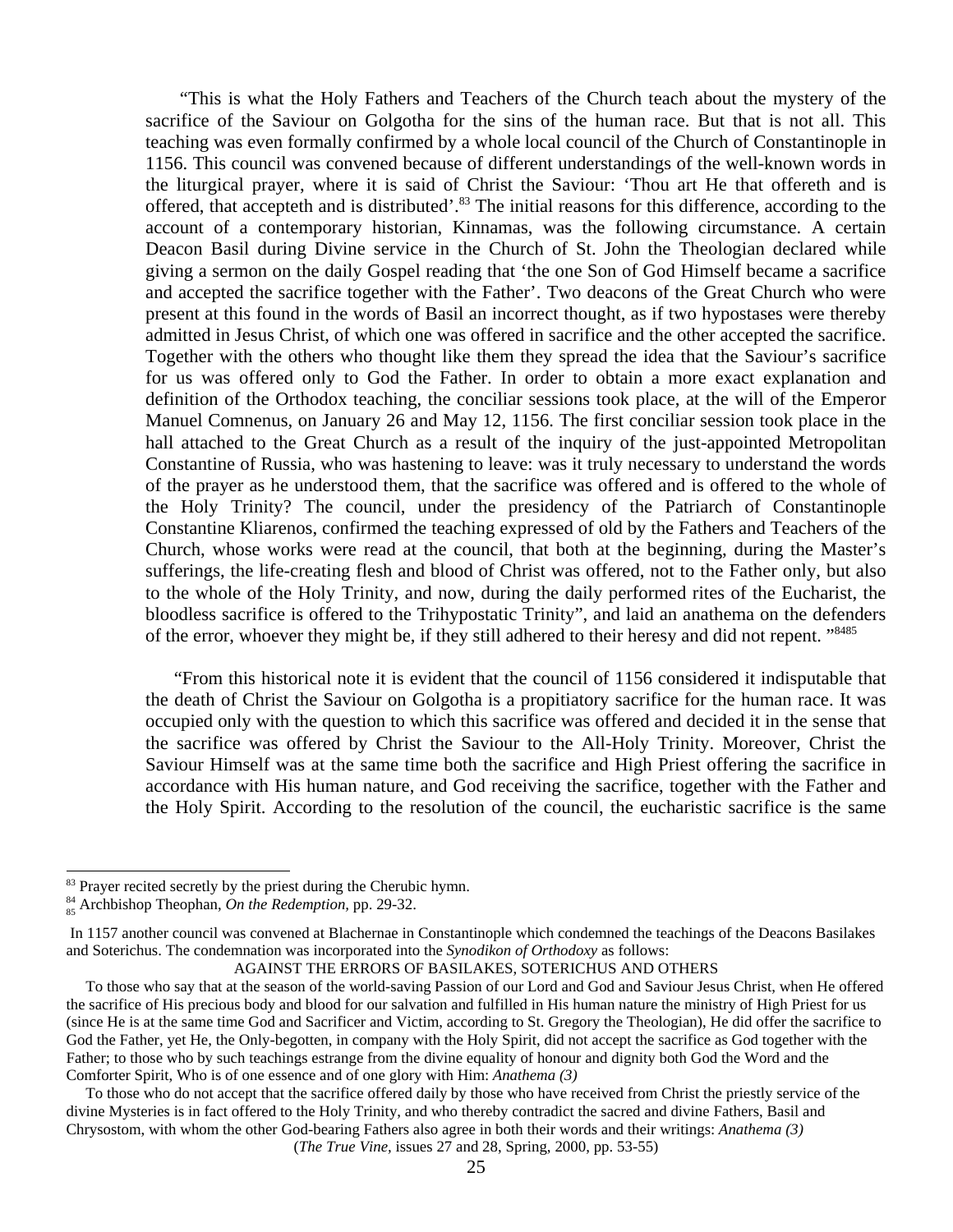sacrifice, by its link with the sacrifice on Golgotha. Those who thought otherwise were subjected by the council to anathema."<sup>86</sup>

 As St. Gregory of Nyssa writes: "He offered Himself for us, Victim and Sacrifice, and Priest as well, and 'Lamb of God Who taketh away the sins of the world'. When did He do this? When He made His own Body food and His own Blood drink for His disciples, for this much is clear to anyone, that a sheep cannot be eaten by a man unless its being eaten be preceded by its being slaughtered. This giving of His own Body to His disciples for eating clearly indicates that the sacrifice of the Lamb has now been completed."<sup>87</sup>

 The HOCNA bishops write: "In Archbishop Nikon's *Life and Works of Metropolitan Anthony* (vol. 5, pp. 171-172), Bishop Gabriel quotes Archbishop Theophan of Poltava's objections to *The Dogma of Redemption.* Archbishop Theophan writes: 'The death of Christ the Saviour on the Cross on Golgotha, according to the teaching of the Holy Fathers, undoubtedly is a redemptive and propitiating sacrifice for the sins of the race of man.' Opposite this passage, in the margin, Metropolitan Anthony has written: 'I accept and do not deny'." (p. 13)

 But if Metropolitan Anthony accepts and does not deny this clear statement of the "juridical theory", including such a purely juridical phrase as "propitiating sacrifice", why does he still consider Metropolitan Philaret a scholastic? In what way was Archbishop Theophan's statement Orthodox while Metropolitan Philaret's in his *Catechism* (which we have quoted above) was heretical? Nowhere to our knowledge are we given answers to these questions, neither in Metropolitan Anthony's works, nor in those of his supporters…

 "Let our lives, then," chants the Holy Church, "be worthy of the loving Father Who has offered sacrifice, and of the glorious Victim Who is the Saviour of our souls".<sup>88</sup>

<sup>86</sup> Archbishop Theophan, *On the Redemption.*

<sup>87</sup> St. Gregory of Nyssa, *Sermon One on the Resurrection of Christ*, Jaeger, vol. 9, p. 287. In William A. Jurgens, *The Faith of the Early Fathers,* Collegeville, Minnesota: Liturgical Press, 1979, volume 2, p. 59.

<sup>&</sup>lt;sup>88</sup> *Triodion*, Sunday of the Prodigal son, Vespers, "Lord, I have cried", verse.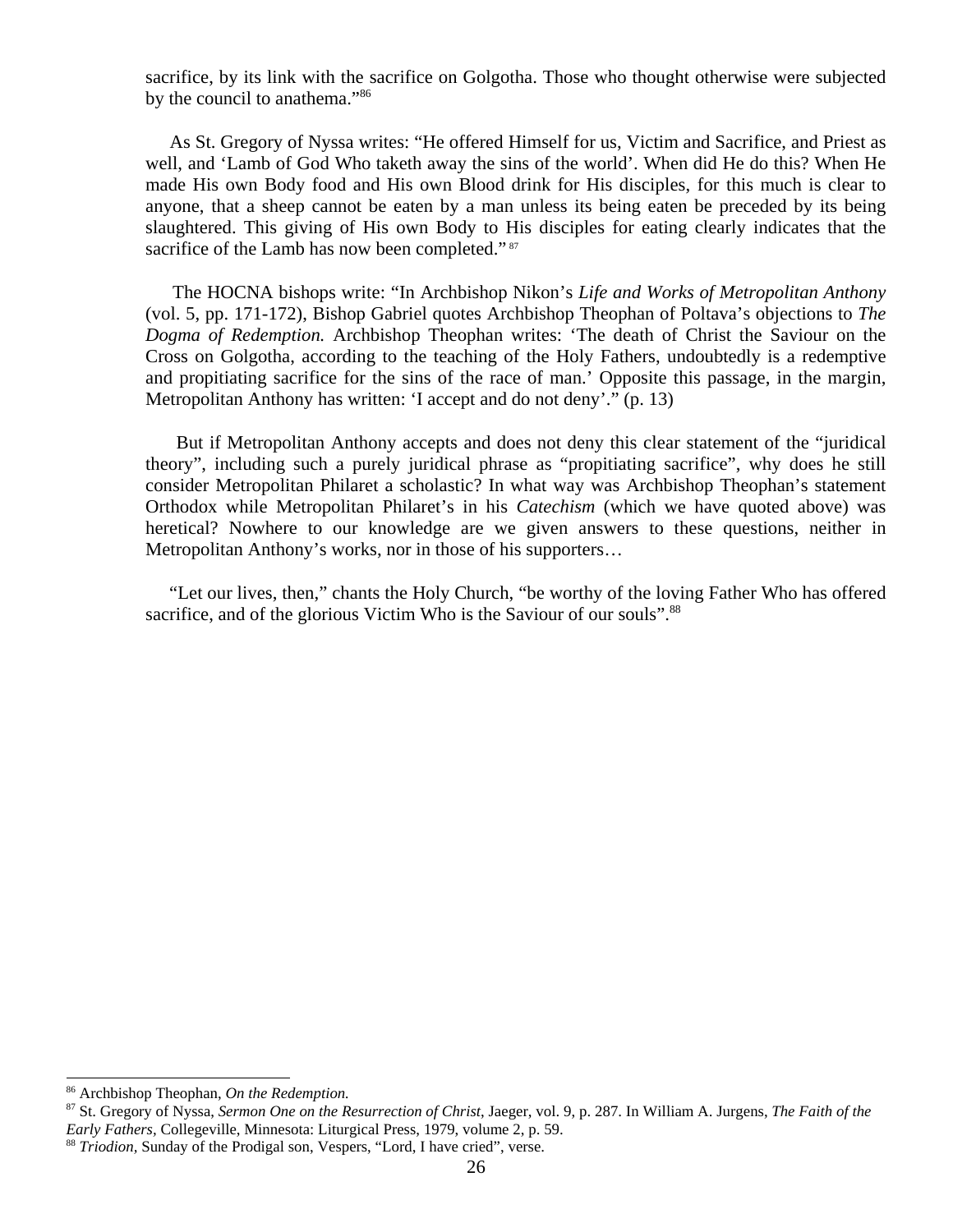### **4. THE PRAYER IN THE GARDEN**

*The natural and innocent passions [include] the shrinking from death, the fear, the agony with the bloody sweat, the succour at the hands of angels because of the weakness of the nature, and other such like passions which belong by nature to every man.* St. John of Damascus, Exact Exposition of the Orthodox Faith*,* III, 24.

The HOCNA bishops write next to nothing about the topics discussed in the previous sections – that is, the language of the "juridical theory", especially the concepts of the wrath of God, justification and sacrifice for sin. They take it as read that this language is somehow illegitimate and "scholastic", although, as we have shown, it is in fact perfectly patristic and scriptural and in no way incompatible with right doctrine if properly understood. And so, rejecting the "negative" juridical theory, they turn to what Metropolitan Anthony calls his "positive" theory, "moral monism", and in particular to his interpretation of the prayer in the Garden of Gethsemane in the context of that theory.

 Since this is the most famous part of the metropolitan's theory, we shall quote him at some length: "The word of instruction is good, still better is a good example, but what shall we call a power incomparably superior to either of these? This, which we have delayed to define, is compassionate love, this power is suffering for another's sake which sets a beginning to his regeneration. It is a mystery, yet not so far removed from us; we can see it working before our very eyes, sometimes even through us, though we do not always understand it. As a power of regeneration we find it constantly mentioned not only in stories of the lives of the Saints and the *vitae* of virtuous shepherds of the Church, but also in the tales of secular literature which are at times wonderfully profound and accurate. Both recognize in compassionate love an active, revolutionary and often irresistible power; yet the former do not explain wherein lies its connection with Christ as our Redeemer, and the latter do not even understand it…

 "Such strength of compassionate love is the grace-filled fruit of a godly life and of nature (e.g., the love of a Christian mother). This is within the reach of the laity who live in God, but their sphere of action is limited to near relatives, or to students (of a pious teacher), or to companions in work or companions by circumstance… However, when all men in question, the earnest of this gift is imparted by the mystery of Holy Orders. Our Scholastic theology has overlooked this fact, which is very clearly expressed by Saint John Chrysostom,… who says, 'Spiritual love is not born of anything earthly; it comes from above, from Heaven, and is imparted in the mystery of Holy Orders; but the assimilation and retention of the gift depends on the aspirations of the spirit of man'…

 "The compassionate love of a mother, a friend, a spiritual shepherd, or an apostle is operative only if it attracts Christ, the true Shepherd. When it acts within the limits of mere human relations, it can call forth a kindly attitude and repentive [penitent] sentiments, but it cannot work radical regeneration. The latter is so hard for our corrupt nature that not unjustly did Nicodemus, talking with Christ, compare it to an adult person entering again into his mother's womb and being born for a second time. To this our Lord replied that what is impossible in the life of the flesh is possible in the life of grace, where the Holy Spirit, Who descends from Heaven, operates. In order to grant us this life, Christ had to be crucified and raised, as the serpent was raised by Moses in the wilderness, that all who believe in Him should not perish, but have eternal life (John 3.13-15). So what those who possess grace can do to some extent only and for some people only, our Heavenly Redeemer can do fully and for all. Throughout the course of His earthly life, filled with the most profound compassion for sinful humanity, He often exclaimed, 'O faithless and perverse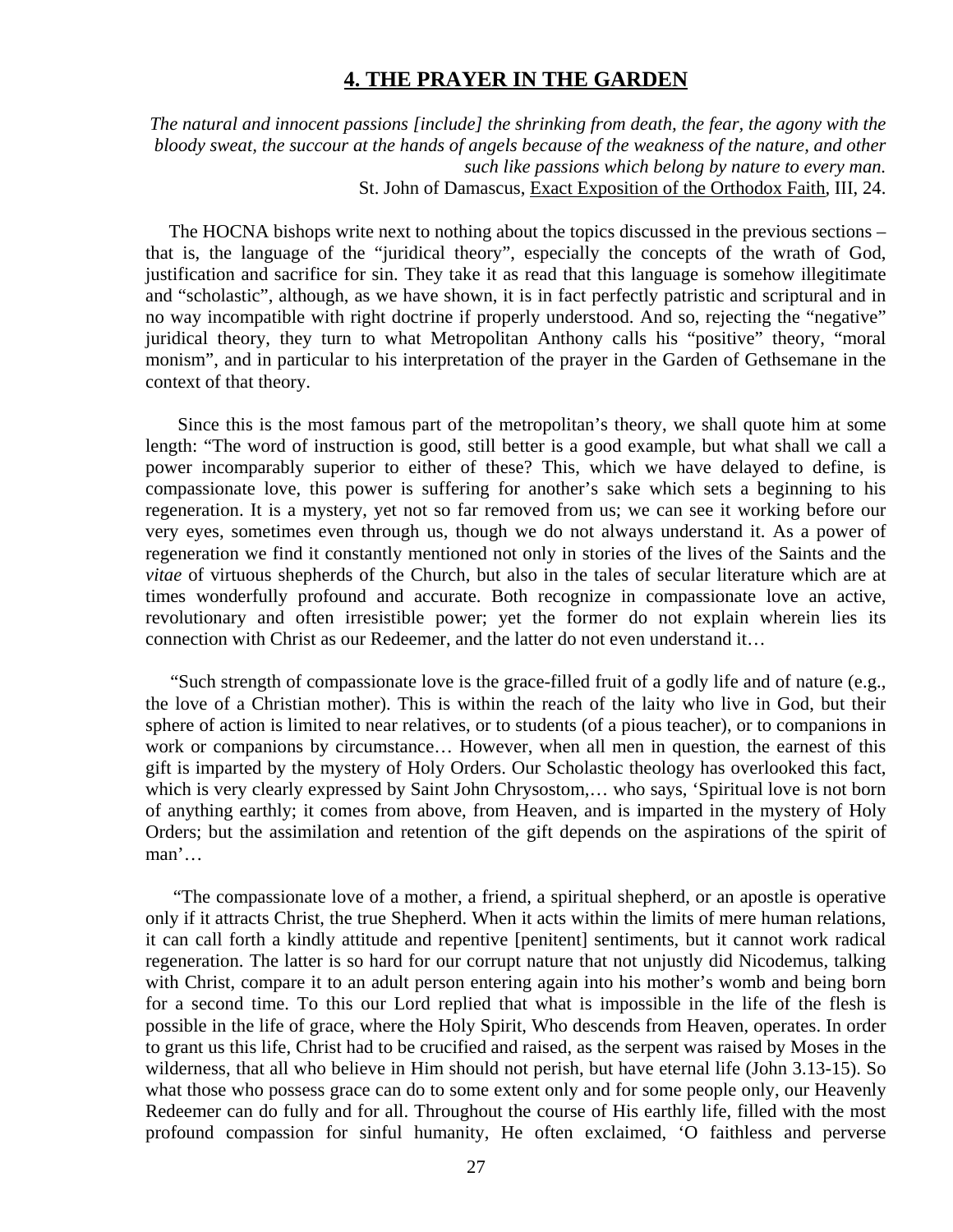generation, how long shall I be with you? How long shall I suffer with you?' (Matthew 17.17). He was oppressed with the greatest sorrows on the night when the greatest crime in the history of mankind was committed, when the ministers of God, with the help of Christ's disciple, some because of envy, some because of avarice, decided to put the Son of God to death.

 "And a second time the same oppressing sorrow possessed His pure soul on the Cross, when the cruel masses, far from being moved to pity by His terrible physical sufferings, maliciously ridiculed the Sufferer; and as to His moral suffering, they were unable even to surmise it. One must suppose that during that night in Gethsemane, the thought and feeling of the God-Man embraced fallen humanity numbering many, many millions, and He wept with loving sorrow over each individual separately, as only the omniscient heart of God could do. *In this did our redemption consist.* This is why God, the God-Man, and only He, could be our Redeemer. Not an angel, nor a man. And not at all because the satisfaction of Divine wrath demanded the most costly sacrifice. Ever since the night in Gethsemane and that day on Golgotha, every believer, even he who is just beginning to believe, recognizes his inner bond with Christ and turns to Him in his prayers as to the inexhaustible source of moral regenerating force. Very few are able to explain why they so simply acquired faith in the possibility of deriving new moral energy and sanctification from calling on Christ, but no believer doubts it, nor even do heretics.

 "Having mourned with His loving soul over our imperfection and our corrupt wills, the Lord has added to our nature the well-spring of new vital power, accessible to all who have wished or ever shall wish for it, beginning with the wise thief…

 "… I have always been dissatisfied when someone to whom I have explained redeeming grace retorts from a Scholastic, theological viewpoint in this manner, 'You have spoken only of the subjective, the moral aspect of the dogma, leaving out the objective and metaphysical (that is to say, the juridical).' To all this I answer, 'No, a purely objective law of our spiritual nature is revealed in the transmission of the compassionate, supremely loving energy of the Redeemer to the spiritual nature of the man who believes and calls for this help, a law which is revealed in our dogmas, but of which our dogmatic science has taken no notice.<sup>"89</sup>

 At this point, however, the metropolitan chooses to delay the elucidation of his positive theory in order to "refute the current understanding that our Lord's prayer in Gethsemane was inspired by fear of the approaching physical suffering and death. This would be entirely unworthy of the Lord, whose servants in later days (as well as in earlier times, as for instance, the Maccabees) gladly met torture and rejoiced when their flesh was torn and longed to die for Christ as it were the greatest felicity. Moreover, the Saviour knew well that His spirit was to leave His body for less than two days, and for this reason alone the death of the body could not hold any terror for Him.

 "I am perfectly convinced that the bitter sufferings of Christ in Gethsemane came from contemplation of the sinful life and the wicked inclinations of all the generations of men, beginning with His enemies and betrayers of that time, and that when our Lord said, 'Father, if Thou be willing, remove this cup from Me,' He referred not to the approaching crucifixion and death but to the overwhelming state of profound sorrow which He felt for the human race He loved so dearly".<sup>90</sup>

 Now there is some patristic evidence for this view (it is quoted by the HOCNA bishops). But there is still more evidence for the view, contested by Metropolitan Anthony, that Christ allowed

<sup>89</sup> *The Dogma of Redemption,* pp. 18-19, 24, 27-29.

<sup>90</sup> *The Dogma of Redemption*, p. 30.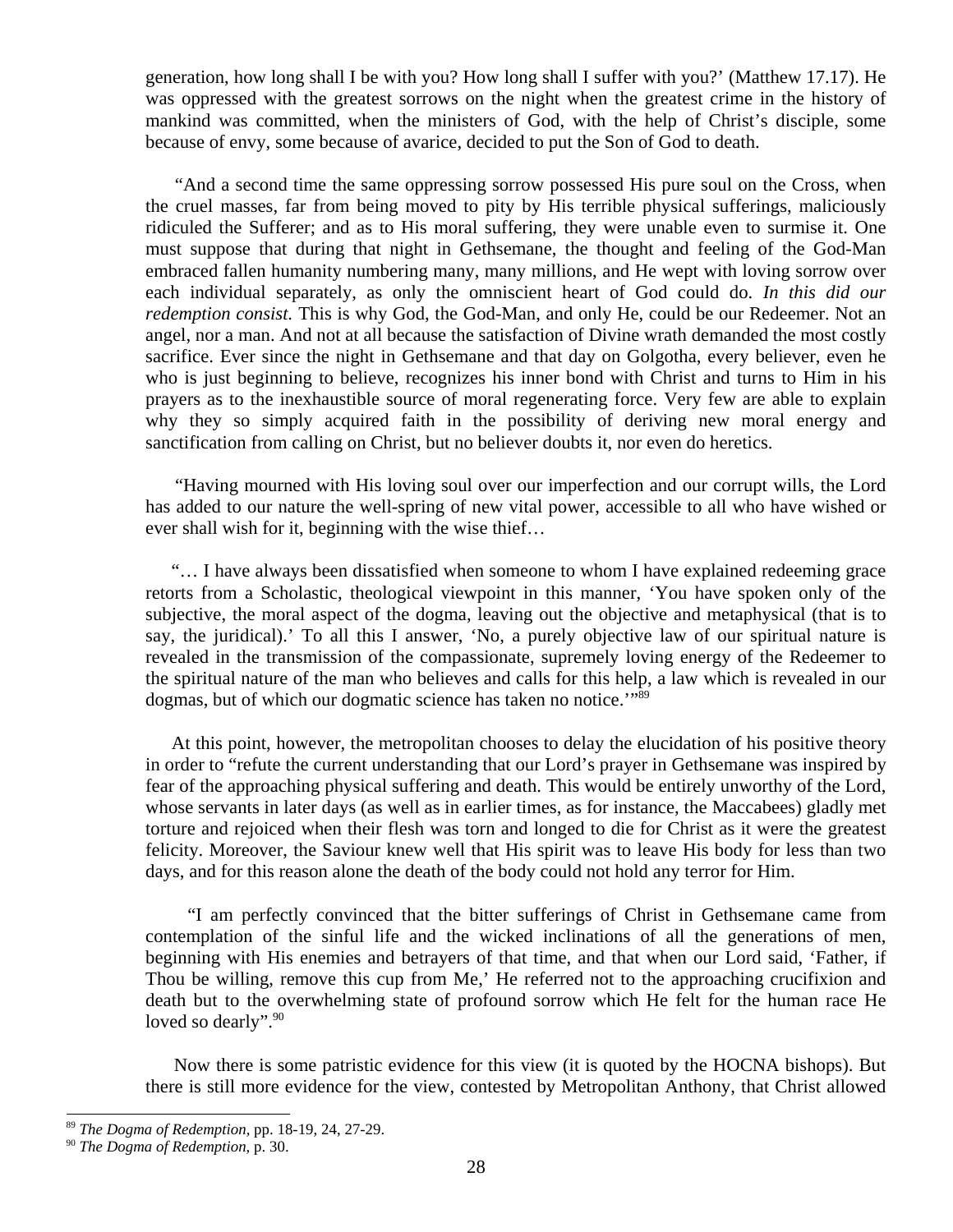His human nature to experience the fear of death that is natural to it and in no way sinful, in order to demonstrate the reality of that nature.<sup>91</sup> Moreover, this latter interpretation became particularly firmly established after the Sixth Ecumenical Council had finally elucidated the doctrine of the two wills of Christ, the locus classicus for which is precisely the prayer in the Garden.

 Thus the great champion of the two-wills doctrine, St. Maximus the Confessor, whose teaching was confirmed at the Sixth Council, writes in his *Dispute with Pyrrhus*: "Since the God of all Himself became man without [undergoing any] change, then [it follows] that the same Person not only willed in a manner appropriate to His Godhead, but also willed as man in a manner appropriate to His humanity. For the things that exist came to be out of nothing, and have therefore a power that draws them to hold fast to being, and not to non-being; and the natural characteristic of this power is an inclination to that which maintains them in being, and a drawing back from things destructive [to them]. Thus the super-essential Word, existing essentially in a human manner, also had in His humanity this self-preserving power that clings to existence. And He [in fact] showed both [aspects of this power], willing the inclination and the drawing back through His human energy. He displayed the inclination to cling to existence in His use of natural and innocent things, to such an extent that unbelievers thought He was not God; and He displayed the drawing back at the time of the Passion when He voluntarily balked at death."<sup>92</sup>

 The important word here is "voluntarily". Although it was natural, and not sinful, for Christ to fear death, since He was truly man, He did not *have* to; He could have overcome that fear through the power of the grace that was natural to Him as being truly God, which grace also overcame the fear of death in the holy martyrs. But He chose not to overcome the fear that is in accordance with nature (and which is to be clearly distinguished from that irrational dread which is contrary to nature<sup>93</sup>), in order to demonstrate the reality of that nature.

 However, in case anyone should think that there was a conflict between His human will and His Divine will, Christ immediately demonstrated the complete obedience of His human will to the Divine will by the words: "Nevertheless, not as I will, but as Thou wilt", which sentence, as St. Maximus explains, "excludes all opposition, and demonstrates the union of the [human] will of the Saviour with the Divine will of the Father, since the whole Word has united Himself essentially to the entirely of [human] nature, and has deified it in its entirety by uniting Himself essentially to  $it$ ".  $94$ 

 St. John of Damascus sums up the patristic consensus on this point: "He had by nature, both as God and as man, the power of will. But His human will was obedient and subordinate to His Divine will, not being guided by its own inclination, but willing those things which the Divine will willed. For it was with the permission of the Divine will that He suffered by nature what was proper to Him. For when He prayed that He might escape the death, it was with His Divine will naturally willing and permitting it that He did so pray and agonize and fear, and again when His Divine will willed that His human will should choose the death, the passion became voluntary to

<sup>91</sup> Archbishop Theophan lists: St. Athanasius the Great (*On the Incarnation of the Word and against the Arians,* 21; *Third Word against the Arians*, 57), St. Gregory of Nyssa (*Antirrheticus, or Refutation of the Opinions of Apollinarius,* 32), St. John Chrysostom (*Against the Anomeans,* Word 7), St. Cyril of Alexandria (*Interpretation of the Gospel according to John,* 12.26-27; *Interpretation of the Book of the Prophet Isaiah*), St. Ephraim the Syrian (*Interpretation of the Four Gospels*) and St. John of Damascus (*Exact Exposition of the Orthodox Faith*, III, 18). Fr. Seraphim Rose adds to this list St. Symeon the New Theologian (*Homily 39,* 5).

<sup>&</sup>lt;sup>92</sup> St. Maximus the Confessor, PG 91:297B-300A. Translated in Joseph Farrell, *Free Choice in St. Maximus the Confessor*, South Canaan: St. Tikhon's Seminary Press, 1989, pp. 167-168.

<sup>93</sup> St. Maximus the Confessor, PG 91:297CD; St. John of Damascus, *Exact Exposition of the Orthodox Faith,* III, 23.

<sup>94</sup> St. Maximus the Confessor, *Theological and Polemical Works 6,* PG:68C. In Farrell, op. cit., p. 172.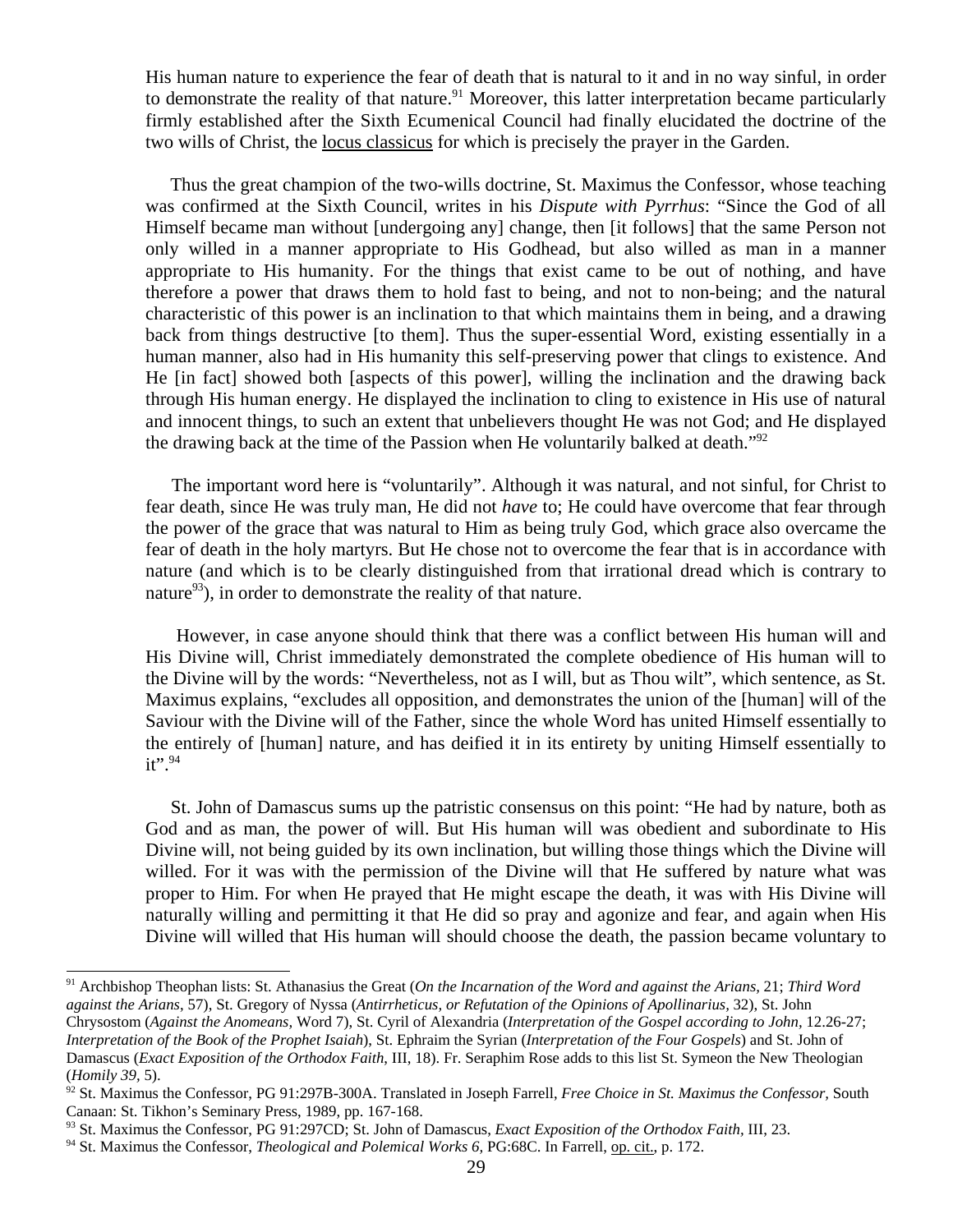Him. For it was not as God only, but also as man, that He voluntarily surrendered Himself to the death. And thus He bestowed on us also courage in the face of death. So, indeed, He said before His saving passion, 'Father, if it be possible, let this cup pass from Me' (Matthew 26.39; Luke 22.22), manifestly as though He were to drink the cup as man and not as God. It was as man, then, that He wished the cup to pass from Him: but these are the words of natural timidity. 'Nevertheless,' He said, 'not My will', that is to say, not in so far as I am of a different essence from Thee, 'but Thy will be done', that is to say, My will and Thy will, in so far as I am of the same essence as Thou. Now these are the words of a brave heart. For the Spirit of the Lord, since He truly became man in His good pleasure, on first testing its natural weakness was sensible of the natural fellow-suffering involved in its separation from the body, but being strengthened by the Divine will it again grew bold in the face of death. For since He was Himself wholly God although also man, and wholly man although also God, He Himself as man subjected in Himself and by Himself His human nature to God and the Father, and became obedient to the Father, thus making Himself the most excellent type and example for us".<sup>95</sup>

 Still more clearly, Theophylact of Bulgaria writes: "To confirm that He was truly man, He permitted His human nature to do what is natural to it. Christ, as man, desires life and prays for the cup [that is, death<sup>96</sup>] to pass, for man has a keen desire for life. By doing these things, the Lord confutes those heretics who say that He became man in appearance only. If they found a way to utter such nonsense even though the Lord showed here such clear signs of His human nature, what would they not have dared to invent if He had not done these things? To want the cup removed is human. By saying without hesitation, 'Nevertheless not My will, but Thine, be done', the Lord shows that we too must have the same disposition and the same degree of equanimity, yielding in all things to the will of God. The Lord also teaches here that when our human nature pulls us in a different direction, we ought not to yield to that temptation. 'Not My human will be done, but Thine, yet Thy will is not separate from My Divine will'. Because the one Christ has two natures, He also had two natural wills, or volitions, one Divine and the other human. His human nature wanted to live, for that is its nature. But then, yielding to the Divine will common to the Father, Son, and Holy Spirit – namely, that all men be saved – His human nature accepted death. Thus His two wills willed one and the same thing: Christ's salvific death. The praying in Gethsemane was from His human nature which was permitted to suffer the human passion of love of life… His human nature was permitted to suffer these things, and consequently did suffer them, to prove that the Lord was truly human, and not a man in appearance only. And, in a more mystical sense, the Lord voluntarily suffered these things in order to heal human nature of its cowardice. He did this by using it all up Himself, and then making cowardice obedient to the Divine will. It could be said that the sweat which came out from the Lord's Body and fell from Him indicates that our cowardice flows out of us and is gone as our nature is made strong and brave in Christ. Had He not desired to heal the fear and cowardice of mankind, the Lord would not have sweated as He did, so profusely and beyond even what the most craven coward would do. 'There appeared an angel unto Him', strengthening Him, and this too was for our encouragement, that we might learn the power of prayer to strengthen us, and having learned this, use it as our defense in dangers and sufferings. Thus is fulfilled the prophecy of Moses, 'And let all the sons of God be strengthened in Him' [Deuteronomy  $32.43$ ]".<sup>97</sup>

<sup>95</sup> St. John of Damascus, *An Exact Exposition of the Orthodox Faith,* III, 18.

<sup>&</sup>lt;sup>96</sup> For, as the same author writes, commenting on the verse: "Are ye able to drink of the cup that I shall drink of?" (Matthew 20.22), "the cup means martyrdom and one's own death" (*Commentary on Matthew,* House Springs, Mo.: Chrysostom Press, 1992, p. 171).

<sup>97</sup> Blessed Theophylact, *Explanation of the Gospel according to Luke,* House Springs, Mo.: Chrysostom Press, 1997, pp. 293-294.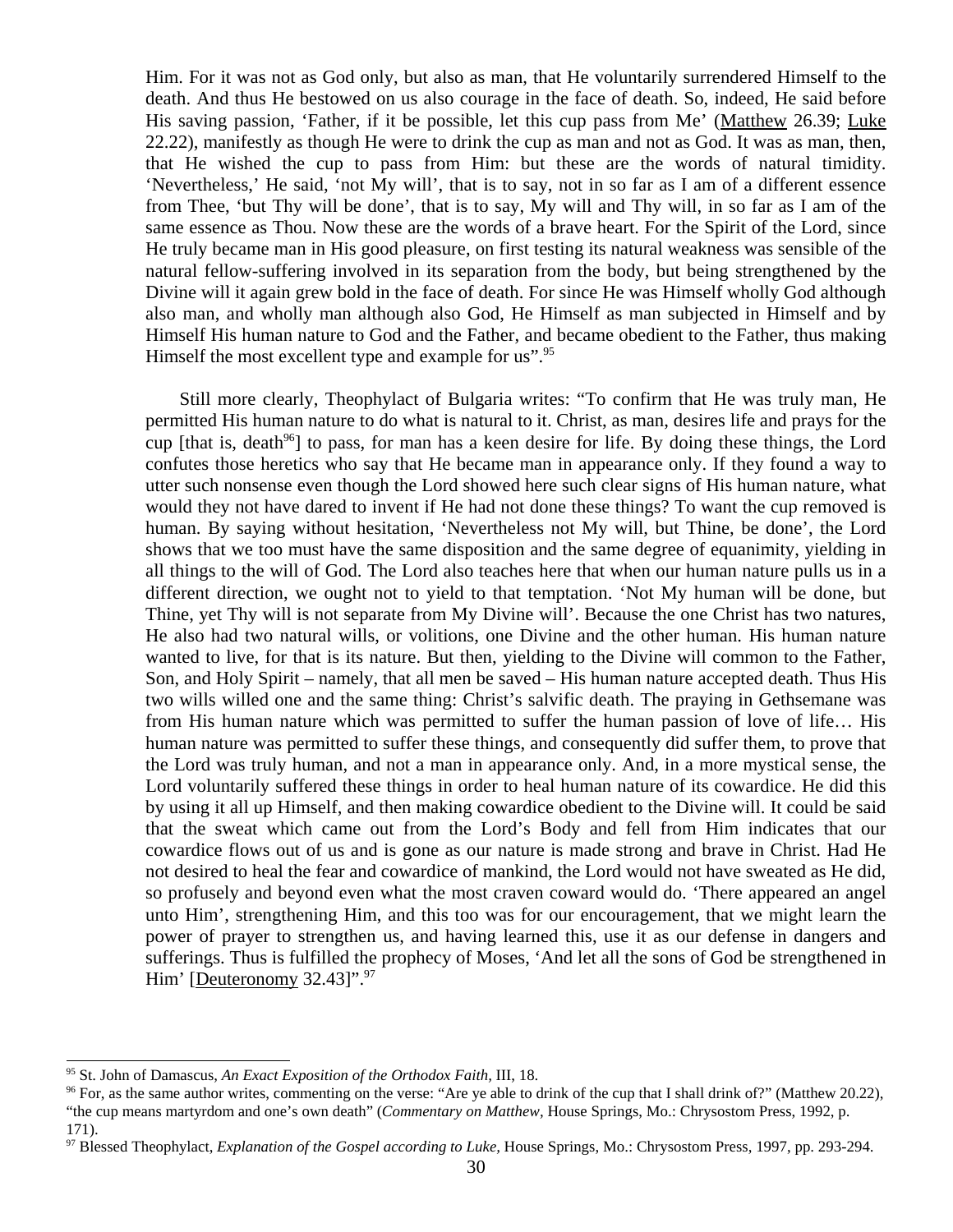Returning now to Metropolitan Anthony's thesis, we may agree that the positive idea here – that the Lord suffered so terribly in contemplation of all the sins of all generations of mankind – is illuminating and, if not developed in ancient patristic thought, is nevertheless not contrary to it. However, the negative idea – that He did not suffer in fear of death – is explicitly contradicted by several of the Holy Fathers, as we have seen.

 Moreover, contrary to the assertion of the HOCNA bishops, this negative idea is contradicted also by some modern Fathers of the Russian Church who knew and respected Metropolitan Anthony, but who in a tactful manner (as Fr. Seraphim Rose noted) corrected his mistake while preserving his genuine insight.

 Thus Archbishop Averky of Syracuse and Holy Trinity Monastery writes: "Who among us sinful people can dare to affirm that he really knows everything that took place in the pure and holy soul of the God-Man at that minute when the decisive hour of His betrayal to death on the Cross for the sake of mankind drew near? But attempts were made in the past, and continue to be made now, to explain the reasons for these moral torments of the Lord, which He experienced in the garden of Gethsemane in those hours before His death. The most natural suggestion is that His human nature was in sorrow and fear. 'Death entered into the human race unnaturally,' says Blessed Theophylact: 'therefore human nature fears it and runs from it'. Death is the consequence of sin (Romans 5.12,15), and so the sinless nature of the God-Man should not have submitted to death: death for it was an unnatural phenomenon: which is why the sinless nature of Christ is indignant at death, and sorrows and pines at its sight. These moral sufferings of Christ prove the presence of the two natures in Him: the Divine and the human, which the heretical Monophysites deny, as well as the Monothelites who deny the two wills.

 "Besides, these moral sufferings undoubtedly also took place because the Lord took upon Himself all the sins of the whole world and went to death for them: *that which the whole world was bound to suffer for its sins was now concentrated, so to speak, on Him alone.*"98

 Again, St. John Maximovich writes: "It was necessary that the sinless Saviour should take upon Himself all human sin, so that He, Who had no sins of His own, should feel the weight of the sin of all humanity and sorrow over it in such a way as was possible only for complete holiness, which clearly feels even the slightest deviation from the commandments and Will of God. It was necessary that He, in Whom Divinity and humanity were hypostatically united, should in His holy, sinless humanity experience the full horror of the distancing of man from his Creator, of the split between sinful humanity and the source of holiness and light – God. The depth of the fall of mankind must have stood before His eyes at that moment; for man, who in paradise did not want to obey God and who listened to the devil's slander against Him, would now rise up against his Divine Saviour, slander Him, and, having declared Him unworthy to live upon the earth, would hang Him on a tree between heaven and earth, thereby subjecting Him to the curse of the Godgiven law (Deuteronomy 21.22-23). It was necessary that the sinless Righteous One, rejected by the sinful world for which and at the hands of which He was suffering should forgive mankind this evil deed and turn to the Heavenly Father with a prayer that His Divine righteousness should forgive mankind, blinded by the devil, this rejection of its Creator and Saviour...

 "However, this sacrifice would not be saving if He would experience only His personal sufferings – He had to be tormented by the wounds of sin from which mankind was suffering. The heart of the God-Man was filled with inexpressible sorrow. All the sins of men, beginning from

<sup>98</sup> Archbishop Averky, *Guide to the Study of the Holy Scriptures of the New Testament*, Jordanville: Holy Trinity Monastery, volume 1, 1974, pp. 290-291 (in Russian)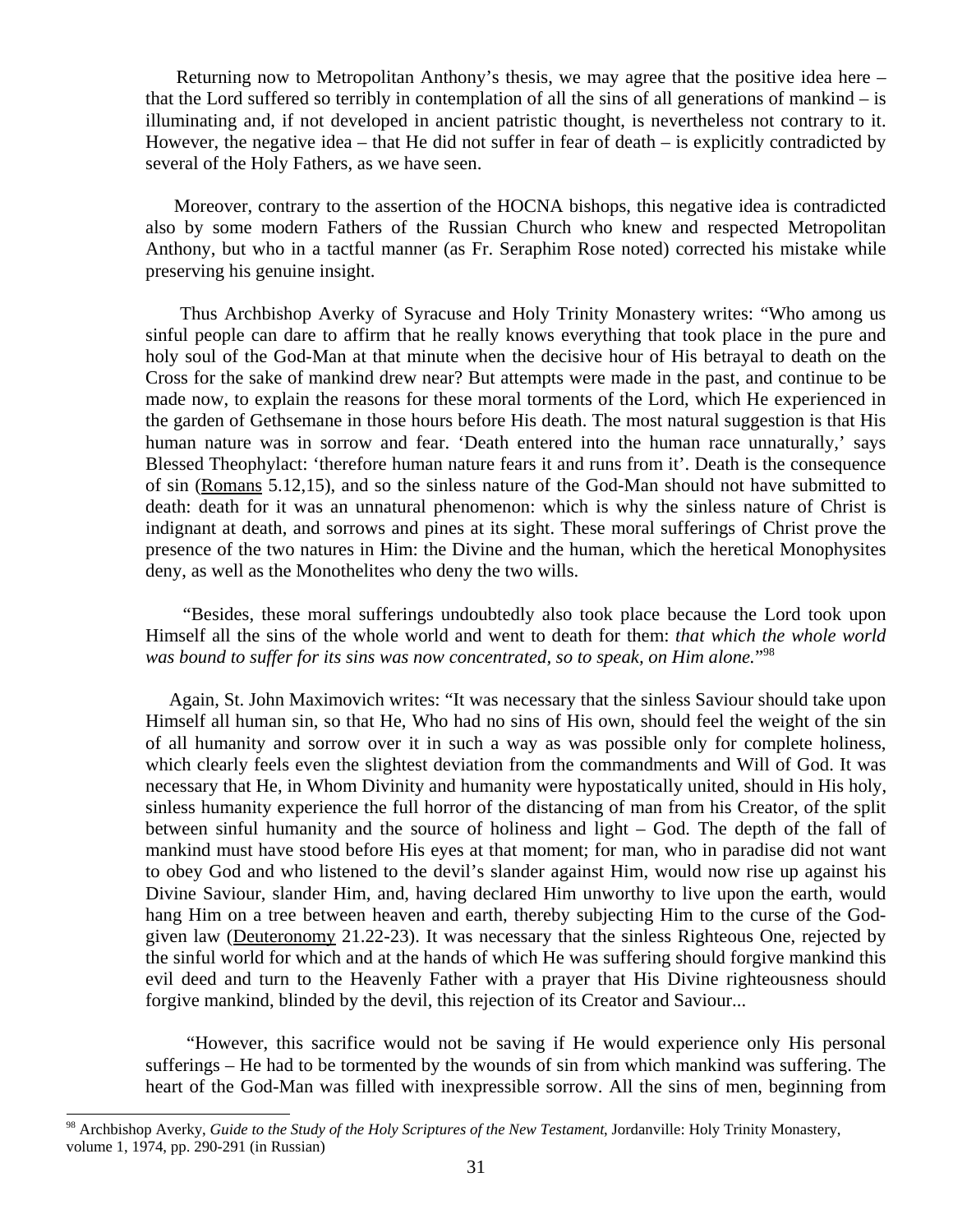the transgression of Adam and ending with those which would be done at the moment of the sounding of the last trumpet – all the great and small sins of all men stood before His mental gaze. They were always revealed to God – 'all things are manifest before Him' – but now their whole weight and iniquity was experienced also by His human nature. His holy, sinless soul was filled with horror. He suffered as the sinners themselves do not suffer, whose coarse hearts do not feel how the sin of man defiles and how it separates him from the Creator…

 "However, the spirit is willing, but the flesh is weak. The spirit of Jesus now burns (Romans 12.11), wishing only one thing – the fulfillment of the Will of God. But by its nature human nature abhors sufferings and death (St. John of Damascus, *An Exact Exposition of the Orthodox Faith*, book 3, chapters 18, 20, 23, 24; Blessed Theodoret; St. John of the Ladder, *The Ladder*, word 6, "On the remembrance of death"). The Son of God willingly accepted this weak nature. He gives Himself up to death for the salvation of the world. And He conquers, although He feels the approaching fear of death and abhorrence of suffering…. Now these sufferings will be especially terrible, terrible not so much in themselves, as from the fact that the soul of the God-Man was shaken to the depths…

 "He offered up prayers and supplications to Him Who was able to save Him from death (Hebrews 5.7), but He did not pray for deliverance from death. It is as if the Lord Jesus Christ spoke as follows to His Father: '… Deliver Me from the necessity of experiencing the consequences of the crime of Adam. However, this request is dictated to Me by the frailty of My human nature; but let it be as is pleasing to Thee, let not the will of frail human nature be fulfilled, but Our common, pre-eternal Council. My Father! If according to Thy wise economy it is necessary that I offer this sacrifice, I do not reject It. But I ask only one thing: may Thy will be done. May Thy will be done always and in all things. As in heaven with Me, Thine Only-Begotten Son, and Thee there is one will, so may My human will here on earth not wish anything contrary to Our common will for one moment. May that which was decided by us before the creation of the world be fulfilled, may the salvation of the human race be accomplished. May the sons of men be redeemed from slavery to the devil, may they be redeemed at the high price of the sufferings and self-sacrifice of the God-Man. And may all the weight of men's sins, which I have accepted on Myself, and all My mental and physical sufferings, not be able to make My human will waver in its thirst that Thy holy will be done. May I do Thy will with joy. Thy will be done...

"The Lord prayed about the cup of His voluntary saving passion as if it was involuntary' (Sunday service of the fifth tone, canon, eighth irmos), showing by this the two wills of the two natures, and beseeching God the Father that His human will would not waver in its obedience to the Divine will (*Exact Exposition of the Orthodox Faith,* book 3, 24). An angel appeared to Him from the heavens and strengthened His human nature (Luke 22.43), while Jesus Who was accomplishing the exploit of His self-sacrifice prayed still more earnestly, being covered in a bloody sweat. And for His reverence "99"

 We see here that while St. John accepts Metropolitan Anthony's thought that Christ suffered for the sins of the whole world in Gethsemane, he nevertheless, contrary to the HOCNA bishops' assertion, does *not* agree that He was not fearful at the prospect of death, considering it in no way "unworthy" of the Saviour. For, as Archbishop Theophan writes: "The manifestation of this infirmity of the human nature of the Saviour represents nothing unworthy of His Most Holy Person, since it took place in accordance with the free permission of His Divine will and had its economical significance. The economical significance of this feat of the Saviour consists in the

<sup>99 &</sup>quot;What did Christ Pray about in the Garden of Gethsemane?", *Living Orthodoxy,* N 87, vol. XV, no. 3, May-June, 1993, pp. 5, 6, 7, 8.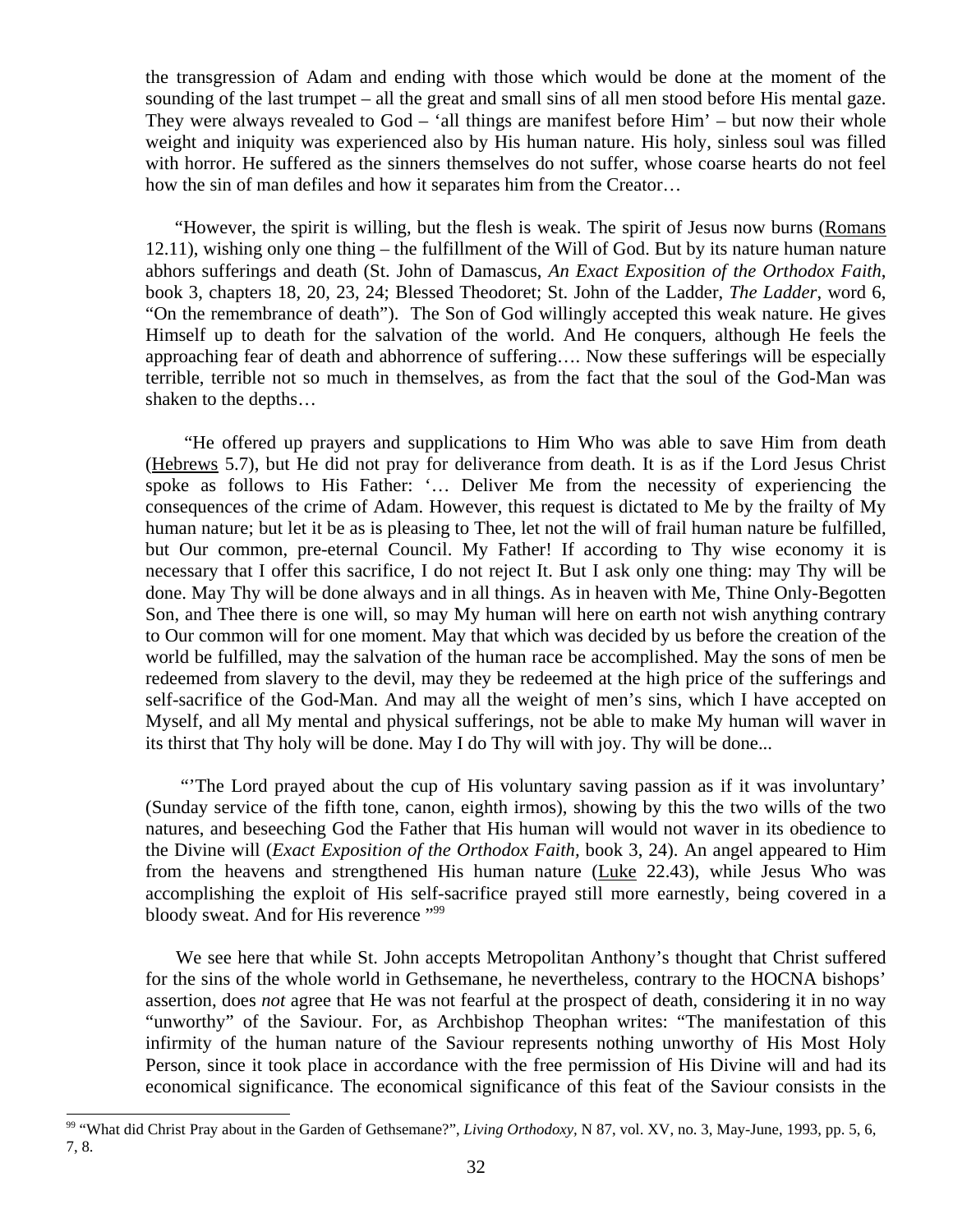fact that He witnessed thereby that the Saviour took upon Himself, not illusory, but real human nature with all its sinless infirmities and conquered one of the most important of these infirmities [the fear of death] in His Person".<sup>100</sup>

 Perhaps the best summary of the significance of the Prayer in the Garden comes from Holy New Hieromartyr John Vostorgov (+1918), who in a sermon in 1901 said: "When contemplating the Gethsemane struggle there are two main themes to keep in mind. First, Jesus Christ is not only perfect God, but perfect and complete man, as the Church has always clearly confessed. He is a man pure in body and sinless in spirit, 'in all things like us save sin'. The second point is that Jesus Christ is the Redeemer of mankind Who bore our sins and the punishment for them – our afflictions (Isaiah 53.4; see whole chapter). Therefore, the soul of Jesus was not only oppressed by the knowledge of His impending, agonizing death, but by an incomparably greater burden – that of being the Redeemer. This weight so overwhelmed Him that He sweated blood and was brought to a state of complete exhaustion.

 "As a man, the Saviour could not be completely indifferent towards death; if the thought of death is terrifying and unnatural for a sinner, how much more so for the sinless Jesus, the most perfect man. 'God did not create death' and man was created 'for incorruption' (Wisdom 2.23). Death appeared as a result of sin, as a punishment, and passed upon all men (cf. Romans 5.12-15). The early Gospel commentator, Saint John Chrysostom, as well as Saint Theophylact of Ochrid (who draws heavily on the works of Saint John) remark: 'Death did not enter into mankind by nature, therefore human nature is afraid of it and flees from it'. A more recent commentator, the well-known theologian Bishop Michael, clarifies this idea with respect to the person of Jesus Christ. 'Death,' he writes, 'is the result of sin, hence the sinless nature of the God-man should not have been subject to it. For [His nature] death was an unnatural phenomenon, so it stands to reason that the pure nature of Christ is troubled by death, and is sorrowed and anguished in the face of it.'…

 "It would be a grave mistake to explain the sufferings of the Saviour in Gethsemane solely in terms of His anticipation of Golgotha, that is, from the perspective of Jesus Christ only as a man, and forgetting about Him as Redeemer. This view is not only unworthy of Jesus but is a misleading and inadequate explanation: He Who experienced such fear at only the anticipation of death, yet the same One Who possessed such divine tranquility and maintained it throughout His suffering – during the trial, in the midst of mockery, and on the cross, here even refusing to drink the gall that might numb His pain… But there are experiences even more trying than death; such was the cup the Saviour drank from in the garden of Gethsemane. In order to fully comprehend this we must recall the point raised earlier together with the recognition of the humanity of Jesus Christ, namely, that Jesus Christ is our Redeemer.

 "The Sinless One had to bear all the wrath of God for sinners, all the punishments which the sinful nature of mankind merited. All of the chastisements and heavenly wrath which the world should have endured for its sins were taken on by the Redeemer of mankind alone. Seven hundred years before the birth of Christ the Prophet Isaiah spoke of this redeeming ministry: 'the chastisement of our peace was upon Him' (Isaiah 53.5). The punishment which would return to us the peace with God which we had lost was borne by Him. This peace was broken by the sin of Adam, the first-created man, and magnified and repeated over and over again by the individual sins of each man born on earth. The righteousness of God demanded punishment for the sins, and the Redeemer, the Son of God, took that punishment on Himself (Archbishop Innocent of Kherson, *The Final Days in the Life of Christ*). Punishment for sins manifests itself in two ways:

<sup>100</sup> Archbishop Theophan, *On the Redemption*, p. 23.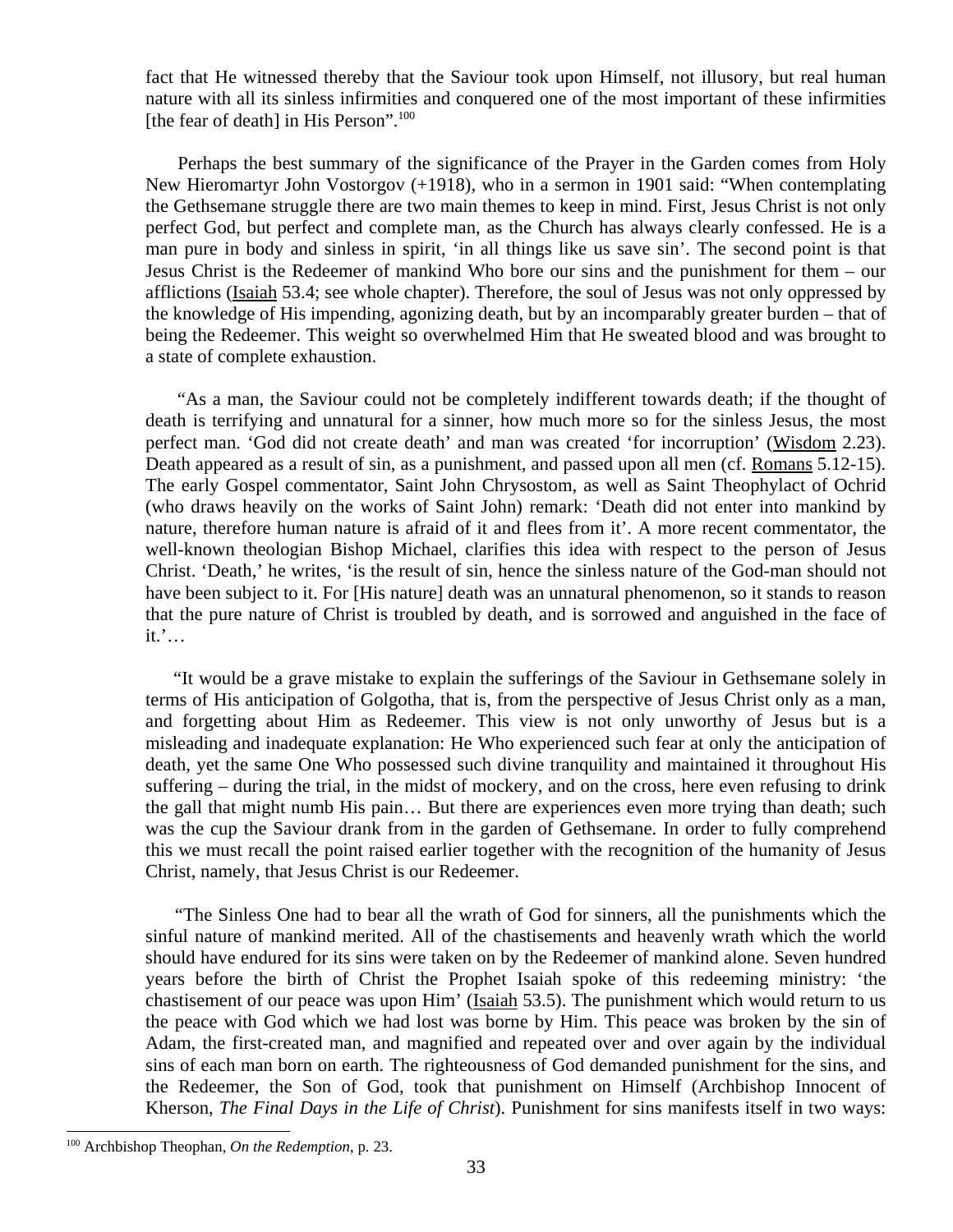internally, in the conscience of the sinner, and externally through physical afflictions. Inner torments, such as those experienced by Christ in Gethsemane, are more agonizing and torturous. The accumulated sins of every age, of every man, placed an inexplicably great burden on the conscience of Jesus. He had to bear the pangs of conscience as if He Himself were guilty of each sin. In the words of the Apostle, 'For He hath made Him to be sin for us, Who knew no sin; that we might be made the righteousness of God in Him' (II Corinthians 5.21). All atheism and unbelief, all pride and wickedness, all malice and ingratitude, lies, deceptions, sensuality, and every sort of offensive self-love, every vile and ignominious characteristic of sin past, present, and future, from the fall of Adam until the last moment of the earth's existence – and all of this pressed on the sinless soul of the God-man. Without a doubt, He envisioned the assault on virtue, the persecution of His followers, the rivers of blood of the martyrs, the mocking of believers, the enmity against the Church; He beheld the entire abyss of wickedness, passions, and vices which until the end of time would pervert and distort the divinely given and redeemed human soul, which would 'crucify… the Son of God afresh, and put Him to an open shame' (Hebrews 6.6). All of this amassed evil, all the sins of mankind were poured into the bitter, dreaded cup which the Son of God was called upon to drink. This is something far beyond our comprehension. 'It was something more deadly than death' (Farrar). 'It would not be an exaggeration to say that it was the culmination of all the sufferings and deaths of all mankind. This inner anguish must have been as fierce as the torments of hell, for if even the most base of men are exhausted by the burden of their tortured conscience (e.g., Cain and Judas), tormently only the thought of their own sinful life, how excruciating it must have been for the most pure soul of the God-man to endure the weight of all the sins of the world, and in such a condition, to ascend the cross and bring redemption through His blood' (Archbishop Innocent, *The Final Days in the Life of Christ).*

"But sin is difficult not only because of the gnawing conscience: sin gave birth to the curse, to being banished from God, toward Whom, nevertheless, mankind has always strived and will strive. The Gethsemane Passion-bearer experienced this exile, this abandonment by the Father. For His sinless soul, which was accustomed to continuous union with God, which tasted and knew the sweetness, beauty and completeness of this union, this separation was, of course, inexpressibly difficult. It was the hell with which God threatens the impious, the hell which we simply cannot begin to imagine, the deprivation of life with God. It was this separation which produced the soulshattering lament of the Sufferer on the cross: 'My God, My God, why hast Thou forsaken Me?' (Matthew 27.46). Thus, 'Christ hath redeemed us from the curse of the law, He being made a curse for us...' (Galatians 3.13)."<sup>101</sup>

 Hieromartyr John, like St. John of Shanghai, disagrees with Metropolitan Anthony that Christ was not fearful at the prospect of death, while agreeing with him that there was more to his suffering than that. To show that He was truly and completely man, He suffered the fear of death which is natural to fallen mankind. But to accomplish the redemption of mankind, He also suffered for the sins of all men, suffering not as man only, but as *Redeemer*.

 However – and this is the most important point – Hieromartyr John describes the suffering of Christ for the sins of all men *completely in the terms of the juridical theory.* Thus it goes without saying that Christ suffered out of compassionate love for man. But His suffering consisted also and primarily in His *taking on the curse* and "all the punishments which the sinful nature of mankind merited" in order to restore peace with God the Father.

<sup>101</sup> Hieromartyr John, "The Agony of our Lord Jesus Christ in the Garden of Gethsemane", *Orthodox Life,* vol. 47, no. 2, March-April, 1997, pp. 8-9, 10, 11-12; translated from *The Collected Works of Archpriest John Vostorgov*, St. Petersburg, 1995, vol. II, pp. 26-44 (in Russian).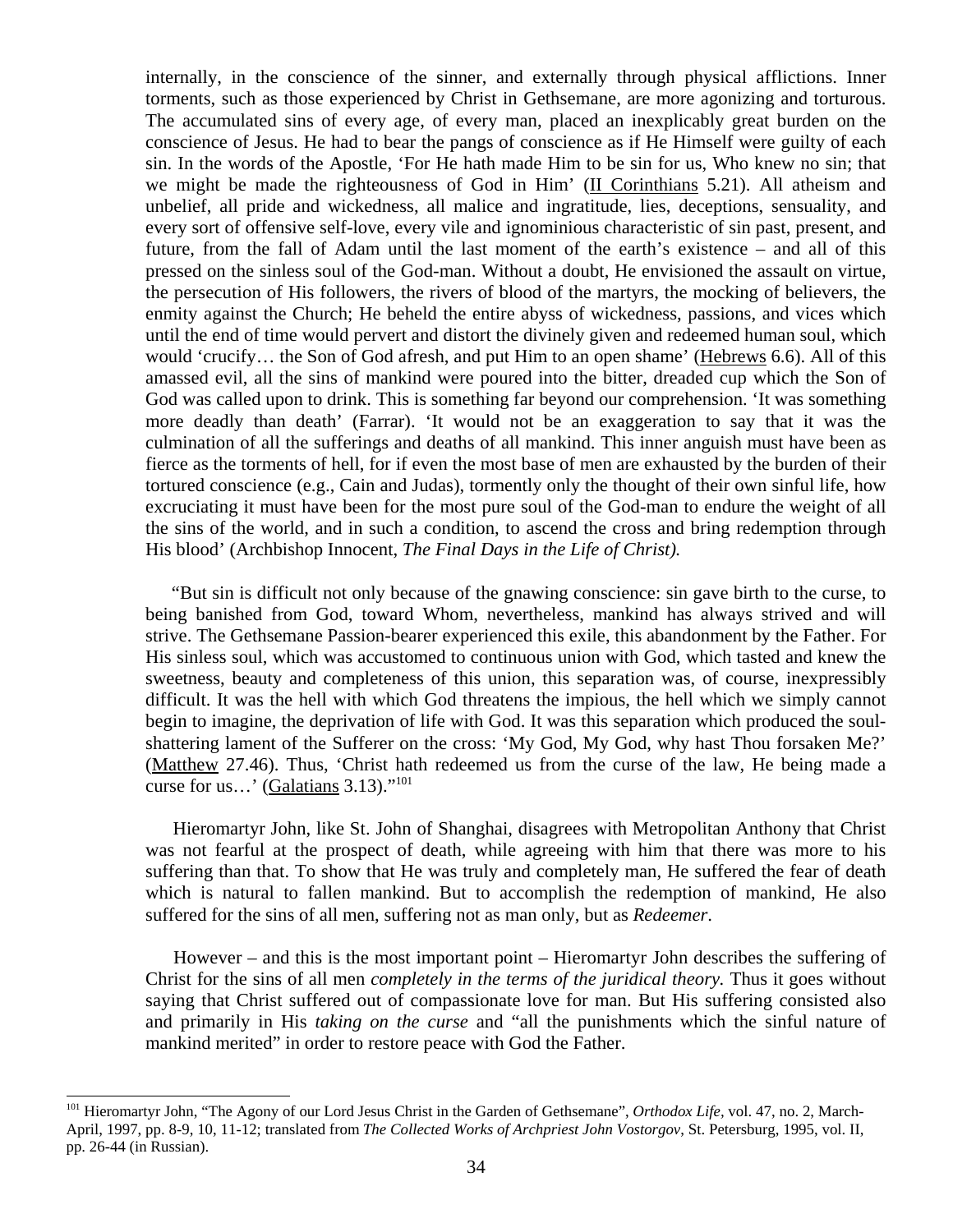And, as we shall now see, the taking on and blotting out of the curse, "the bond which stood against us with its legal demands", was accomplished, not through the suffering in Gethsemane, but through the Death on Golgotha, by "nailing it to the *Cross*" (Colossians 2.15).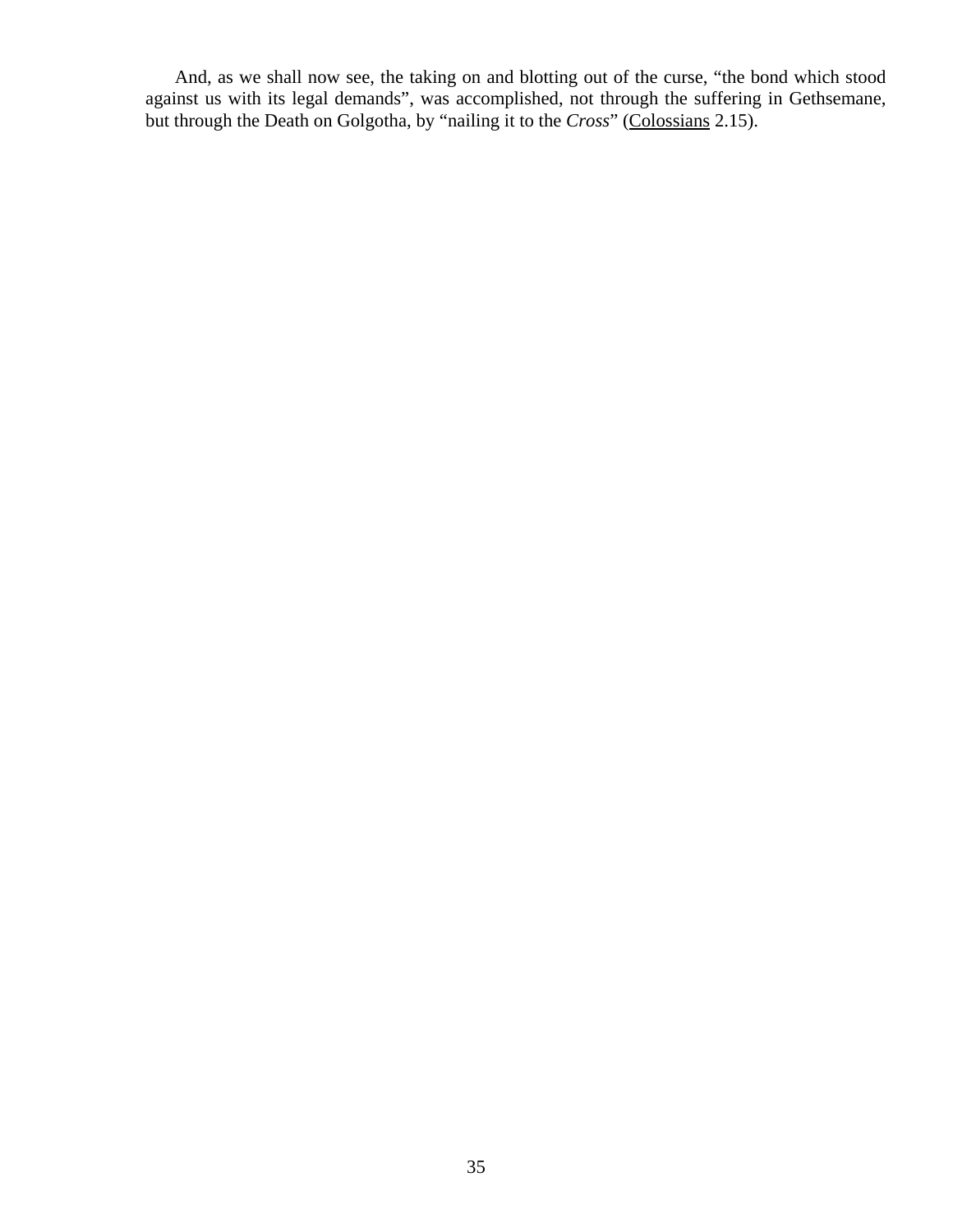## **5. GETHSEMANE OR GOLGOTHA?**

*Thou hast redeemed us from the curse of the law by Thy precious Blood: nailed to the Cross and pierced by the spear, Thou hast poured forth immortality upon mankind.* Triodion*,* Great Friday, Mattins, Sessional hymn.

Metropolitan Anthony calls the night in Gethsemane "the night of redemption".<sup>102</sup> According to his critics, this shifts the focus of salvation from Golgotha to Gethsemane, which is foreign to the mind of the Church as expressed in her liturgical services. Moreover, to assert, as does Metropolitan Anthony of the Lord's suffering in Gethsemane, that "*in this did our redemption consist*" would appear to some to imply that it did *not* consist in the suffering and death of Christ on Golgotha.

 In defence of Metropolitan Anthony, Bishop Gregory Grabbe writes that "his words, 'In this did our redemption consist' referred not only to Gethsemene, but to Golgotha also" because he wrote: "*And a second time also* [Grabbe's emphasis] the same oppressing sorrow possessed His pure soul on the Cross".<sup>103</sup> This is true, and is sufficient to refute the extreme suggestion that Metropolitan Anthony somehow "rejected the Cross of Christ" or denied its saving significance *altogether*. We believe, therefore, that talk about a "stavroclastic" heresy is exaggerated in this context.

 However, Bishop Gregory's words are *not* sufficient to deflect the charge that the metropolitan placed undue emphasis on Gethsemane and thereby distorted the significance of Golgotha. Moreover, as we shall see, the metropolitan's explanation of the unique significance of Golgotha – that is, the significance of Golgotha that was *not* shared by Gethsemane – is inadequate.

 The HOCNA bishops quote Metropolitan Anthony: "We do not doubt for a moment that men could not have been saved unless the Lord suffered and arose from the dead, yet the bond between His suffering and our salvation is quite a different one [from the juridical teaching]".<sup>104</sup> However, if this "other" bond was compassionate love, which manifested itself, as the metropolitan contends, supremely in Gethsemane, and if it was in that love "that our redemption consists", what need was there for Him to die?

 The metropolitan's answer to this question is: "Christ's bodily suffering and death were primarily necessary so that *believers would value His spiritual suffering* as incomparably greater than His bodily tortures".105 Again he writes: "The Lord's crucifixion and death are not without meaning for our salvation, for, by bringing men to compunction, they reveal at least some portion of the redemptive sacrifice, and, by leading them to love for Christ, they prove saving for them and for all of us". $106$ 

 In other words, Golgotha was a repetition of Gethsemane with the addition of bodily suffering, which bodily suffering, though far less valuable than his spiritual sufferings, had a certain didactic value in heightening the awareness of the far more important spiritual suffering (although for the Catholics, it would seem, the bodily suffering distracted attention *away from* the spiritual

<sup>102</sup> Archbishop Nikon, *Life and Works of Metropolitan Anthony,* 1960, volume IV, p. 45 (in Russian).

<sup>&</sup>lt;sup>103</sup> Grabbe, Introduction to *The Dogma of Redemption*, pp. ix, viii.<br><sup>104</sup> *The Dogma of Redemption*, p. 6.

<sup>&</sup>lt;sup>105</sup> The Dogma of Redemption, p. 51.<br><sup>106</sup> The Dogma of Redemption, p. 52. And in his *Catechism* he writes that the purpose of Christ's death consisted in "making death" itself unfrightening" (p. 50). Fr. George Florovsky calls this explanation "rather naïve".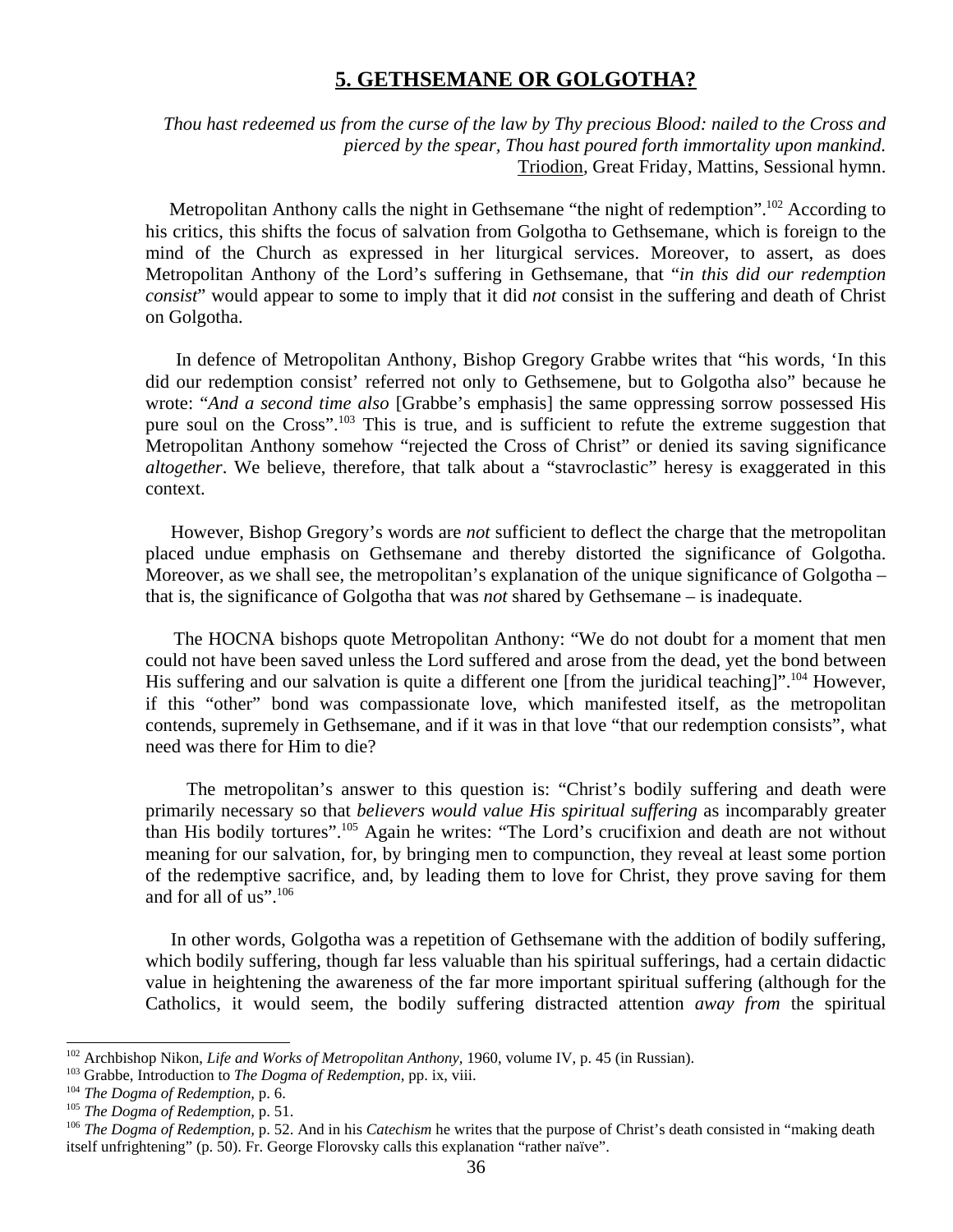suffering). But then Golgotha added nothing essential, by which we mean *dogmatically* or *ontologically* or *soteriologically* essential. Indeed, if our redemption consists, as the metropolitan explicitly asserts, in Ehrist's compassionate suffering for the whole of sinful mankind in Gethsemane, it was not necessary for Him to *die*, but only to *suffer*.

 And yet it was only when He voluntarily gave up His soul in death that He declared: "It is finished", *Consummatum est,* that is, My redemptive work for the salvation of men is completed, consummated. As St. John of Damascus writes: "[The Cross] is the crown of the Incarnation of the Word of God."<sup>107</sup> "Every act and miraculous energy of Christ is very great and divine and marvelous, but the most amazing of all is His precious Cross. For death was not abolished by any other means; the sin of our forefathers was not forgiven; Hades was not emptied and robbed; the resurrection was not given to us; the power to despise the present and even death itself has not been given to us; our return to the ancient blessedness was not accomplished; the gates of Paradise have not been opened; human nature was not given the place of honor at the right hand of God; we did not become children and inheritors of God, except by the Cross of our Lord Jesus Christ alone. All these have been achieved by the death of the Lord on the Cross."<sup>108</sup>

 It is important to stress the voluntary nature of Christ's death on the Cross. Sinful men cannot avoid death since it is the wages of sin. But for Christ, Who had no sin, it was by no means inevitable. He could have chosen to suffer but not to die, and to come off the Cross, presenting His body completely healed from wounds and invulnerable to death, as some of the holy martyrs emerged fully healthy after their tortures. This would have involved no lessening of the significance of His suffering in Gethsemane and Golgotha. But it would have meant that His redemptive work was incomplete.

 For Christ came to save men not only from sin, but also from death, not only from the perversion of their wills, but also from the division of their nature, the sundering of soul from body in death. And in order to do that He had to take on *both* their sin *and* their death. For, in accordance with the patristic dictum, that which is not assumed is not saved. So Christ allowed His human soul to be separated from His body. But since His Divinity was still united to both His soul and His body, death could not hold them, and they were reunited in the resurrection. Thus did He trample down death, as the Paschal troparion chants, – the death of men, which is the wages of sin and which is involuntary by His own Death, which took place *in spite of* His sinlessness and was voluntary.

 Another Paschal troparion declares, "In the grave bodily, but in hades with Thy soul as God; in Paradise with the thief, and on the throne with the Father and the Spirit wast Thou Who fillest all things, O Christ the Inexpressible". It was this continuing union of God the Life with death which destroyed death. For the unnatural union of life with death, the perfect expression of holiness with the penalty decreed for sin, could not be sustained; in fact, it could not continue even for one moment. And so at the very moment of Christ's Death, our death was destroyed, hades was burst asunder "and many bodies of the saints arose" (Matthew 27.53). At that moment truly, *and not a moment before*, could He say: "It is finished"…

 Moreover, as St. Paul points out, the sealing of the New Testament was impossible without the death of the testator: "He is the Mediator of the New Testament, so that by means of the death which took place for redemption from the transgressions under the first Testament, they who have been called might receive the promise of the eternal inheritance. For where a testament is, it is

<sup>107</sup> St. John of Damascus, *On the Holy Sabbath,* 2; *P.G.* 96:604A; in Vassiliadis, op. cit., p. 143.

<sup>108</sup> St. John of Damascus, *Exact Exposition of the Orthodox Faith,* IV, 11; *P.G.* 94:1128-1129; in Vassiliadis, op. cit., p. 143.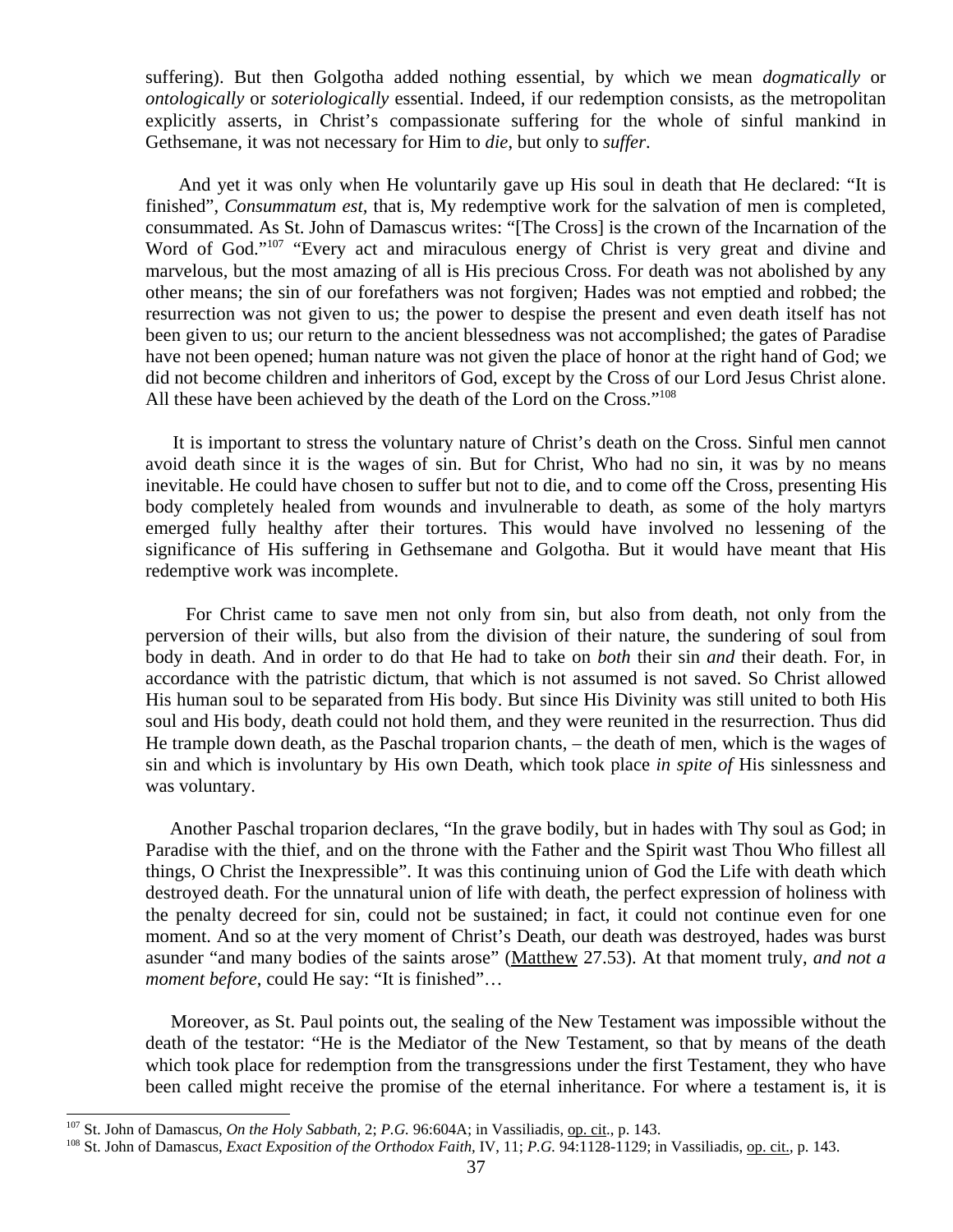necessary for the death of the one who made a disposition for himself to be brought forward. For a testament is confirmed over those who are dead, since it never hath strength when the one who maketh the disposition liveth. Wherefore neither hath the first been inaugurated without blood" (Hebrews 9.15-18).

 Bishop Theophan the Recluse comments on this passage: "Evidently the death of Jesus Christ disturbed many of the weaker ones: if He was dead, they said, how is He the eternal Intercessor for people and how can He deliver that which He promises? St. Paul in removing this doubt shows that it is precisely by dint of the fact that He died that His Testament is firm: for people do not talk about a testament (will) in the case of those who are alive (St. Chrysostom)."<sup>109</sup>

 In answer to this the defenders of Metropolitan Anthony point out that we are redeemed not only by the death of Christ, but by the whole of His life on earth. This is true, but does not annul the other truth that the death of Christ was absolutely essential for our salvation as its climax and crown. As St. Gregory the Theologian puts it: "We needed an Incarnate God, *God put to death,* that we might live".<sup>110</sup>

 For if Christ had not tasted death in the flesh He would not have plumbed the very depths of sinful man's condition, He would not have destroyed "the last enemy" of mankind, which is death (I Corinthians 15.26). For without the death of Christ there would have been no Sacrifice for sin, no descent into hades, and no resurrection from the dead. "And if Christ is not risen, your faith is in vain; ye are still in your sins" (I Corinthians 15.17).

 As Fr. George Florovsky writes: "Suffering is not yet the whole Cross. The Cross is more than merely suffering Good. The sacrifice of Christ is not yet exhausted by His obedience and endurance, forbearance, compassion, all-forgivingness. The one redeeming work of Christ cannot be separated into parts. Our Lord's earthly life is one organic whole, and His redeeming action cannot be exclusively connected with any one particular moment in that life. However, the climax of this life was its death. And the Lord plainly bore witness to the hour of death: "For this cause came I unto this hour" (John 12.27)... Redemption was accomplished on the Cross, 'by the blood of His Cross' (Colossians 1.20; cf. Acts 20.28, Romans 5.9, Ephesians 1.7, Colossians 1.14, Hebrews 9.22, I John 1.7, Revelation 1.5-6, 5.9). Not by the suffering of the Cross only, but precisely by the death on the Cross. And the ultimate victory is wrought, not by sufferings or endurance, but by death and resurrection..."<sup>111</sup>

 And Fr. George adds: " Usually these two facts are not sufficiently distinguished: the sufferings and the death. This hinders one from drawing the right conclusions. In particular this can be seen in the theological reasonings of his Eminence Metropolitan Anthony… He opposes Gethsemane to Golgotha precisely because he with reason considers the 'spiritual sufferings' to be more valuable than the 'bodily sufferings'. But death needs to be explained, and not only the sufferings of  $death...$ "<sup>112</sup>

<sup>&</sup>lt;sup>109</sup> Bishop Theophan, *Interpretation of the Epistles of the Holy Apostle Paul*, St. Petersburg, 1912, Moscow, 2002, p. 588 (in Russian).

<sup>&</sup>lt;sup>110</sup> St. Gregory the Theologian, *Homily 45, on Holy Pascha*, 28.<br><sup>111</sup> Florovsky, "Redemption", *Creation and Redemption*, Belmont, Mass.: Nordland Publishing Company, 1976, pp. 99, 104. The last sentence here is not an accurate translation of the Russian. It should rather read: "This was the destruction of death. And one can understand this only from the meaning of death".

<sup>112</sup> Florovsky, "On the death of the Cross", *Dogma and History,* Moscow, 1998, p. 189, footnote (in Russian). This footnote is not in the English Nordland translation.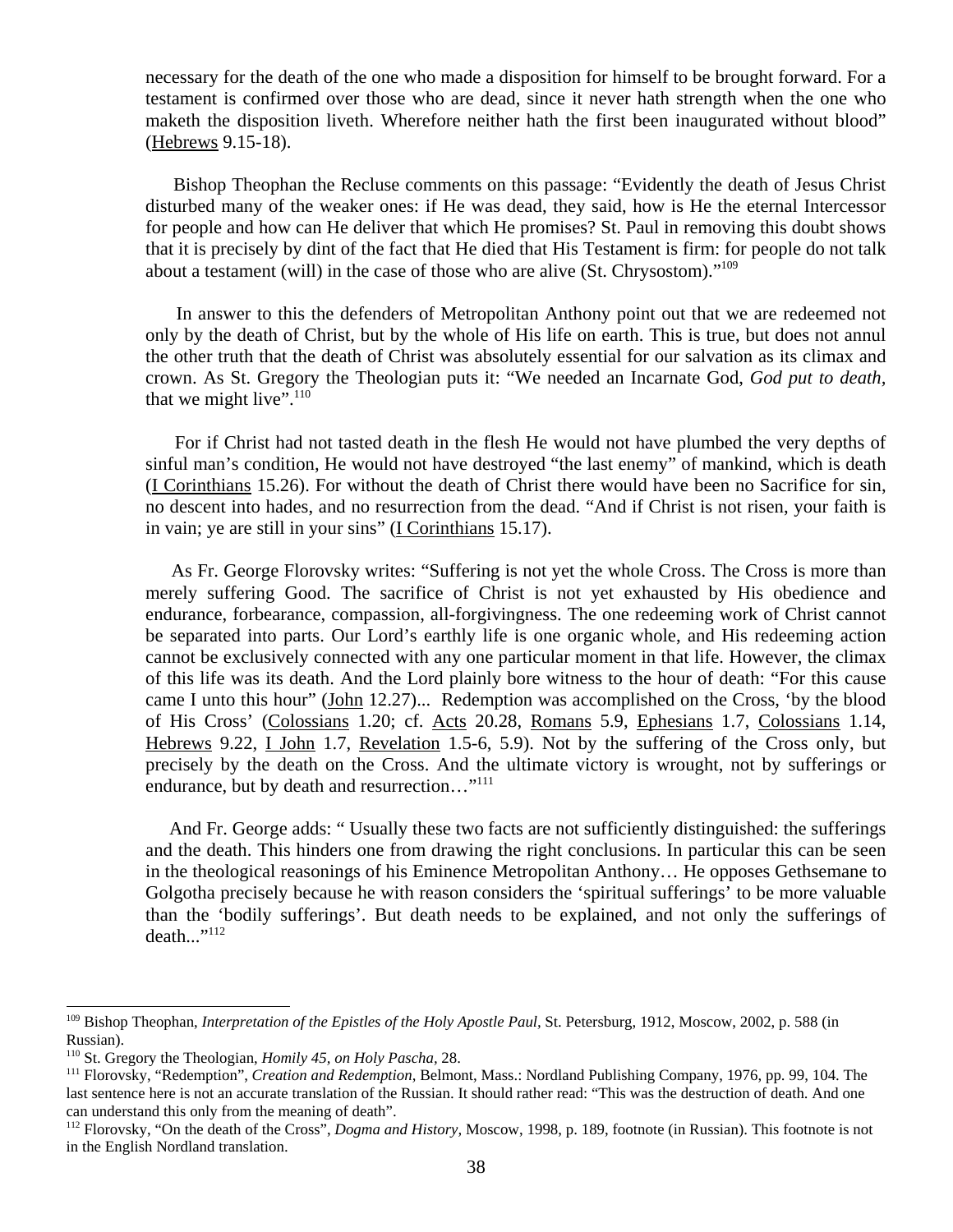As Hieromonk Augustine (Lim) has pointed out, the Nicene Creed says of the Lord that He "was crucified, suffered and was buried", *not* "suffered, was crucified and was buried". This order of words shows that the critical, so to speak, suffering of Christ was the suffering *after* His Crucifixion, the suffering precisely of His *death* on Golgotha. If, on the other hand, Gethsemane had been the place of our redemption, we would have expected the reverse order: "suffered, crucified and was buried".<sup>113</sup>

 And if it be objected that death came rather as a *relief* from His sufferings, so that the real exploit consisted in His sufferings *before* death, we should remind ourselves what death meant for Him Who *is* Life: something inconceivable to the human mind. For us death, though unnatural in essence, has nevertheless become in a certain sense natural – in the same sense that sin has become natural or "second nature" to us since the fall. But "God did not create death", and if it seemed "folly to the Greeks" for the Creator to become His creature, it must have seemed worse than folly to them for Life to undergo death. Moreover, both life and death in our fallen, human condition were an immeasurable torment for the Sinless One, infinitely more painful than the life and death of sinners; for every aspect of that life and death, together with every suffering in it, was undertaken *voluntarily*.

 As Vladimir Lossky writes, interpreting the thought of St. Maximus the Confessor, "by assimilating the historic reality in which the Incarnation had to take place He introduced into His Divine Person all sin-scarred, fallen human nature. That is why the earthly life of Christ was a continual humiliation. His human will unceasingly renounced what naturally belonged to it, and accepted what was contrary to incorruptible and deified humanity: hunger, thirst, weariness, grief, sufferings, and finally, death on the cross. Thus, one could say that the Person of Christ, before the end of His redemptive work, before the Resurrection, possessed in His Humanity as it were two different poles - the incorruptibility and impassibility proper to a perfect and deified nature, as well as the corruptibility and passibility voluntarily assumed, under which conditions His kenotic Person submitted and continued to submit His sin-free Humanity."<sup>114</sup>

This horrific and unrelenting struggle, which had reached one climax in Gethsemane, reached a still higher one at Golgotha. For if it was utterly unnatural and a continual torment for Sinless Life to live the life of sinners (in St. Paul's striking and paradoxical words, "God hath made Him to be sin for us, Who knew no sin" (II Corinthians 5.21)), experiencing all the horror of sin in His sinless soul, in which, in the words of Metropolitan Philaret of New York, "every sin burned with the unbearable fire of hell",115 it was still more unnatural and tormenting for Him to die the *death* of sinners. This death meant the voluntary rending apart of His own most perfect creation, His human nature, separating the soul and the body which, unlike the souls and bodies of sinners, had lived in perfect harmony together. It meant a schism in the life of God Himself, a schism so metaphysically and ontologically unthinkable that even the sun hid its rays and the rocks were burst asunder. It meant a schism, so to speak, of God from God, eliciting the cry: "My God, my God, why hast Thou forsaken Me?" (Matthew 27.46).

 *As God*, of course, He was not, and never could be, separated from His Father, as was triumphantly demonstrated at the Resurrection. But *as Man*, He allowed Himself to feel the full *accursedness* of men in their separation from God - an accursedness unspeakably the greater for

<sup>113</sup> Lim, Sermon, September 14/27, 2002.

<sup>114</sup> Lossky, *The Mystical Theology of the Eastern Church,* London: James Clarke, 1957, p. 148.

<sup>115</sup> Metropolitan Philaret of New York, Great Friday sermon, 1973; in *The Dogma of Redemption,* op. cit., pp. 57-58.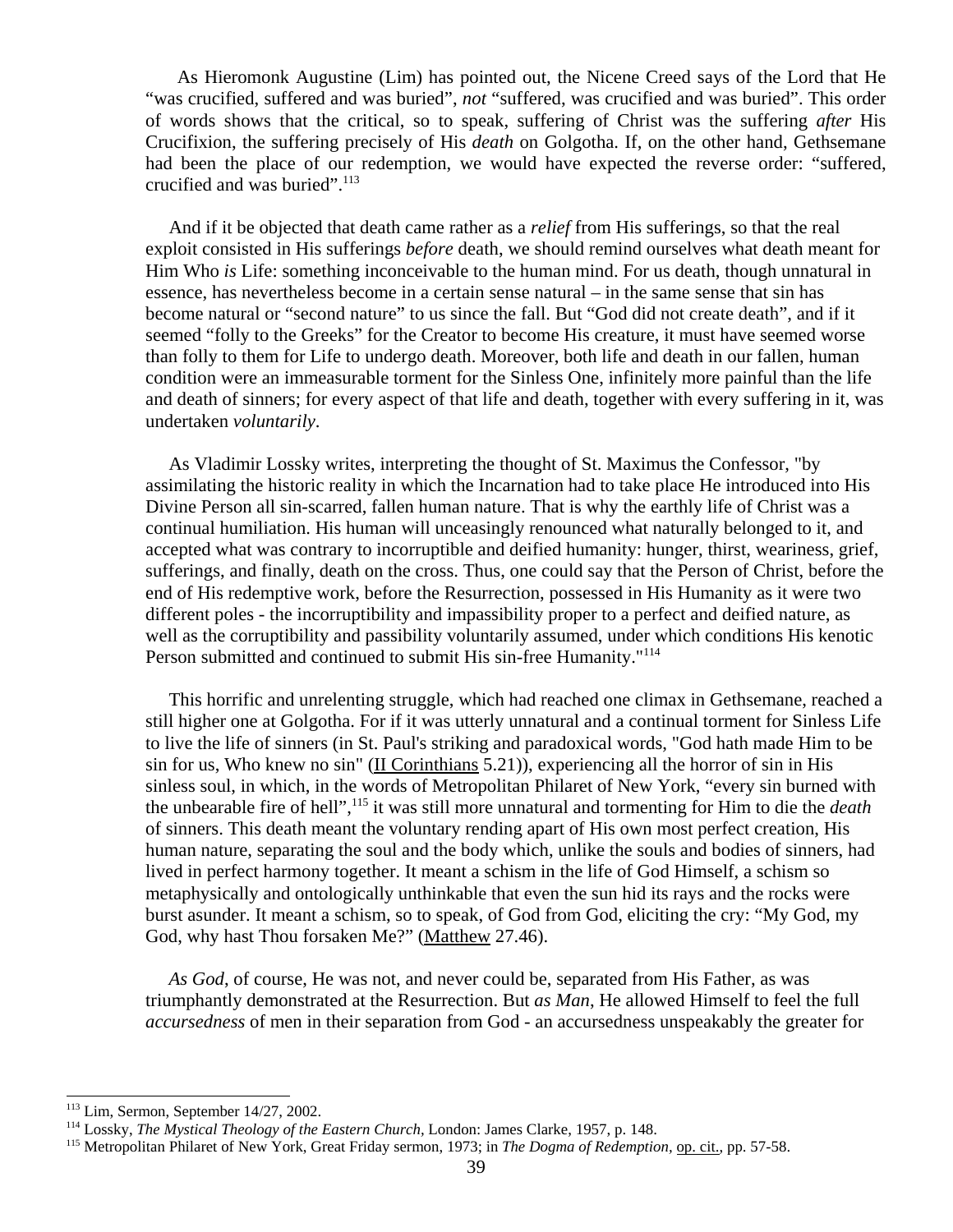Him Who said: "I and the Father are one" (John 10.30).<sup>116</sup> As St. Basil the Great says, He "redeemed us from being accursed by becoming Himself a curse and suffering the most dishonourable death in order to lead us again to the glorious life."<sup>117</sup> Thus the atonement (at-onement) of man *by* God and *with* God was accomplished by the disjunction, if it were possible, of God *from* God – not *as* God, but as Man.

 Moreover, as the Head of the Body of Israel which at this very moment fell away from God, He felt *her* accursedness, too. St. Augustine has developed this point in a very illuminating way in his commentary on the Psalm from which the Lord was quoting: "The full and perfect Christ… is Head and Body. When Christ speaks, sometimes He speaks in the Person of the Head alone, our Saviour Himself, born of the Virgin Mary, at other times in the person of His Body, which is the holy Church spread throughout the world... Now if Christ I s in very truth without sin and without transgression, we begin to doubt whether these words of the Psalm ['There is no peace for my bones because of My sins'] can be His. Yet it would be very unfortunate and contradictory if the Psalm just quoted did not refer to Christ, when we find His passion set forth there as clearly as it is related in the Gospel. For there we find: 'They parted My garments amongst them, and upon My vesture they cast lots.' Why did our Lord Himself as He hung on the cross recite with His own lips the first verse of this very Psalm, saying: 'My God, My God, why hast Thou forsaken Me?' What did He mean us to understand, but that this Psalm refers to Him in its entirety, since He Himself uttered the opening words? Where, again, it goes on to speak of 'the words of My sins', the voice is undoubtedly that of Christ. How 'sins', I ask, unless sins of His Body which is the Church? For here the Body is speaking as well as the Head. How do they speak as one Person? Because 'they shall be', He says, 'two in one flesh'... So we must listen as to one Person speaking, but the Head as Head and the Body as Body. We are not separating two Persons but drawing a distinction in dignity: the Head saves, the Body is saved. The Head must show mercy, the Body bewail its misery. The office of the Head is the purgation of sins, that of the Body the confession of them; yet there is but one voice, and no written instructions to inform us when the Body speaks and when the Head. We can tell the difference when we listen; but He speaks as one individual... You may never exclude the Head when you hear the Body speaking, nor the Body when you hear the Head; for now they are not two but one flesh."<sup>118</sup>

 Let us return to the point that Christ's sufferings in Gethsemane were caused, in part, by His (perfectly natural and innocent) fear of death. This is evident also from His use of the word "cup", which, as we have seen, means "death". Now the cup of death is also the cup of the Eucharist; that is, the cup of Golgotha is the cup of the Mystical Supper; for both cups contain blood, the blood of the Sacrifice already accomplished in death.<sup>119</sup>

<sup>&</sup>lt;sup>116</sup> One Soviet metropolitan is reported to have said that Christ on the Cross, in uttering the cry: "My God, My God, why hast Thou forsaken Me?", actually *became an atheist.* This is, of course, nonsense. But it is not nonsense – rather, it is the precise truth – to say that on the Cross Christ took upon Himself the horror of the atheist's condition, the accursedness of being without God ("a" – without, "theos" – God).

<sup>117</sup> St. Basil the Great, *Long Rules,* Question 2.4; *P.G.* 31:916A; in Vassiliadis, op. cit., p. 143.

<sup>118</sup> St. Augustine,*Discourse on Psalm 37*, 6, 7; New York: Newman Press, 1961.

<sup>&</sup>lt;sup>119</sup> This doctrine was also confirmed at the Council of Blachernae, Constantinople in 1157 and included in the Synodicon of Orthodoxy as follows: "To those who hear the Saviour when He said in regard to the priestly service of the divine Mysteries delivered by Him, 'This do in remembrance of Me', but who do not understand the word 'remembrance' correctly, and who dare to say that the daily sacrifice offered by the sacred ministers of the divine Mysteries exactly as our Saviour, the Master of all, delivered to us, re-enacts only symbolically and figuratively the sacrifice of His own body and blood which our Saviour had offered on the Cross for the ransom and redemption of our common human nature; for this reason, since they introduce the doctrine that this sacrifice is different from the one originally consummated by the Saviour and that it recalls only symbolically and figuratively, they bring to naught the Mystery of the awesome and divine priestly service whereby we receive the earnest of the future life; therefore, to those who deny what is staunchly proclaimed by our divine Father, John Chrysostom, who says in many commentaries on the sayings of the great Paul that the sacrifice is identical, that both are one and the same: *Anathema (3)"*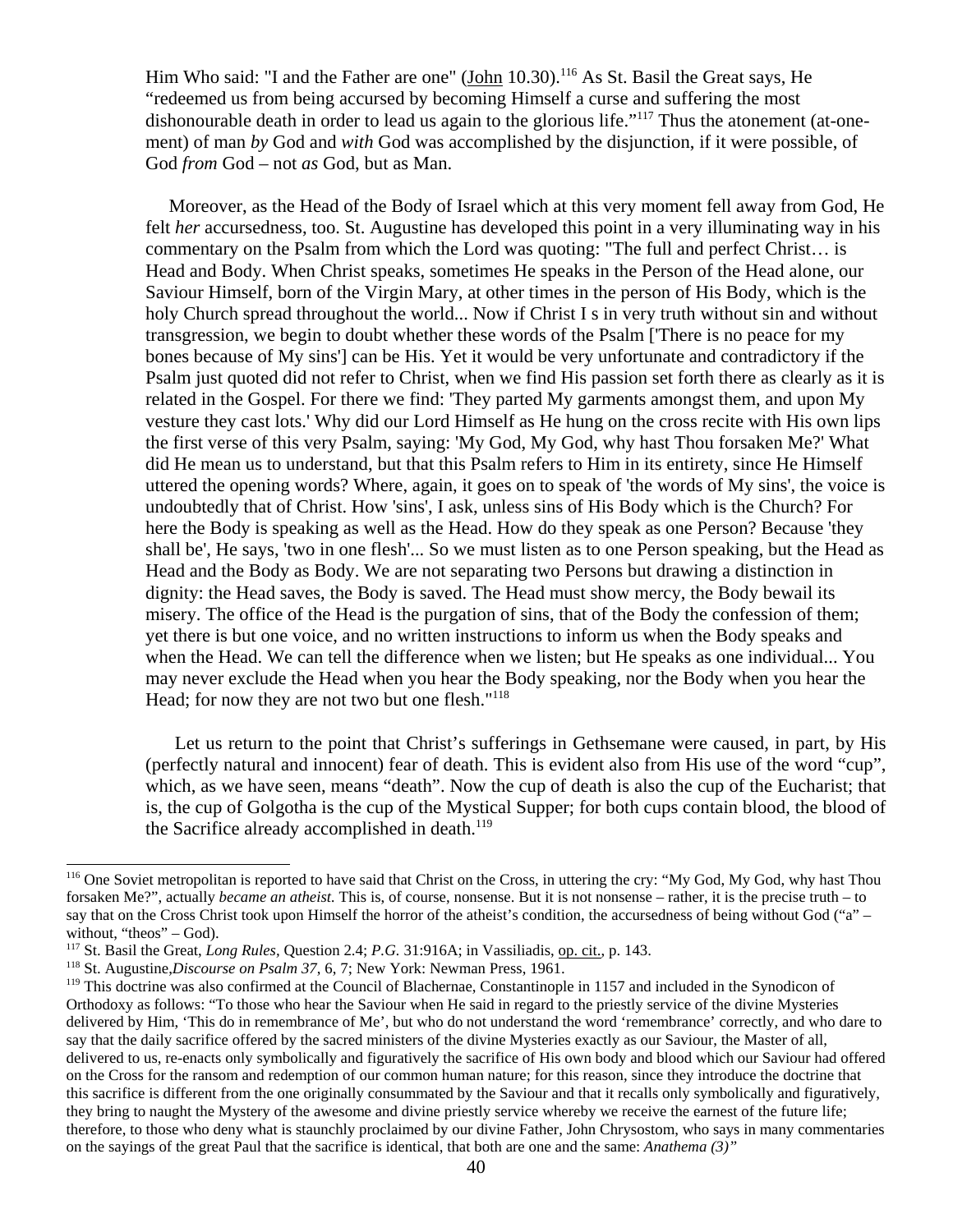This shows, on the one hand, that the redeeming Sacrifice had already been mystically accomplished even *before* the prayer in the Garden, in the Upper Room. For as St. Gregory of Nyssa writes, "By offering His Body as food, He clearly showed that the Sacrificial Offering of the Lamb had already been accomplished. For the Sacrificial Body would not have been suitable for food if it were still animated".<sup>120</sup> But on the other hand it shows that our redemption consists precisely in Christ's *Death*, and that if there had been no Death there would have been no Sacrifice and no Redemption. So to concentrate on the sufferings in Gethsemane while ignoring the mystery that was accomplished both before and after them, in the Upper Room and on Golgotha, is to ignore the very Dogma of Redemption…

<sup>(</sup>*The True Vine,* issues 27 and 28, Spring, 2000, p. 55)

<sup>&</sup>lt;sup>120</sup> St. Gregory of Nyssa, *First Sermon on the Resurrection*; quoted in *Georges Florovsky*, op. cit., p. 335.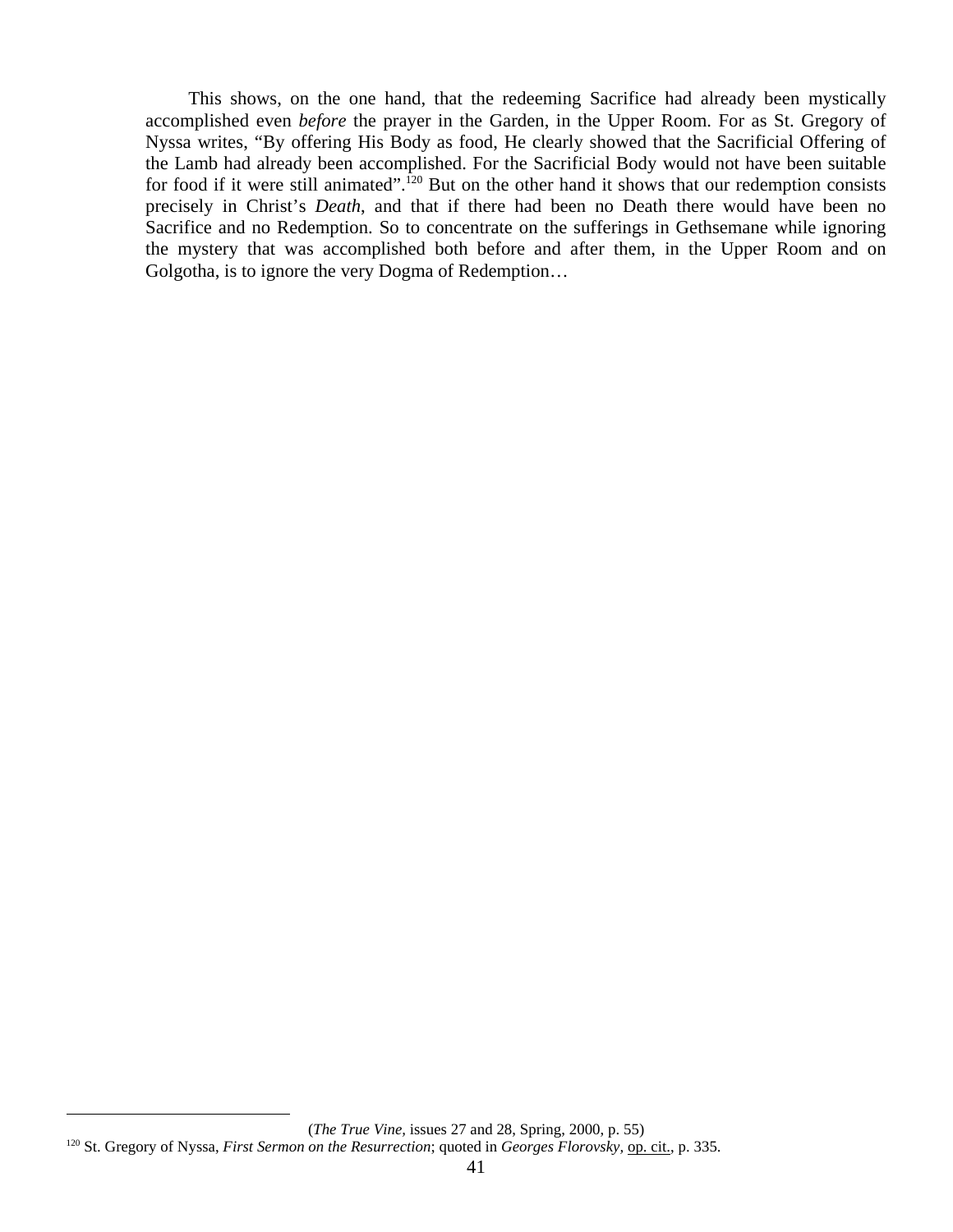## **6. THE THEORY OF "MORAL MONISM"**

*For us the monarchy is formed by equality of nature, harmony of will, and identity of activity, and the concurrence with the One of the Beings which derive from the One, a unity impossible among created beings.*

St. Gregory the Theologian, Sermon 29, 2.

 Let us recall the metropolitan's words: "a purely objective law of our spiritual nature is revealed in the transmission of the compassionate, supremely loving energy of the Redeemer to the spiritual nature of the man who believes and calls for this help, a law which is revealed in our dogmas, but of which our dogmatic science has taken no notice."

 The problem is: if dogmatic science has taken no notice of this law, which was supposedly revealed explicitly for the first time by Metropolitan Anthony, it is hardly surprising that the metropolitan can find few, if any, patristic statements to support it. It is not that the Fathers deny the great power and significance of Christ's compassionate love for the salvation of mankind. On the contrary: the greatness of that love, and its overwhelming significance for our salvation is not disputed by anyone. But the motivation for the saving work of Christ, love, must not be confused with the work itself, the restoration of justice in the relations between God and man, the justification of mankind, nor with the fruit of that justification in the individual believer, which consists in his renewal and deification by ascetic endeavour and the communion of the Holy Spirit.

 How, according to Metropolitan Anthony, is the "compassionate, supremely loving energy of the Redeemer" transmitted to the believer? His answer turns on the distinction, familiar from Trinitarian theology, between the concepts of "nature" and "person". Just as in the Holy Trinity there is one Divine nature but three Divine Persons, so in our created race there is one human nature but many human persons. Or rather: originally, before the entrance of sin, there was a single human nature, but since the fall sin has divided this nature into many pieces, as it were, each piece being the jealously guarded possession of a single egotistical individual. However, the original unity of human nature still exists in each person, and it is this original unity which Christ restored on the Cross (or rather, in Metropolitan Anthony's thought: in Gethsemane).

 "By nature," he writes, "especially the human nature, we are accustomed to mean only the abstraction and the summing up of properties present in every man separately and therefore composing one general abstract idea, and nothing else. But Divine revelation and the dogmas of our Church teach differently concerning the nature… the nature is not an abstraction of the common attributes of different objects of persons made by our minds, but a certain real, essence, real will and force, acting in separate persons...."<sup>121</sup>

 There is a certain confusion of concepts here; for, as Archbishop Theophan of Poltava writes, "in patristic literature power and will are only properties of human nature, they do not constitute the nature itself (St. John of Damascus, *Exact Exposition of the Orthodox Faith*, book II, chapters 22 and  $23$ ".<sup>122</sup>

 However, let us continue with Metropolitan Anthony's exposition: "In spite of all our human separateness,… we cannot fail to notice within ourselves the manifestations of the collective universal human will; a will which is not of me, but in me, which I can only partially renounce,

<sup>121</sup> *The Dogma of Redemption,* pp. 33-34.

<sup>122</sup> Archbishop Theophan, *On the unity of nature,* p. 11.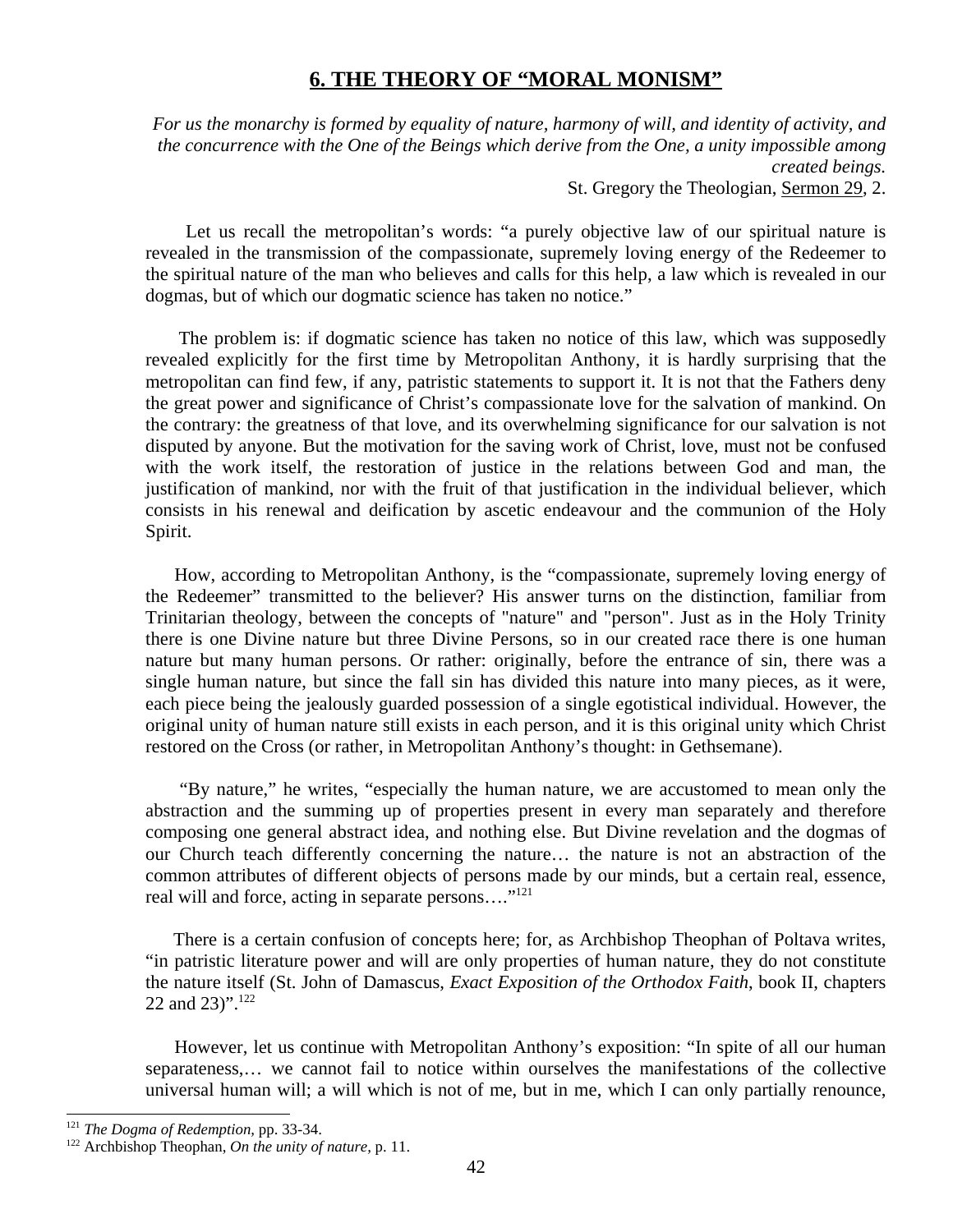with much labor and struggle. This will is given to me from without, and yet at the same time it is mine. This is pre-eminently the common human nature. First, we must place here our *conscience*, which was given to us, and which almost no man can completely resist; also our direct involvement and compassion with our neighbor, parental affections and much else. Among these attributes are also evil desires, likewise seemingly imposed on us from without: self-love, revengefulness, lust and so on. These are the manifestations of our fallen nature, against which we can and must struggle. And so the nature of all men is the same: it is the impersonal but powerful will which every human person is obliged to take into account, whichever way the personal free will may be turned: toward good or toward evil. It is to this also that we must ascribe the law of existence whereby only through the union of a father and mother can a man be born into the world… If you cannot imagine that you hold your soul in common with others, then read in the book of Acts, 'One was the heart and the soul of the multitude of them that believed' (4.32). And another record taken from life is given by Saint Basil the Great. Describing the unanimity and victory over self-love of the monks of his day, Saint Basil continues, 'These men restore the primal goodness in eclipsing the sin of our forefather Adam; for there would be no divisions, no strife, no war among men, *if sin had not made cleavages in the nature…* they gather the (one) human nature, *which had been torn and cloven into thousands of pieces,* once more to itself and to God. And this is the chief in the Saviour's incarnate oeconomy: *to gather human nature to itself* and to Himself and, having abolished this evil cleavage, to restore the original unity".<sup>123</sup>

 At this point the question arises: can such diverse phenomena as conscience, the fallen passions, the natural (innocent) passions, and the grace-created unity of the early Christians and of the true monastic communities be united under a single heading or concept of human nature? And this leads to the further question: would such an understanding of human nature be patristic? However, before attempting to answer these questions, let us follow the metropolitan's argument to the end:

 "The Lord also teaches of a new Being, in whom He will be, and in whom He is already united to the faithful, like a tree which remains the same plant in all of its branches (John 15.1-9). And so the unity of the human nature, undone by the sin of Adam and his descendants, is to be gradually restored through Christ and His redeeming love with such power, that in the future life this oneness will be expressed more strongly than it can now be by the multitude of human persons, and Christ, united with us all into one Being, shall be called the New Man, or the One Church, being (in particular) its Head.

 "It appears to me that we have, according to our power, cleared the way to a more perfect understanding of the mystery of redemption, of its essential, its objective side. The salvation which Christ brought to humanity consists not only of the conscious assimilation of Christ's principle truths and of His love, but also of the fact that by means of His compassionate love Christ demolishes the partition which sin sets up between men, restores the original oneness of nature, so that the man who has subjected himself to this action of Christ finds new dispositions, new feelings and longings, not only in his thoughts, but also in his very character, these being created not by himself, but coming from Christ who has united Himself to him. It then remains for the free will either to call all these to life or wickedly to reject them. The influence of the compassionate love a mother, a friend, a spiritual shepherd, consists (though to a much lesser degree) in this same penetration into the very nature ( $\phi \nu \sigma \iota \zeta$ ), the very soul of a man.... The direct entrance of Christ's nature, of His good volitions into our nature is called grace, which is invisibly poured into us in the various inner states and outer incidents of our life, and especially in the Holy Mysteries… The subjective feeling of compassionate love becomes an objective power which

<sup>123</sup> *The Dogma of Redemption,* pp. 34-35, 36.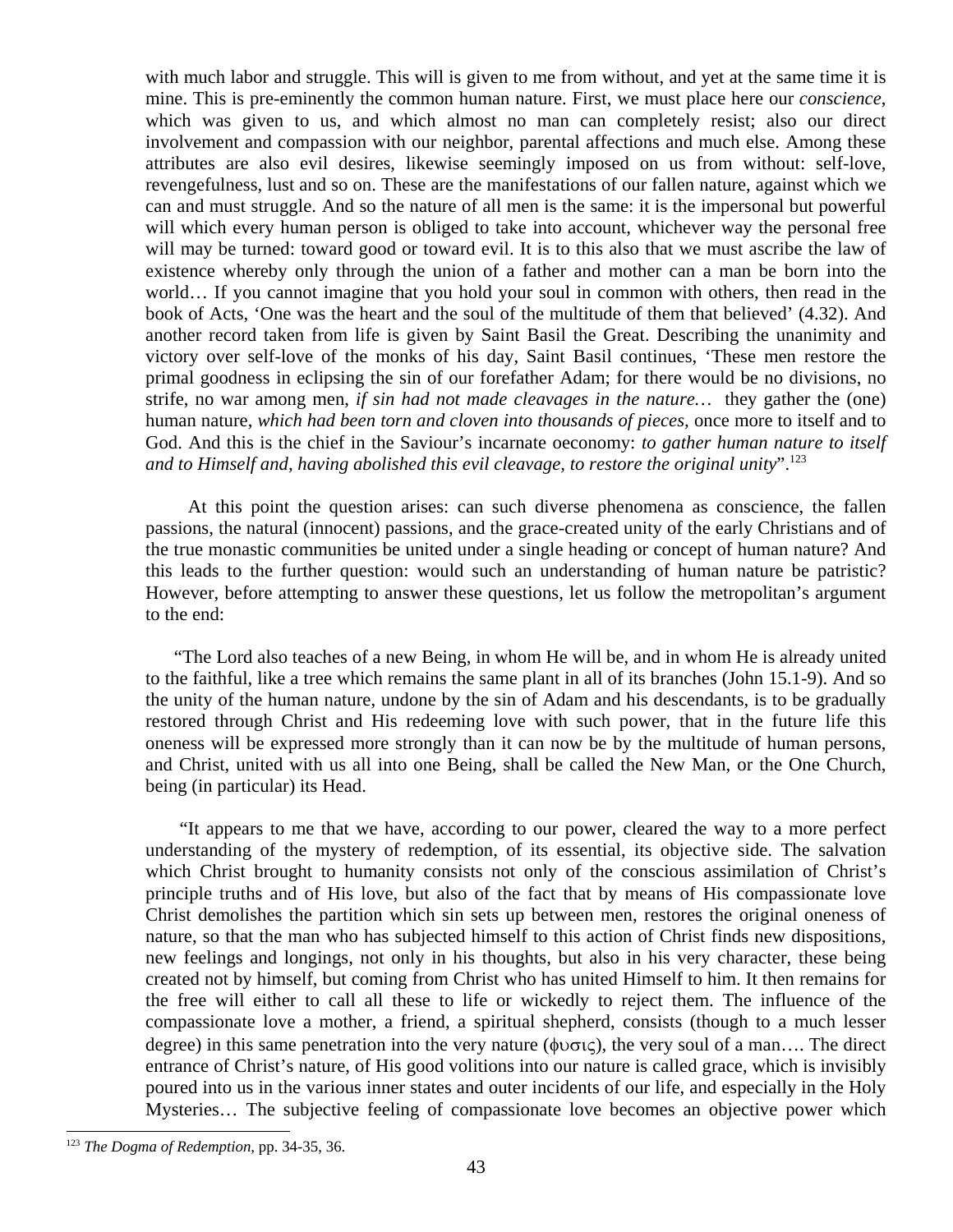restores the oneness of human nature that had been destroyed by sin, and which is transmitted from one human soul to others".<sup>124</sup>

 The confusion of concepts here is startling. Thus the metropolitan writes: "The salvation which Christ brought to humanity consists not only of the conscious assimilation of Christ's principle truths and of His love, but also of the fact that by means of His compassionate love Christ demolishes the partition which sin sets up between men." But what is the difference between "the conscious assimilation of Christ's love", on the one hand, and "His compassionate love" whereby He destroys the partition set up by sin? What is the distinction between the two loves?

 Again, we have already noted the very wide range of phenomena that the metropolitan includes under the heading of human nature: conscience, fallen and natural passions, the unity of the Church… Here he broadens the concept still further, but in an altogether inadmissible direction, defining it as *grace*: "The direct entrance of Christ's nature, of His good volitions into our nature is called grace". But grace is not *human* at all: according to the teaching of the Orthodox Church, it is the uncreated energies of *God*, the "actions", so to speak, of the *Divine* nature.

 It is indeed grace – that is, the *Divine* energies of Christ – that unites and reunites men. But not only is grace *not* human nature – neither Christ's nor anyone else's. It also does not "reunite human nature" in the sense that the metropolitan would have it, for the simple reason that human nature, as opposed to human persons and wills, has never been divided. As persons we have been divided by sin, but we remain one in our common human nature.

 It is important to be precise about that in which men are divided by sin and are reunited by grace. They cannot be divided, according to St. Maximus the Confessor, *by nature*. They are divided in their *moral capabilities* – goodness and wisdom - which are not nature itself, but *movements* or *modalities* of nature: "Evil is perceived not in the nature of creatures, but in their sinful and irrational movement".<sup>125</sup> Again, St. Maximus writes: "[The devil] separated our will from God and us from each other. Diverting [man] from the straight path, [he] divided the image of his nature, splitting it up into a multitude of opinions and ideas".126 Thus it is our *wills*, meaning our free choices, that are divided; it is not the nature of man that is divided, but the "image" of his nature, his "opinions and ideas".

This point is well made by St. Maximus the Confessor in his *Dispute with Pyrrhus*:-

 "*Pyrrhus.* Virtues, then, are natural things? *Maximus.* Yes, natural things. *Pyrrhus.* If they are natural things, why [then] do they not exist in all men equally, since all men have an identical nature? *Maximus.* But they *do* exist equally in all men because of the identical nature. *Pyrrhus.* Then why is there such a great inequality [of virtues] in us? *Maximus.* Because we do not all practise what is natural to us to an equal degree; indeed, if we did practise to an equal degree [those virtues] natural to us, as we were created to do, then one could be able to perceive one virtue in us all just as there is one nature [in us all], and that one virtue would not admit of a 'more' or a 'less'."<sup>127</sup>

<sup>124</sup> *The Dogma of Redemption,* pp. 37-38.

<sup>125</sup> St. Maximus the Confessor, *Fourth Century on Love,* 14. As Fr. George Florovsky writes: "sin does not belong to human nature, but is a parasitic and abnormal growth. This point was vigorously stressed by St. Gregory of Nyssa and particularly by St. Maximus the Confessor in connection with their teaching of the will as the seat of sin" ("Redemption", *Creation and Redemption*, op. cit., p. 98).

<sup>126</sup> St. Maximus the Confessor, *Epistle on Love*, 6.

<sup>&</sup>lt;sup>127</sup> St. Maximus the Confessor, PG 91:309B-312A, quoted in Farrell, op. cit., p. 159.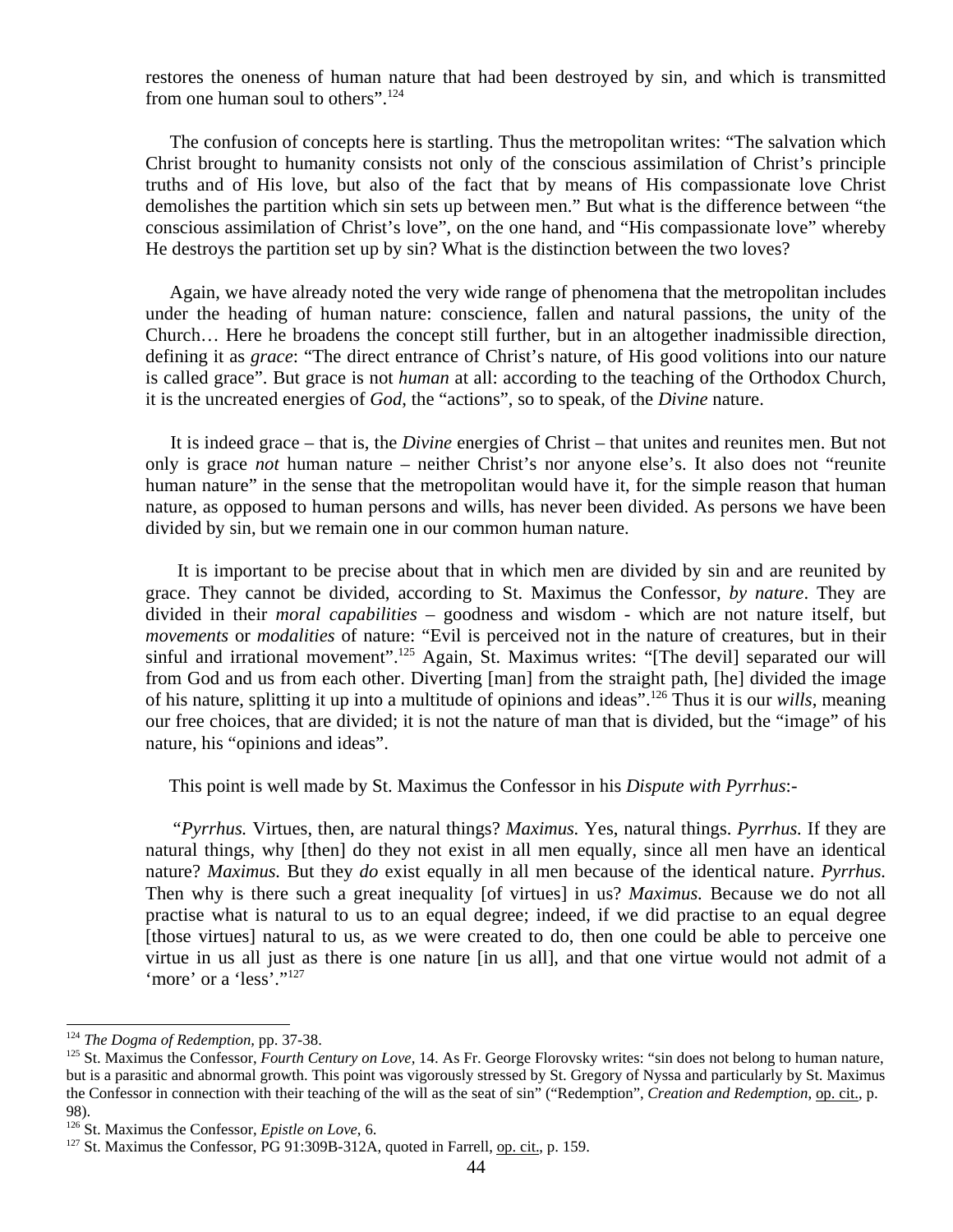Only in one sense can we talk about human nature – as opposed to human persons or wills – being in a real sense divided. And that is in the sense of *death.* Death is the division of human nature – first the division of the spirit, God's grace, from the soul and the body, and then the division of the soul from the body. If human nature is understood as being unitary (and not as a composite of two natures, spiritual and material), then the division of the soul from the body at death does indeed constitute a division of human nature. (But our death was destroyed, as we have seen, not by the sufferings of Christ in Gethsemane, but by His Death on the Cross…)

 How, then, are we to understand the quotations cited by Metropolitan Anthony, which appear to assert that our human nature was divided – really, and not metaphorically? It will be sufficient to reconsider the quotation from St. Basil in order to see that a division of *persons* and not of *nature* was in question here. The monks who practise the coenobitic life do not *literally* reunite their cloven human natures: rather, they reestablish unanimity, unity of will, through the subjection of all their individual free wills to the will of the abbot.

 "Of this we will become convinced," writes Archbishop Theophan, "if we reproduce the passage in question in a fuller form. 'That communion of life we call the most perfect,' says St. Basil here, 'means the ascetics living according to the coenobitic rule that excludes private property and drives out contrariness of dispositions, by which all disturbances, quarrels and arguments are destroyed at the root, having everything in common, both souls and dispositions and bodily powers, and what is necessary for the nourishment of the body and for its service, in which there is a common God, a common purchase of piety, a common salvation, common ascetic exploits, common labours, common crowns, in which many constitute one and each person is not one but one among many. What is equal to this life? What is more perfect than this closeness and this unity? What is more pleasant than this merging of manners and souls? People who have come from various tribes and countries have brought themselves into such complete identity that in many bodies we see one soul, and many bodies are *the instruments of one will*. It was God's will that we should be like that at the beginning; it was with this aim that He created us. These men restore the primal goodness in eclipsing the sin of our forefather Adam; for there would be no divisions, no strife, no war among men, if sin had not made cleavages in the nature… As far as they are able, they once again gather the human nature, which had been torn and cloven into thousands of pieces, into unity *both with themselves and with God.* For this is the main thing in the Saviour's economy in the flesh – to bring human nature into unity with itself and with the Saviour and, having destroyed the evil cutting up [into parts], restore the original unity; just as the best doctor by healing medicines binds up the body that was torn into many parts'.

 "To every unprejudiced reader it is clear that in this passage the subject is the moral, or, more exactly, the grace-filled moral unity of the members of the ascetic coenobium with themselves and with God through the medium of one will, which in the present case is the will of the superior, who incarnates in himself the will of God. 'Every good order and agreement among many,' says St. Basil in his sermon *On the Judgement of God,* 'is successfully maintained as long as all are obedient to *one* leader. And all discord and disharmony and multiplicity of authorities is the consequence of lack of authority'. Apart from anything else, we are forbidden from understanding the restoration of the original unity of human nature in the metaphysical sense in which Metropolitan Anthony thinks of it, by the fact that we are here talking about the restoration of the original unity of human nature not only with itself but also with God. But not only not St. Basil the Great, but also not one of the Fathers of the Church ever permitted and could not permit any thought of an original unity of human nature with the nature of God, in the sense of a metaphysical, essential unity. Such a unity is possible only in the pantheistic world-view."128

<sup>128</sup> Archbishop Theophan, *On the Unity of Nature,* pp. 16-18.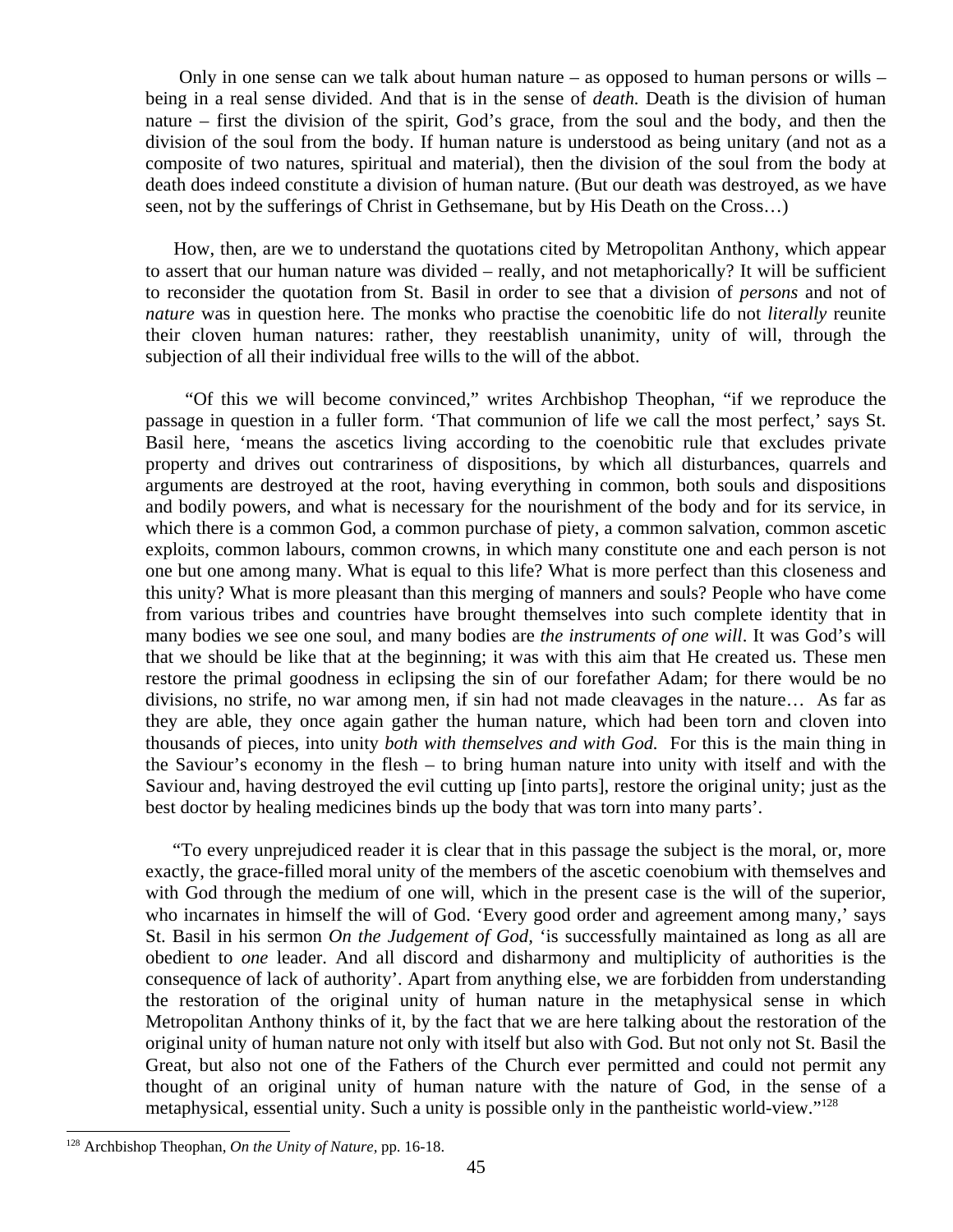In any case, writes Archbishop Theophan, "Only in relation to the absolute Divine [nature] is the concept of nature used by the Fathers of the Church in an absolute sense, insofar as the Divine nature is absolutely one both in concept and in reality. But in relation to the units of created nature, and in particular to people, the concept of one nature is understood in the sense of complete unity only abstractly, insofar as every concept of genus or species is one, but in application to reality it indicates only the oneness of the nature of all the units of the given genus."<sup>129</sup>

 And he quotes St. John of Damascus: "One must know that it is one thing to perceive in deed, and another in mind and thought. In all created beings the difference between persons is seen in deed. For in (very) deed we see that Peter is different from Paul. But communality and connection and oneness are seen in mind and thought. For in mind we notice that Peter and Paul are of one and the same nature and have one common nature. For each of them is a living, rational, mortal being; and each is flesh enlivened by a soul which is both rational and endowed with discrimination. And so this common nature can be perceived in the mind, for the hypostases are not in each other, but each is a separate individual, that is, taken separately by itself, there is very much distinguishing it from the others. For they are distinct and different in time, in mind and in strength, in external appearance (that is, in form), and in condition, temperament, dignity, manner of life and every distinguishing characteristic. Most of all they differ in that they do not exist in each other, but separately. Hence it comes that we can speak of two, three or many men. And this may be perceived throughout the whole of creation.

 "But in the case of the holy and superessential and incomprehensible Trinity, far above everything, it is quite the reverse. For there the community and unity are perceived in deed, because of the co-eternity [of the Persons] and the identity of their essence and activity and will, and because of the agreement of their cognitive faculty, and identity of power and strength and grace. I did not say: similarity, but: identity, and also of the unity of the origin of their movement. For one is the essence, and one the grace, and one the strength, and one the desire and one the activity and one the power – one and the same, not three similar to each other, but one and the same movement of the three Persons. For each of them is no less one with Itself as with each other, because the Father, the Son and the Holy Spirit are one in all respects except the unbegottenness [of the Father], the begottenness [of the Son] and the procession [of the Holy Spirit]. But it is by thought that the difference is perceived. For we know one God; but in thought we recognize the difference – only in the attributes of fatherhood and sonship and procession, both in relation to cause, and to effect, and to the fulfillment, that is, form of existence, of the Hypostasis. For in relation to the indescribable Divinity we cannot speak of separation in space, as we can about ourselves, because the Hypostases are in each other, not so as to be confused, but so as to be closely united, according to the word of the Lord Who said: 'I am in the Father, and the

<sup>&</sup>lt;sup>129</sup> Archbishop Theophan, *On the Unity of Nature*, p. 11. In what sense, it may then be asked, did Christ take on human nature? Did He take on human nature understood as an abstract unity, or as the human species comprising all individual human hypostases? Neither the one nor the other, according to St. John of Damascus. For, as Professor Georgios Mantzaridis explains the Holy Father's thought: "'nature' can be understood firstly to denote an abstraction, in which case it has no intrinsic reality; secondly, to denote a species, in which case it comprises all the individual hypostases of that species; and thirdly, it can be viewed as a particular, in which case it is linked with the nature of the species but does not comprise all its individual hypostases. The Logos of God made flesh did not take on human nature in the first two senses, because in the first case there would be no incarnation but only delusion, and in the second case there would be incarnation in all human individual hypostases. Therefore, what the Logos of God took on in His incarnation was the 'first-fruits of our substance', individual nature, which did not previously exist as individual in itself, but came into existence in His hypostasis" (*The Deification of Man,* Crestwood, N.Y.: St. Vladimir's Seminary Press, 1984, pp. 29-30).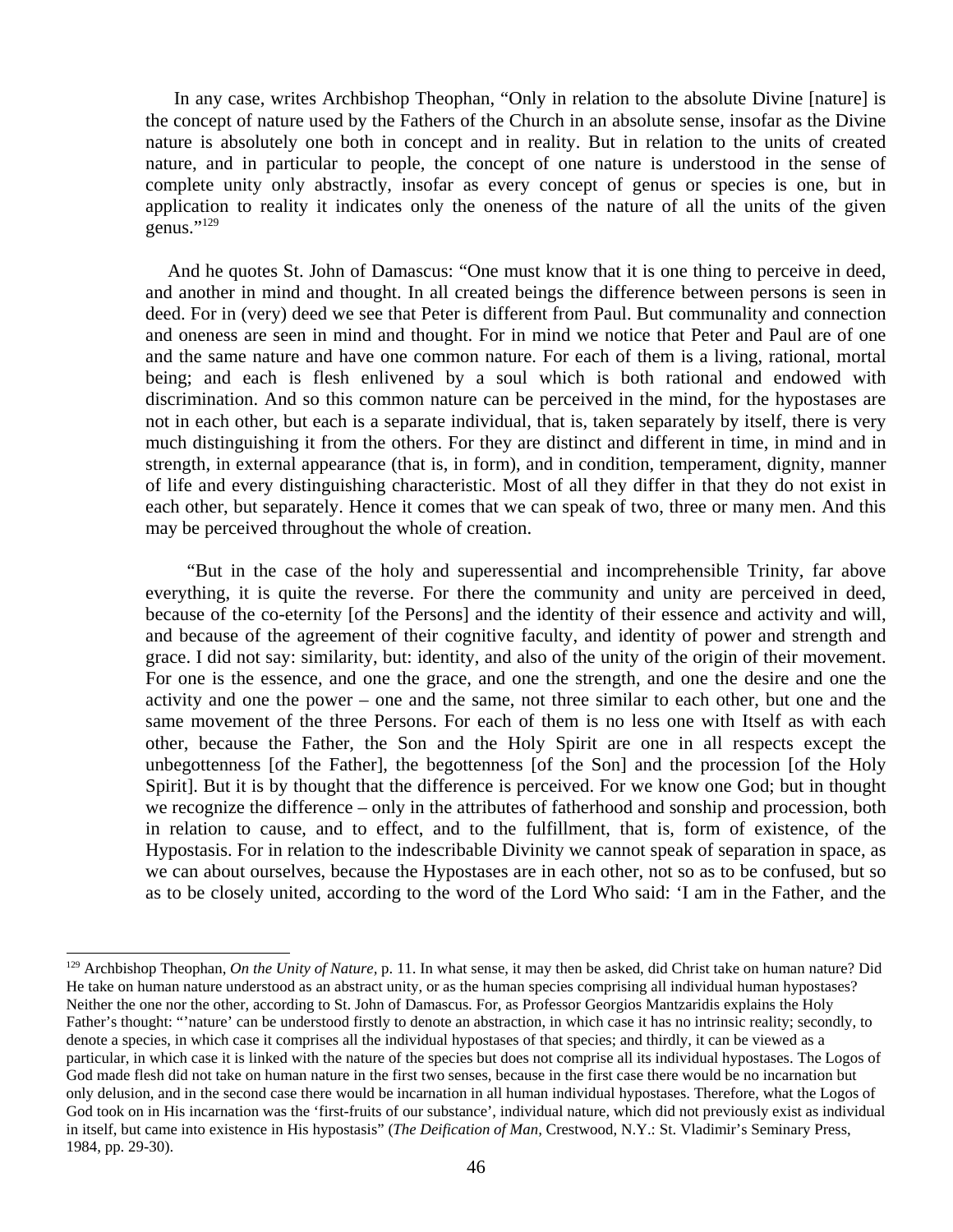Father in Me' (John 14.11). Nor can we speak of a difference of will or reason or activity or strength or anything else, which may produce a real and complete separation in us".<sup>130</sup>

 Our conclusion, then, is that human nature is one, even in the fall, although only relatively, not in the absolute sense appropriate only to the Divine nature possessed by the Three Persons of the Holy Trinity.<sup>131</sup> Sin is not a part of nature, but is a movement of the will of the individual person in a direction contrary to nature. Therefore it is our *wills* that have to be reunited by redirecting them in a direction in accordance with our nature, which redirection will bring them into unity with each other and with the will of God. This redirection is accomplished by our wills working in synergy with the grace of God, which is communicated to us in the sacraments of the Church, especially the Body and Blood of Christ.

 Metropolitan Anthony's theory is acceptable only if we interpret his term "nature" to mean the deified Body and Blood of Christ communicated to us in the Eucharist, and only if we interpret "the restoration of the unity of human nature" to mean the re-establishment of the unity of the *wills* of men both with each other and with the will of God. In the Eucharist the compassionate love of Christ is indeed transmitted to us through His deified human nature; and if our wills respond to this sacred gift (which is by no means "irresistible", and never violates the free will of any of its recipients), then we will experience the truth of the words: "If any man be in Christ, he is a new creature" (II Corinthians 5.17). But once again: this gift is the fruit, not of Gethsemane, but of Golgotha, not (or rather: not primarily) of the purely spiritual sufferings of Christ in the Garden, but of the Sacrifice of His soul *and* body on the altar of the Cross…

<sup>&</sup>lt;sup>130</sup> St. John of Damascus, *Exact Exposition of the Orthodox Faith*, book I, chapter 8.<br><sup>131</sup> We can make the same distinction with regard to Divine and human *energies*. St. Gregory Palamas writes: "The energy of the three Divine Hypostases is one not in the sense that it is similar, as with us, but truly one" (*Chapter 140, P.G.* 150:1220A; quoted in Archbishop Basil Krivoshein, "The Ascetical and Theological Teaching of St. Gregory Palamas", in *Bogoslovskie Trudy*, Nizhni Novgorod, 1996, p. 152 (in Russian)).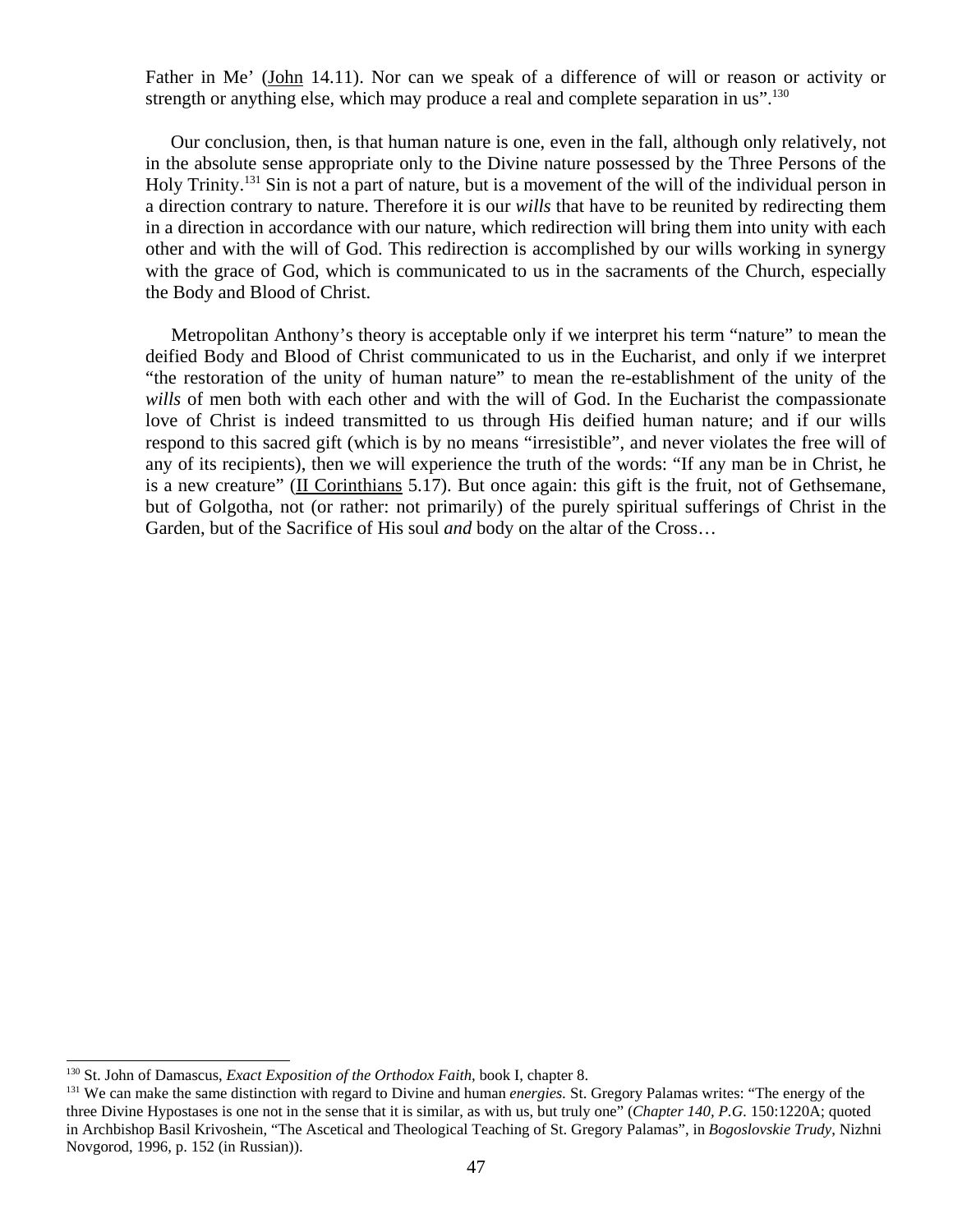# **7. ORIGINAL SIN**

*What mystery is this concerning us? How have we been delivered to corruption? How have we been yoked to death? All this, so it is written, is by the command of God.* Triodion, Saturday of Souls, Vespers, "Lord, I have cried…", Glory*…*

 An integral part of Metropolitan Anthony's critique of the so-called "juridical theory" is his onslaught on the doctrine of original sin. The HOCNA bishops summarise his critique as follows:

 "1) The Scholastic dogma of our inherited guilt of 'Original Sin' is false. We are *not* morally responsible for Adam's sin, we do not bear any guilt for his sin, (nor, in reverse, is he responsible for all our own subsequent sins).

 "2) From Adam we *do* inherit mortality and a proclivity towards sinning. By his sin, Adam was exiled from Paradise to this corruptible world. We are his children born in exile.

 "3) God is not unjust in allowing us to receive this fallen nature as descendants of Adam, because He foreknew that each of us would sin, and that even if we ourselves had been in Adam's stead in Paradise, we nevertheless would have transgressed in like manner as he. Thus, our fallen nature is neither a burden unfairly placed upon us by God, nor is it an excuse for our personal sins. Man is free and morally responsible.

 "Many of Metropolitan Anthony's critics, including Archbishop Theophan of Poltava, seem to have utterly failed to comprehend the great gulf that separates the patristic Orthodox doctrine concerning the Ancestral Sin of Adam from the heretical Augustinian doctrine of Original Sin." (p. 18).

 Unfortunately, it is not Archbishop Theophan, but the HOCNA bishops who have "utterly failed to comprehend" the essence of this matter, as we shall now try to demonstrate.

 Much of the argument has revolved around the correct translation and interpretation of the words: "By one man sin entered into the world, and so death entered all men by sin, *because* – or, according to another translation: *for in him* - all have sinned' (Romans 5.12).

 Archbishop Theophan writes: "His Eminence Metropolitan Anthony in his *Catechism* gives a new interpretation of the cited words of the Apostle Paul, and, in accordance with this interpretation, puts forward a new teaching on original sin, which essentially almost completely overthrows the Orthodox teaching on original sin."132

 In the opinion of Metropolitan Anthony, these words from the Apostle Paul are translated incorrectly in the Slavonic translation: "Let us consider the original Greek text: the words 'in that' translate the Greek 'εϕ' ω', which means: 'because', 'since' (Latin *tamen, quod*)… Therefore, the correct translation of these words of the Apostle Paul is: 'and so death passed upon all men, because all have sinned' (and not just Adam alone)".<sup>133</sup>

 Now we may agree with Metropolitan Anthony that the strictly correct translation of Romans 5.12 is: "death passed upon all men, *because* all have sinned" rather than: "death passed upon all men, for *in him* [i.e. in Adam] all have sinned". Nevertheless, the fact that not only all the

<sup>132</sup> Archbishop Theophan, *The Patristic Teaching on Original Sin*, in *Russkoe Pravoslavie*, Nº 3 (20), 2000, p. 20 (in Russian). <sup>133</sup> *The Dogma of Redemption,* p. 47.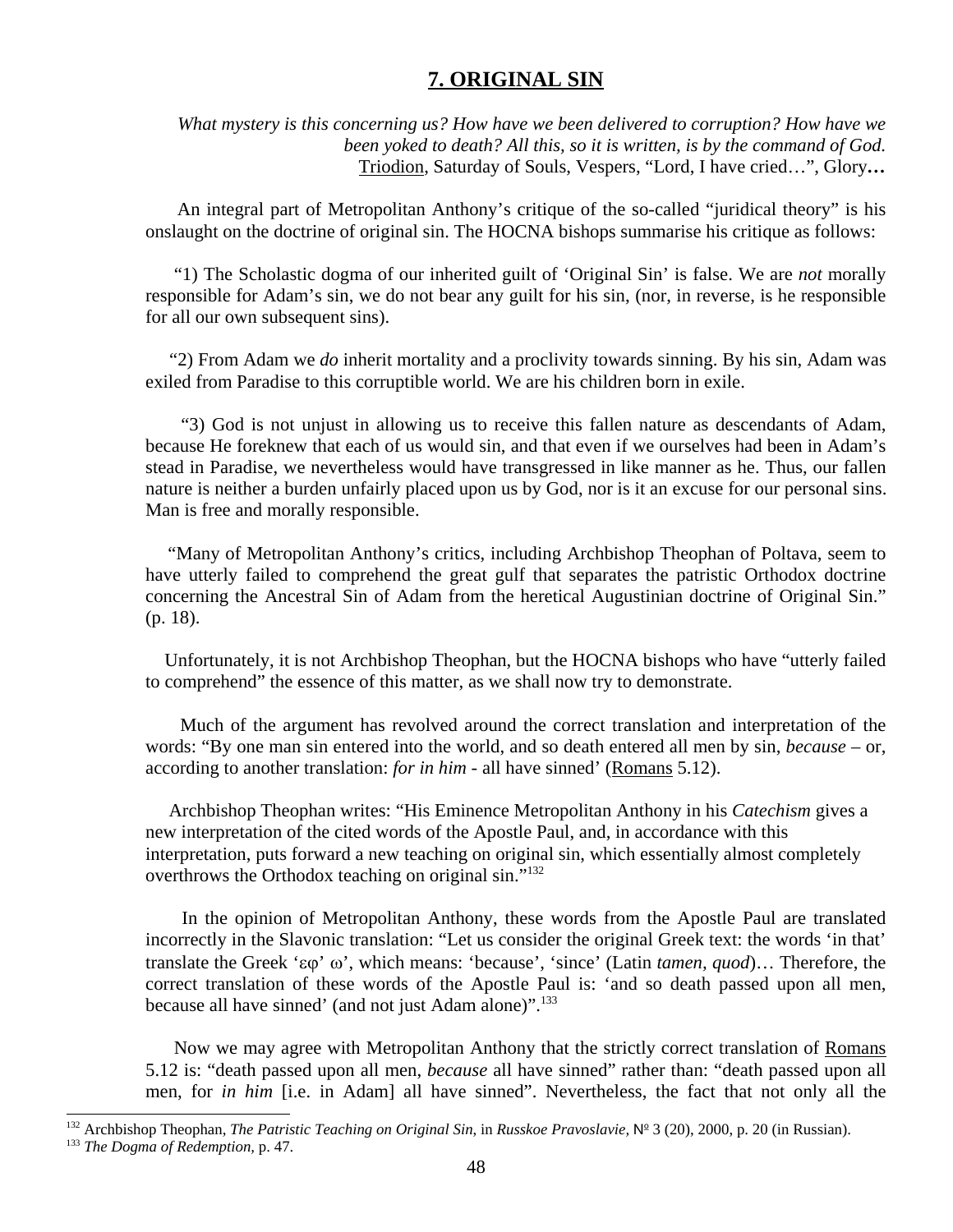Orthodox Latin translations and Latin fathers read "in him", but also the famous Greek translators of the Bible into Slavonic, Saints Cyril and Methodius, should make us pause before accusing these very distinguished Fathers of error. Indeed, Bishop Theophan the Recluse, for reasons which will become clear later, considered that the translation "in him", though freer and less literally accurate, in fact conveyed the *underlying* meaning *more* accurately.

 If we follow the correct translation, according to Metropolitan Anthony, "Adam was not so much the cause of our sinfulness as he was the first to sin, and even if we were not his sons, we still would sin just the same. Thus one should think that we are all sinners, even though our will be well directed, not because we are descendants of Adam, but because the All-knowing God gives us life in the human condition (and not as angels, for example), and He foresaw that the will of each of us would be like that of Adam and Eve. This will is not evil by nature, but disobedient and prideful, and consequently it needs a school to correct it, and this is what our earthly life in the body is, for it constantly humbles our stubbornness. In this matter this school attains success in almost all its pupils who are permitted to complete their whole course, that is, live a long life; but some of God's chosen ones attain this wisdom at an early age, namely those whom Providence leads to the Heavenly Teacher or to His 'co-workers'".<sup>134</sup>

 As he put it in another place: "God knew that each of us would sin in the same way as Adam, and for that reason we are his descendants… Knowing beforehand that every man would display Adam's self-will, the Lord allows us to inherit Adam's weak, ill, mortal nature endowed with sinful tendencies, in the struggle with which, and still more in submitting to which, we become conscious of our nothingness and humble ourselves."135

 Metropolitan Anthony objects to the Russian Church's traditional teaching on original sin as expounded in, for example, the *Catechism* of Metropolitan Philaret of Moscow, which he regards as Latin and scholastic in origin: "'As from a polluted spring,' we read in our textbook, 'there flows corrupted water,' etc. But, if you will, a spring and water are one thing, whereas living, morally responsible human beings are something else. It is not by our own will that we are descendants of Adam, so why should we bear the guilt for his disobedience? Indeed, we must struggle greatly in order to appropriate Christ's redemption: can it be that the condemnation of each man because of Adam befell men despite each one's own guilt? After all, the Apostle says here 'that the gift was poured out more richly than the condemnation' (cf. Romans 5.15), but with the juridical interpretation the result is rather the opposite".<sup>136</sup>

 Here again we may agree with Metropolitan Anthony that Adam, and Adam alone, was *personally* responsible for his transgression. However, while we do not inherit *personal* responsibility for Adam's sin, we do inherit Adam himself! For, as St. Basil the Great writes, what we inherit from Adam "is not the personal sin of Adam, but the original human being himself", who "exists in us by necessity".<sup>137</sup>

 Again, St. Cyril of Alexandria says: "What has Adam's guilt to do with us? Why are we held responsible for his sin when we were not even born when he committed it? Did not God say: 'The parents will not die for the children, nor the children for the parents, but the soul which has sinned, it shall die' (Deuteronomy 24.16). How then shall we defend this doctrine? The soul, I say, which has sinned, it shall die. We have become sinners because of Adam's disobedience in the following

<sup>&</sup>lt;sup>134</sup> *The Dogma of Redemption, pp. 47-48.* 135 *Attempt at a Christian Catechism, Third Article, Victoria, Australia, 1990, p. 45.* 

<sup>136</sup> *The Dogma of Redemption,* p. 47.

<sup>137</sup> Quoted in Demetrios Tzami, *I Protologia tou M. Vasileiou*, Thessaloniki, 1970, p. 135 (in Greek).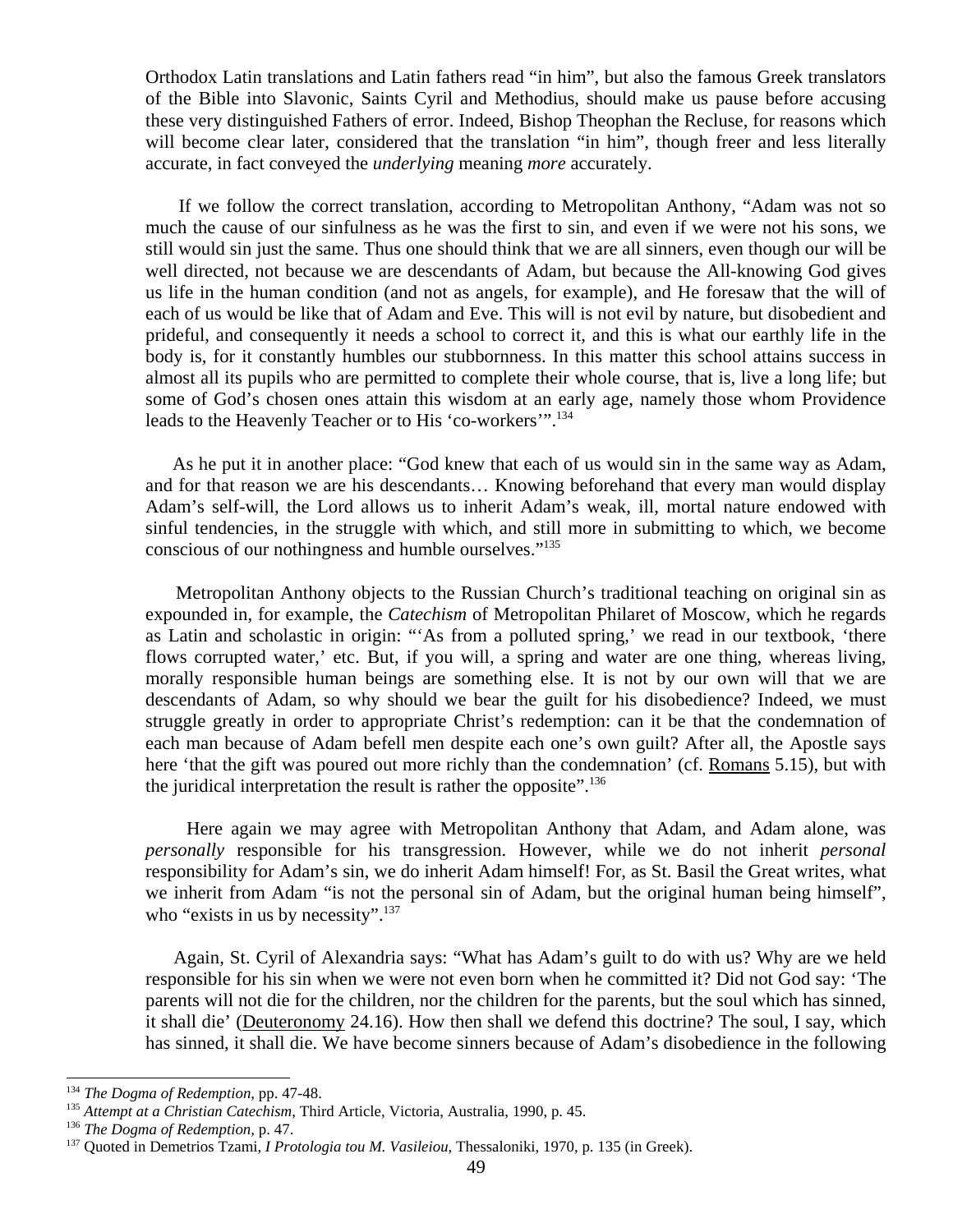manner… After he fell into sin and surrendered to corruption, impure lusts invaded the nature of his flesh, and at the same time the evil law of our members was born. For our nature contracted the disease of sin because of the disobedience of one man, that is, Adam, and thus many became sinners. This was not because they sinned along with Adam, because they did not then exist, but because they had the same nature as Adam, which fell under the law of sin. Thus, just as human nature acquired the weakness of corruption in Adam because of disobedience, and evil desires invaded it, so the same nature was later set free by Christ, Who was obedient to God the Father and did not commit sin."138

 Again, St. John Chrysostom writes: "'Through the wrong-doing of one man many became sinners'. There is nothing improbable about the proposition that when Adam sinned and became mortal, those who were descended from him should become mortal also. But how should it follow that from his disobedience anyone else should become a sinner? *For unless a man becomes a sinner on his own responsibility, he will not be found to merit punishment.* Then what does 'sinner' mean here? I think it means liable to punishment, that is, condemned to death'.<sup>139</sup>

 However, while this appears to dispel one paradox and apparent injustice – that we should be guilty for a sin we did not commit – it by no means dispels other, no less difficult ones. For is it not unjust that we should inherit a nature inclined to sin and doomed to death before we have done anything worthy of death? Metropolitan Anthony's explanation is that God, foreseeing that we would sin like Adam, gave us a corrupt and mortal nature in anticipation of that. But this implies that whereas in the case of Adam death is clearly the wages of sin and the just punishment for the crime he committed, in our case the punishment *precedes* the crime, and therefore cannot be perceived as the wages of sin. Is this not just as unjust? Nor is it convincing to argue, as does the metropolitan, that we are encumbered with a sinful and mortal nature, not as a punishment for sin, but in order to humble us, that is, in order to prevent worse sin in the future. For first: if we needed to be humbled, we clearly were already in sin – the sin of pride. And secondly: how can sin be reduced by endowing us with a nature inclined to sin?! Why not provide us with a sinless nature to begin with?

 But God *did* provide us with a sinless nature to begin with, and it is we, not God, who have caused its corruption. Metropolitan Anthony, however, is forced by the logic of his argument, which denies that our sinfulness was caused by Adam's original sin, to attribute to God Himself the corruption of our nature. As he writes: "Let us now ask: Who was responsible for fashioning human nature so that a good desire and repentance are, nevertheless, powerless to renew a man in actuality and so that he falls helplessly under the burden of his passions if he does not have grace assisting him? God the Creator, of course."140 This is perilously close to the assertion that God is the author of evil – or, at any rate, of the evil of human nature since Adam, which is clearly contrary to the Orthodox teaching that God created everything good in the beginning, and that there is nothing that He has created that is not good. Even those things, such as the differentiation of the sexes, which, in the opinion of a small minority of the Holy Fathers, were created in prevision of the fall, are nevertheless good in themselves. God did not create death: death is the consequence of the sin of man, which in turn is the consequence of the envy of the devil. So the idea that God created sinful natures, natures subject to death, is contrary to Orthodox teaching. The only possible reason why human beings should come into the world already tainted by corruption is that their corrupt nature is the product of sin. And if not of their own personal sin, then the sin of an ancestor. That is, the forefather's or the ancestral or the original sin…

<sup>138</sup> St. Cyril of Alexandria, *On Romans, 5.18*, *P.G.* 74: 788-789.

<sup>139</sup> St. John Chrysostom, *Homily 10 on Romans.*

<sup>140</sup> *The Dogma of Redemption,* p. 40. Cf. similar statements in his *Catechism,* p. 54, "On the Fourth Article".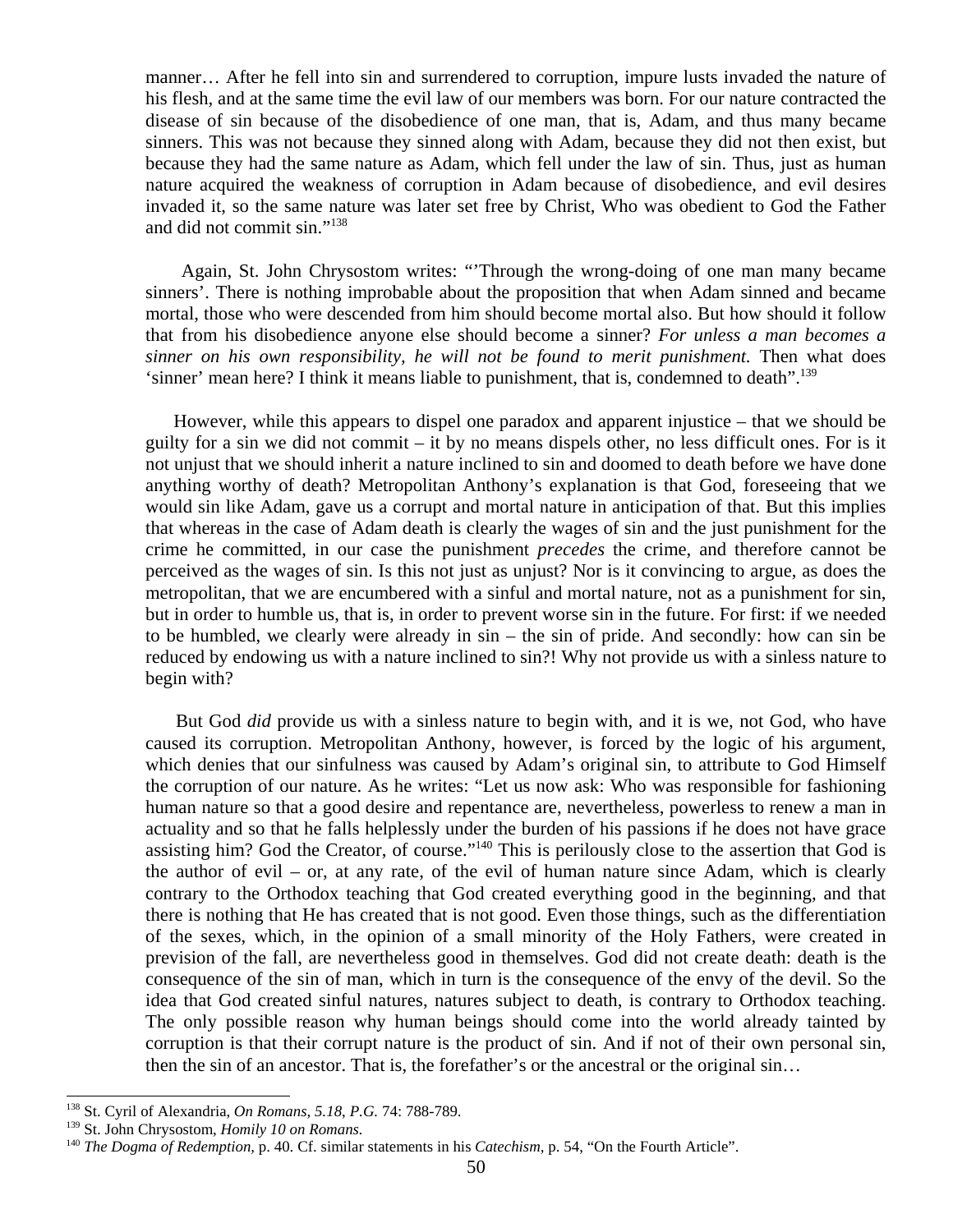Thus St. Cyril of Alexandria writes: "[All men] have been condemned to death by the transgression of Adam. For the whole of human nature has suffered this in him, who was the beginning of the human race."<sup>141</sup> Again, St. Symeon the Theologian writes: "When our Master descended from on high He by His own death destroyed the death that awaited us. *The condemnation that was the consequence of our forefather's transgression* he completely annihilated."142 Again, St. Gregory Palamas confirms that the ancestral sin was Adam's and nobody else's: "Before Christ we all shared the same ancestral curse and condemnation poured out on all of us from our single Forefather, as if it had sprung from the root of the human race and was the common lot of our nature. Each person's individual action attracted either reproof or praise from God, but no one could do anything about the shared curse and condemnation, or the evil inheritance that had been passed down to him and through him would pass to his descendants."<sup>143</sup>

 Some clarification can be introduced here by distinguishing two senses of the English word "sin": sin as the *act* of a human *person,* and sin as the *state* or *condition* or *law* of human *nature.* This distinction is in fact made by St. Paul in the passage in question, as Archbishop Theophan points out: "The holy apostle clearly distinguishes in his teaching on original sin between two points: παραπτωμα or transgression, and αμαρτια or sin. By the first he understood the personal transgression by our forefathers of the will of God that they should not eat the fruit of the tree of knowledge of good and evil, by the second – the law of sinful disorder that entered human nature as the consequence of this transgression. ["I delight in the law of God in my inmost self, but I see in my members another law at work with the law of my mind and making me captive to *the law of sin* which dwells in my members" (Romans 7.22-23).] When he is talking about the inheritance of the original sin, he has in mind not  $\pi \alpha \rho \alpha \pi \tau \omega \mu \alpha$  or transgression, for which only they are responsible, but αμαρτια, that is, the law of sinful disorder which afflicted human nature as a consequence of the fall into sin of our forefathers. And ημαρτον - sinned in 5.12 must therefore be understood not in the active voice, in the sense: they committed sin, but in the middle-passive voice, in the sense: αμαρτωλοι in 5.19, that is, became sinners or turned out to be sinners, since human nature fell in Adam."<sup>144</sup>

 Thus the original sin of Adam, in the sense of his personal transgression, *the* original sin which no other person shares, has engendered in consequence sinful, corrupt, diseased, mortal human nature, the law of sin, which we all share because we have all inherited it, but for which we cannot be held personally responsible. And if this seems to introduce of two original sins, this is in fact not far from the thinking of the Holy Fathers. Thus St. Maximus the Confessor: "There then arose sin, the first and worthy of reproach, that is, the falling away of the will from good to evil. Through the first there arose the second – the change in nature from incorruption to corruption, which cannot elicit reproach. For two sins arise in [our] forefather as a consequence of the transgression of the Divine commandment: one worthy of reproach, and the second having as its cause the first and unable to elicit reproach".<sup>145</sup>

We have inherited the "second" original sin, the law of sin, in the most basic way: through the sexual propagation of the species. For "in sins," says David, - that is, in a nature corrupted by

<sup>141</sup> St. Cyril of Alexandria, *On Romans 5.15, P.G.* 74:785C; quoted in Nikolaos Vassiliadis, *The Mystery of Death,* Athens: "Sotir", 1993, p. 85.

<sup>142</sup> St. Symeon, *The Discourses,* V: On Penitence, 9.

<sup>143</sup> St. Gregory Palamas, *Homily 5: On the Meeting of our Lord, God and Saviour Jesus Christ,* in Christopher Veniamin, *The Homilies of Saint Gregory Palamas*, South Canaan, PA: St. Tikhon's Seminary Press, 2002, vol. I, p. 52.

<sup>144</sup> Archbishop Theophan, *The Patristic Teaching on Original Sin*, op. cit., p. 22.

<sup>145</sup> St. Maximus the Confessor, *Quaestiones ad Thalassium,* 42.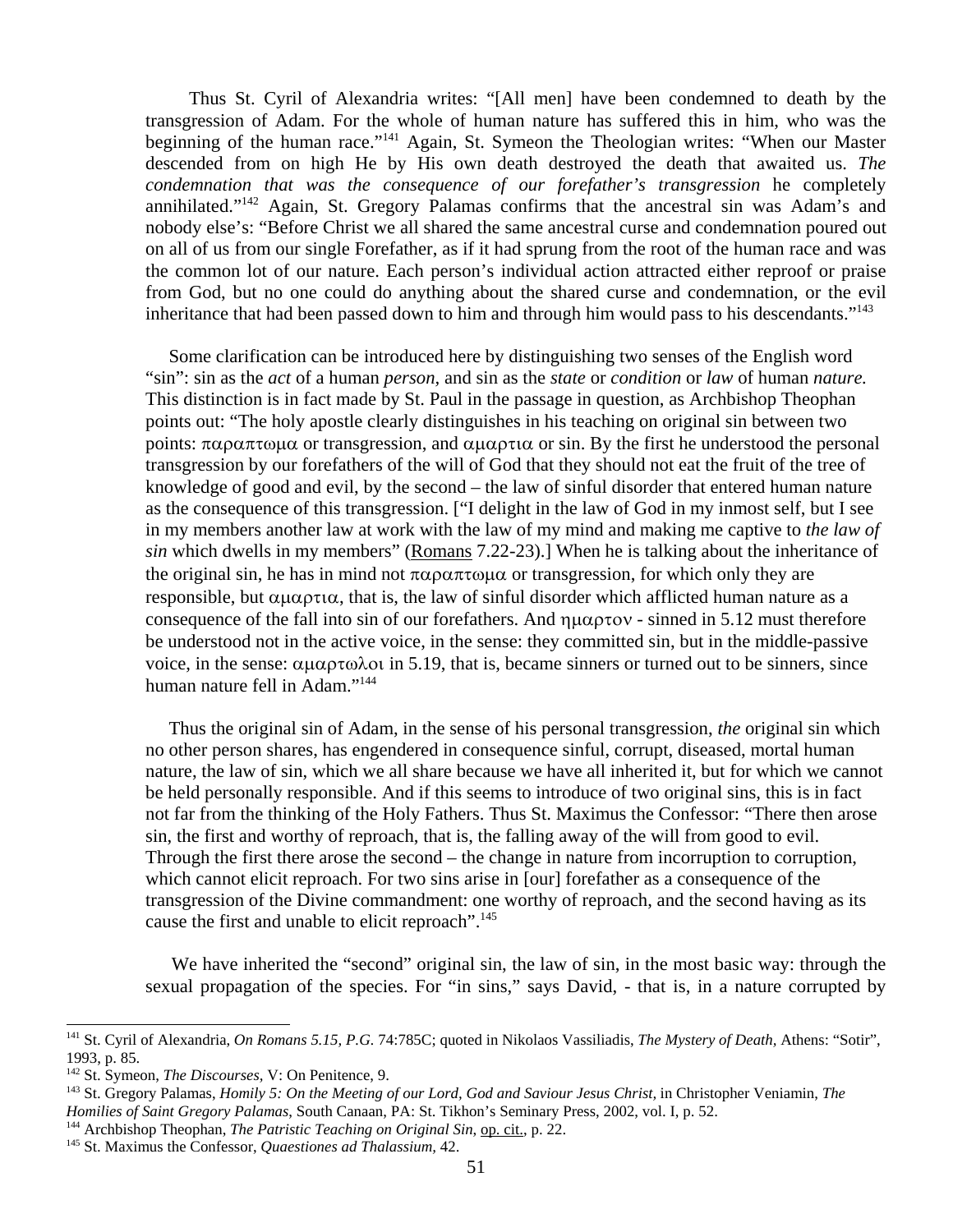original sin, - "did my mother conceive me" (Psalm  $50.5$ ).<sup>146</sup> It follows that even newborn babies, even unborn embryos, are sinners in this sense. For "even from the womb, sinners are estranged" (Psalm 57.3). And as Job says: "Who shall be pure from uncleanness? Not even one, even if his life should be but one day upon the earth" (Job 14.4). Again, St. Gregory of Nyssa writes: "Evil was mixed with our nature from the beginning… through those who by their disobedience introduced the disease. Just as in the natural propagation of the species each animal engenders its like, so man is born from man, a being subject to passions from a being subject to passions, a sinner from a sinner. Thus sin takes its rise in us as we are born; it grows with us and keep us company till life's term".147 Again, St. Gennadius Scholarius, Patriarch of Constantinople, writes: "Everyone in the following of Adam has died, because they have all inherited their nature from him. But some have died because they themselves have sinned, while others have died only because of Adam's condemnation – for example, children". $^{148}$ 

 Christ was born from a virgin who had been cleansed beforehand from all sin by the Holy Spirit precisely in order to break the cycle of sin begetting sin. As St. Gregory Palamas writes: "If the conception of God had been from seed, He would not have been a new man, nor the Author of new life which will never grow old. If He were from the old stock and had inherited its sin, He would not have been able to bear within Himself the fullness of the incorruptible Godhead or to make His Flesh an inexhaustible Source of sanctification, able to wash away even the defilement of our First Parents by its abundant power, and sufficient to sanctify all who came after them."149

 The fact that original sin in this sense taints even children is the reason for the practice of infant baptism. And this practice in turn confirms the traditional doctrine of original sin. Thus the Council of Carthage in 252 under St. Cyprian decreed "not to forbid the baptism of an infant who, scarcely born, has sinned in nothing apart from that which proceeds from the flesh of Adam. He has received the contagion of the ancient death through his very birth, and he comes, therefore, the more easily to the reception of the remission of sins in that it is not his own but the sins of another that are remitted".

 Still more relevant here is Canon 110 of the Council of Carthage in 419, which was confirmed by the Sixth and Seventh Ecumenical Councils: "He who denies the need for young children and those just born from their mother's womb to be baptized, or who says that although they are baptized for the remission of sins they inherit nothing from the forefathers' sin that would necessitate the bath of regeneration [from which it would follow that the form of baptism for the remission of sins would be used on them not in a true, but in a false sense], let him be anathema. For the word of the apostle: 'By one man sin came into the world and death entered all men by sin, for in him all have sinned' (Romans 5.12), must be understood in no other way than it has always been understood by the Catholic Church, which has been poured out and spread everywhere. For in accordance with this rule of faith children, too, who are themselves not yet able to commit any sin, are truly baptized for the remission of sins, that through regeneration they may be cleansed of everything that they have acquired from the old birth' (cf. Canons 114, 115 and 116)."

 "It follows," writes Archbishop Theophan, "that it is Metropolitan Philaret who has correctly expounded the teaching of the Orthodox Church on original sin, and not Metropolitan Anthony.

<sup>146</sup> David here, as St. John Chrysostom points out, "does not condemn marriage, as some have thoughtlessly supposed" (*On Psalm 50, M.P.G.* 55:583).

<sup>147</sup> St. Gregory of Nyssa, *On the Beatitudes*, 6, *PG.* 44, 1273.

<sup>148</sup> St. Gennadius, in K. Staab (ed.) *Pauline Commentary from the Greek Church: Collected and Edited Catena*, Munster in Westfalen, 1933, 15:362.

<sup>149</sup> St. Gregory Palamas, *Homily 14,* 5; Veniamin, op. cit., p. 159.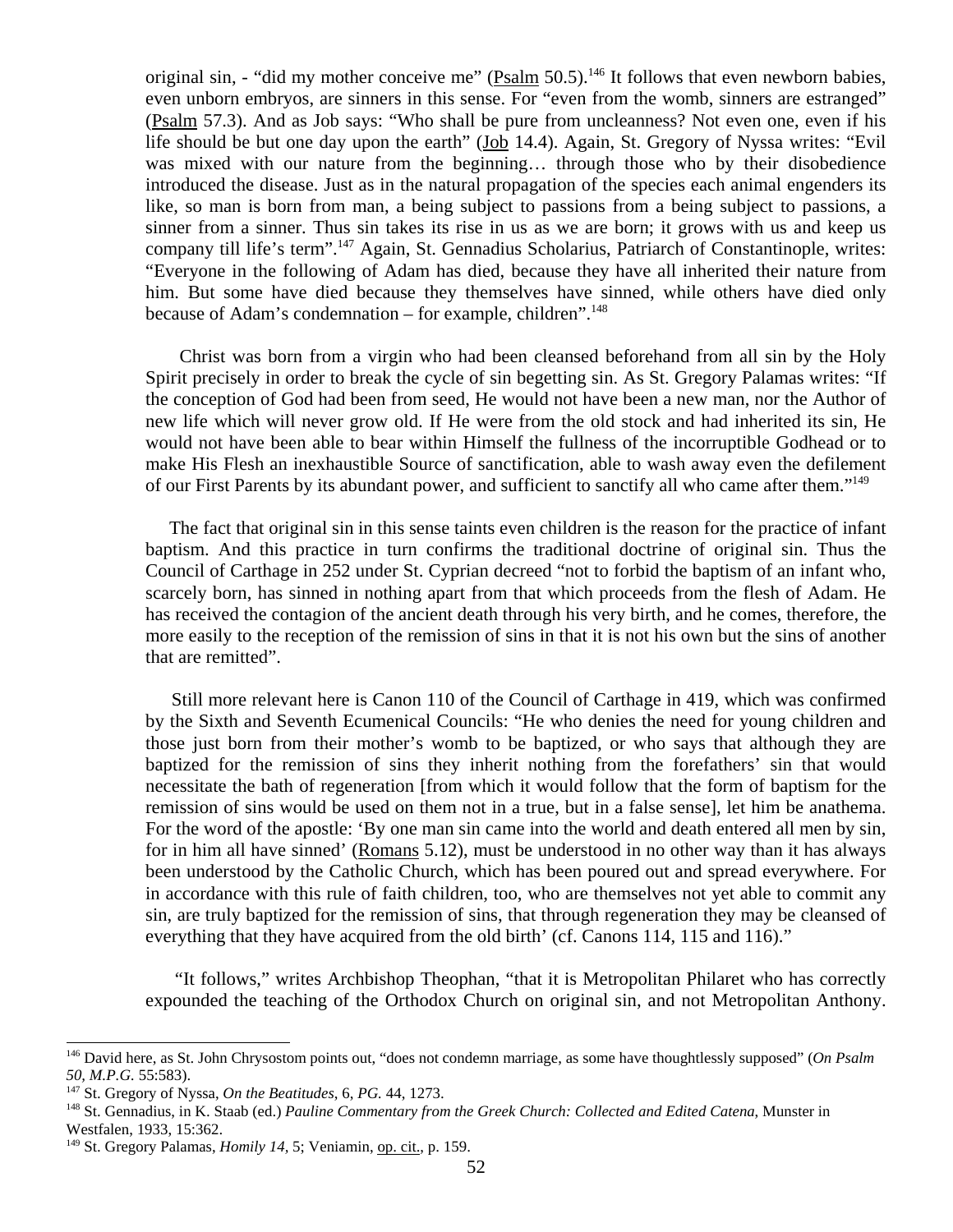The attempt of the latter to give a new interpretation to the text of Romans 5.12 violates the ban laid in its time by the Council of Carthage, a ban on similar attempts with the laying of an anathema on the violators of the ban. But since the canons of the Council of Carthage were confirmed by the [Sixth] Ecumenical Council in Trullo, then for the violation of the indicated decree Metropolitan Anthony's *Catechism* falls under the anathema not only of the local Council of Carthage, but also of the [Sixth] Ecumenical Council in Trullo".150

 Thus Metropolitan Anthony's teaching on original sin, which links our sinful and corrupt state, not with Adam's past sin, but with our own future ones, encounters several powerful objections. First, it is contrary both to natural justice and to the doctrine of the goodness of the original creation that the punishment should precede the crime and that we should receive corruption and death *before* we have sinned. Secondly, although, in the case of children who die young, the punishment precedes a *non-existent* crime in that they have *not* sinned personally, Church tradition still commands the baptism of children precisely "for the remission of sins". But thirdly, and most importantly, the Apostle Paul specifically excludes the idea that our death is the wages of our personal sins, as opposed to the original sin of Adam.

 Thus he writes: "Until the law sin was in the world, but sin is not reckoned where there is no law. But death reigned from Adam until Moses, even over those who did not sin in the likeness of Adam's transgression… Apart from the law sin lies dead. I was once alive apart from the law, but when the commandment came, sin revived and I died" (Romans 5.13,14, 7.8-9). For "sin is lawlessness" (I John 3.4), transgression of the law, so there can be no sin where there is no law. In other words, death reigned from Adam to Moses in spite of the fact that the men of that time did *not* sin as Adam did, and that personal sin was *not* imputed to them.

 Let us turn to the Fathers for further understanding of this passage. St. Cyril of Jerusalem writes: "Paul's meaning is that, although Moses was a righteous and admirable man, the death sentence promulgated upon Adam reached him as well, and also those who came after, even though neither he nor they copied the sin of Adam in disobediently eating of the tree".<sup>151</sup> Again, the unknown fourth-century Roman Father commonly referred to as Ambrosiaster writes: "How is it then that sin was not imputed, when there was no law? Was it all right to sin, if the law was absent? There had always been a natural law, and it was not unknown, but at that time it was thought to be the only law, and it did not make men guilty before God. For it was not then known that God would judge the human race, and for that reason sin was not imputed, almost as if it did not exist in God's sight and that God did not care about it. But when the law was given through Moses, it became clear that God did care about human affairs and that in the future wrongdoers would not escape without punishment, as they had done up to them."<sup>152</sup> Again, Blessed Augustine writes: "He says not that there was no sin but only that it was not counted. Once the law was given, sin was not taken away, but it began to be counted".<sup>153</sup>

 Thus before Moses the personal sins of men were not imputed to them, and they were not counted as having committed them. *And yet they died*. But death is "the wages of sin" (Romans 6.23). So of what sin was their death the wages? There can only be one answer: *Adam's.*

 St. Paul goes on to give a still more powerful reason for this interpretation: *the exact correspondence between Adam and Christ, between Adam who made all his descendants by carnal*

<sup>150</sup> Archbishop Theophan, *The Patristic Teaching on Original Sin*; op. cit., p. 23.

<sup>&</sup>lt;sup>151</sup> St. Cyril of Jerusalem, *Catechetical Lectures* 15.31.

Ambrosiaster, *Commentary on Paul's Epistles*, *CSEL* 81:165, 167, 169. 153 Blessed Augustine, *On Romans*, 27-28.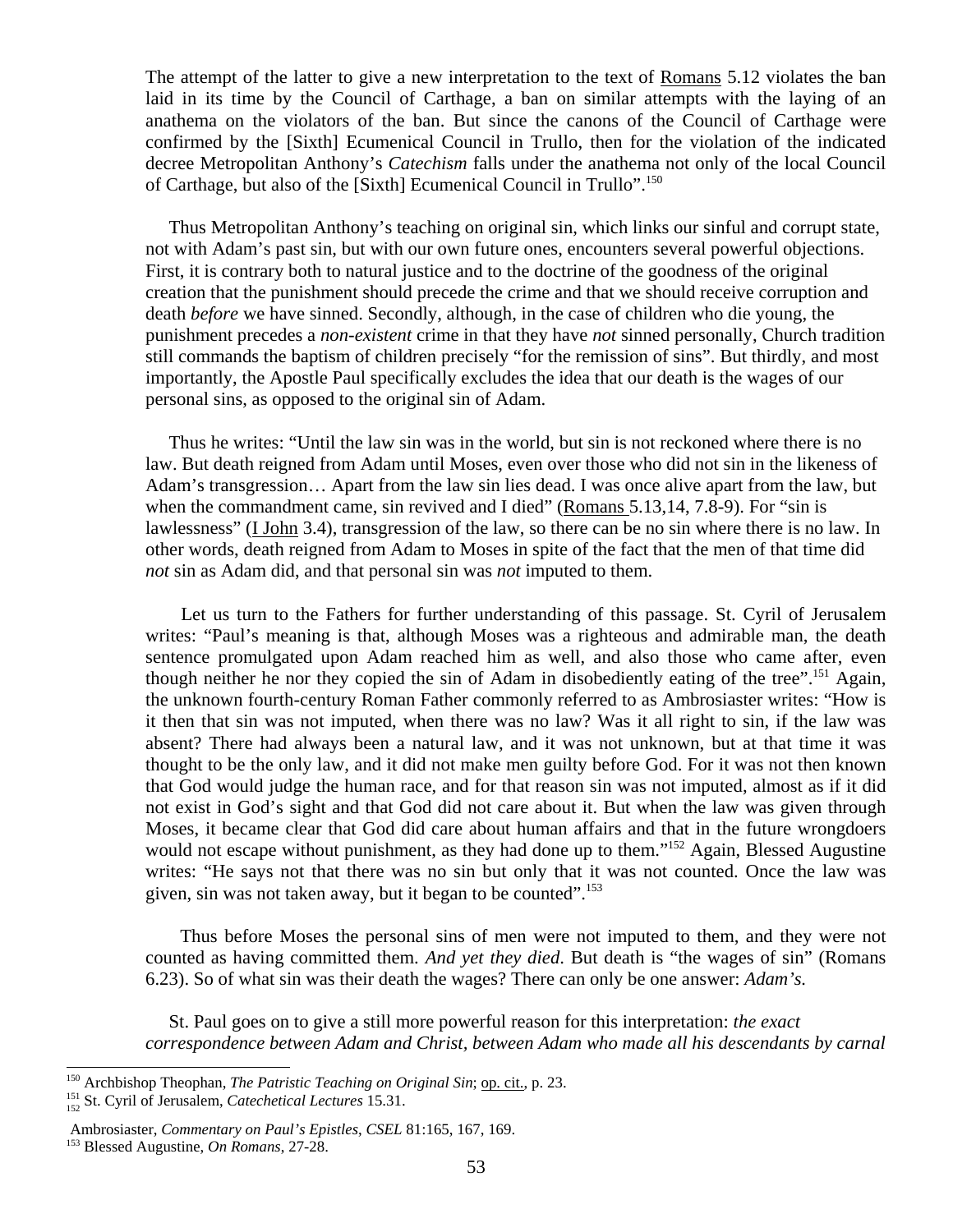*birth sinners and Christ Who makes all His descendants by spiritual birth righteous*: "As through one man's transgression [judgement came] on all men to condemnation, so through one man's act of righteousness [acquittal came] to all men for justification of life. For as by one man's disobedience many were made sinners, so by one man's obedience many will be made righteous. Law came in to increase the transgression; but where sin increased, grace abounded all the more, so that, as sin reigned in death, grace also might reign through righteousness to eternal life through Jesus Christ our Lord" (Romans 5.18-21).

 St. John Chrysostom writes: "Adam is a type of Christ in that just as those who descended from him inherited death, even though they had not eaten of the fruit of the tree. So also those who are descended from Christ inherit His righteousness, even though they did not produce it themselves… What Paul is saying here seems to be something like this. If sin, and the sin of a single man moreover, had such a big effect, how it is that grace, and that the grace of God – not of the Father only but also of the Son – would not have an even greater effect? That one man should be punished on account of another does not seem reasonable, but that one man should be saved on account of another is both more suitable and more reasonable. So if it is true that the former happened, much more should the latter have happened as well."<sup>154</sup> Again, St. Ephraim the Syrian writes: "Just as Adam sowed sinful impurity into pure bodies and the yeast of evil was laid into the whole of our mass [nature], so our Lord sowed righteousness into the body of sin and His yeast was mixed into the whole of our mass [nature]".<sup>155</sup> Again, St. Ambrose of Milan writes: "In Adam I fell, in Adam I was cast out of paradise, in Adam I died. How shall God call me back, except He find me in Adam? For just as in Adam I am guilty of sin and owe a debt to death, so in Christ I am justified."156 Again, St. Gregory Palamas writes: "Just as through one man, Adam, liability to death passed down by heredity to those born afterwards, so the grace of eternal and heavenly life passed down from the one divine and human Word to all those born again of Him".<sup>157</sup>

 Thus just as Adam sinned, and so brought sin and death on all his descendants, even though they had not committed the original sin, so Christ brought remission of sins and eternal life to all His descendants (the children of the Church), even though they have not rejected sin as He has. If the original curse and punishment was "unjust", the freedom from the curse and redemption is also "unjust". But the one "injustice" wipes out the other "injustice" and creates the Righteousness of God. It is therefore vain to seek, as does Metropolitan Anthony, a rational justification of our inheritance of original sin. It *is* unjust – from a human point of view. And the fact that we later sin of our own free will does not make the original inheritance just. However, this "injustice" is wiped out by the equal injustice of Christ's blotting out *all* our sins – both original sin, and our personal sins – by his unjust death on the Cross. As Archbishop Seraphim of Lubny writes: "If we bear in mind that by the sufferings of One all are saved, we shall see no injustice in the fact that by the fault of one others are punished."158

 It is not only the parallel between the old Adam and the new Adam that serves to overthrow Metropolitan Anthony's concept of original sin: the parallel between the old Eve and the new Eve, the Virgin Mary, does so no less effectively. Let us consider the metropolitan's words: "Knowing beforehand that every man would display Adam's self-will, the Lord allows us to inherit Adam's weak, ill, mortal nature endowed with sinful tendencies…" However, there is one human being of whom we know that she would *not* have displayed Adam's self will, and who is glorified above all

<sup>154</sup> St. John Chrysostom, *Homily 10 on Romans.*

<sup>&</sup>lt;sup>155</sup> Quoted by Archbishop Theophan, op. cit.

<sup>156</sup> St. Ambrose of Milan, *On the death of his brother Satyrus*.

<sup>&</sup>lt;sup>157</sup> St. Gregory Palamas, *Homily 16*, 17; Veniamin, op. cit., p. 190.

<sup>&</sup>lt;sup>158</sup> Archbishop Seraphim (Sobolev), op. cit., p. 72.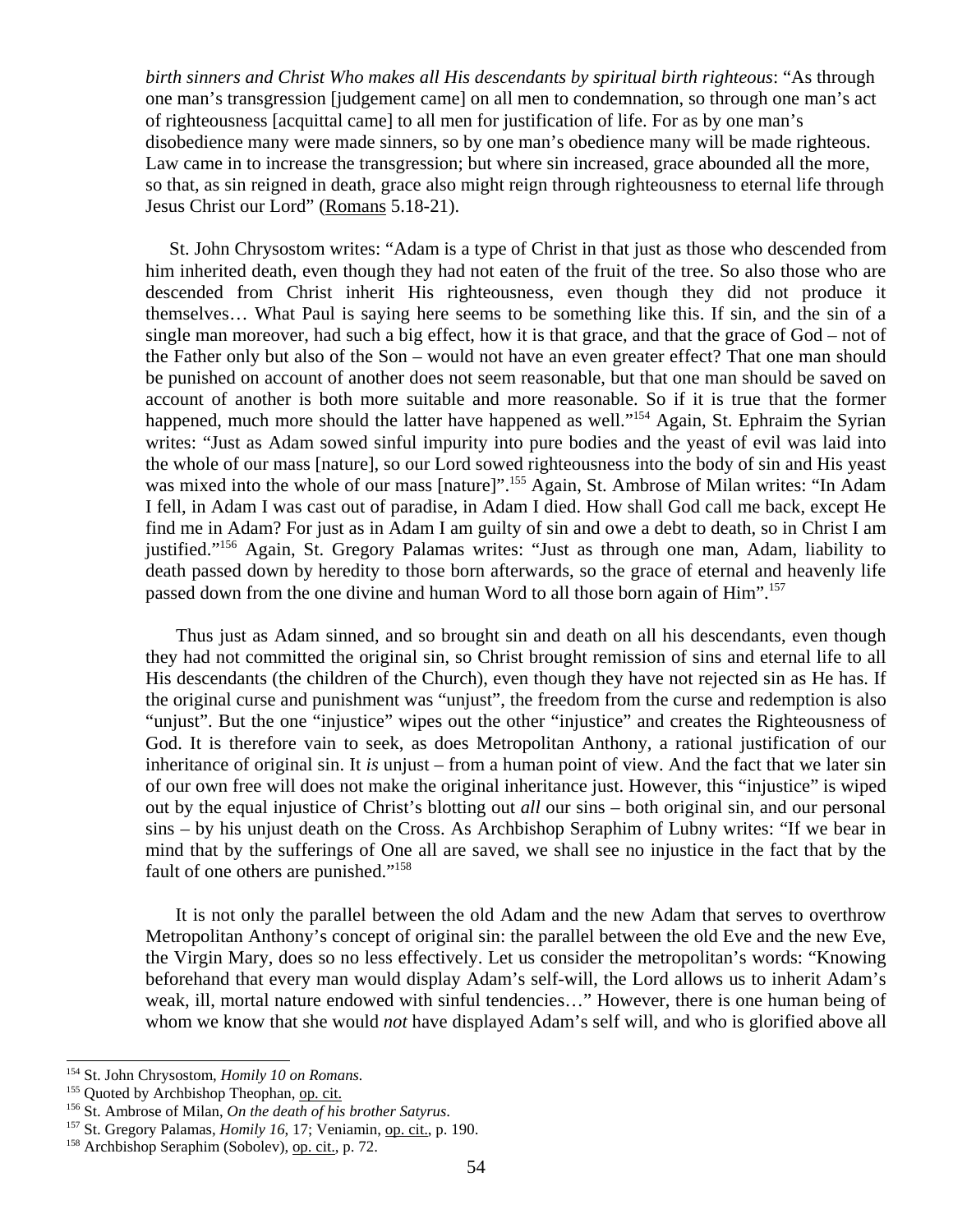human beings precisely because she *rejected* Eve's temptation, putting right her sin: the Mother of God. *And yet the Mother of God was born in original sin.* This is the teaching of the Orthodox Church, which rejects the Catholic doctrine that the Virgin was conceived immaculately in order to preserve her from original sin.

 St. John Maximovich writes: "The teaching that the Mother of God was preserved from original sin, as likewise the teaching that She was preserved by God's grace from personal sins, *makes God unmerciful and unjust;* because if God could preserve Mary from sin and purify Her before Her birth, then why does He not purify other men before their birth, but rather leaves them in sin? It follows likewise that God saves men apart from their will, predetermining certain ones before their birth to salvation.

 "This teaching, which seemingly has the aim of exalting the Mother of God, in reality completely *denies all her virtues*. After all, if Mary, even in the womb of Her mother, when She could not even desire anything either good or evil, was preserved by God's grace from every impurity, and then by that grace was preserved from sin even after Her birth, then in what does Her merit consist? If She could have been placed in the state of being unable to sin, and did not sin, then for what did God glorify Her? If She, without any effort, and without having any kind of impulses to sin, remained pure, then why is She crowned more than everyone else? There is no victory without an adversary…"159

 Logically, Metropolitan Anthony's theory leads to the Catholic doctrine of the immaculate conception of the Virgin. For since God knew that she would not sin as did Adam or Eve, there was no reason to give her a sinful nature. The fact that she *did* inherit a sinful nature shows that it was not her own sin which caused her sinful nature (by anticipation, as it were), but the original sin of Adam…

<sup>&</sup>lt;sup>159</sup> St. John Maximovich, *The Orthodox Veneration of the Mary the Birthgiver of God*, Platina: St. Herman of Alaska Brotherhood, 1996, p. 59.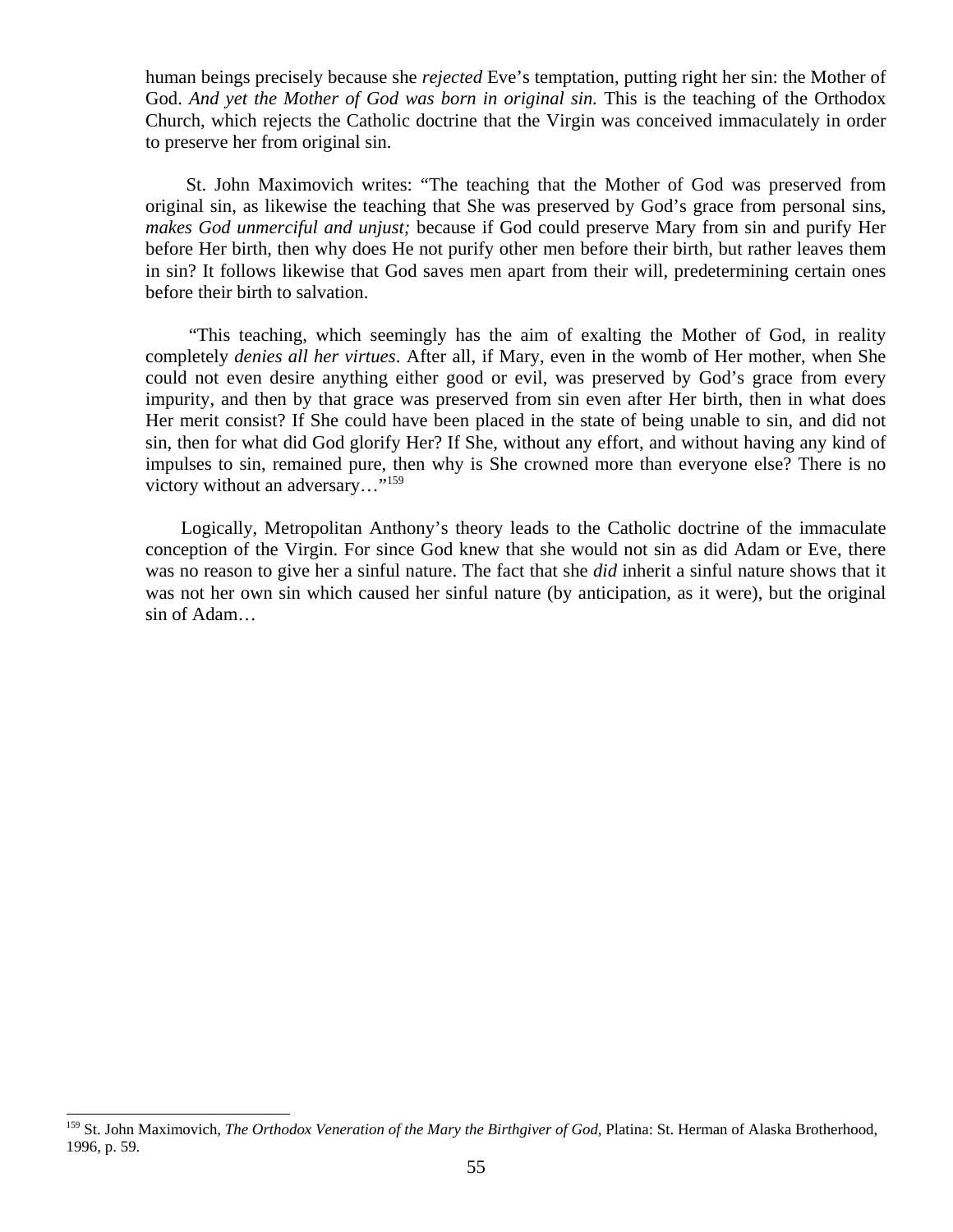## **CONCLUSION: LOVE AND JUSTICE**

*In the midst of two thieves, Thy Cross was found to be a balance of justice.* Triodion*,* Ninth Hour, Glory…, Troparion.

 "As if anticipating his own critics," write the HOCNA bishops, "[Metropolitan Anthony] wrote these prophetic words in his introduction to his essay, *The Moral Aspect of the Dogma of the Church*: 'When an author offers his readers a (more or less) new explanation of Christian dogmas; then, if he believes in an Orthodox manner, he reckons least of all to introduce any kind of new truth into the consciousness of the Church. On the contrary, he is convinced that the fullness of the truth is a permanent attribute of the Church's own consciousness; and if, for example, before the fourth century, the concepts of nature and persons had not been elucidated, or if before the Seventh Ecumenical Council no dogma of the honouring of icons was defined, this does not in any way mean that the early Church did not know the correct teaching about the Trinity or vacillated between the venerating of icons and iconoclasm. In these cases it was not the content of the faith which received a supplement in Christian consciousness, but rather the enrichment of human thought consisted in that certain human concepts or everyday occurrences were explained from the point of view of true Christianity. Even before the fourth century, the Church knew from the Gospel and Tradition that the Father and the Son are one, that we are saved by faith in the Holy Trinity. But how to relate these truths to the human, philosophical concepts of person and nature, in other words, what place these concepts receive in God's being – this was taught to people by the Fathers of the First Council and those who followed them.

 "'In exactly the same way, if any contemporary person… starts discussing the truths of the faith (in new terminology), but without any contradiction of Church Tradition, remaining in agreement with Orthodox theology, then he does not reveal new mysteries of the faith. He only elucidates, from the point of view of eternal truth, new questions of contemporary human thought." (p. 97).

 All this is true, and thankfully more modest than the metropolitan's claims in *The Dogma of Redemption.* Even here, however, he claims that his work is a new elucidation of old truths on a par with the achievements of the Fathers of the First or Seventh Ecumenical Councils. But what new terminology or insights has he given us?

What is new in "moral monism" is its monism – that is, its reduction of the whole work of redemption to one principle only, love, instead of two, love and justice. But this novelty is false: the restoration of justice between God and man, that is, the blotting out of sin, is not a "secondary", "incidental" aspect of redemption, *but redemption itself* – at least that part of it which was accomplished by Christ on the Cross and which the Scriptures call "justification"*.* For Christ shed His blood, as He said, precisely "for the remission of sins", that is, for the restoration of justice between God and man, for the justification of mankind. Also new in the theory is its moralism – that is, its reduction of the whole mystery of our redemption to what Metropolitan Anthony calls "the law of psychological interaction"<sup>160</sup>, the submission of the will of the believer to Christ's compassionate love as "an active, revolutionary and often irresistible power".<sup>161</sup> But this novelty, too, is false: it confuses the work of redemption in itself with the assimilation of redemption by the individual believer, with his response to the promptings of the Holy Spirit. It confuses the *justification* wrought by Christ on the Cross, which is an objective fact independent

<sup>160</sup> *The Dogma of Redemption,* p. 20.

<sup>161</sup> *The Dogma of Redemption,* p. 19.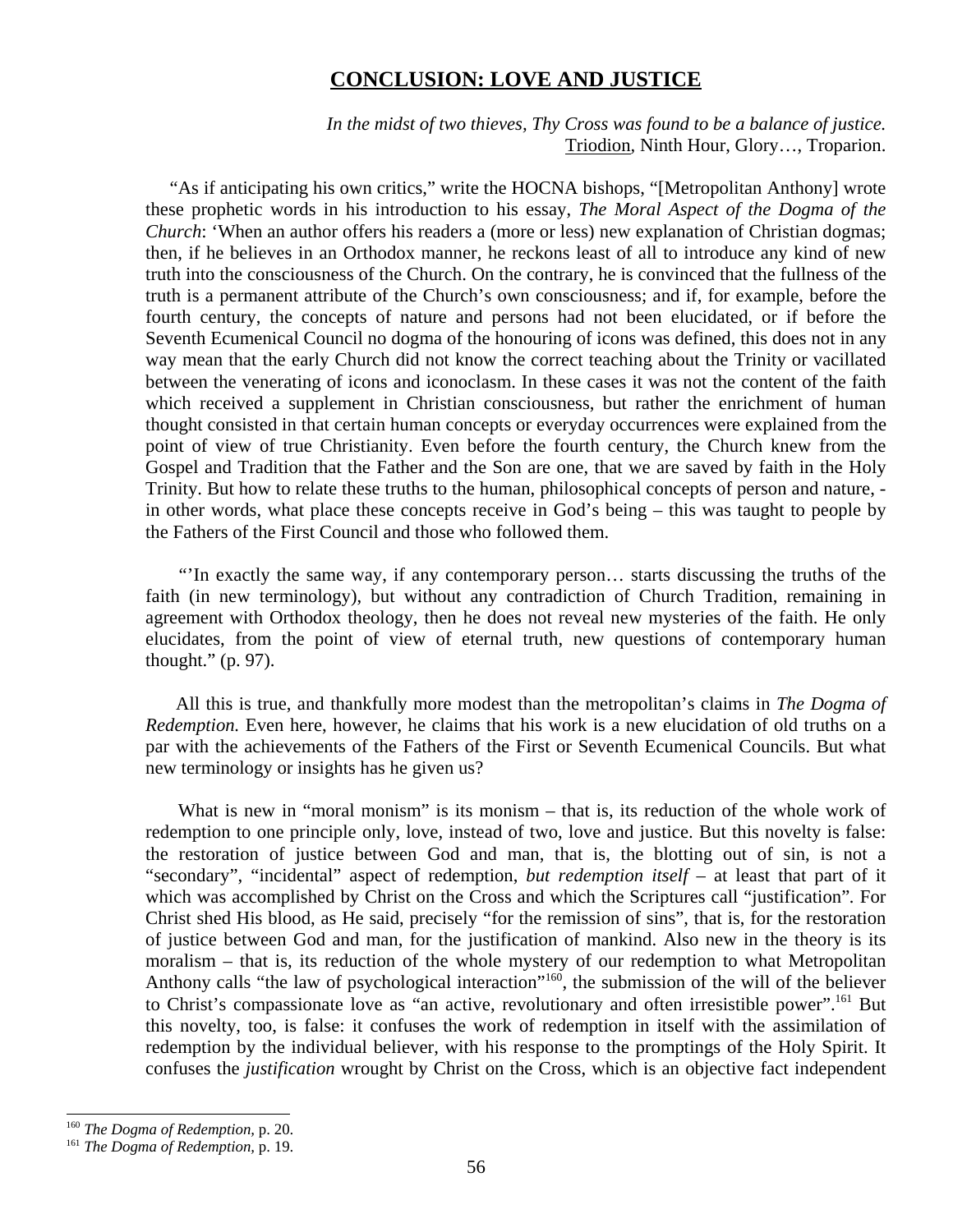of the believer's response to it, with the *holiness* wrought by the Holy Spirit in the soul of the believer who does in fact respond to it.

 The concepts of holiness and justification, love and justice are logically distinct, and to speak of the perfection of Christ's love does not in itself explain how justice is perfected. It is the socalled "juridical theory", rooted in the Holy Scriptures and developed by the Holy Fathers, but denied by Metropolitan Anthony, that tells us *how* justice and justification are achieved, and *in what* that justice consists – without in any way diminishing the significance of the Divine love. Metropolitan Anthony, however, seeks in every way to play down the significance of redemption viewed as the restoration of *justice* between God and man. He writes: "The act of redemption – the exploit of compassionate love which pours Christ's holy will into the souls of believers – could not, as an act of love, violate the other laws of life, that is, justice. And yet it has not infrequently been considered from this secondary, non-essential, and incidental viewpoint, a viewpoint which the sons of Roman legal culture, as well as the Jews, considered extremely important. Such a view of the secondary aspect of the event in no way obscures its real meaning as an act of compassionate love".<sup>162</sup> It is this attitude towards Divine justice as "secondary, non-essential and incidental" which constitutes, in our view, the fundamental error of Metropolitan Anthony's work and the root cause of all its other errors.

 In conclusion, then, let us attempt to present the relationship between love and justice in redemption in a more balanced manner.

 Christ's redemptive work can be described as *perfect love in pursuit of perfect justice*. The beginning of all things and of all God's works is without question *love*. God created the world out of love, and redeemed it out of love. As the Apostle of love writes in his Gospel: "God so loved the world that He gave His only Son, that whosoever believeth in Him should not perish but have eternal life" (John 3.16). But with the appearance of sin, which is injustice, God, Who is called *justice* as well as love<sup>163</sup>, directed all things to the abolition of injustice and the justification of man. That is why the same apostle of love (who is at the same time the son of thunder) combines the concepts of the love of God and the expiation of His justice in one sentence with no sense of incongruity as follows: "In this is love, not that we loved God, but that He loved us and sent His Son to be the *expiation* [or propitiation or atonement] (ιλασμον) of our sins" (I John 4.10).

 The attitude of the Divine love to sin and injustice is called in the Holy Scriptures *the wrath of* God. This term does not denote a sinful passion of anger (for God is completely pure and passionless) but the utterly inexorable determination of God to destroy that which is evil and unjust, that is, which is opposed to love. As Archbishop Theophan puts it: "The wrath of God is one of the manifestations of the love of God, but of the love of God in its relationship to the moral evil in the heart of rational creatures in general, and of man in particular."

 However, since man was mired in sin, not only his personal sins but also "the law of sin", or original sin, that had penetrated his very nature, he was unable to justify himself. That is why even the best men of the Old Testament were barred entry into heaven and went to hades after their death (Genesis 37.35). For "[sinful] flesh and blood cannot inherit the Kingdom of heaven" ( $\underline{I}$ Corinthians 15.50).

<sup>162</sup> *The Dogma of Redemption,* p. 41.

<sup>163</sup> St. John of the Ladder, *The Ladder of Divine Ascent*, 24.23.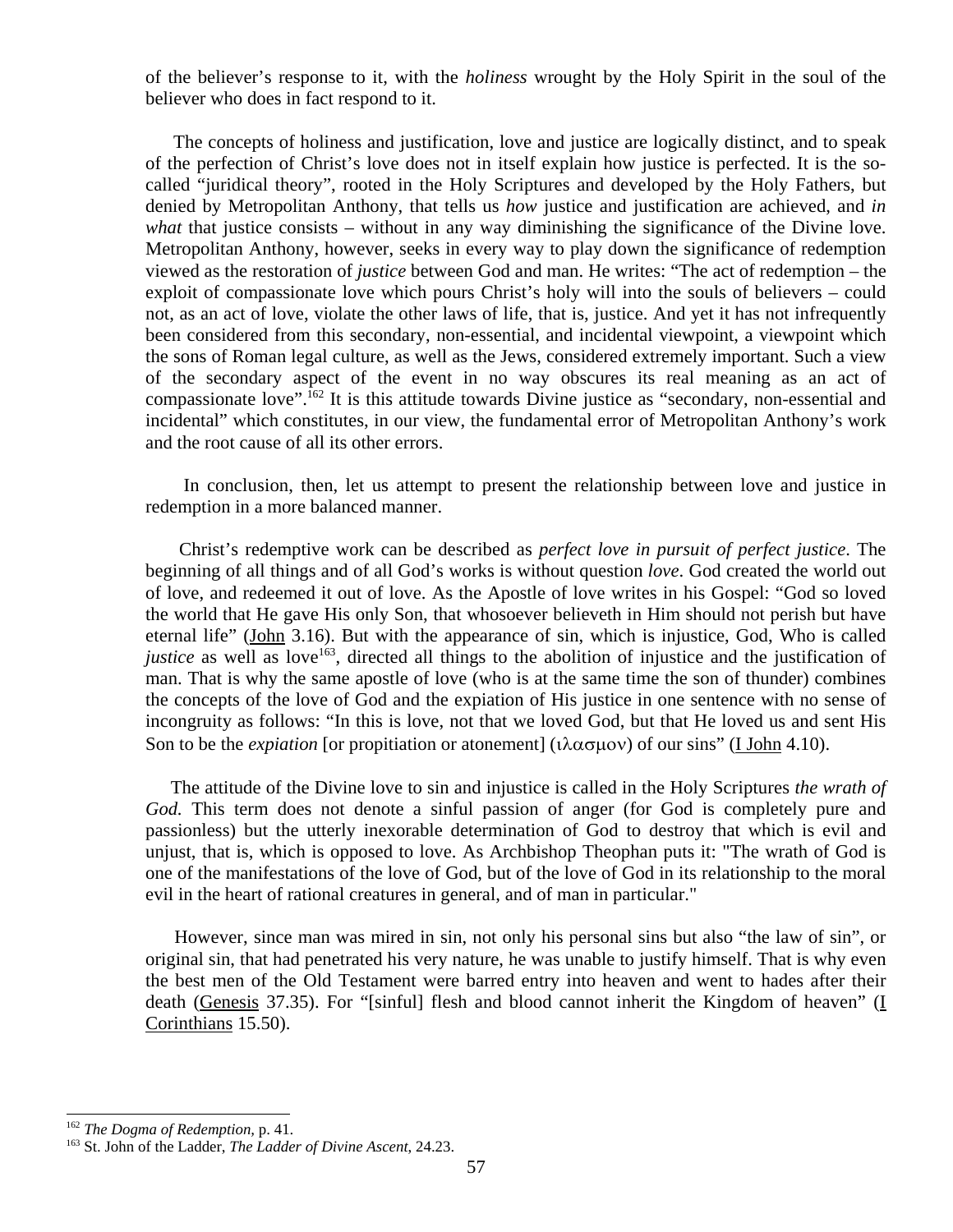So how was justice to be restored and man justified? Through the perfect Sacrifice for sin offered by Christ on the Cross. However, in order to understand what is meant by this we need to look a little more closely at the nature of justice itself.

One of the earliest and clearest examples of moral justice is the lex talionis: "an eye for an eye, and a tooth for a tooth". Justice here consists in balance, equality, *compensation* - evil committed in one direction is compensated for by an equal evil committed in the other direction. But since the second evil is committed with the intention of restoring justice, it is no longer evil, but good.

 Now it will be objected that this law has been superseded in the New Testament by a new law forbidding us to seek compensation for wrong done to us: "Ye have heard that it hath been said, An eye for an eye, and a tooth for a tooth. But I say unto you, that ye resist not evil, but whosoever shall smite thee on thy right cheek, turn to him the other also. And if any man sue thee at the law, and take away thy coat, let him have thy cloak also. And whosoever shall compel thee to go a mile, go with him twain..." (Matthew 5.38-41).

 However, whatever the old law may lack in comparison with the new, it cannot be called *unjust*: on the contrary, it is the very paradigm of justice. Moreover, it was promulgated by God Himself, and therefore was right for the people of God at that particular stage in their development as a nation. Nor has it proved possible to dispense with the old law in the conduct of government since Christ. Where would a government or society be if there were no laws of a compensatory character? Even if the saints managed to conduct their personal lives by at all time returning good for evil, they never advocated abandoning the principle of retributory punishment for crime in public life, although they did try to temper justice with other considerations, such as the rehabilitation of the offender. Thus in the *Life* of one of the greatest of Christian hierarchs, St. Dunstan of Canterbury (+988), we read: "Once three false coiners were caught and sentenced to have their hands cut off. On that day, which was the feast of Pentecost, the Saint was going to celebrate the Divine Liturgy; but he waited, asking whether the sentence had been carried out. The reply came that the sentence had been deferred to another day out of respect for the feast. 'I shall on no account go to the altar today,' he said, 'until they have suffered the appointed penalty; for I am concerned in this matter.' For the criminals were in his power. As he spoke, tears gushed down his cheeks, showing his love for the condemned men. But when they had been punished he washed his face and went up to the altar, saying: 'Now I am confident that the Almighty will accept the Sacrifice from my hands."<sup>164</sup>

 Thus justice has an absolute value in and of itself; and if the New Testament has brought other values to the fore, these have in no way superseded justice. Moreover, if the new law is superior to the old, this is not because the old law is unjust, but because the new fuses justice with love and therefore increases the sum total of good. In any case, according to the new law, too, evil must be balanced by an equal and opposite good. The difference is that according to the new law the counter-balancing good need not be offered by the offender, but can be offered by his victim in his place. Thus if the victim suffers the offence but *forgives* the offender, the debt of justice is paid; the act of love, which is forgiveness, blots out the original sin – so long as the offender accepts the gift with gratitude and repentance. Nor is this unjust, if the creditor agrees to pay the debt. For it is not important who pays the debt, so long as the debt is paid – and the debtor shows his gratitude through repentance.

 We see, then, that when evil has been done there are two ways in which justice may be satisfied and evil blotted out: by the suffering of the offender, and by the suffering of the victim or

<sup>164</sup> V. Moss, *The Saints of Anglo-Saxon England,* Seattle: St. Nectarios Press, vol. II, 1993, p. 30.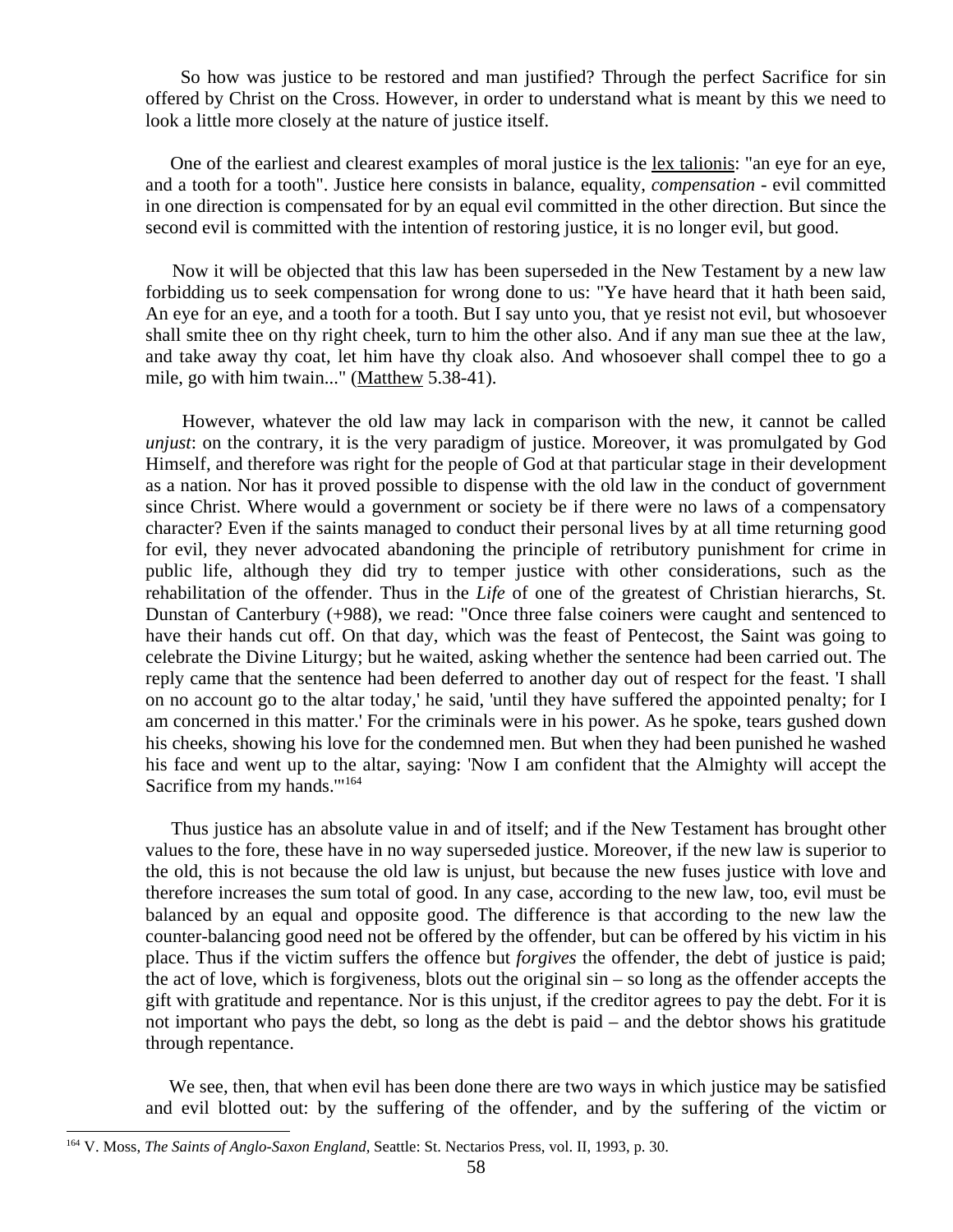redeemer in the offender's place. Only in God's law, as opposed to the laws of human government, the suffering of the offender is ineffective if it is not mixed with the particular joy-bringing sorrow of *compunction*; while the suffering of the victim is ineffective if it is not mixed with the sorrowless joy of *forgiveness.* Indeed, according to God's law, a victim who does not forgive his offender is himself offending and adding to the total of injustice in the world. Why? First, because "we have all sinned and fallen short of the glory of God" (Romans 3.23), so that all the suffering we receive is, if we would only recognize it, the just repayment of our sins. And secondly, because all sin is, in the first place, sin against God, not man; for as David says: "Against Thee only have I sinned and done this evil before Thee, that Thou mightest be justified in Thy words, and prevail when Thou art judged" ( $Psalm 50.4$ ). Therefore if we are to be justified before the Just Judge, we</u> must at all times recognize that we are offenders, not victims, remembering that "if we would judge ourselves, we should not be judged" (I Corinthians 11.31).

 Returning now to Christ's redemptive suffering, we find the new law put into practice to a heightened and supremely paradoxical degree. For, on the one hand, since Christ alone of all men was without sin, He alone had no need to suffer, He alone suffered unjustly. But on the other hand, for the very same reason He alone could suffer *for* all men, He alone could be the perfect Victim, by Him alone could justice be perfectly satisfied. All other sacrifices for sin are tainted since they are offered from a sinful nature. Only a sin*less* human nature could offer a true sacrifice for sin. Moreover, Christ suffered all the reality of sin as far as His sinless nature would allow, even to the suffering of death, the tearing apart of His most beautiful creation. And this meant, as we have seen, that His suffering was immeasurably greater than ours in proportion as sin is immeasurably distant from the holiness of God. Thus did He accept to suffer the whole wrath of God against sin in place of sinful mankind, becoming "the Lamb of God Who taketh away the sins of the world" (John 1.29). For "surely He hath borne our griefs and carried our sorrows; yet we esteemed Him stricken, smitten by God, and afflicted. But He was wounded for our transgressions, He was bruised for our iniquities; upon Him was the chastisement that made us whole, and by His stripes we are healed" (**Isaiah** 53.4-5).

 So the Cross is perfect justice, "the balance-beam of justice" - but justice of a supremely paradoxical kind. In St. Maximus' words, it is "the judgement of judgement"<sup>165</sup>. Sin, that is, injustice, is completely blotted out - but by the unjust death and Sacrifice of the Only Sinless and Just One. Christ came "in the likeness of sinful flesh" (Romans 8.3) and died the death of a sinner, uttering the words expressive of sinners' horror at their abandonment by God. The innocent Head died that the guilty Body should live. He, the Just One, Who committed no sin, took upon Himself the sins of the whole world. When we could not pay the price, He paid it for us; when we were dead in sin, He died to give us life. "For Christ hath once suffered for sins, the just for the unjust" (I Peter 3.18). And the self-sacrificial love of this sacrifice was so great in the eyes of Divine justice that it blotted out the sins of the whole world - of all men, that is, who respond to this free gift with gratitude and repentance.

 The Church has expressed this paradox with great eloquence: "Come, all ye peoples, and let us venerate the blessed Wood, through which the eternal justice has been brought to pass. For he who by a tree deceived our forefather Adam, is by the Cross himself deceived; and he who by tyranny gained possession of the creature endowed by God with royal dignity, is overthrown in headlong fall. By the Blood of God the poison of the serpent is washed away; and the curse of a just condemnation is loosed by the unjust punishment inflicted on the Just. For it was fitting that wood should be healed by wood, and that through the Passion of One Who knew not passion should be remitted all the sufferings of him who was condemned because of wood. But glory to Thee, O

<sup>165</sup> St. Maximus the Confessor, *Questions to Thalassius, PG 90:408D.*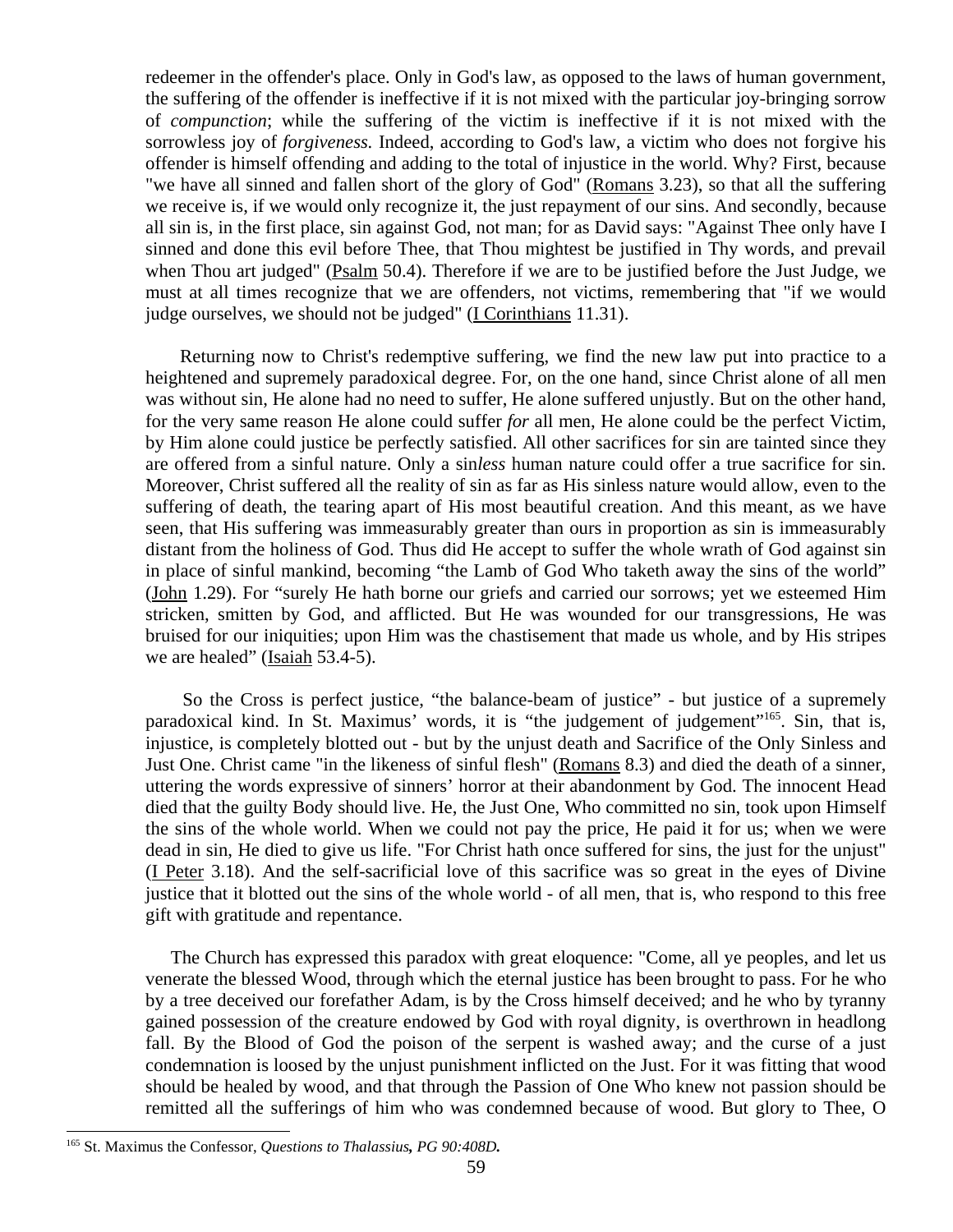Christ our King, for Thy dread dispensation towards us, whereby Thou hast saved us all, for Thou art good and lovest mankind."166

 So there is no conflict between justice and love. To say that God should be loving but not just is like saying that the sun should give light but not heat: it is simply not in His nature. It is not in His nature, and it is not in the nature of any created being. For the simple reason that justice *is* the order of created beings, it is the state of being as it was originally created. For, as St. Dionysius the Areopagite writes: "God is named Justice because He satisfies the needs of all things, dispensing due proportion, beauty and order, and defines the bounds of all orders and places each thing under its appropriate laws and orders according to that rule which is most truly just, and because he is the Cause of the independent activity of each. For the Divine Justice orders and assigns limits to all things and keeps all things distinct from and unmixed with one another and give to all beings that which belongs to each according to the dignity of each. And, to speak truly, all who censure the Divine Justice unknowingly confess themselves to be manifestly unjust. For they say that immortality should be in mortal creatures and perfection in the imperfect and self-motivation in the alter-motivated and sameness in the changeable and perfect power in the weak, and that the temporal should be eternal, things which naturally move immutable, temporal pleasures eternal, and to sum up, they assign the properties of one thing to another. They should know, however, that the Divine justice is essentially true Justice in that it gives to all things that which befits the particular dignity of each and preserves the nature of each in its own proper order and power."<sup>167</sup>

 When people say that God is loving but not just, or, that His justice demonstrates a lack of love, they do not know what they are saying. For His love is aimed precisely towards the restoration of justice, the restoration of "the nature of each in its own proper order and power", in which alone lies its blessedness. And if the restoration of justice involves suffering, this is not the fault of God, but of His creatures, who freely go against their nature as God created it and thereby create injustice.

 God is justified in His words and prevails when He is judged by those evil men who accuse Him of injustice. As He says through the Prophet Ezekiel: "Yet saith the house of Israel, The way of the Lord is not equal. O house of Israel, are not My ways equal? Are not your ways unequal? Therefore I will judge you, O house of Israel, every one according to his ways" (Ezekiel 18.29- 30.). Again, the Prophet Malachi says: "Ye have wearied the Lord with your words. Yet ye say, Wherein have we wearied Him? When ye say, Every one that doeth evil is good in the sight of the Lord, and He delighteth in them; or, Where is the God of judgement?" (Malachi 2.17). But God is not unequal in His ways, and He is always the God of judgement.

 For, as St. John of Damascus writes, "a judge justly punishes one who is guilty of wrongdoing; and if he does not punish him he is himself a wrongdoer. In punishing him the judge is not the cause either of the wrongdoing or of the vengeance taken against the wrongdoer, the cause being the wrongdoer's freely chosen actions. Thus too God, Who saw what was going to happen as if it had already happened, judged it as if it had taken place; and if it was evil, that was the cause of its being punished. It was God Who created man, so of course He created him in goodness; but man did evil of his own free choice, and is himself the cause of the vengeance that overtakes him."<sup>168</sup>

 Nor is justice a kind of cold, abstract principle imposed upon Him from without, as it were. As Vladimir Lossky writes: "We should not depict God either as a constitutional monarch subject to a

<sup>166</sup> *Menaion,* September 14, Great Vespers of the Exaltation of the Cross, "Lord, I have cried", "Glory… Both now…"

<sup>167</sup> St. Dionysius the Areopagite, *On the Divine Names, VIII.*

<sup>168</sup> St. John of Damascus, *Dialogue against the Manichaeans*, 37.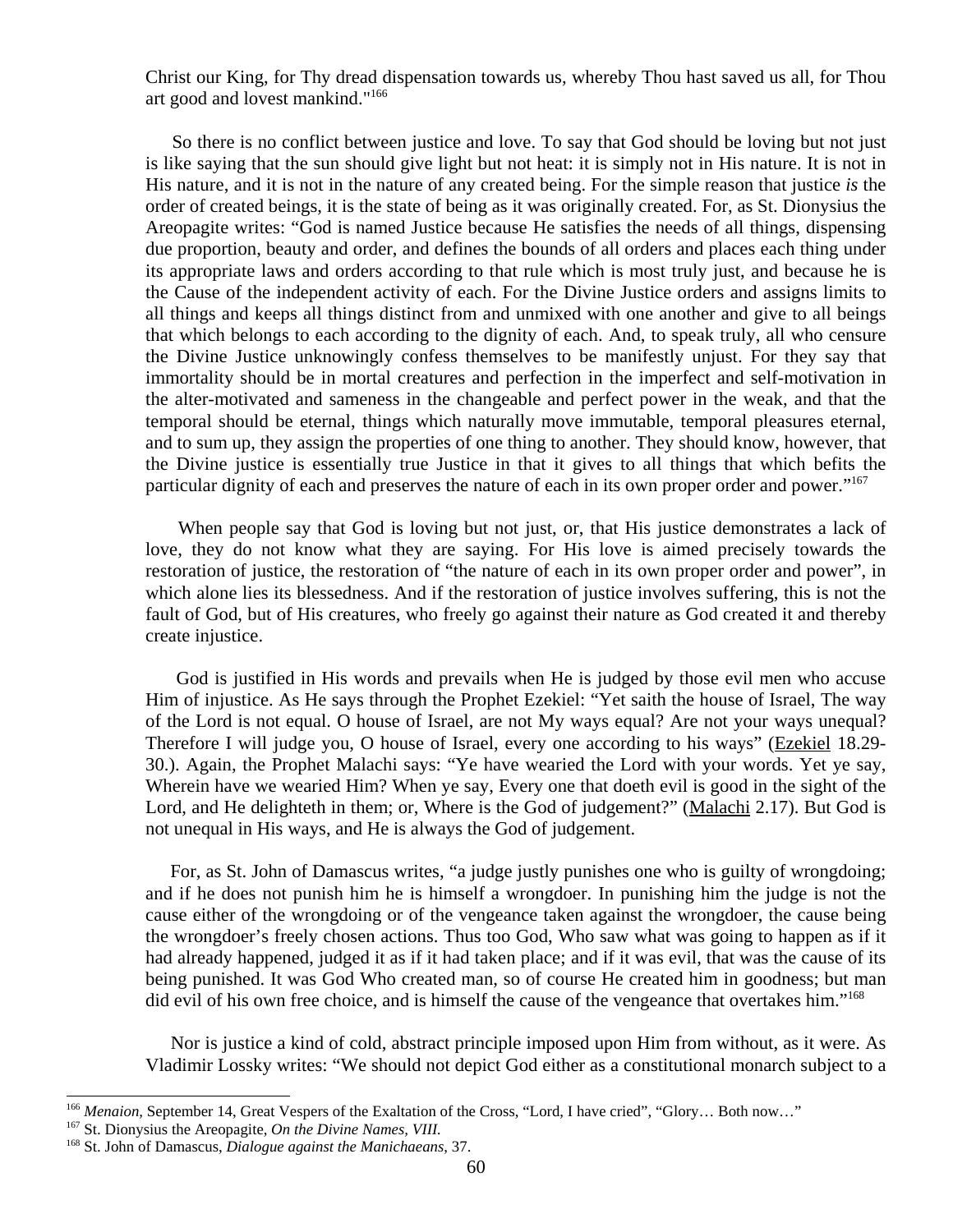justice that goes beyond Him, or as a tyrant whose whim would create a law without order or objectivity. Justice is not an abstract reality superior to God but an expression of His nature. Just as He freely creates yet manifests Himself in the order and beauty of creation, so He manifests Himself in His justice: Christ Who is Himself justice, affirms in His fullness God's justice… *God's justice is that man should no longer be separated from God*. It is the restoration of humanity in Christ, the true Adam."<sup>169</sup>

Love and justice may be seen as the positive and negative poles respectively of God's Providence in relation to the created universe. Love is the natural, that is, just relationship between God and man. Sin has destroyed love and created injustice. Divine Providence therefore acts to destroy injustice and restore love. We would not need to speak of justice if sin had not destroyed it. But with the entrance of sin, justice is the first necessity – love demands it.

 However, since love never demands of others what it cannot give itself, the justice of God is transmuted into *mercy.* Mercy is that form of justice in which the punishment of sin is removed from the shoulders of the offender and placed on the shoulders of another, who thereby becomes a propitiatory *sacrifice*. Thus the Cross is both love and justice, both mercy and sacrifice. It is the perfect manifestation of love, and the perfect satisfaction of justice. It is "the mercy of peace", in the words of the Divine Liturgy, the mercy that restores peace between God and man.

This intertwining of the themes of love and justice in the Cross of Christ is developed with incomparable grace by Metropolitan Philaret of Moscow: "Draw closer and examine the threatening face of God's justice, and you will exactly discern in it the meek gaze of God's love. Man by his sin has fenced off from himself the everlasting source of God's love: and this love is armed with righteousness and judgement – for what? – to destroy this stronghold of division. But since the insignificant essence of the sinner would be irreparably crushed under the blows of purifying Justice, the inaccessible Lover of souls sends His consubstantial Love, that is, His Onlybegotten Son, so that He Who 'upholds all things by the word of His power' (Hebrews 1.3), might also bear the heaviness of our sins, and the heaviness of the justice advancing towards us, in the flesh of ours that He took upon Himself: and, having Alone extinguished the arrows of wrath, sharpened against the whole of humanity, might reveal in his wounds on the Cross the unblocked springs of mercy and love which was to the whole land that had once been cursed - blessings, life and beatitude. Thus did God love the world.

 "But if the Heavenly Father out of love for the world gives up His Only-begotten Son; then equally the Son out of love for man gives Himself up; and as love crucifies, so is love crucified.<sup>170</sup> For although 'the Son can do nothing of Himself', neither can he do anything in spite of Himself. He 'does not seek His own will' (John 5.19 and 31), but for that reason is the eternal heir and possessor of the will of His Father. 'He abides in His love', but in it He Himself receives into His love all that is loved by the Father, as he says: 'As the Father hath loved Me, so have I loved you' (John 15.9). And in this way the love of the Heavenly Father is extended to the world through the Son: the love of the Only-begotten Son of God at the same time ascends to the Heavenly Father and descends to the world. Here let him who has eyes see the most profound foundation and primordial inner constitution of the Cross, out of the love of the Son of God for His All-holy Father and love for sinful humanity, the two loves intersecting with, and holding on to, each other,

169

Lossky, "Christological Dogma", op. cit., pp. 114-115. My italics (V.M.).

<sup>&</sup>lt;sup>170</sup> In the mystery of the Cross, says Metropolitan Philaret, is expressed "the crucifying love of the Father, the crucified love of the Son, the love of the Holy Spirit triumphant in the power of the Cross. For God so loved the world". Metropolitan Anthony's comment on these words is dismissive**:** "this is a most unpersuasive sophism, a mere juggling of words. What sort of love is it that crucifies? Who needs it?" (*The Dogma of Redemption*, p. 6).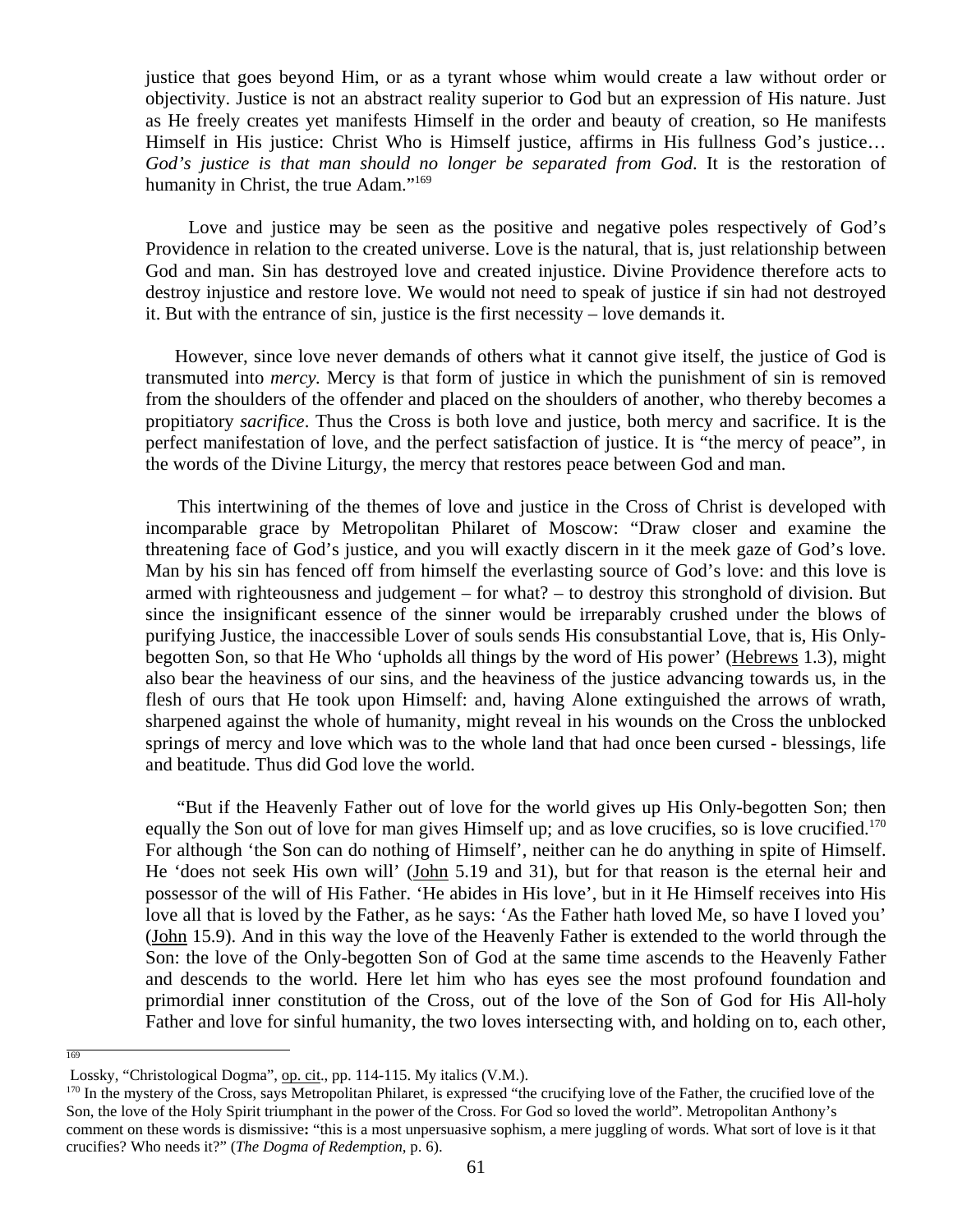apparently dividing up what was one, but in fact uniting the divided into one. Love for God is zealous for God – love for man is merciful to man. Love for God demands that the law of God's righteousness should be observed – love for man does not abandon the transgressor of the law to perish in his unrighteousness. Love for God strives to strike the enemy of God – love for man makes the Divinity man, so as by means of love for God mankind might be deified, and while love for God 'lifts the Son of man from the earth' (John 12.32 and 34), love for man opens the embraces of the Son of God for the earthborn, these opposing strivings of love intersect, dissolve into each other, balance each other and make of themselves that wonderful heart of the Cross, on which forgiving 'mercy' and judging 'truth meet together', God's 'righteousness' and man's 'peace kiss each other', through which heavenly 'truth is sprung up out of the earth, and righteousness' no longer with a threatening eye 'hath looked down from heaven. Yea, for the Lord will give goodness, and our land shall yield her fruit' ( $\frac{Psalm}{2}$  84.11-13)."<sup>171</sup>

 Only at the Last, Most Terrible Judgement will love and justice not be united in mercy for all. And yet the Last Judgement is a mystery proclaimed by the Word of God and grounded in the deepest reality of things. It both proceeds from the nature of God Himself, from His love and His justice, and is an innate demand of our human nature created in the image of God. It is the essential foundation for the practice of virtue and the abhorrence of vice, and the ultimate goal to which the whole of created nature strives, willingly or unwillingly, as to its natural fulfillment. Without the Last Judgement all particular judgements would have a partial and unsatisfactory character, and the reproaches of Job against God, and of all unbelievers against faith, would be justified. And if the Last Judgement is different from all preceding ones in that in it love seems to be separated from justice, love being bestowed exclusively on the righteous and justice on the sinners, this is because mankind will have divided itself into two, one part having responded to love with love, to justice with justice, while the other, having rejected both the love and the justice of God, will merit to experience His justice alone…

 Metropolitan Anthony's error consisted in the fact that he balked at the justice of God, and sought, in a rationalist and pietistic manner, to disengage it, as it were, from His love, assigning to love the primary role in the work of redemption while dismissing justice as a "secondary, incidental aspect" of it.

 First, he balked at the justice of original sin. He considered it unjust that mankind should suffer as a result of the sin of Adam. So he proposed a "rational" solution: that men suffer from their inherited sinful nature, not because of Adam's sin, but because of their own sins – or, more precisely, because they would have sinned in the same way as Adam if put in the same situation. But this contradicts the clear witness of Holy Scripture and the Holy Fathers, the tradition of the Church in baptizing children "for the remission of sins", the fact that all men before the law died although no sin was imputed to them, and the fact that the Mother of God, though she *reversed* the sin of Eve by successfully resisting personal sin in all its forms, was nevertheless born in original sin. Moreover, it destroys the perfect symmetry between the old Adam and the new Adam: if we do not inherit original sin from the old Adam through carnal birth, then neither do we acquire redemption from the new Adam through spiritual birth.

 Secondly, he balked at the justice of the Cross. He considered it unjust that by the death of Christ on the Cross, as by a propitiatory sacrifice, the sins of all men should be blotted out. So he proposed a "rational" solution: that the sins of all men are blotted out, not by any propitiatory

171

Metropolitan Philaret, "Sermon on Holy Friday (1816)", *The Works of Philaret, Metropolitan of Moscow and Kolomna*, Moscow, 1994, pp. 107-108 (in Russian).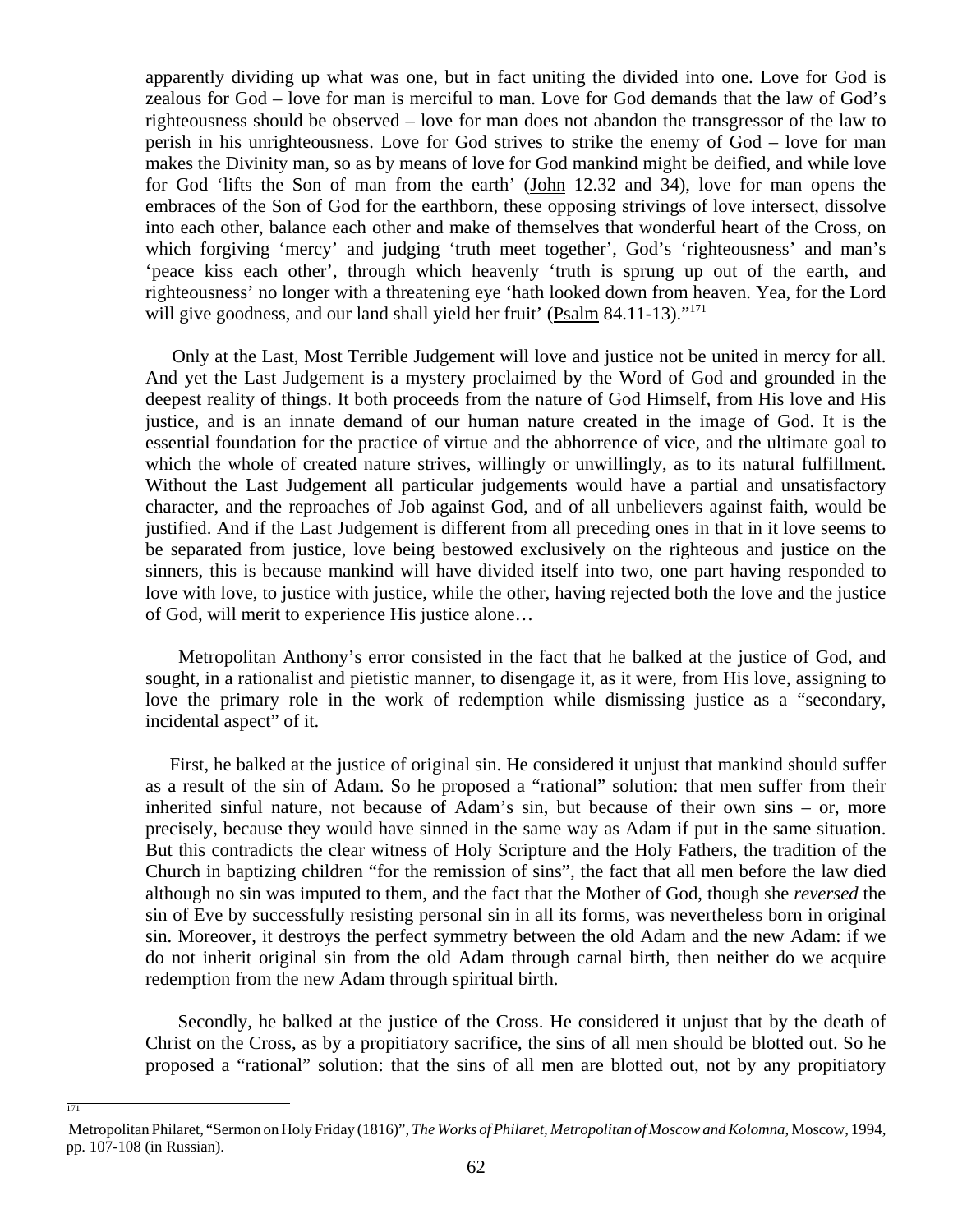sacrifice, not by the death of Christ on Golgotha, but by the overflowing of the "revolutionary, almost irresistible" force of His co-suffering love in the Garden of Gethsemane into the hearts of believers. But this contradicts the clear witness of Holy Scripture and the Holy Fathers, the tradition of the Church in communicating believers in the Body and Blood of Christ as in a Sacrificial offering for sin which is "for the remission of sins", and the fact that the sufferings of Christ alone, without His death, could not save us, in that death could be destroyed only by the Death of Christ and the New Testament could be signed only in the Blood, presupposing the Death, of the Testator. Moreover, it confuses the work of Christ and the Holy Spirit in our redemption: the work of Christ in *justifying* us is logically and chronologically prior to the work of the Holy Spirit in *sanctify*ing us.

 In many ways, Metropolitan Anthony's error is a typically modern one. Modern man is all in favour of *love*; but he wishes to disengage it from *truth,* on the one hand, and *justice,* on the other. He misinterprets Blessed Augustine's saying: "Love and do what you will"; he thinks that "love covers a multitude of sins", that is, that it can co-exist with all manner of falsehood (which is ecumenism) and all manner of sin (which is secularism, hedonism, modernism of all kinds), and that in the last analysis falsehood and sin simply do not matter: as the pop song puts it, *all you need is love.* 

 But it is not true that all we need is love. We also need truth and justice. These three principles are one in God, but at the same time they are three. God is love, but He is also truth and justice, and His love is incompatible with all untruth and injustice. For, as St. John of the Ladder writes: "God is called love, *and also justice*."172

 Christ, Who is love incarnate, came into the world "to witness to the truth" (John 18.37) and "to destroy the works of the devil" (**I** John 3.8). He came into the world, therefore, to reestablish truth and justice. *He is perfect love in pursuit of perfect truth and perfect justice.* 

And if His truth defies all rationalist reason, and His justice all human standards of equity, this only goes to show that His thoughts are not our thoughts and His ways not our ways, and that we must work out our salvation in fear and trembling; "for our God is a consuming fire" (Hebrews  $12.29...$ 

*Pascha, 2004.*

172

St. John of the Ladder, *The Ladder of Divine Ascent*, 24.23.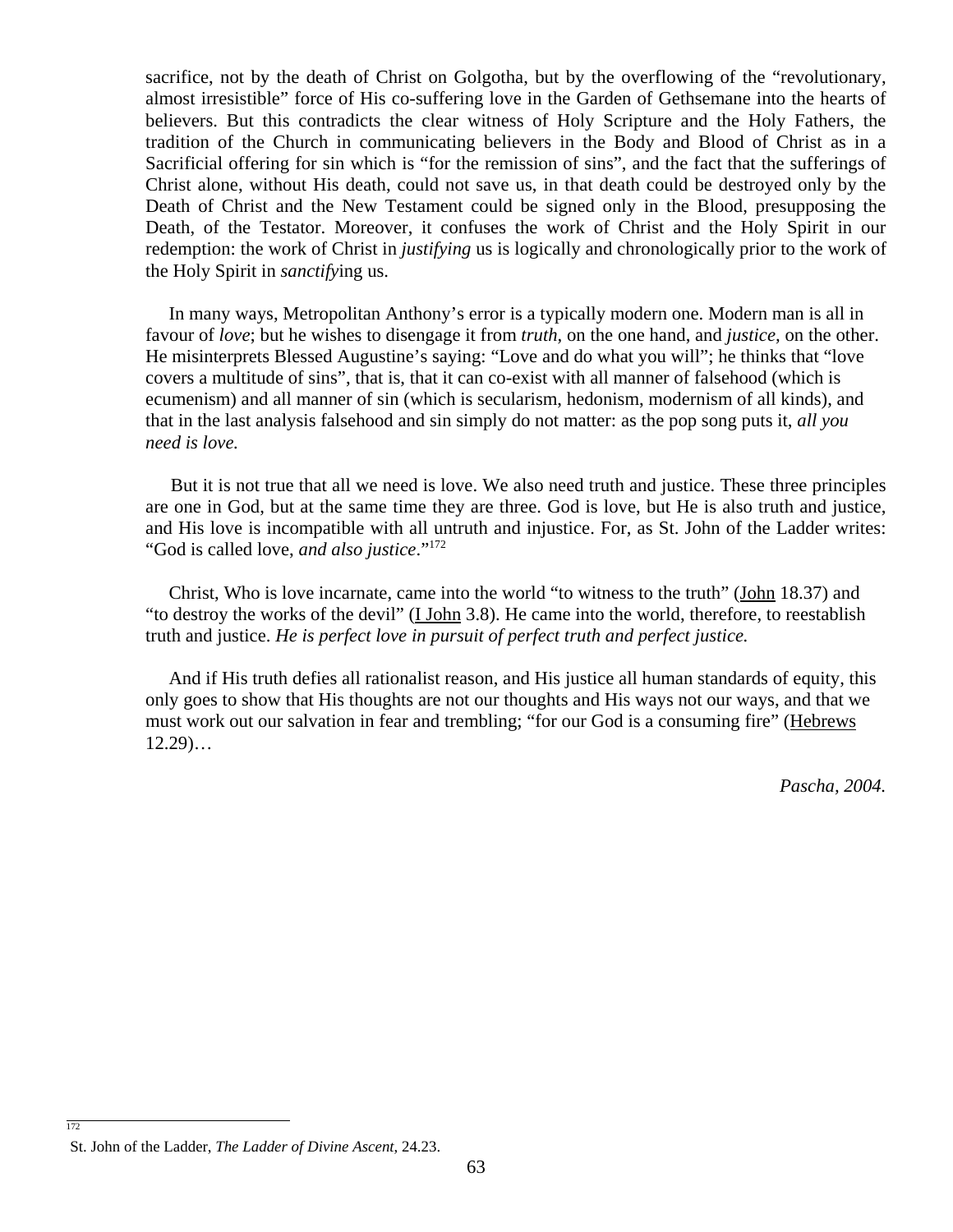## **APPENDIX 1: LIFE OF ARCHBISHOP THEOPHANES OF POLTAVA**

#### *Early Years*

 The future Archbishop Theophanes was born in the village of Podmoshie, Novgorod province on December 31, 1874 (1873, according to another source). His father was the village priest, Fr. Demetrius Bystrov, and his mother was called Maria. He was baptized with the name Basil, since the feast day of St. Basil the Great (January 1) was the nearest to his birthday.

 When he was seven years old, Basil had an extraordinary prophetic dream. He saw himself as if he were standing in hierarchical vestments and wearing a golden mitre in the high place during the Divine Liturgy. And his father went up to him and censed him. It should be pointed out that the child had never yet witnessed a hierarchical service. In the morning Basil told his mother the dream. His father, who was sitting in the next room, heard him and said:

"Look a new Joseph has appeared!"

But the prophecy in the dream was fulfilled exactly. Many years later, when Archbishop Theophanes was going to be consecrated to the episcopate, the Holy Synod his father to take part in the service. And during the service he censed his son in the sanctuary in front of the holy altar…

 As a child, his parents told him, Basil did not know any prayers by heart, but he would fall on his knees in front of the icons and burble out, weeping:

"Lord, You are so great and I am so small!"

 He was quiet and concentrated, and did not take part in childish games. But at the same time he was radiant and joyful. He tasted of the fruits of prayer, and kept a strict watch on his inner life. He loved the severe landscape of the north of Russia, which spoke to him of God the Creator. And he breathed in the pious, humble spirit of the peasants around him.

 Basil went to the parish school, where his extraordinary intellectual talents were first revealed. He was able to read a page once and repeat it almost word for word, and jumped class three times. Then he went to theological seminary, which he finished three years before those who had begun with him.

 Having finished his secondary studies at the theological seminary, the young Basil had to pass an examination to enter the Theological Academy in St. Petersburg.

 "I was then scarcely seventeen. I was much younger than all the other candidates, and I looked like a schoolboy… I was not afraid of the entry examination because I had a good knowledge of the seminary programme. And then there came the time of the written examination in philosophy marked by the famous Professor Korinfsky. I was afraid of this exam because it was outside the seminary programme and because it was the only written exam, all the others were oral. I prayed fervently to St. Justin the Philosopher and the holy teachers of the Church Saints Basil the Great, Gregory the Theologian and John Chrysostom to enlighten my mind and give me their thought.

 "The day of the exam arrived; it was due to take place at four o'clock. We sat down, Professor Korinfsky entered, greeted us and then wrote on the board the proposed subject: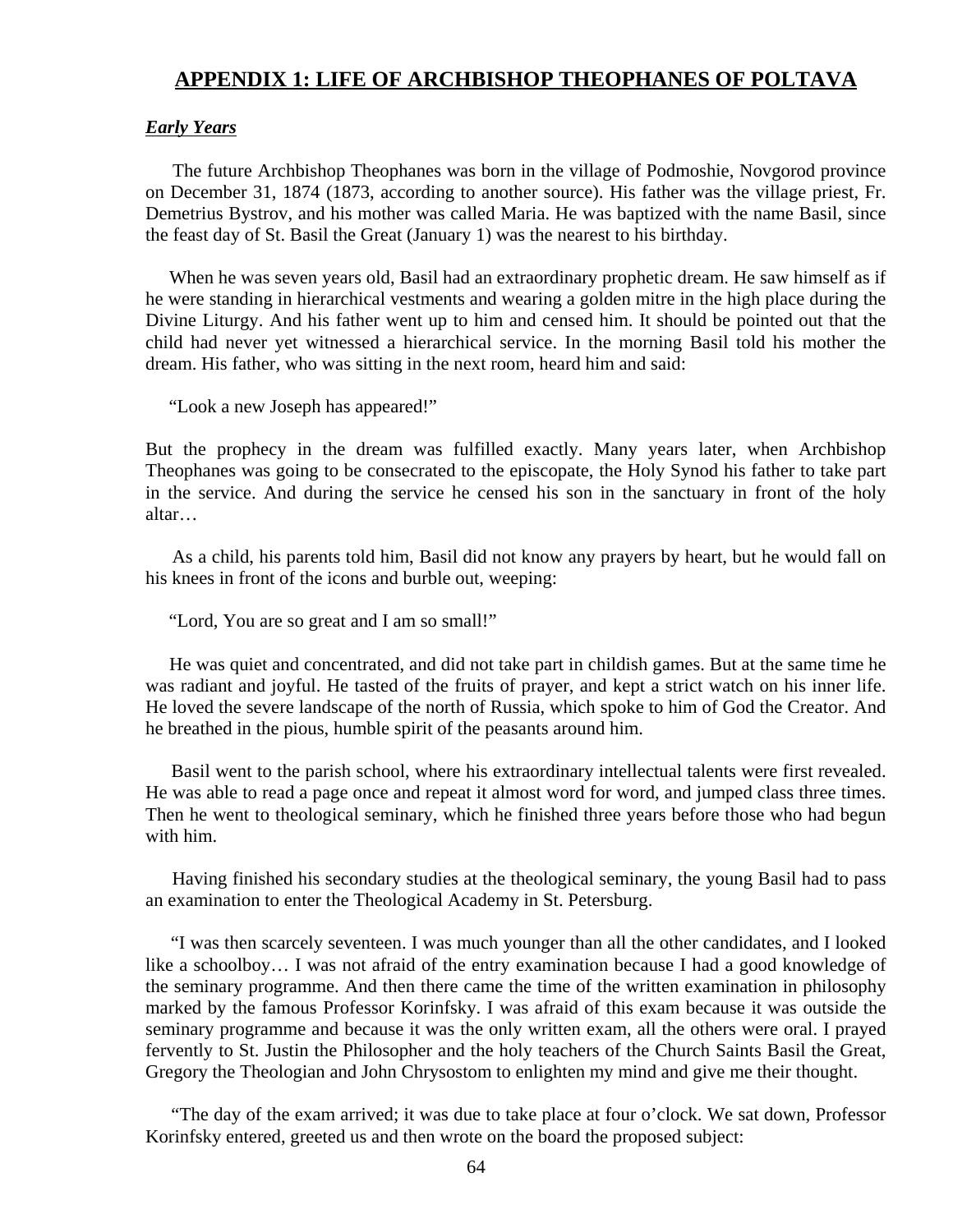"'The importance of personal experience in elaborating one's world-view.'

 "What joy and gratitude to the Lord I felt on reading this compositional subject! It was clear and familiar to me. Thanks to the prayers of the saints, the Lord sent me rapid, light thought and I finished my work astonishingly quickly, in half an hour. I had written only one page… I got up and asked permission to give in my work. The professor was clearly very surprised! He looked at his watch and said, not without hesitation:

"Oh well, give it to me."

 "He had seen that I was the youngest and probably thought that I had not understood the subject. I noted his hesitation and handed him my paper. He asked me to wait for a moment and began to read. During the reading, he raised his eyes towards me from time to time, then said:

"'Thank you, thank you… You can go.'

 "My fervent prayer to the philosopher saints had been heard,' continued the archbishop. 'It was they, not I, who had written by my hand… Thanks be to Thee, O Lord! For Thou are the Giver of all good things! In this way the exam which was supposed to be the most difficult became for me the easiest of all. I had the distinct impression that Professor Korfinsky was satisfied with my work. Finally, I got the top pass into the St. Petersburg Academy. But as the Apostle writes: 'Not I, but the grace of God which is with me' (I Corinthians 15.10)."

 Many years later, when Basil was now Bishop Theophanes and the Rector of the Academy, he had to pacify the warring factions among the professors during the revolutionary years 1905-06. After one of these debates, without himself taking part, Professor Korinfsky came up to the Rector, who had just calmed the tempest, and said, smiling sweetly:

"Yes… I well remember your essay!"

#### *At the Theological Academy*

 Archbishop Theophanes had fond memories of several of the professors of the Academy when he was there, including V.V. Bolotov, A.P. Lopukhin and N.N. Glubokovsky. Professor Lopukhin even bequeathed him his very large theological library (which he later gave to the Academy). With their help and support, he passed all four years of his study as the first student.

 Having finished his theological education at the age of 21, he was given a professorial scholarship to continue to study at the Academy.

 In 1896, Basil Dmitrievich was appointed lecturer at the St. Petersburg Academy in the faculty of Biblical history. In 1898 he received the monastic tonsure with the name Theophanes in honour of St. Theophanes the Confessor, Bishop of Sigriane, and in respectful memory of Bishop Theophanes the Recluse. In the same year he was ordained to the diaconate and the priesthood.

 In 1901, he was raised to the rank of archimandrite with the duties of inspector of the Academy in the Academy's house church by Metropolitan Anthony (Vadkovsky) of St. Petersburg.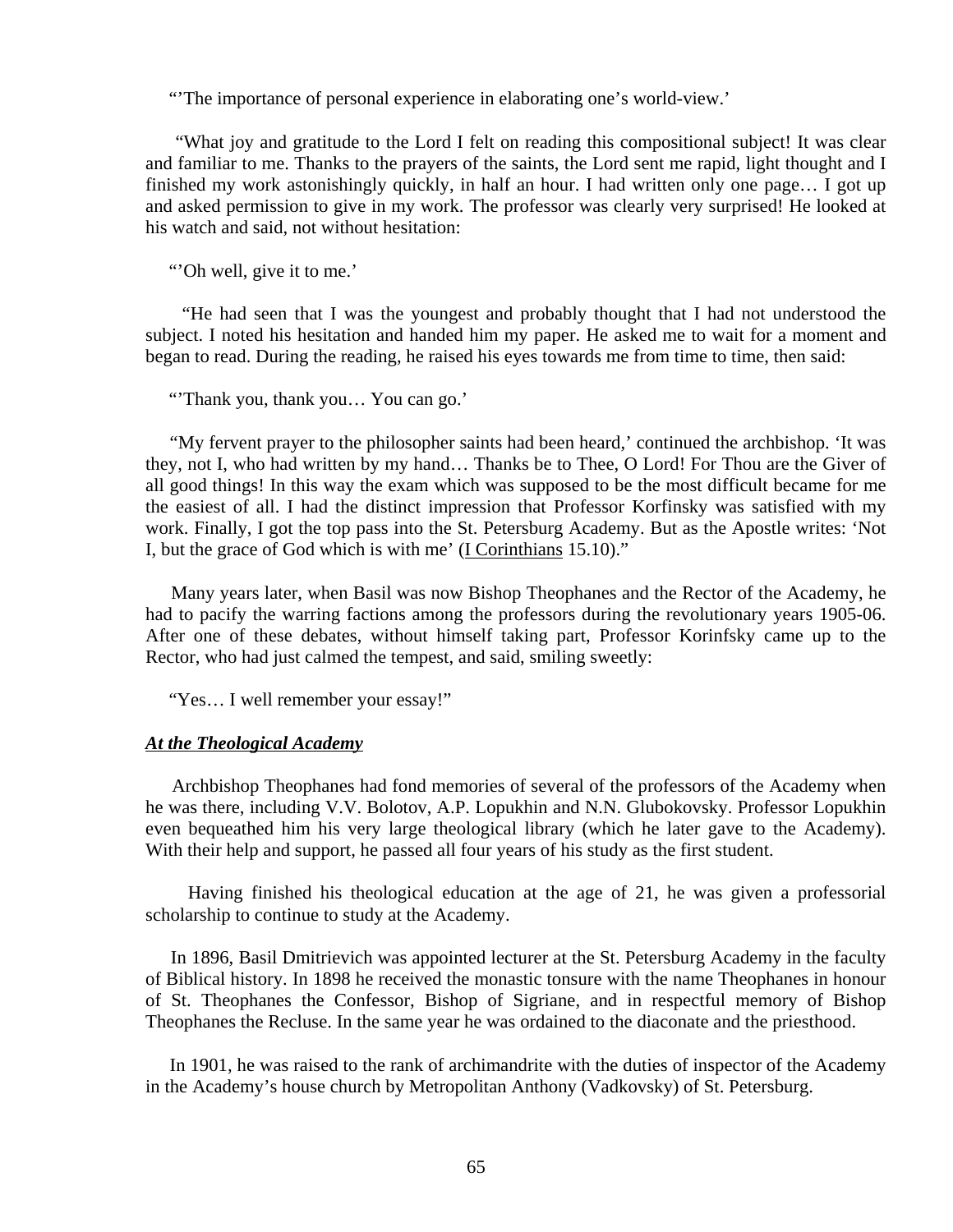The Academy's ustav said that the inspector had to have a master's degree and so was obliged to write a composition to obtain the degree. But Archimandrite Theophanes did not hand in a composition, although he had written it. The reason was that he as a monk had given vows of poverty and humility, and could not seek or desire academic glory. It contradicted the monastic vows. And so the work lay in his desk for several years until another professor in his absence took it and gave it to the Academic Council. The subject of the composition was: "The Tetragram, or the Old Testament Name of God (Jehovah or Yahweh)". This work became his master's dissertation at the faculty of the Biblical history of the Old Testament. It was published in 1905 and was very highly esteemed by critics both inside and outside Russia. It was called "the famous Tetragram"! However, when the book appeared in the shops, Archbishop Theophanes himself went round all the bookshops in a cab, and bought and burned all the copies of the work! In this way he fought against the love of glory in himself.

 In this case, as in others, he sought the advice of the elders, especially Hieroschemamonks Alexis of Valaam, and Barnabas and Isidore of Gethsemane skete.

 Fr. Theophanes would often take the steamer to Valaam. Once he left the monastery church and went into the woods to practise the Jesus prayer. He soon noticed a large silent mass of people with Fr. Alexis, upon whom the abbot had given the obedience to teach the people outside the church. On seeing him, Fr. Theophanes went in a different direction, thinking that he would not meet the crowd again. But it turned out that the elder led the pilgrims in the same direction. Then he decided to let the procession pass him while he went off in the opposite direction. He stopped in a thicket from where he could observe the pilgrims. In front strode the elder a large distance from the people, while behind him came the pilgrims, most of them women. The hieroschemamonk had his head bowed to the ground, and was praying. Suddenly the thought occurred to Fr. Theophanes: "Ach, in vain does Hieroschemamonk Alexis surround himself with these women – and all of them are young. There could be reprimands…"

 "But I hadn't manage to think this before the elder raised his head and, turning in my direction, loudly said, almost shouting:

"'They followed Christ, too!'"

 These words were so unexpected and short that none of the people could understand their meaning and to whom they referred. Although the whole crowd heard these words and looked in the direction of Fr. Theophanes, they could not see him because of the thicket. But the elder again lowered his head and immersed himself in prayer…

 "Truly, Elder Alexis was a great saint and wonderful clairvoyant," witnessed Vladyka Theophanes. "He was as beautiful as an angel of God. It was sometimes difficult to look at him, he was as it were in flames, especially when standing at the altar in prayer. At the time he was completely transfigured, his face became different in an indescribable way, extremely concentrated and severe. He was truly all in fire."

 But if the elder felt that those present in the altar were involuntarily observing him and his prayer, he tried to hide his condition by a kind of foolery. He usually went up to the wall and, pretending that he was an absent-minded worshipper, in his shadow on the wall he corrected and combed the hair on his head.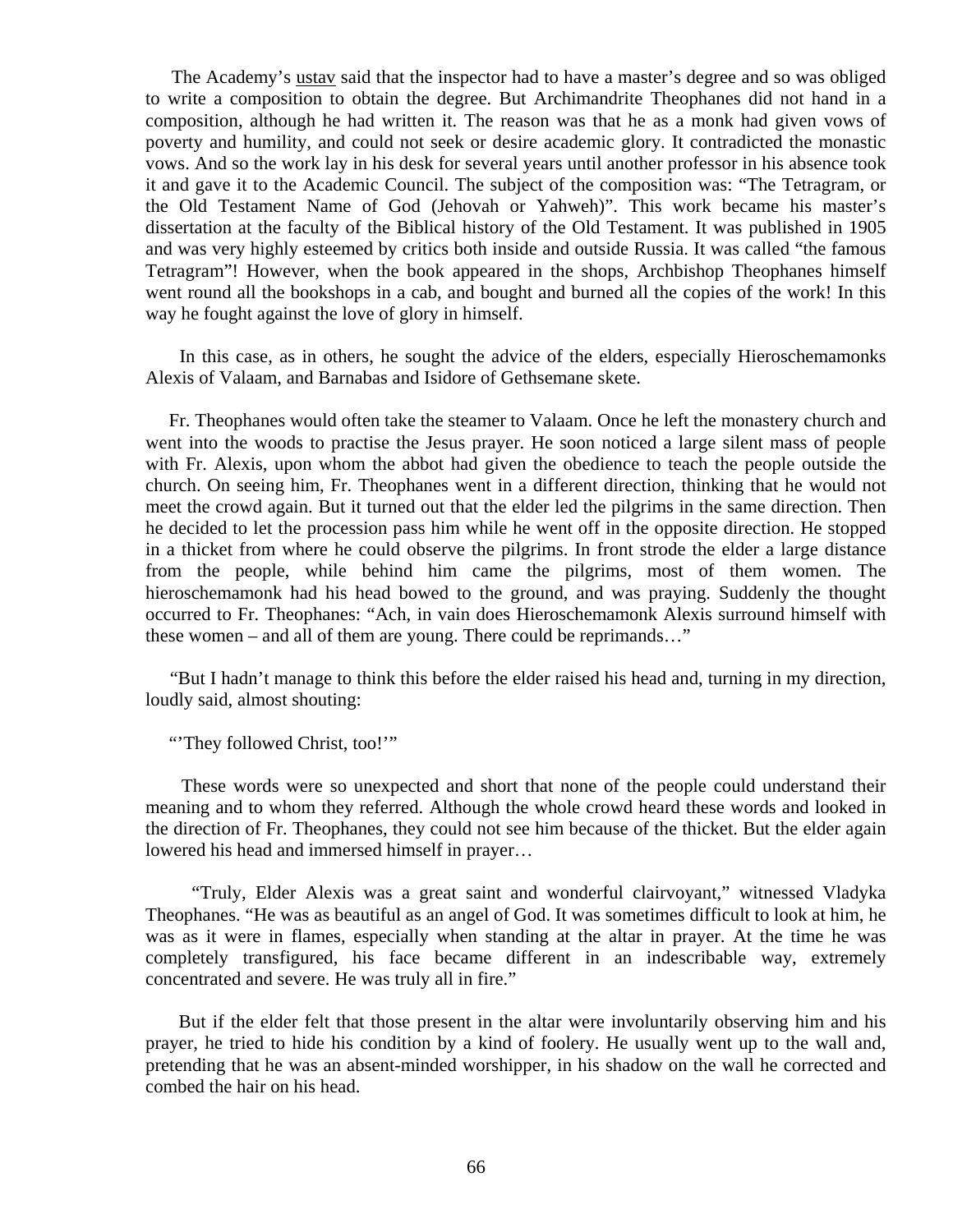Once Fr. Theophanes set off for Valaam, troubled by the following thought: the ascetic rules of the Holy Fathers said that a monk should pay as little attention to his external appearance as possible. But the Church had blessed him to be an academic monk and live and be saved in the world. But, living in the world, it was impossible to forget his flesh and not care for his appearance…

 He went to Fr. Alexis' cell convinced that he would get the solution to his problem. And his faith was rewarded. The elder, as always, received Fr. Theophanes very joyfully. He sat him down and asked him to wait for a moment. Then he took a mirror, put it on the table at which Fr. Theophanes was sitting, and began carefully to comb his hair. After this he cleared everything from the table and, turning to Fr. Theophanes, said:

"Well, now we can talk."

And so, without any words, the elder had resolved Fr. Theophanes's problem…

 Another holy man to whom Fr. Theophanes was close was the great wonderworking priest Fr. John of Kronstadt.

 Once Fr. Theophanes was preparing to celebrate the Divine Liturgy the next day in one of the capital's churches whose altar feastday it was. But suddenly he was given urgent work that could not be postponed: he had to prepare a written report for the metropolitan. "From the evening and the whole night I wrote the urgent report, and so I was not able to rest. When I had finished my work it was already morning, I had to go to the church. And there, together with the other clergy, Fr. John was serving with me. The Liturgy was coming to an end and the servers were communing in the altar. At a suitable moment, when the communion hymn was being sung, Fr. John came up to me and congratulated me on receiving the Holy Mysteries. And then he looked at me with particular attention and, shaking his head, said:

 "'Oh, how difficult it is to write the whole night and then, having had no rest at all, to go straight to the church and celebrate the Divine Liturgy… May the Lord help and strengthen you!'

You can imagine how joyful it was for me to hear such words from such a person. I suddenly felt that all my tiredness had suddenly disappeared at his words… Yes, great was the righteous one Fr. John of Kronstadt!"

 After pausing for a little, Vladyka continued: "But how many people there were, blind and deaf ones, who did not accept Fr. John and treated him very crudely. And there were such people even among the priests. Thus for example Fr. John once came to the altar feast in one of the churches of St. Petersburg. But the superior of the church, on seeing him, began to shout at him:

"Who invited you here? Why did you appear? I didn't invite you. Oh, you're such a 'saint'. We know saints of your kind!'

Fr. John was embarrassed and said:

"'Calm down, batyushka, I'm leaving now…'

But he shouted at him: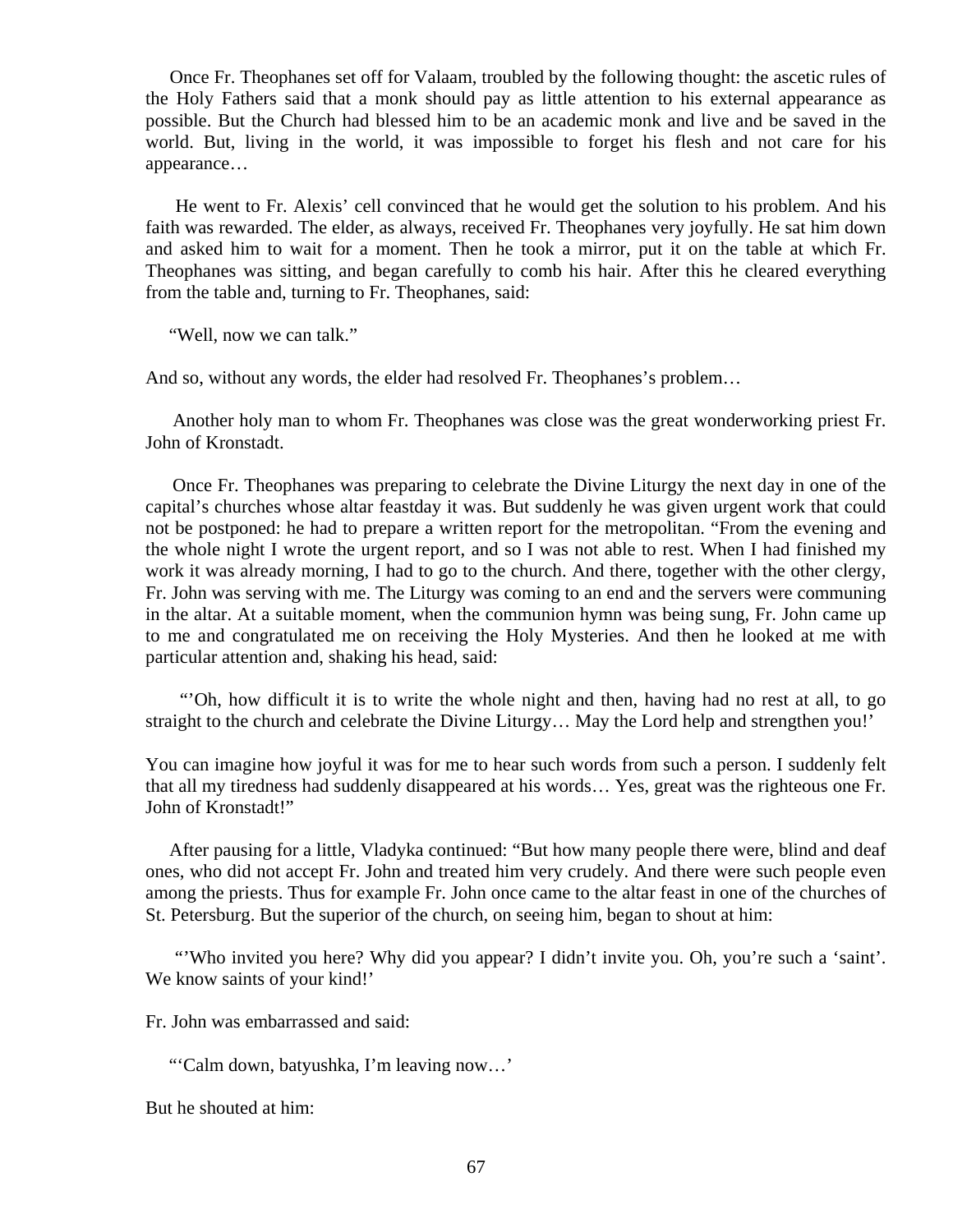"'Oh what a 'wonderworker' you are. Get out of here! I didn't invite you….'

Fr. John meekly and humbly asked forgiveness and left the church…

 Another time there was a service in the St. Andrew cathedral in Kronstadt, where Fr. John was superior. One of the servers began to get disturbed:

 "Why do you give away money to everyone, but to me, who serve you, you have never given anything? What does this mean?"

 Batyushka was silent, and apparently prayed in himself. But the other continued to be disturbed and reviled him, not sparing himself in his language.

A reader who happened to be there stood up for batyushka:

 "What are you doing? Are you in your right mind? Is this possible? It is shameful and terrible to think of what you are saying to batyushka."

 And then he listed the merits of Fr. John, mentioning, among other things, that he was a superior.

 "You know, that's right, after all, I'm a superior. Is it possible to speak with a superior in such a way? No, no, no… It's wrong, it's wrong…"

 Vladyka Theophanes noted: "What humility Fr. John had! Neither the gift of clairvoyance, nor the gift of healings, nor of wonderworking – none of this did he attribute to himself. But only that it was wrong to speak to a superior in such a way!"

 Fr. John had great influence with the royal family, and the tsar visited him secretly. Rasputin feared this influence. As Archbishop Theophanes witnessed to the Extraordinary Commission: "Rasputin indicated with unusual skill that he had reservations [about Fr. John]… Rasputin… said of Fr. John of Kronstadt… that he was a saint but, like a child, lacked experience and judgement… As a result Fr. John's influence at court began to wane…"

Fr. John reposed on December 20, 1908. Fr. Theophanes served at his funeral.

### *Admirer of Rasputin*

 In 1905, after the publication of his master's thesis, Fr. Theophanes was raised to the rank of extraordinary professor and confirmed in his post as inspector of the Academy.

 Perhaps the greatest mistake of Archbishop Theophanes's life was his initial trust of the great pseudo-elder Rasputin (which means "debauched" in Russian). According to his own witness before the Extraordinary Commission established by the Provisional Government in 1917, he first met Rasputin, significantly, in the house of Bishop Sergius (Stragorodsky), the future traitor of the Russian Church and first Soviet "patriarch" of Moscow. "Once he [Bishop Sergius] invited us to his lodgings for tea, and introduced for the first time to me and several monks and seminarians a recently arrived man of God, Brother Grigory as we called him then. He amazed us all with his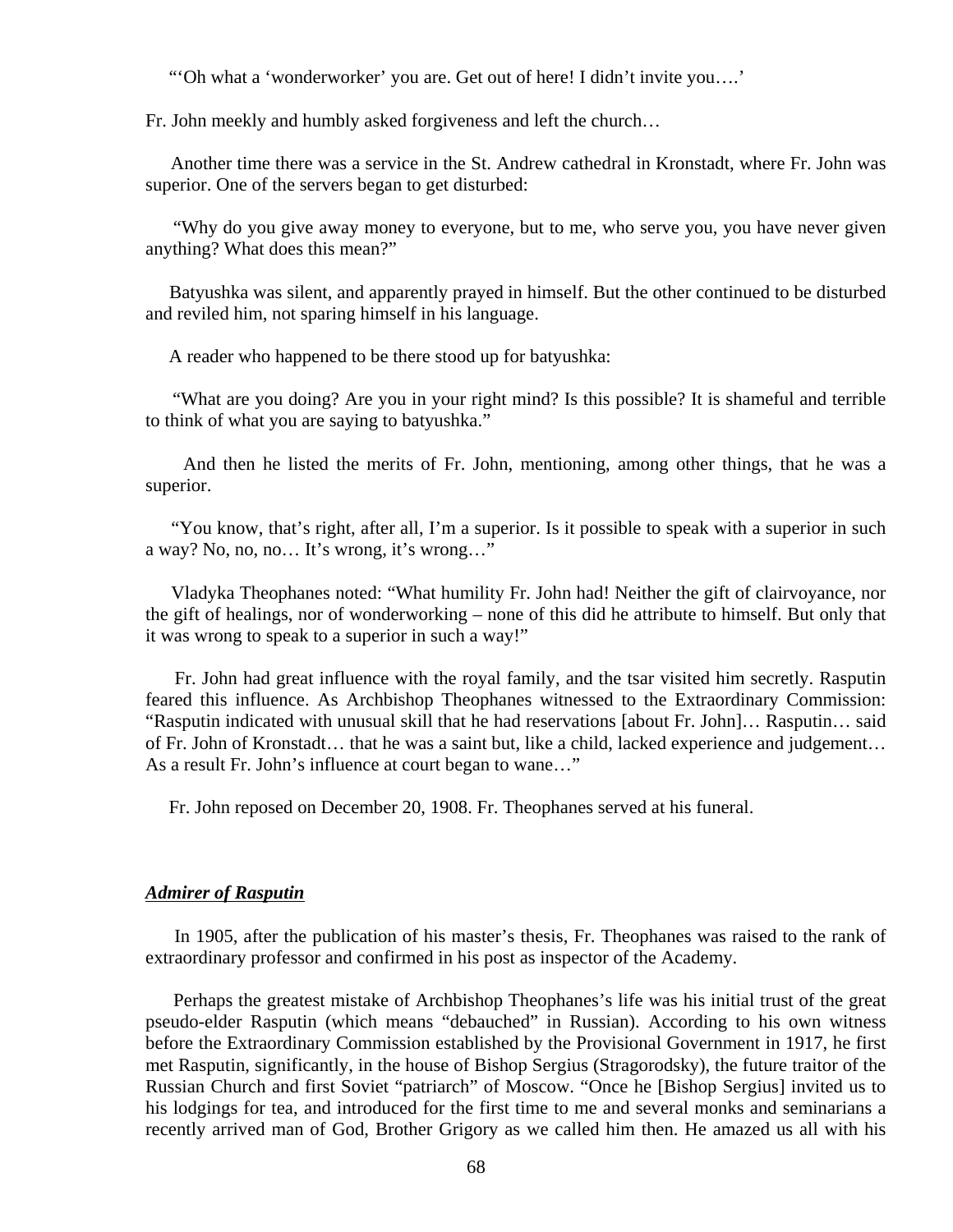psychological perspicacity. His face was pale and his eyes unusually piercing – the look of someone who observed the fasts. And he made a strong impression."

 Archbishop Theophanes was especially impressed by Rasputin's apparent prophetic gift. "At that time Admiral Rozhdestvensky's squadron had already set sail [to fight the Japanese in the Russo-Japanese War]. We therefore asked Rasputin, 'Will its engagement with the Japanese be successful?' Rasputin answered, 'I feel in my heart that it will be sunk.' And his prediction subsequently came to pass in the battle of Tsushima Strait."

 Again, "Rasputin correctly told the students of the seminary whom he was seeing for the first time that one would be a writer and that another was ill, and then explained to a third that he was a simple soul whose simplicity was being taken advantage of by his friends… In conversation Rasputin revealed not book learning but a subtle grasp of spiritual experience obtained through personal knowledge. And a perspicacity that verged on second sight."

 Fr. Theophanes invited Rasputin to move in with him, to stay in his apartment. It was through Fr. Theophanes that Rasputin gained entry into the house of Grand Duke Peter Nikolaevich, the Tsar's cousin, and his wife, the Montenegrin Grand Duchess Militsa Nikolevna, whose confessor Fr. Theophanes had become. (According to another source the Grand Duchess first met in the podvorye of the Mikhailov monastery in Kiev.) "Visiting the home of Militsa Nikolaevna, I let slip that a man of God named Grigory Rasputin had appeared among us. Militsa Nikolaevna became very interested in my communication, and Rasputin received an invitation to present himself to her." After that, Rasputin was invited to the Grand Duchess' house on his own...

 It was through the Grand Duchess that Fr. Theophanes was introduced to the Tsar: "I was invited to the home of the former emperor for the first time by Grand Duchess Militsa Nikolaevna." In his diary for November 13/26, the Tsar noted: "I received Theophanes, inspector of the St. Petersburg Theological Academy."

 Soon after, Fr. Theophanes was offered the extremely responsible post of spiritual father of the Royal Family. So he became, as it were, the "conscience of the Tsar" at a critical moment in the nation's history.

 Fr. Theophanes gave the Tsarina and her children books of the Holy Fathers to read. In a note to her daughter, the Tsarina reminded them "to read the book that batyushka brought you before communion".

 In view of Fr. Theophanes's closeness both to the Royal Family and to Rasputin, it is often asserted that it was he who introduced them to each other, and that his later self-imposed exile in France was in order to expiate this sin.

 This is untrue. According to the words of Archbishop Theophanes before the Extraordinary Commission: "How Rasputin came to know the family of the former emperor, I have absolutely no idea. And I definitely state that I took no part in that. My guess is that Rasputin penetrated the royal family by indirect means… Rasputin himself never talked about it, despite the fact that he was a rather garrulous person… I noticed that Rasputin had a strong desire to get into the house of the former emperor, and that he did so against the will of Grand Duchess Militsa Nikolaevna. Rasputin himself acknowledged to me that he was hiding his acquaintance with the royal family from Militsa Nikolaevna."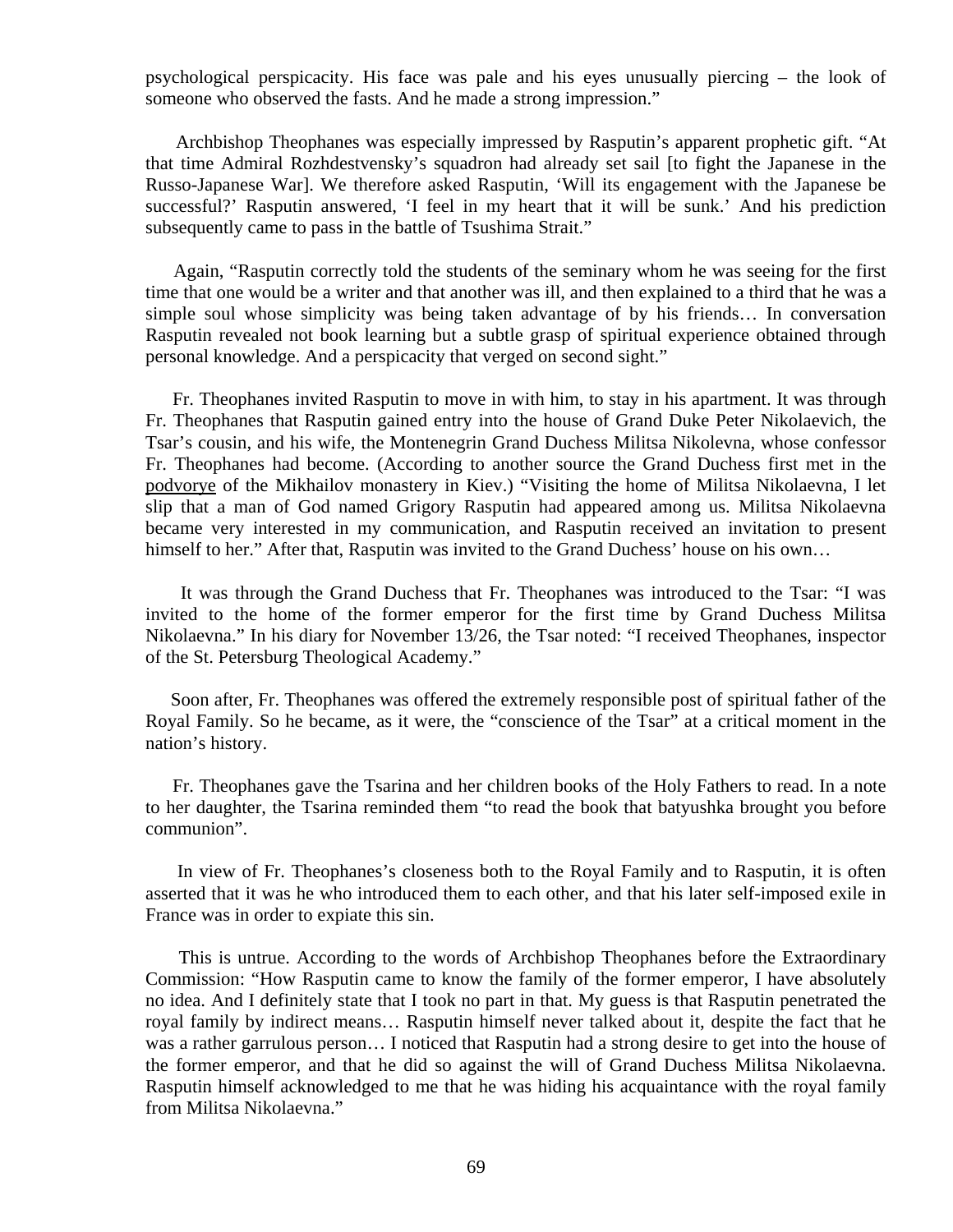The first meeting between the Royal Family and Rasputin, as recorded in the Tsar's diary, took place on November 1, 1905. Archbishop Theophanes testified: "I personally heard from Rasputin that he produced an impression on the former empress at their first meeting. The sovereign, however, fell under his influence only after Rasputin had given him something to ponder." According to the Monk Iliodor, Rasputin told him: "I talked to them for a long time, persuading them to spit on all their fears, and rule."

 On hearing that Rasputin had impressed the empress, Grand Duchess Militsa Nikolaevna said to him, as Archbishop Theophanes testified: "'You, Grigory, are an underhand person.' Militsa Nikolaevna told me personally of her dissatisfaction with Rasputin's have penetrated the royal family on his own, and mentioned her warning that if he did, it would be the end of him. My explanation of her warning," said Archbishop Theophanes, "… was that there were many temptations at court and much envy and intrigue, and that Rasputin, as a simple, undemanding wandering pilgrim, would perish spiritually under such circumstances."

 It was at about this time that Rasputin left Fr. Theophanes's lodgings and moved in with the woman who was to become one of his most fanatical admirer, Olga Lokhtina. Archbishop Theophanes writes: "He only stayed with me a little while, since I would be off at the Academy for days on end. And it got boring for him… and he moved somewhere else, and then took up residence in Petrograd at the home of the government official Vladimir Lokhtin," who was in charge of the paved roads in Tsarskoe Selo, and so close to the royal family…

 Rasputin returned to his family in Pokrovskoe, Siberia, in autumn, 1907, only to find that Bishop Anthony of Tobolsk and the Tobolsk Consistory had opened an investigation to see whether he was spreading the doctrines of the  $k$ hlysty – perhaps, as was suspected, at the instigation of Grand Duchess Militsa Nikolaevna. Olga Lokhtina hurried back to St. Petersburg and managed to get the investigation suspended. Soon afterwards, testifies Fr. Theophanes, "the good relations between the royal family and Militsa, Anastasia Nikolaevna [the sister of Militsa], and Peter and Nikolai Nikolaevich [the husbands of the sisters] became strained. Rasputin himself mentioned it in passing. From a few sentences of his I concluded that he had very likely instilled in the former emperor the idea that they had too much influence on state affairs and were encroaching on the emperor's independence."

 The place that the Montenegrin Grand Duchesses had played in the royal family was now taken by the young Anya Vyrubova, who was a fanatical admirer of Rasputin. Another of Rasputin's admirers was the royal children's nurse, Maria Vishnyakova. And so Rasputin came closer and closer to the centre of power… His influence on the political decisions of the Tsar has been much exaggerated. But he undoubtedly had a great influence on the Tsarina through his ability, probably through some kind of hypnosis, to relieve the Tsarevich's haemophilia, a tragedy that caused much suffering to the Tsar and Tsarina, and which they carefully hid from the general public…

### *Critic of Rasputin*

 On February 1, 1909 Archimandrite Theophanes was appointed Rector of the St. Petersburg Theological Academy. And on Sunday, February 22, the second Sunday of the Great Fast, which is dedicated to the memory of St. Gregory Palamas, he was consecrated Bishop of Yamburg, a vicariate of the St. Petersburg diocese, in the Holy Trinity cathedral of the Alexander Nevsky Lavra. The consecration was performed by Metropolitan Anthony (Vadkovsky) of St. Petersburg together with other members of the Holy Synod and other hierarchs who came to the service – 13 in all.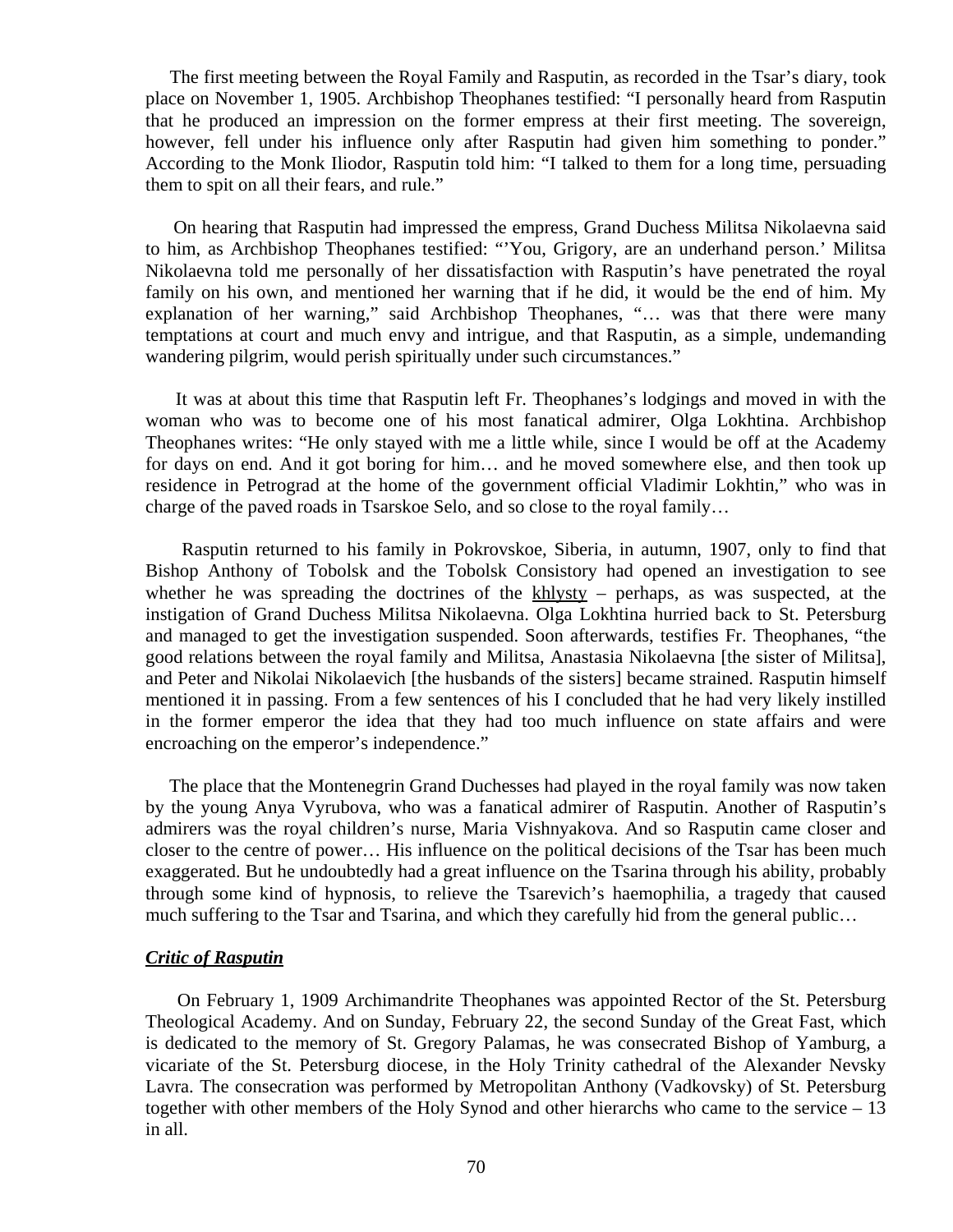In answer to the accusation that he had gained his see through the influence of Rasputin, Bishop Theophanes testified: "My candidacy for the bishopric was put forward by the church hierarchs led by Bishop Hermogenes [of Saratov, the future hieromartyr]. I would never have permitted myself to take advantage of Rasputin's influence… I was known personally to the royal family and had four times or so heard confession from the empress and once from the sovereign... and I was already the Rector of the Petersburg Theological Academy."

 It was a difficult time, with liberal ideas gaining ground even among the professors of the Academy. Bishop Theophanes more than once came into conflict with these liberal professors, and they complained about him to Metropolitan Anthony. After one such complaint, the metropolitan summoned the bishop to himself and said:

"The professors are complaining that you are restricting their freedom of scientific research."

 Instead of a reply, Vladyka Theophanes showed the metropolitan a paragraph from the ustav of the Theological Academies which said: "The Rector of the Academy is responsible for the direction and spirit of the Academy". Then he explained how certain professors during their lectures to students were permitting themselves to express freethinking ideas contrary to Orthodoxy. And the metropolitan had to agree that the Rector had the right to oppose this.

 As Rector of the Academy, Vladyka Theophanes enlivened the religio-moral atmosphere in it and created a whole direction among the students, a kind of school of "Theophanites", as they were called. He tried to instill in the students a respect for the lofty authority of the Holy Fathers of the Church in everything that pertained to the Church faith and piety. When replying to a question of a theological or moral character he tried to avoid speaking "from himself", but immediately went to the bookcase and found a precise answer to the question from the Holy Fathers, which allowed his visitor to depart profoundly satisfied. He himself was a walking encyclopaedia of theological knowledge. And yet this was by no means merely book knowledge: because of his ascetic life, he knew the truth of the teachings of the Fathers from his own experience. He would go to all the services, and often spend whole nights in prayer standing in his cell in front of the analoy and the icons. He would even take service books with him on his travels, and read all the daily services.

 His very look inspired respect, and soon cases of amazing spiritual perspicacity revealed themselves. Never familiar, always correct and restrained in manner, but at the same time warm and attentive, he was a fierce enemy of all modernism and falsehood. If the conversation took a vulgar turn, he would immediately turn away, however distinguished his interlocutor. This caused him to have many enemies, but people also involuntarily respected him. Once the famous writer V.V. Rozanov spoke at length to him against monasticism. Vladya Theophanes did not reply with a single word. But his silence was effective, for at the end the writer simply said:

#### *"But perhaps you are right!"*

 Bishop Theophanes began to have doubts about Rasputin. These doubts related to rumours that Rasputin was not the pure man of God he seemed to be. "Rumours began reaching us," testified Vladyka, "that Rasputin was unrestrained in his treatment of the female sex, that he stroked them with his hand during conversation. All this gave rise to a certain temptation to sin, the more so since in conversation Rasputin would allude to his acquaintance with me and, as it were, hide behind my name."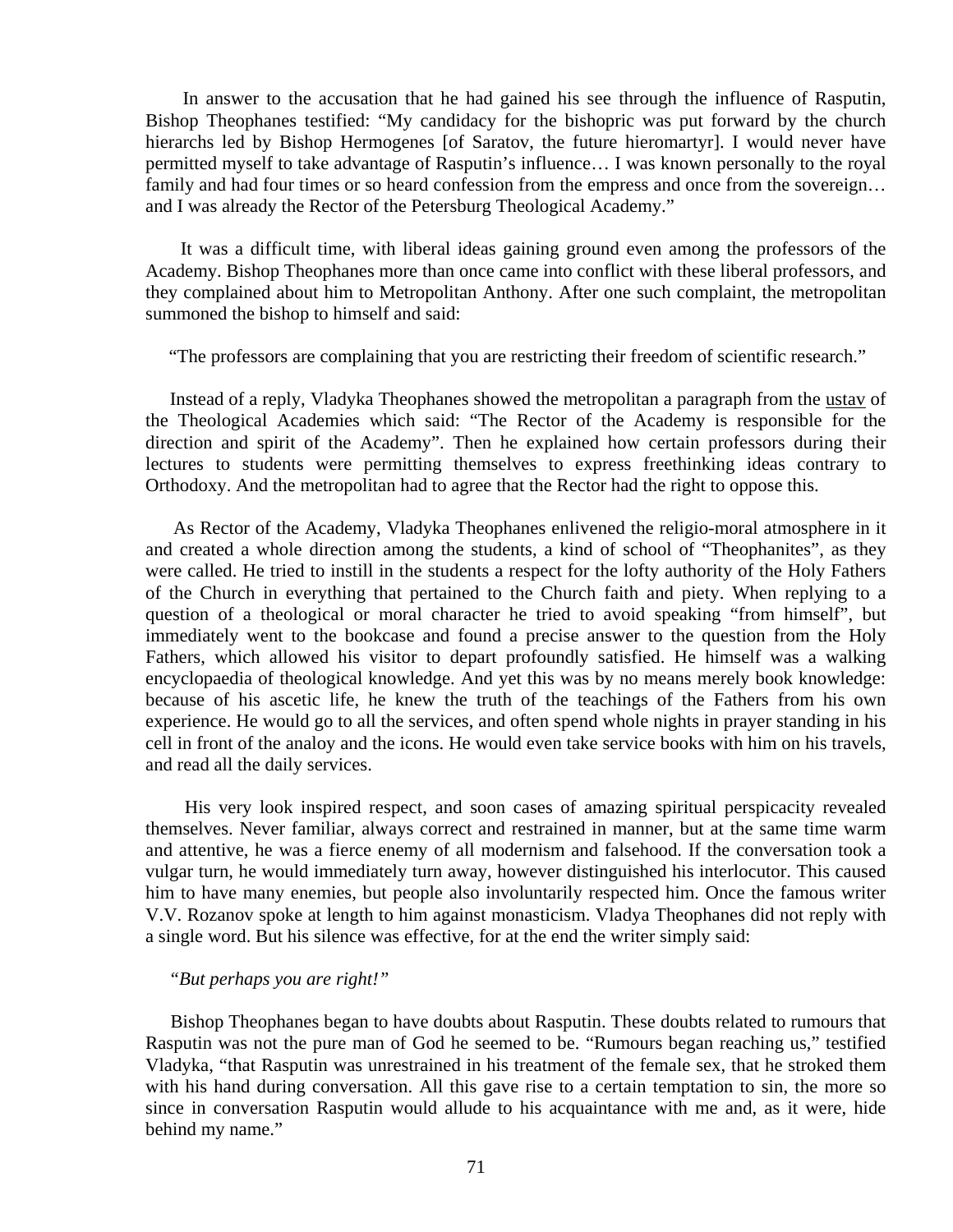At first Vladyka and his monastic confidants sought excuses for him in the fact that "we were monks, whereas he was a married man, and that was the reason why his behaviour has been distinguished by a great lack of restraint and seemed peculiar to us… However, the rumours about Rasputin started to increase, and it was beginning to be said that he went to the bathhouses with women… It is very distressing… to suspect [a man] of a bad thing…"

 Rasputin now came to meet Vladyka and "himself mentioned that he had gone to bathhouses with women. We immediately declared to him that, from the point of view of the holy fathers, that was unacceptable, and he promised us to avoid doing it. We decided not to condemn him for debauchery, for we knew that he was a simple peasant, and we had read that in the Olonets and Novgorod provinces men bathed in the bathhouses together with women, which testified not to immorality but to their patriarchal way of life… and to its particular purity, for… nothing was allowed. Moreover, it was clear from the *Lives* of the ancient Byzantine holy fools Saints Simeon and John [of Edessa] that both had gone to bathhouses with women on purpose, and had been abused and reviled for it, although they were nonetheless great saints."

 The example of Saints Simeon and John was to prove very useful for Rasputin, who now, "as his own justification, announced that he too wanted to test himself – to see if he had extinguished passion in himself." But Theophanes warned him against this, "for it is only the great saints who are able to do it, and he, by acting in this way, was engaging in self-deception and was on a dangerous path."

 To the rumours about bathhouses were now added rumours that Rasputin had been a khlyst sectarian in Siberia, and had taken his co-religionists to bathhouses there. Apparently the Tsar heard these rumours, for he told the Tsarina not to receive Rasputin for a time. For the khlysts, a sect that indulged in orgies in order to stimulate repentance thereafter, were very influential among the intelligentsia, especially the literary intelligentsia, of the time.

 It was at that point that the former spiritual father of Rasputin in Siberia, Fr. Makary, was summoned to Tsarskoe Selo, perhaps on the initiative of the Tsarina. On June 23, 1909 the Tsar recorded that Fr. Makary, Rasputin and Bishop Theophanes came to tea. There it was decided that Bishop Theophanes, who was beginning to have doubts about Rasputin, and Fr. Makary, who had a good opinion of him, should go to Rasputin's house in Pokrovskoe and investigate.

 Bishop Theophanes was unwell and did not want to go. But "I took myself in hand and in the second half of June 1909 set off with Rasputin and the monk of the Verkhoturye Monastery Makary, whom Rasputin called and acknowledged to be his 'elder'". The trip, far from placating Vladyka's suspicions, only confirmed them, so that he concluded that Rasputin did not "occupy the highest level of spiritual life". On the way back from Siberia, as he himself testified, he "stopped at the Sarov monastery and asked God's help in correctly answering the question of who and what Rasputin was. I returned to Petersburg convinced that Rasputin… was on a false path."

 While in Sarov, Vladyka had asked to stay alone in the cell in which St. Seraphim had reposed. He was there for a long time praying, and when he did not come out, the brother sfinally decided to enter. They found Vladyka in a deep swoon.

 He did not explain what had happened to him there. But he did relate his meeting with Blessed Pasha of Sarov the next year, in 1911. The eldress and fool-for-Christ jumped onto a bench and snatched the portraits of the Tsar and Tsarina that were hanging on the wall, cast them to the ground and trampled on them. Then she ordered her cell-attendant to put them into the attic.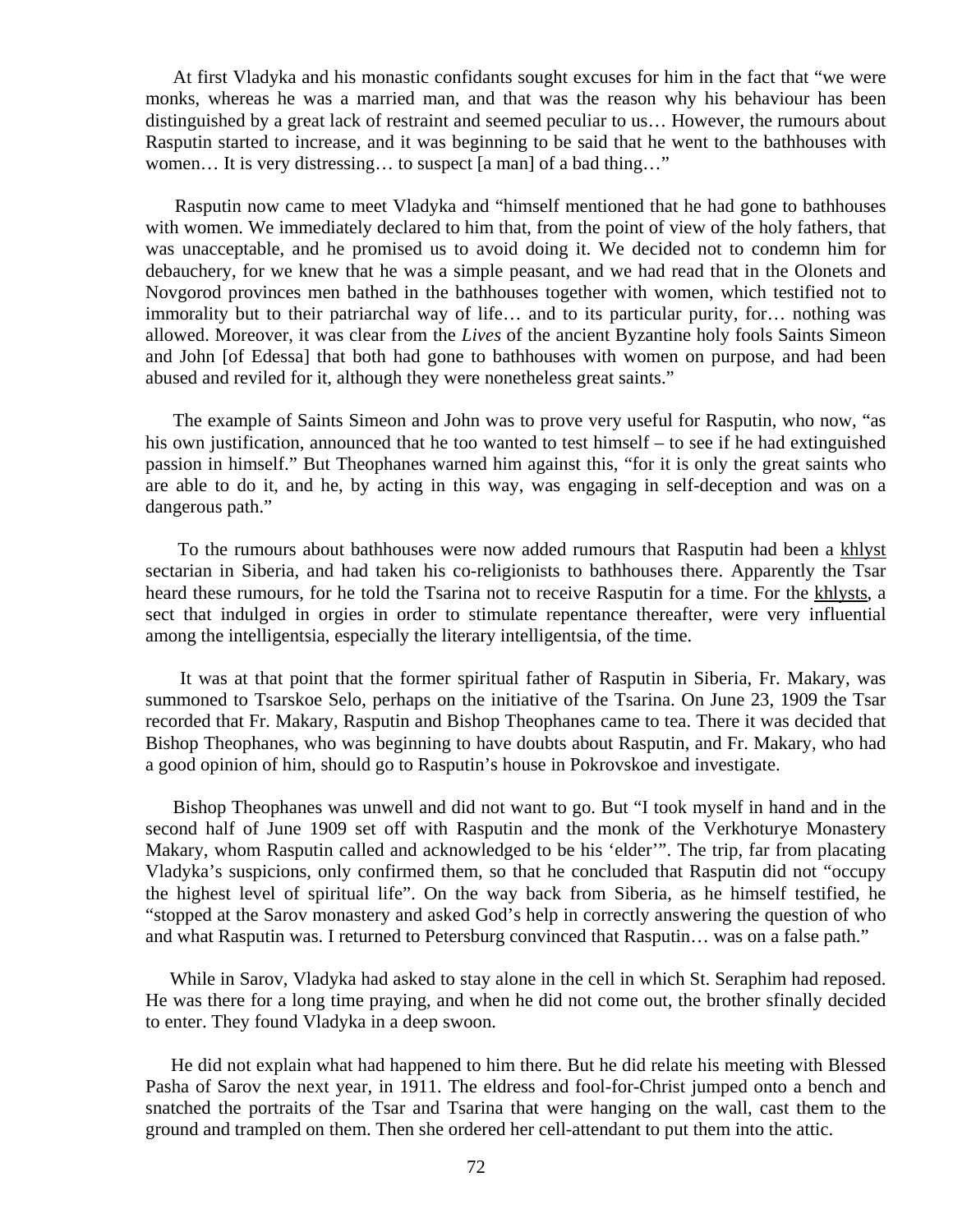This was clearly a prophecy of the revolution of 1917. And when Vladyka told it to the Tsar, he stood with head bowed and without saying a word. Evidently he had heard similar prophecies…

 Blessed Pasha then gave Vladyka a prophecy for himself personally. She hurled a ball of some kind of white matter onto his knees, which, on unwinding, he found to be the shroud of a dead man. "That means death!" he thought. But then she ran up and seized the shroud from his hands, muttering:

"The Mother of God will deliver… Our All-Holy Lady will save!"

 This was a prophecy of Vladyka's near-mortal illness in Serbia several years later, when he was saved from death by the Mother of God…

 On returning from Siberia and Sarov, Vladyka conferred with Archimandrite Benjamin and together with him summoned Rasputin. "When after that Rasputin came to see us, we, to his surprise, denounced him for his arrogant pride, for holding himself in higher regard than was seemly, and for being in a state of spiritual deception. He was completely taken aback and started crying, and instead of trying to justify himself admitted that he had made mistakes. And he agreed to our demand that he withdraw from the world and place himself under my guidance."

 Rasputin then promised "to tell no one about our meeting with him." "Rejoicing in our success, we conducted a prayer service… But, as it turned out, he then went to Tsarkoe Selo and recounted everything there in a light that was favourable to him but not to us."

## *Enemy of Rasputin*

 In 1910, for the sake of his health, Vladyka was transferred to the see of Tauris and Simferopol in the Crimea. Far from separating him from the royal family, this enabled him to see more of them during their summer vacation in Livadia. He was able to use the tsar's automobile, so as to go on drives into the mountains, enjoy the wonderful scenery and breathe in the pure air.

 He often recalled how he celebrated the Divine Liturgy in the palace. And how the Tsarina and her daughters chanted on the kliros. This chanting was always prayerful and concentrated.

 Vladyka used to say: "During this service they chanted and read with such exalted, holy veneration! In all this there was a genuine, lofty, purely monastic spirit. And with what trembling, with what radiant tears they approached the Holy Chalice!"

 "The sovereign would always begin every day with prayer in church. Exactly at eight o'clock he would enter the palace church. By that time the serving priest had already finished the proskomedia and read the hours. With the entry of the Tsar the priest intoned: 'Blessed is the Kingdom of the Father and of the Son and of the Holy Spirit, now and ever and unto the ages of ages. Amen.' And exactly at nine o'clock the Liturgy ended. Nor were there any abbreviations or omissions. And the priest did not give the impression of being in a hurry. The secret lay in the fact that there were no pauses at all. This enabled the Liturgy to be completed within one hour. For the priest this was an obligatory condition. The sovereign always prayed very ardently. Each petition in the litany, each prayer found a lively response in his soul.

"After the Divine service the working day of the sovereign began."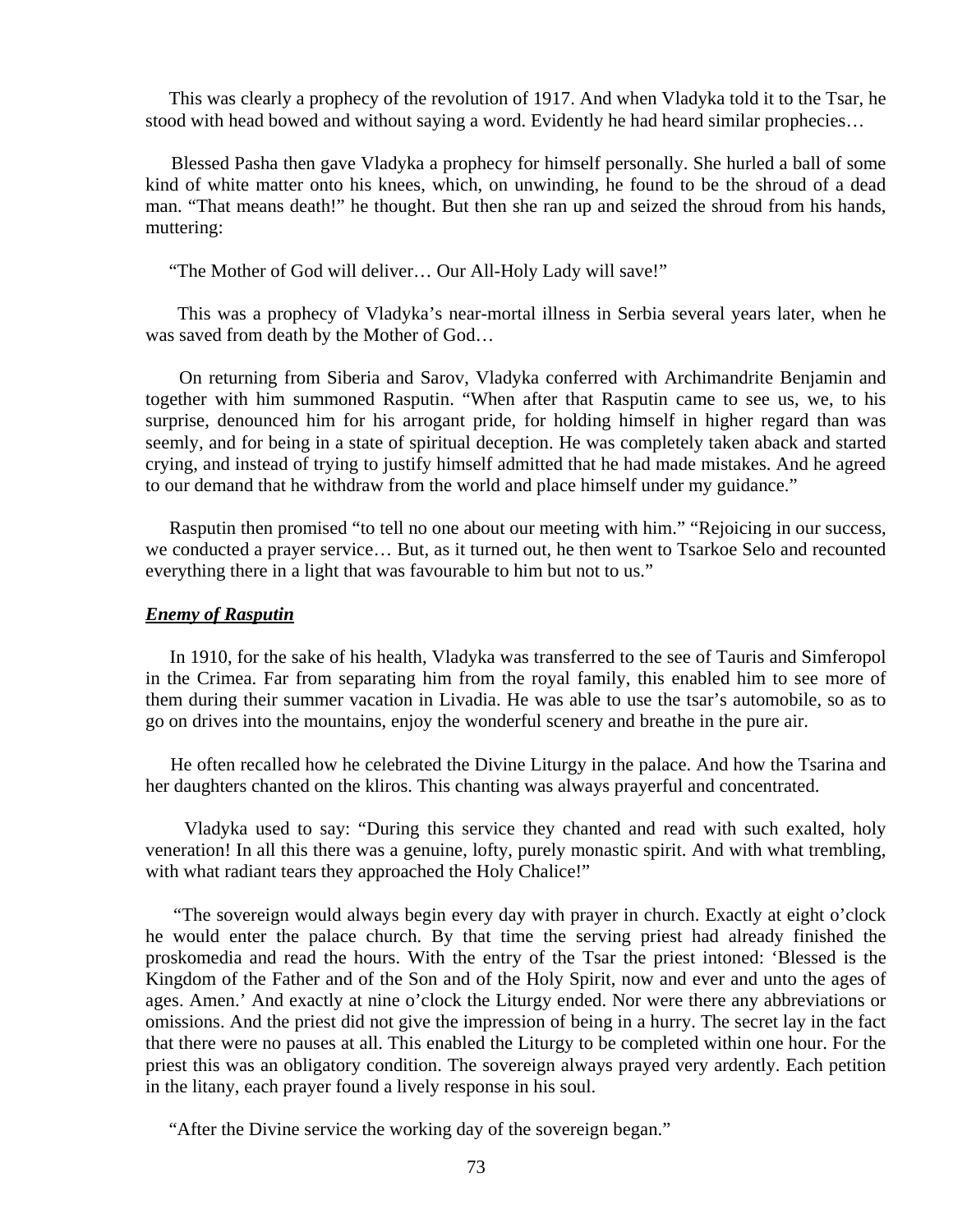However, the issue of Rasputin was destined to bring an end to this idyllic phase in the relations between Vladyka Theophanes and the Royal Family.

 "After a while," testifies Vladyka, "rumours reached me that Rasputin had resumed his former way of life and was undertaking something against us… I decided to resort to a final measure – to denounce him openly and to communicate everything to the former emperor. It was not, however, the emperor who received me but his wife in the presence of the maid of honour Vyrubova.

 "I spoke for about an hour and demonstrated that Rasputin was in a state of spiritual deception… The former empress grew agitated and objected, citing theological works… I destroyed all her arguments, but she… reiterated them: 'It is all falsehood and slander'… I concluded the conversation by saying that I could no longer have anything to do with Rasputin… I think Rasputin, as a cunning person, explained to the royal family that my speaking against him was because I envied his closeness to the Family… that I wanted to push him out of the way.

 "After my conversation with the empress, Rasputin came to see me as if nothing had happened, having apparently decided that the empress's displeasure had intimidated me… However, I told him in no uncertain terms, 'Go away, you are a fraud.' Rasputin fell on his knees before me and asked my forgiveness… But again I told him, 'Go away, you have violated a promise given before God.' Rasputin left, and I did not see him again."

 At this point Vladyka received a "Confession" from a former devotee of Rasputin's. On reading this, he understood that Rasputin was "a wolf in sheep's clothing" and "a sectarian of the Khlyst type" who "taught his followers not to reveal his secrets even to their confessors. For if there is allegedly no sin in what these sectarians do, then their confessors need not be made aware of it."

 "Availing myself of that written confession, I wrote the former emperor a second letter… in which I declared that Rasputin not only was in a state of spiritual deception but was also a criminal in the religious and moral sense… In the moral sense because, as it followed from the 'confession', Father Grigory had seduced his victims."

 There was no reply to this letter. "I sensed that they did not want to hear me out and understand… It all depressed me so much that I became quite ill – it turned out I had a palsy of the facial nerve."

 In fact, Vladyka's letter had reached the Tsar, and the scandal surrounding the rape of the children's nurse, Vishnyakova, whose confessor was Vladyka, could no longer be concealed. Vishnyakova herself testified to the Extraordinary Commission that she had been raped by Rasputin during a visit to Verkhoturye Monastery in Tobolsk province, a journey undertaken at the empress's suggestion. "Upon our return to Petrograd, I reported everything to the empress, and I also told Bishop Theophanes in a private meeting with him. The empress did not give any heed to my words and said that everything Rasputin does is holy. From that time forth I did not see Rasputin, and in 1913 I was dismissed from my duties as nurse. I was also reprimanded for frequenting the Right Reverend Theophanes."

 Another person in on the secret was the maid of honour Sophia Tyutcheva. As she witnessed to the Commission, she was summoned to the Tsar.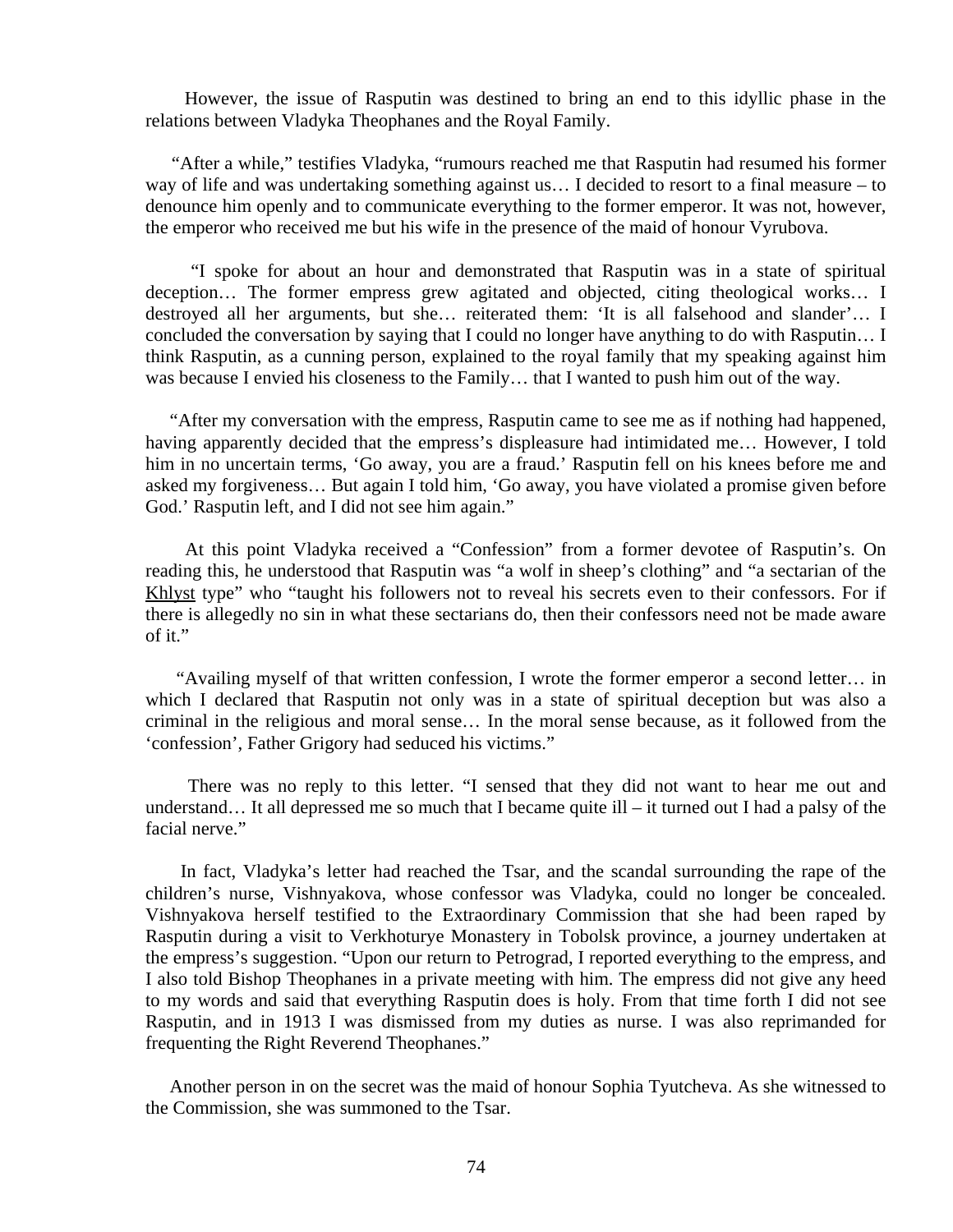"You have guessed why I summoned you. What is going on in the nursery?"

She told him.

"So you too do not believe in Rasputin's holiness?"

She replied that she did not.

"But what will you say if I tell you that I have lived all these years only thanks to his prayers?"

 Then he "began saying that he did not believe any of the stories, that the impure always sticks to the pure, and that he did not understand what had suddenly happened to Theophanes, who had always been so fond of Rasputin. During this time he pointed to a letter from Theophanes on his desk."

 "'You, your majesty, are too pure of heart and do not see what filth surrounds you.' I said that it filled me with fear that such a person could be near the grand duchesses.

"'Am I then the enemy of my own children?' the sovereign objected.

 "He asked me never to mention Rasputin's name in conversation. In order for that to take place, I asked the sovereign to arrange things so that Rasputin would never appear in the children's wing."

 But her wish was not granted, and both Vishnyakova and Tyutcheva would not long remain in the tsar's service…

 It was at about this time that the newspapers began to write against Rasputin. And a member of the circle of the Grand Duchess Elizabeth Fyodorovna, Michael Alexandrovich Novoselov, the future bishop and hieromartyr of the Catacomb Church, published a series of articles condemning Rasputin. "Why do the bishops," he wrote, "who are well acquainted with the activities of this blatant deceiver and corrupter, keep silent?… Where is their grace, if through laziness or lack of courage they does not keep watch over the purity of the faith of the Church of God and allow the lascivious khlyst to do the works of darkness under the mask of light?"

 The brochure was forbidden and confiscated while it was still at the printer's, and the newspaper *The Voice of Moscow* was heavily fined for publishing excerpts from it.

 In November, 1910, Bishop Theophanes went to the Crimea to recover from this illness. But he did not give up, and inundated his friend Bishop Hermogenes with letters. It was his aim to enlist this courageous fighter against freethinking in his fight against Rasputin. But this was difficult because it had been none other than Vladyka Theophanes who had at some time introduced Rasputin to Bishop Hermogenes, speaking of him, as Bishop Hermogen himself said, "in the most laudatory terms." Indeed, for a time Bishop Hermogenes and Rasputin had become allies in the struggle against freethinking and modernism.

 Unfortunately, a far less reliable person then joined himself to Rasputin's circle – Sergius Trophanov, in monasticism Iliodor, one of Bishop Theophanes's students at the academy, who later became a Baptist, married and had seven children. Fr. Iliodor built a large church in Tsaritsyn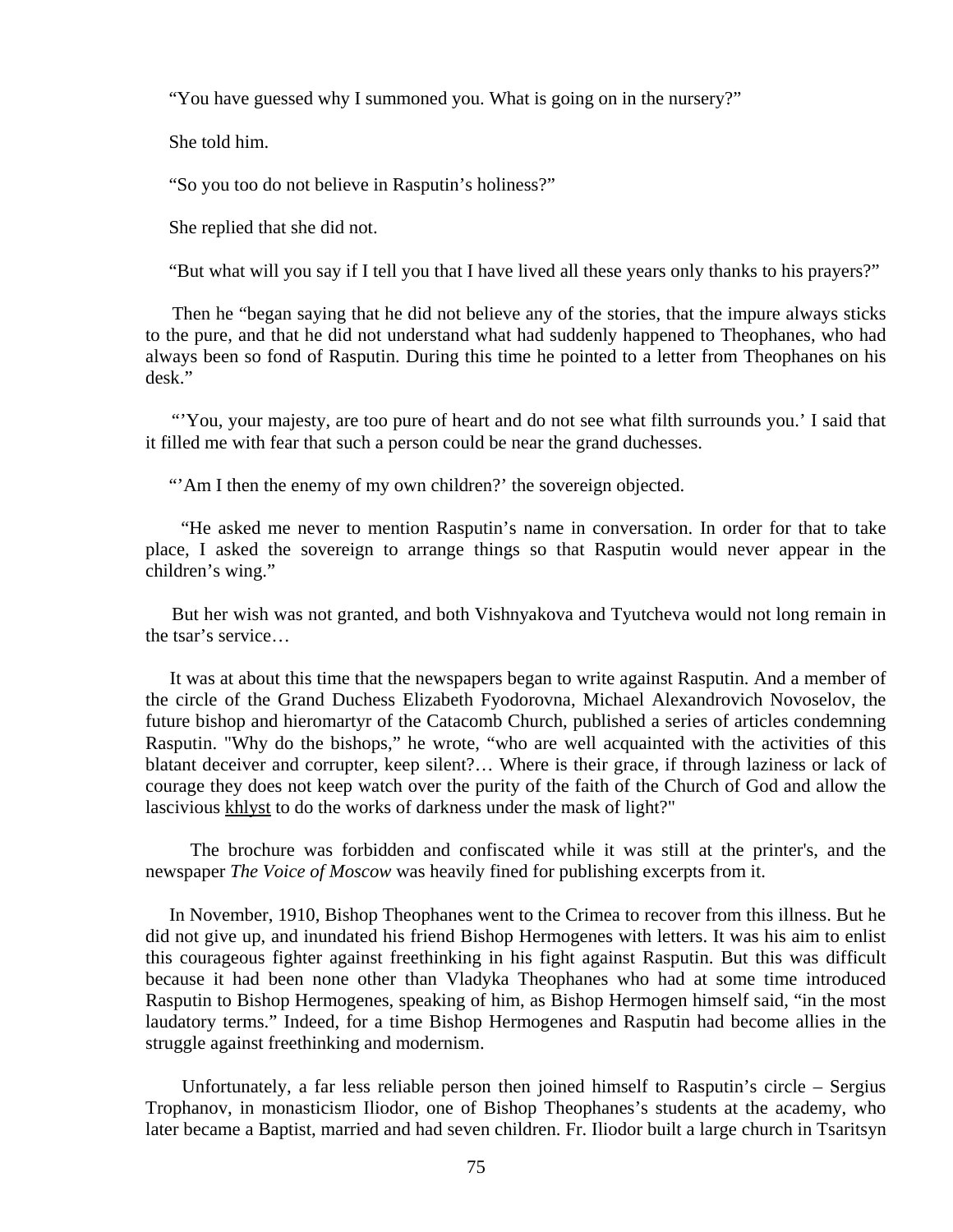on the Volga, and began to draw thousands to it with his fiery sermons against the Jews and the intellectuals and the capitalists. He invited Rasputin to join him in Tsaritsyn and become the elder of a convent there. Rasputin agreed.

 However, Iliodor's inflammatory sermons were not pleasing to the authorities, and in January, 1911 he was transferred to a monastery in Tula diocese. But he refused to go, locked himself in his church in Tsaritsyn and declared a hunger-strike. Bishop Hermogenes supported him, but the tsar did not, and ordered him to be removed from Tsaritsyn. However, at this point Rasputin, who had taken a great liking to Iliodor, intervened, and as Anya Vyubova testified, "Iliodor remained in Tsaritsyn thanks to Rasputin's personal entreaties". From now on, Olga Lokhtina would bow down to Rasputin as "Lord of hosts" and to Iliodor as "Christ"…

 When Rasputin's bad actions began to come to light, Hermogen vacillated for a long time. However, having made up his mind that Vladyka Theophanes was right, and having Iliodor on his side now too, he decided to bring the matter up before the Holy Synod, of which he was a member, at its next session. Before that, however, he determined to denounce Rasputin to his face. This took place on December 16, 1911. According to Iliodor's account, Hermogenes, clothed in hierarchical vestments and holding a cross in his hand, "took hold of the head of the 'elder' with his left hand, and with his right started beating him on the head with the cross and shouting in a terrifying voice, 'Devil! I forbid you in God's name to touch the female sex. Brigand! I forbid you to enter the royal household and to have anything to do with the tsarina! As a mother brings forth the child in the cradle, so the holy Church through its prayers, blessings, and heroic feats has nursed that great and sacred thing of the people, the autocratic rule of the tsars. And now you, scum, are destroying it, you are smashing our holy vessels, the bearers of autocratic power… Fear God, fear His life-giving cross!"

 Then they forced Rasputin to swear that he would leave the palace. According to one version of events, Rasputin swore, but immediately told the empress what had happened. According to another, he refused, after which Vladyka Hermogenes cursed him. In any case, on the same day, December 16, five years later, he was killed…

 Then Bishop Hermogenes went to the Holy Synod. First he gave a speech against the khlysty. Then he charged Rasputin with khlyst tendencies. Unfortunately, only a minority of the bishops supported the courageous bishop. The majority followed the over-procurator in expressing dissatisfaction with his interference "in things that were not of his concern".

 Vladyka Hermogenes was then ordered to return to his diocese. As the director of the chancery of the over-procurator witnessed, "he did not obey the order and, as I heard, asked by telegram for an audience with the tsar, indicating that he had an important matter to discuss, but was turned down."

 The telegram read as follows: "Tsar Father! I have devoted my whole life to the service of the Church and the Throne. I have served zealously, sparing no effort. The sun of my life has long passed midday and my hair has turned white. And now in my declining years, like a criminal, I am being driven out of the capital in disgrace by you, the Sovereign. I am ready to go wherever it may please you, but before I do, grant me an audience, and I will reveal a secret to you."

 But the Tsar rejected his plea. On receiving this rejection, Bishop Hermogenes began to weep. And then he suddenly said: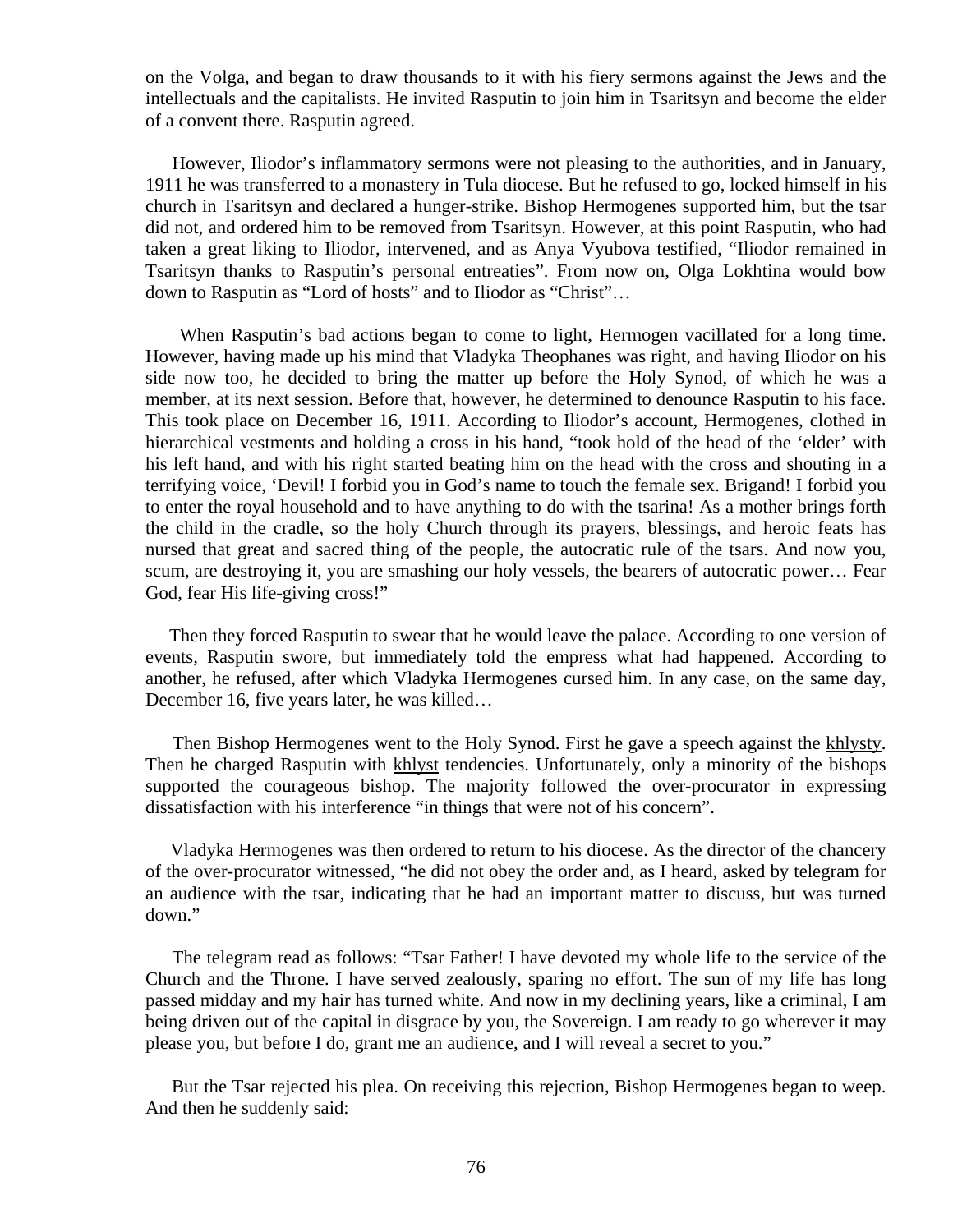"They will kill the tsar, they will kill the tsar, they will surely kill him."

## *Bishop of Astrakhan*

 The opponents of Rasputin now felt the fury of the Tsar. Bishop Hermogenes and Iliodor were exiled to remote monasteries. And Vladyka Theophanes was transferred to the see of Astrakhan.

 Before departing from the Crimea, Vladyka called on Rasputin's friend, the deputy overprocurator Damansky. He told him: "Rasputin is a vessel of the devil, and the time will come when the Lord will chastise him and those who protect him."

 Later, in October, 1913, Rasputin tried to take his revenge on Vladyka by bribing the widow of a Yalta priest who knew Vladyka, Olga Apollonovna Popova, to say that Vladyka had said that he had had relations with the empress. The righteous widow rejected his money and even spat in his face.

 Vladyka's health, which was in general not good because of his very ascetic way of life since his youth, was made worse by the climate in Astrakhan. He contracted malaria and a lung disease. Grand Duchess Elizabeth pleaded with her sister not to forbid him to receive treatment in the Crimea, but the request was turned down. Later, however, the grand duchess did manage to get Vladyka transferred to the see of Poltava.

 In spite of the Tsarina's hostility to Bishop Theophanes with regard to Rasputin, Vladyka always had the highest opinion of the Tsarina and always defended her against those who would slander her.

 Although suffering from ill health and deeply grieving over his break with the royal family and Rasputin's continuing hold over them, Vladyka Theophanes quickly won the respect and love of his flock in Astrakhan.

 Once, on the namesday of the Tsar, Vladyka went out with his clergy to serve a prayer service for the health of his Majesty in the middle of the cathedral. But in front of him, nearer the altar, stood what seemed to be, judging from his clothes, a Muslim. It turned out later that this was the Persian consul dressed in extravagant finery, with orders and a sabre, and a turban on his head. Vladyka, pale, weak and ill, asked the consul through a deacon to step to one side or stand with the other official persons, with the generals behind the bishop's throne. The consul remained in his place and made no reply to Vladyka's request. After waiting for several minutes, Vladyka sent the superior of the church to request the consul not to stand between the altar and Vladyka and clergy, but to stand to one side. The consul did not move. Vladyka waited, without beginning the official prayer service. And yet the whole leadership of the province and the city, together with the military in parade uniform, were gathered in the church. On the square in front of the church were soldiers drawn up for parade.

 Again they went up to the consul and asked him to go to one side and not to stand between the clergy and the altar, the more so as he was dressed in such demonstrative attire. Instead of replying, the consul pointed at the clock, and then angrily said:

 "Convey to your Hierarch that the prayer service should have been started long ago as indicated in the official timetable, a prayer service for the prosperity of his Majesty the Emperor.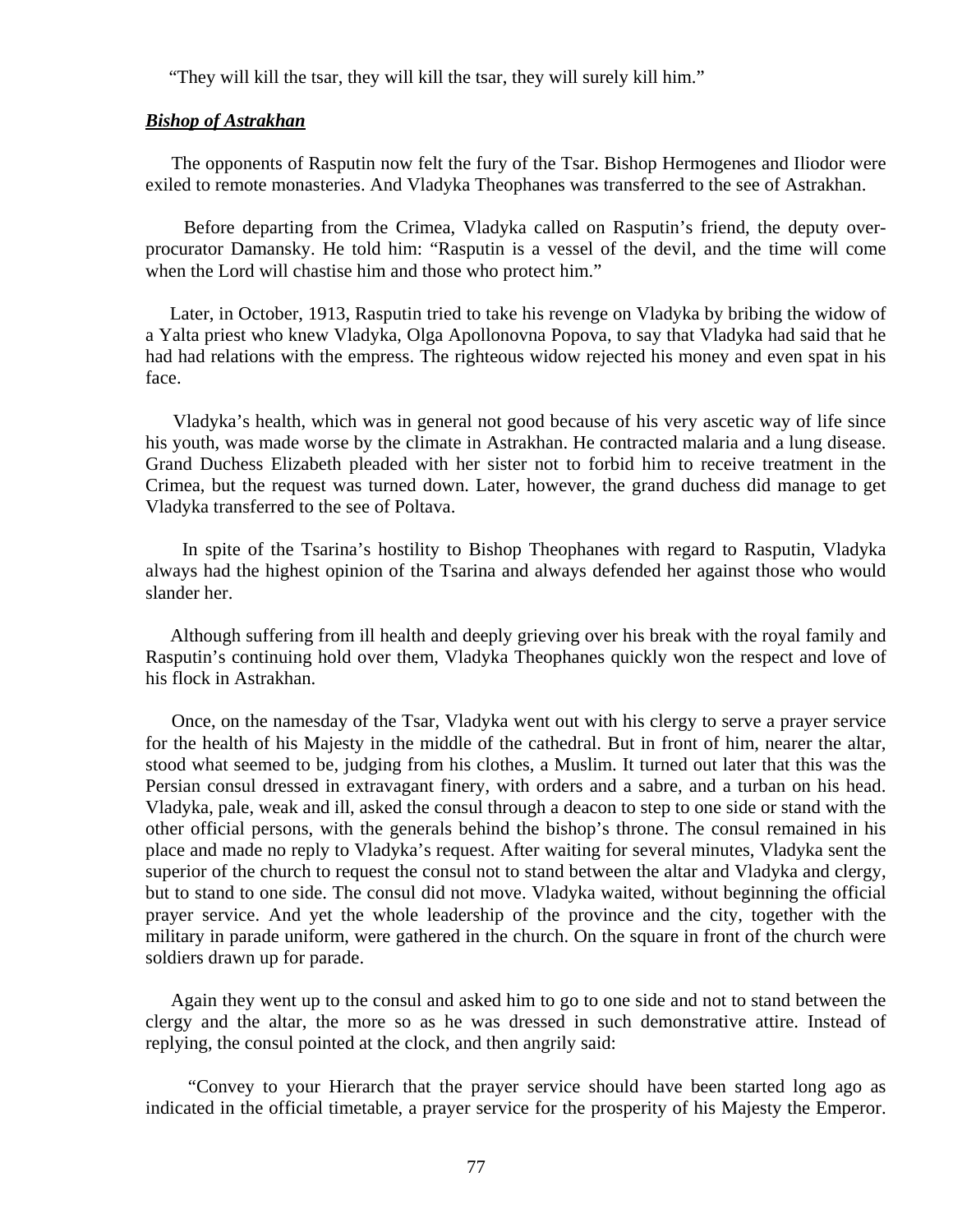For this delay, he - your Hierarch - will answer for his stubbornness. He has delayed the prayer service for a whole half-hour!"

 When Bishop Theophanes was informed of the consul's reply, he asked them to convey to him the message:

 "It is not I, but you, who are delaying the prayer service. And until you go to one side, the prayer service will not begin."

 When he heard that, the consul demonstratively left the church casting furious looks and mumbling threats. Immediately Vladyka began the service and the choir intoned the Te Deum.

 As was to be expected, the consul made a protest to the Tsar, accusing the "audacious hierarch who had stopped the Te Deum for the health of the Tsar from proceeding normally", and who, being a "hierarch in disgrace", had attempted to make a political act out of the incident. But then the opposite of what was expected happened. The Tsar and Tsarina approved of Bishop Theophanes's act…

 Before that good news arrived, however, Vladyka had been comforted in another way, during Vespers in the church: "I had so much pain because of the Persian consul and I felt so ill… One evening, when I was serving in the cathedral, I saw St. Theodore the General in a coat of mail… Lord, what joy! How that comforted me! All my sadness and tiredness vanished in an instant. I understood that the Lord approved of my firmness and that He was sending me his martyr to support me... "

 Another comfort came in a letter to him from the paralysed Schema-Nun Eugenia, who had the gift of clairvoyance: "I'm having a dream. Some black, threatening clouds have covered the sky. Suddenly the holy Bishop Joasaph of Belgorod appeared. He read a long manuscript, then tore it up, and at that moment the sun reappeared behind the clouds. Soon it was shining clearly and tenderly… Glory to Thee, O Lord!"

 On March 8/21, 1913 Vladyka was transferred from Astrakhan to Poltava. As he was leaving Astrakhan, writes someone who knew him well, "there took place an unusually vivid incident, which in itself witnessed to the loftiness and spirituality of his soul, and his truly pastoral relationship to his flock. Before, the people in Astrakhan had protested decisively against his transfer to Poltava. But he nevertheless had to go, a huge crowd assembled at the station, and several hundred people lay on the rails in front of the train to stop it from going. This continued for several hours until they finally managed to free the railway line. I personally think that this is the most vivid event in the story of his life. The people, the flock felt, understood the loftiness of his soul, the soul of their archpastor, and witnessed this love of theirs and understanding, perhaps in too primitive a way, but truly with all their soul, mind and heart. Nobody ever heard of a similar incident with anybody else!"

## *Archbishop of Poltava*

 Church life was at a low level when Vladyka came to his new diocese, and hardly anyone attended the services. And so "I prayed to the Guardian Angels of my flock to make to be born in them a zeal for God, to excite in their souls a thirst for prayer and penitence. That is so important. With penitence, there is no true prayer. Only he who feels himself to be infinitely guilty before God truly prays."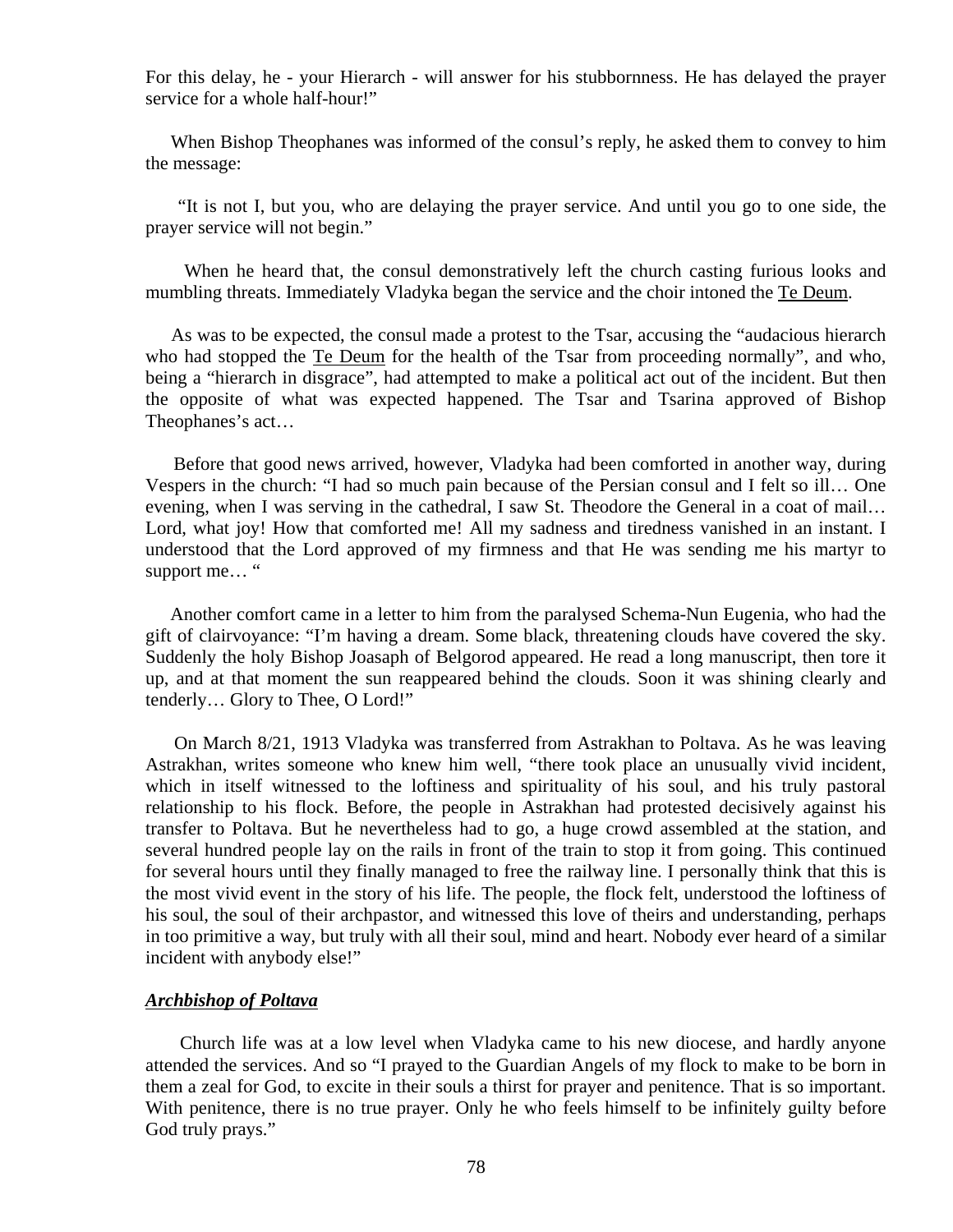And his prayers were answered. The church began to fill up. And the people began to pray with fervour; the zeal of the archbishop communicated itself to all the clergy.

 Vladyka also paid attention to the chanting in church. He looked for someone who knew church chant since childhood to direct the choir. And he founded a "chanting school" for the chanters. The pupils were entirely looked after by the diocese and lived near the episcopal palace. They had to know the words of the chants by heart and understand their meaning perfectly. The child voices of Poltava were soon recognized to be among the best in Russia.

 Vladyka also attended rehearsals and chose the chants. He saw it that the choir became wellknown not only through the technical perfection of its chanting, but also through its truly liturgical spirit. The people understood this immediately, and the church services were from then on very well attended.

 Instead of the pagan celebrations of the New Year, Vladyka instituted a solemn Te Deum at midnight, during which the choir sang marvelously and the cathedral was full to bursting…

 So popular did Vladyka become that when he arrived at the cathedral on feast days he found his path covered with flowers…

In 1913 the Russian Church celebrated the  $300<sup>th</sup>$  anniversary of the founding of the Romanov dynasty. Patriarch Gregory of Antioch came to the celebrations, and during the solemn service in his honour in the Pochaev Lavra the litanies were pronounced in Greek by Archbishop Anthony (Khrapovitsky) of Volhynia, the host, in Latin by Archbishop Theophanes and in other languages by the other priests.

 In Poltava a whole series of incidents took place which testified to the loftiness of Vladyka Theophanes, who had visions and revelations from God*.*

 In Poltava there lived an exceptionally pious married couple, who were exceptionally devoted to Vladyka Theophanes. When the husband died, the widow, being in indescribable sorrow, asked Vladyka whether he could tell her what was the fate of her dead spouse in the other life. Vladyka replied that perhaps after a period of time he would be in a condition to give a reply to her question. Vladyka prayed that this should be revealed to him, and after a certain time he consoled the widow, saying that God had had mercy on her husband.

 Prince Zhevakhov, who later became Bishop Ioasaph, asked Vladyka about the fate beyond the grave of the Bishop of Belgorod who had been found hanged in the lavatory of the archiepiscopal podvorye. Has his soul perished? Vladyka Theophanes replied that the bishop had not perished, since he had not laid hands on himself, but this had been done by the demons. It turned out that this house was being reconstructed, and there had been a house church in it before. But the atheistminded builders had blasphemously built a lavatory in the place where there had been the altar. When holy places are defiled or where a murder or suicide is committed, the grace of God leaves, and demons settle there. It is difficult to say whether this bishop was guilty of this blasphemy, but he became the victim of the demons.

 Once a married couple came to the archbishop complaining about the behaviour of their beloved son, who, though pious in his childhood, no longer went to church, but returned home late at night in a drunken state. Weeping, they asked him to pray for their son.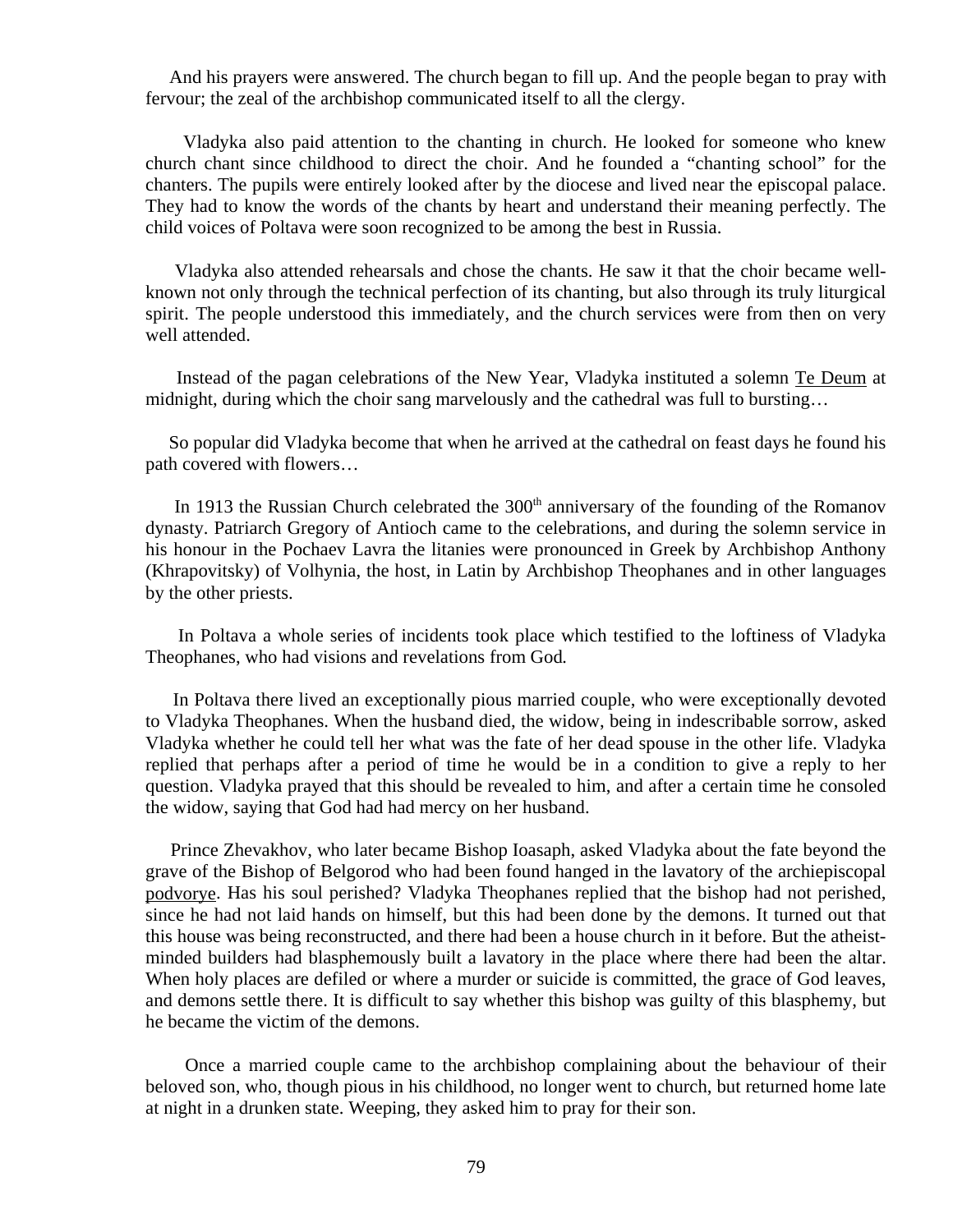The son came home late again one night and began to curse and swear. The next morning he could not get out of bed. He did not eat or speak, was feverish and gradually wasted away. His parents were beginning to lose all hope of a cure when they turned to the archbishop again.

 The sick boy was already unconscious, and was groaning and crying. Then he came to himself and said that a monk had come to him in his delirium and had said:

 "If you don't correct yourself, and turn from the path of sin, you will die and perish without fail!"

 The sick boy wept and swore that he would correct himself. Gradually he began to eat again, and the illness left him. As soon as he could walk, he went to the cathedral to pray and shed tears of penitence. After the service he approached the server to kiss the cross and was amazed to recognize in the archbishop the monk who had appeared to him in his illness! From then on, the young man visited the archbishop frequently, thanked him for praying for him, asked him to forgive him and reiterated his promise to reform his life.

 Another rich couple came to the archbishop, complaining about their son, too. Under the influence of bad companions, he was living a debauched life and paid no heed to their pleas. They sought help from the archbishop, but at the same time continued to indulge their son, giving him money. The archbishop advised them to stop giving him money, to be severe with him. But they replied that in their opinion this was not Christian.

 "No," they said, "we want to raise him with love in a Christian spirit. When he gets bigger he will understand and will appreciate our kindness."

 The archbishop could only keep silent. The boy got bigger and became more and more disobedient. Not content with asking for money, he demanded it and even robbed his parents of it. They turned to the archbishop asking him what to do. He gave them the same advice. They again rejected it. Finally the boy left his parents' house and gave himself up completely to debauchery. The parents cursed him and when they came back weeping to the archbishop, they recognized their error. But it was already too late.

 "Certain parents," concluded the archbishop while telling this story, "before beginning to educate their children should educate themselves, or rather re-educate themselves in the spirit of Christianity. Then what happened in this family would not happen with them."

 A private correspondent writes: "This is a story related by the wife of Professor L.V.I of Poltava theological seminary on what happened in their family.

 "In 1915 her son, an officer, whose bride was in Poltava, returned on leave from the front. This officer's leave ended in Paschal week. The young people wanted to be crowned before the departure of the bridegroom. L.V. knew Vladyka Theophanes well and he loved the whole of their family. And L.V. came to Vladyka and asked for his blessing on the marriage on one of the days of Paschal week. Vladyka, who was always attentive and read to help anyone who asked, this time fell into sad thought and said that he wanted first to look at the canons, and then he would give his answer.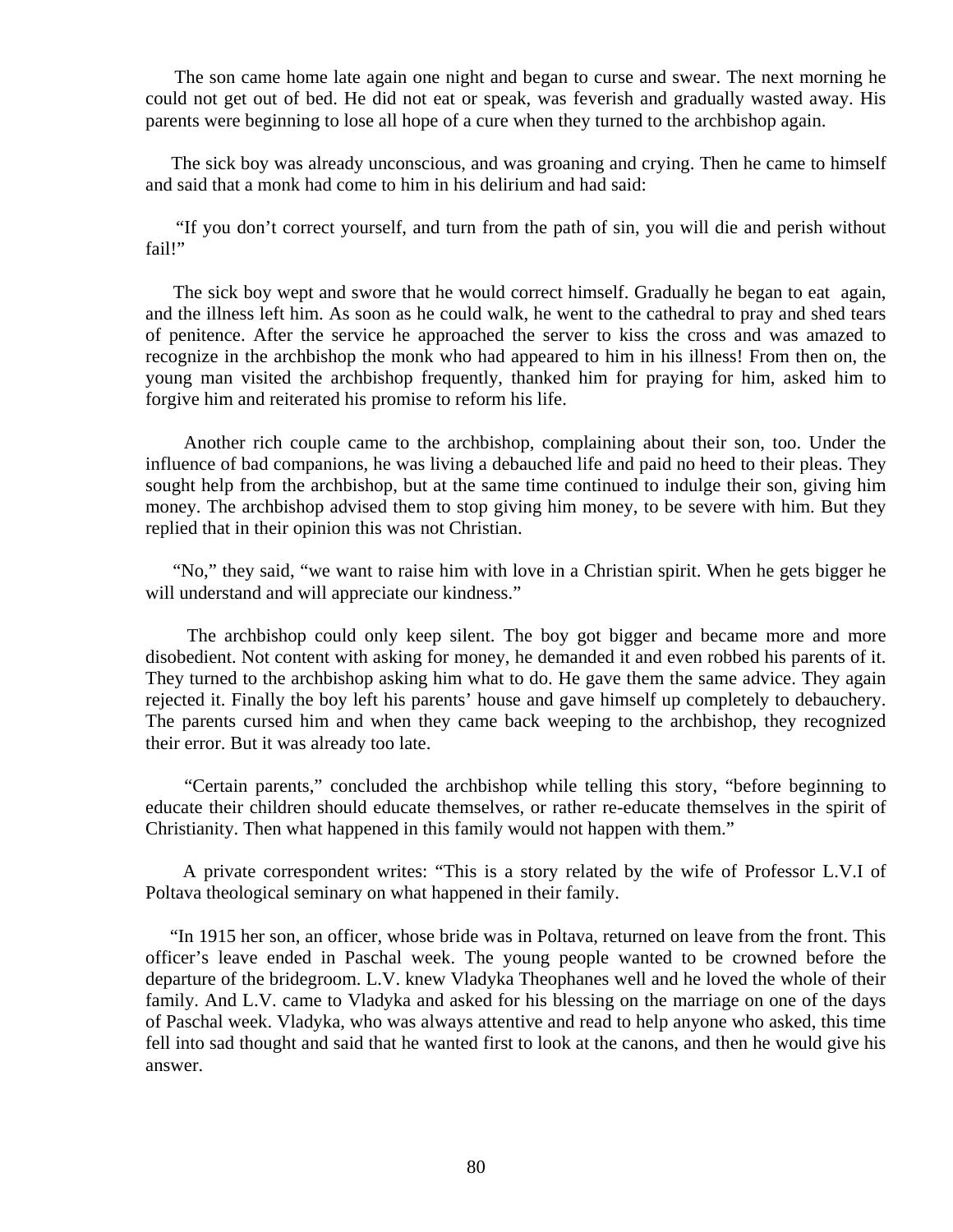"A few days later the mother of the bridegroom again came to Vladyka. Vladyka said firmly: 'I cannot bless the marriage of your children on these Paschal days, since the Church does not allow it and for the young people there will be great unhappiness if they do not obey the Church.'

 "The mother was terribly upset and threatened the Archbishop with many unpleasantnesses. She thought that Vladyka, as a strict ascetic, did not understand life and for that reason was not allowing the marriage in completely exceptional circumstances.

 "In spite of the Archbishop's ban, they found a priest who agreed to carry out their marriage. After the marriage, the officer departed, having left his young wife in Poltava. But from this moment all trace of him was lost. In spite of all the inquiries of the mother and young wife, nobody could tell them where he was or what had happened to him.

 "In relating this, L.V. wept bitterly. She used to say that the wife was in a terrible condition. There was one man whom she wanted to marry. L.V. herself wanted this, for she was convinced that her son was no longer among the living, but at the same time there were no facts, and the wife, not knowing for certain about the death of her husband, could not marry for a second time. This lack of knowledge tormented both the mother and the young woman. L.V. wept and said: 'How great Vladyka Archbishop Theophanes was! And we valued him so little, we did not understand and did not obey…'

 "The inhabitants of Poltava always remembered how the prayers of Vladyka Theophanes healed the sick, and how by his prayers he turned many from sin."

 There was a well-off family with two maid servants. One of them died, and it was discovered after her death that a large sum of money had disappeared. Suspicion fell upon the surviving maid servant. She wept and implored the Mother of God to show where the money was hidden. The Mother of God answered her prayer: one day, the dead woman appeared to Archbishop Theophanes and showed him the place where the money was buried…

 A similar incident had taken place a few years before, when Vladyka was Bishop of Simferopol. A young man whom Vladyka had known died, and then appeared to him and asked him for his holy prayers to help him pass through the "toll-houses". Vladyka prayed, and the young man appeared to him again, thanking him for his prayers and asking him to celebrate a thanksgiving service.

"But you are dead! It is a pannikhida that we must celebrate for you, and not a Te Deum!"

 "They told it me over there, they've allowed it for me… The point is that over there we are all alive, there are no dead amongst us!"

 Then he explained how he had died and passed into the next life, but the person who passed on this story did not understand Archbishop Theophanes's words.

 Once the administration of the diocese received a letter from one of the parishes complaining that their priest had given himself over to black magic and sorcery. He was naturally red-haired, but one night he had become brown, then violet and now he was green! The priest was summoned. Weeping, he explained: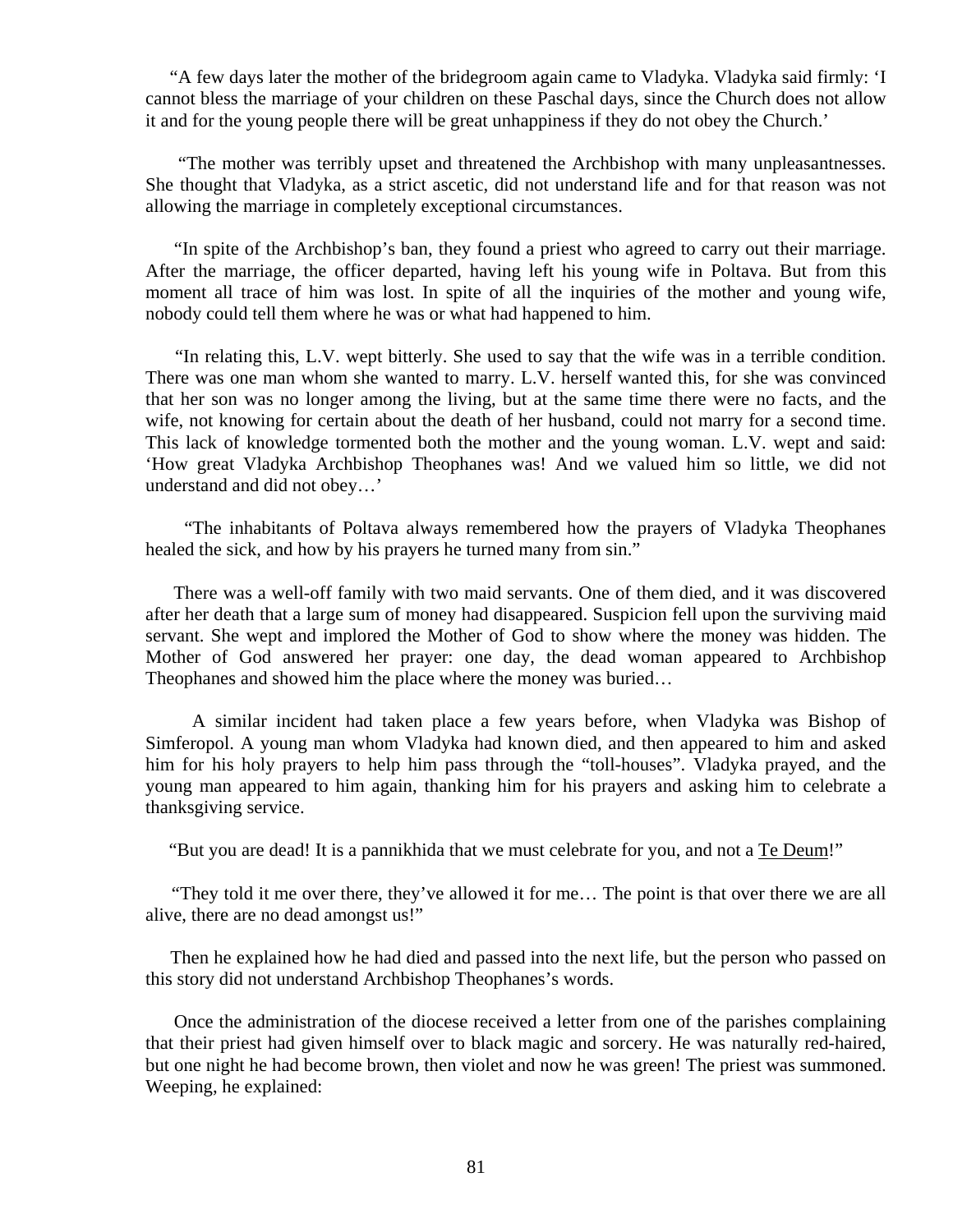"My wife reproached me for always being red-haired. 'You should at least dye your beard!' And I dyed it black. And then during the night the dye disappeared, and it became violet, and now it is becoming green… Forgive me, for Christ's sake! There's no sorcery here, just cowardice!"

 "Your fault," replied the archbishop, "consists in having led these little ones into error. They didn't understand what was happening and basically they have not acted wrongly. One cannot accuse them of anything. It's you who should ask their forgiveness and be more prudent in the future. I am not going to impose a penance on you: you are a priest and can impose it on yourself."

And he added, after telling this story:

 "We had to send someone to the parish to explain matters to the parishioners and reassure them."

 On another occasion, as Archbishop Averky tells the story, "one of the priests of the Poltava diocese related that when Vladyka was touring his diocese the priests who had modernist tendencies were afraid to appear before him. If Vladyka saw that a priest's beard and hair were obviously trimmed short or that there was some other irregularity he would say very gently and tactfully:

"'And you, Batyushka, would you be so kind as to go and spend a month in such-and-such a monastery?"

 Vladyka's typical day in Poltava was divided as follows. He would rise from sleep in the second half of the night and carry out his prayer rule. In the morning, when the bell sounded, he would go into the house church, where the hieromonk on duty was performing the morning service and the Divine Liturgy. After the Liturgy Vladyka would drink some coffee and withdraw to his study, where he occupied himself with diocesan affairs, and then went over to the reading of his beloved Holy Fathers. He wrote much. In the afternoon would come lunch. Weather permitting, he would go into the garden for a time and walk around praying the Jesus prayer. Then he would again withdraw to his study. When the bell sounded for Vespers, he would go to the church. After Compline he would receive visitors. After supper there would be free time for conversation with his clergy and work in his study.

 His study was furnished in the simplest way possible. In the corner stood an iron bed with planks instead of a mattress, on which Vladyka took a little sleep. There were many icons, Vladyka prayed in front of them for a long time with a candle in his hand in spite of the lighted lampadas. His food was the simplest, and he ate very little. When he was very tired from meeting people, he would withdraw for a few days to the Lubny Holy Transfiguration monastery.

#### *The Revolution*

 The abdication of the Tsar, whom Archbishop Theophanes greatly loved and admired, was a terrible shock for him as for all the true believers. Soon the Provisional Government set up an Extraordinary Commission to investigate the truth about the relationship between the Tsarina and Rasputin. Vladyka was summoned and testified that he had never had any doubt about the complete purity of these relations. As former confessor of the Tsarina, he declared officially that on her side the relationship was motivated only by her care for the Tsarevich, and the undoubted success that Rasputin had in saving the Tsarevich's life while the doctors had shown themselves to be completely helpless. As for the other rumours, these were lies and slanders… With regard to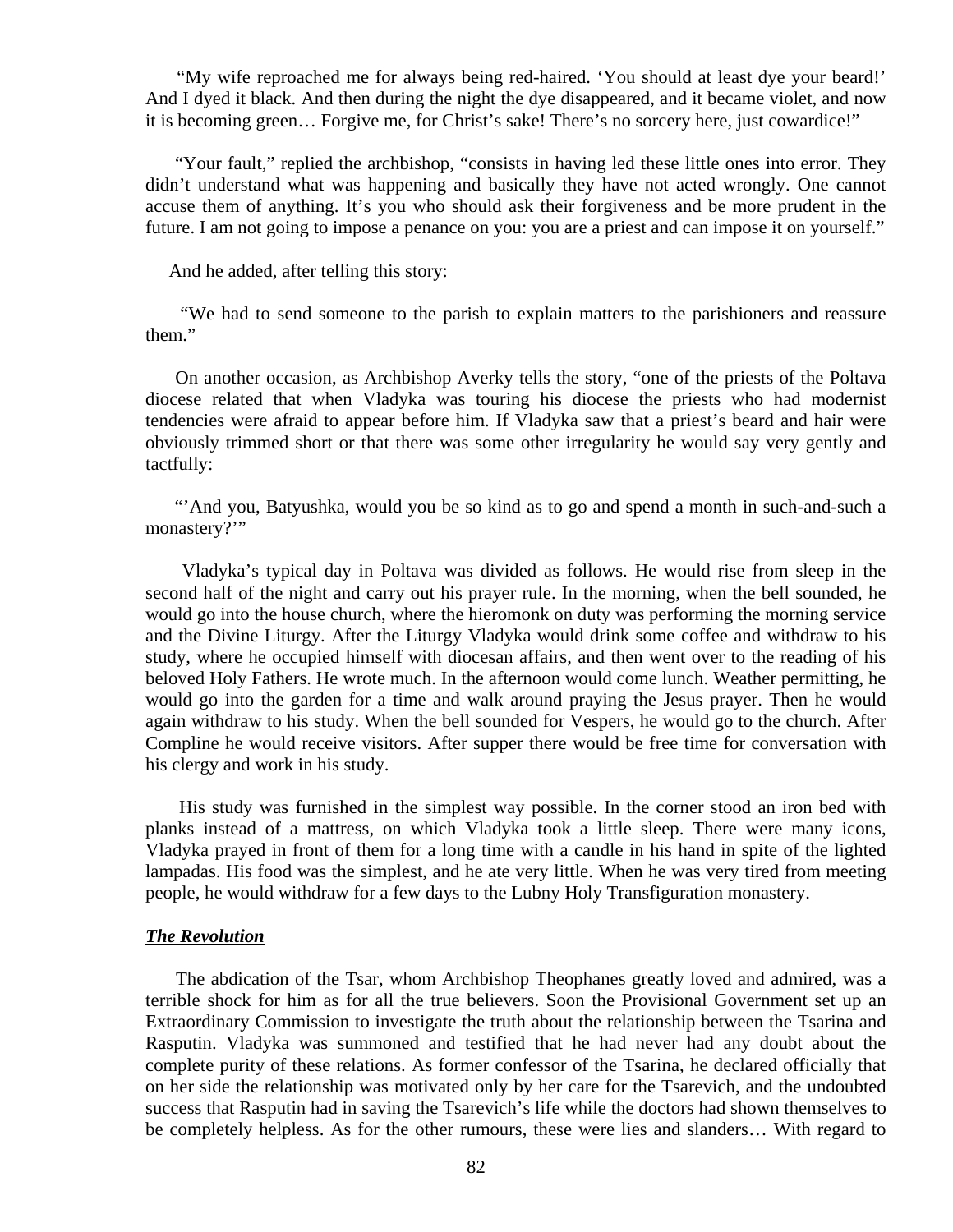Rasputin himself, Vladyka considered that he was not a hypocrite, but was a simple man who had suffered a terrible spiritual catastrophe and had fallen, a fall that had been willed by those around him and which they had treated as just a joke…

 As Archbishop of Poltava, Vladyka was sent as a delegate to the Local Council of the Russian Orthodox Church in Moscow in 1917-18. The novice who served him at the time said:

 "The archbishop and I left Poltava and arrived in Moscow. Nobody greeted us and we did not know what to do. We went to a monastery, but felt that we were not welcome. They had nothing to eat. They gave only a bowl of soup with some thin cabbage which his Eminence Theophanes was not able to swallow because of the weakness of his stomach. We had to leave. A student gave his room for some days… I wrote an urgent letter to Poltava requesting that someone bring some food, for there they had everything. An archimandrite arrived with food. Finally, he obtained for us some lodgings in the Kremlin, in which some other hierarchs were already living. They were starving: the archbishop had to nourish them. I did not attend the Council sessions, I didn't hear the speeches, I could only observe things from the outside… I remember some attacks against Metropolitan Macarius [of Moscow], a holy man. He left the assembly room, but with a smile…"

 During the Council, some modernist clergy, future renovationist heretics, came up to Vladyka and said:

 "We respect you and venerate you, Vladyko. We know your principled firmness, your faithfulness to the Church, your wisdom. But you yourself see how fast the waves of time are rolling; they are changing everything, and changing us also… There was a monarchy, there was an autocratic Tsar, and now there is nothing of all that. We must, whether we like it or not, make concessions to the changes. As the great teacher of the Church, St. John Chrysostom said so well, we must sometimes, so as to guide the vessel of the Church up to the harbour, give in to the waves and currents so as to await the favourable moment and bring the ship into the haven… That's how it is now, the Church must yield a little…"

"Yes," replied the Archbishop, "but yield what?"

 "You must be with the majority! Otherwise with whom will you remain? You must yield, the wisdom of the Church demands it. Otherwise you will consign yourself to complete solitude."

 "'The majority can frighten me,' said St. Basil the Great, 'but it can never convince me… ' To continue the thought of the holy bishop, let us say that it is not solitude that is frightening, but the renunciation of the truth. And that means that it is necessary to remaining without weakening in the Lord Jesus Christ. It is on Him that the whole of the Church stands as on her foundation. 'For other foundation can no man lay than that which has been laid, Jesus Christ' (I Corinthians 3.11). And that is why we must not be, as the Apostle says, like 'children, tossed to and fro, and carried about with every wind of doctrine, by the sleight of men, and cunning craftiness, whereby they lie in wait to deceive' (Ephesians 4.14). We must firmly hold on to what we have received from the Fathers of the Church. As is so well said in the kontakion of the Feast of the Holy Fathers of the First Ecumenical Council: 'The preaching of the Apostles and the doctrines of the Fathers confirmed the one Faith of the Church. And wearing the garment of truth woven from the theology on high…' This 'garment' is the clothing of the Church, the teaching received from the Fathers of the ancient Church, which they themselves received from the preaching of the Apostles. And the holy Apostles received it from the very Source of Truth, our Lord Jesus Christ….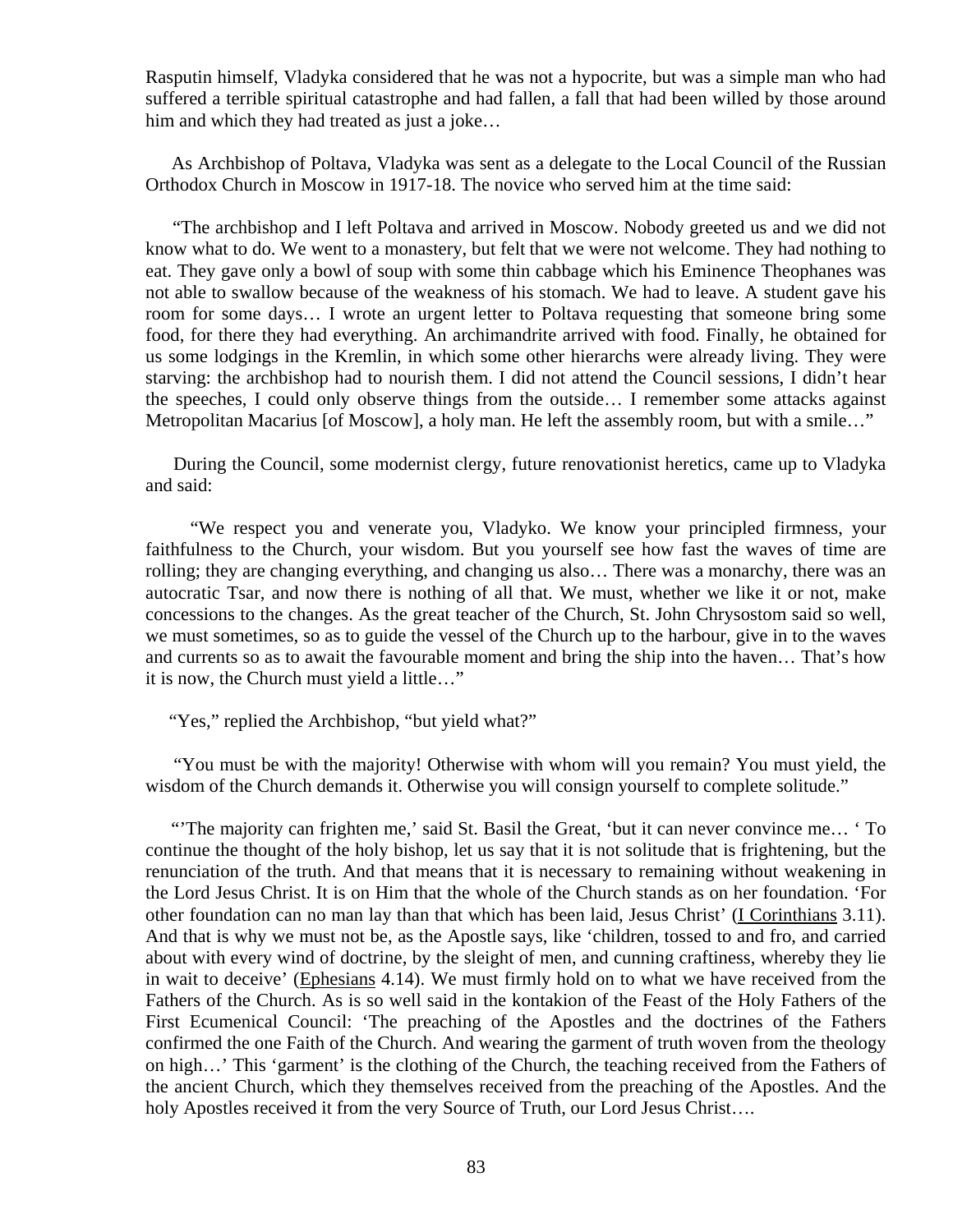"As for the question with whom we shall remain if we do not rejoin those who are ready to make a revolution in the Church, the reply is perfectly clear: we shall remain without moving with those who for the last two thousand years have formed the body of the One, Holy, Catholic and Apostolic Church on earth, although this is the Church of the Heavens. We also in a certain sense have entered this Heavenly Church, through the saints and first of all through him who baptised Russia, St. Vladimir, and through all the saints, known and unknown, beginning with Saints Anthony and Theodosius of the Kiev Caves, via Saints Sergius of Radonezh and Seraphim of Sarov, and all the saints and martyrs of our Russian land, which is protected by the Heavenly Queen, she who intercedes for us."

 "And with whom will you, brothers, remain, if with all your numbers you give yourselves up to the will of the waves of contemporary life? They have already swept you into the flabbiness of Kerensky's regime, and soon they will push you under the yoke of the cruel Lenin, into the claws of the red beast."

The church modernists silently left him…

 Vladyka Theophanes recounted the witticism that went the rounds in the Council: "Archbishop Anthony Khrapovitsky is the most intelligent. Metropolitan Tikhon of Moscow is the gentlest. And Archbishop Anastasy Gribanovsky is the wisest in a special sense…"

 During the Council, Archbishop Theophanes was appointed head of a commission entrusted with investigating the heresy of the name-worshippers, a heresy that had broken out among the Russian monks of Mount Athos five years earlier and which had been supported by Vladyka's old enemy, Rasputin. This was a natural appointment, since Vladyka's master's thesis had been on the Name of God.

 He prepared a report on the subject, but unfortunately the red terror cut short the proceedings of the Council. The commission (whose deputy president was the heretic Fr. Sergius Bulgakov) did not meet, and it is not now known where this report is. All we have is Vladyka's succinct but precise formula: "The Divinity rests *in* the Name of God", which is an implicit rejection of the name-worshippers' thesis that the Name of God *is* God*.*

 On returning to Poltava, Vladyka Theophanes had to suffer much from the Ukrainian autocephalists who, on seizing power, demanded that he serve a triumphant requiem liturgy for Ivan Mazeppa in Poltava cathedral. Mazeppa was the favourite of Peter the Great who had betrayed him at the battle of Poltava in 1712 and had then been anathematised by the Church. But Vladyka said:

 "I cannot do this. I do not have the right to do what you ask me because the Church has anathematised Ivan Mazeppa for his treachery. I am not entitled to lift the anathema, which was hurled by the highest representatives of the Church at that time."

"But it was the Muscovites who did it!"

 "No, you are mistaken. There was no patriarchate at that time. The Church was ruled by the patriarchal locum tenens, Metropolitan Stephen Yavorsky, who was from the Western Ukraine. Besides, Tsar Peter surrounded himself precisely with Ukrainians, who were more educated…"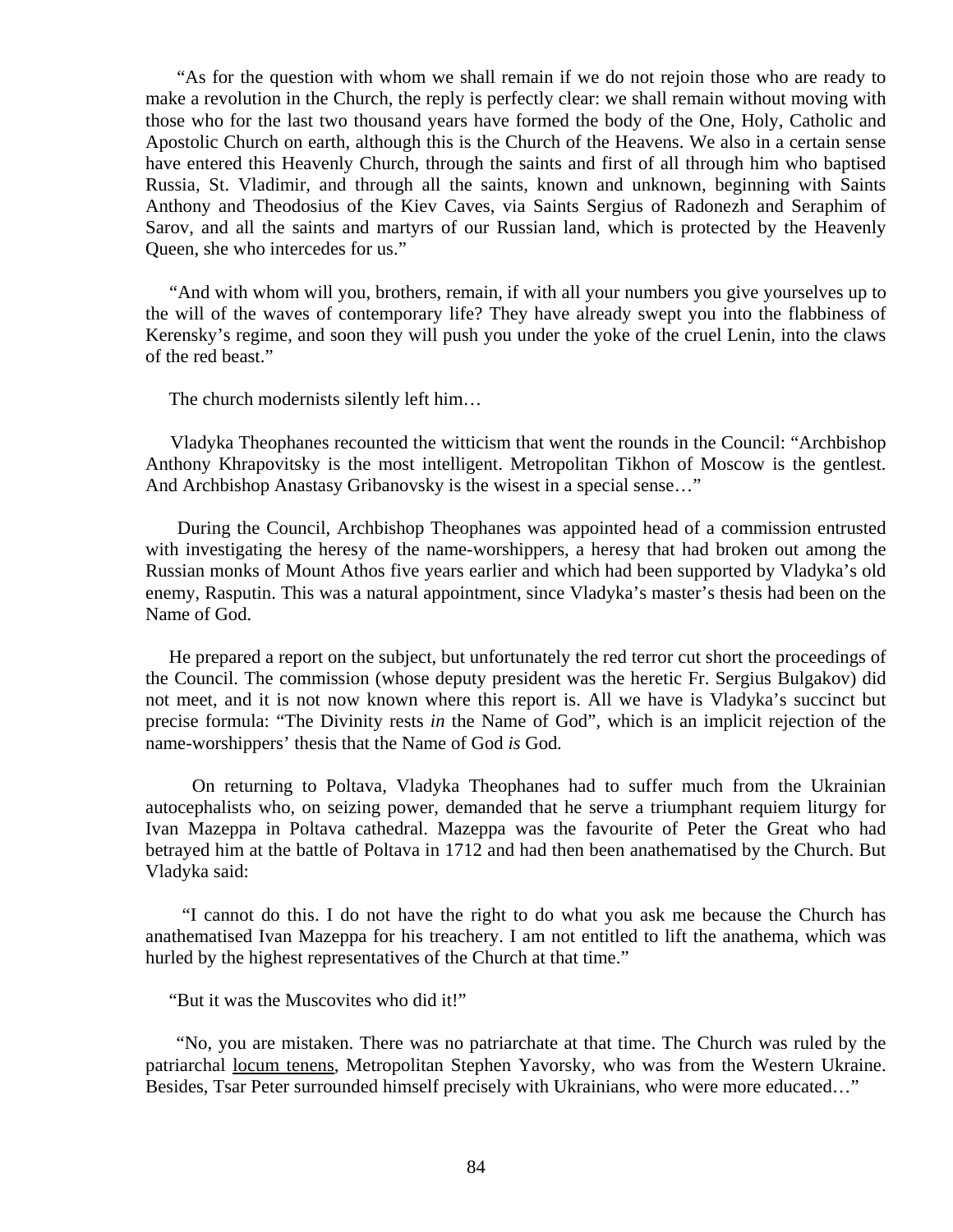For his principled refusal, Vladyka was put in prison, and was released only when the government of Petlyura was overthrown and the White Army liberated Poltava. After Vladyka's exile to Serbia, the struggle against the autocephalists and renovationists was continued by his close disciple, the future hieromartyr Bishop Basil of Priluki.

#### *In Serbia*

 Civil war erupted between the Reds and the Whites, and by the beginning of 1920 it was clear that the Reds, who had already carried unparalleled atrocities against church property and church servers, were going to win. In the same year Archbishop Theophanes became a member of the Higher Church Administration of the South of Russia, formed in accordance with the decree of Patriarch Tikhon and the Holy Synod,  $\underline{ukaz}$  N<sup>o</sup> 362 of November 7/20, 1920. Almost immediately, at the suggestion of the White army commanders, who said that their departure would be merely provisional, the HCA prepared to flee southwards from the invasion of the barbarians.

 The first stage of the journey took them to Stavropol, and then to Ekaterinodar in the Northern Caucasus. Coming out of Ekaterinodar cathedral, the president of the HCA, Metropolitan Anthony (Khrapovitsky) of Kiev, asked the thousands of worshippers whether they should stay in Russia or leave. The people shouted that they should leave and pray for them in the lands beyond the sea. A Te Deum was celebrated, and the immense crowd prayed and wept. The Cossacks came to bid farewell to their hierarchs.

 Then the hierarchs set off with the remnants of the White Army for the Crimea, the last refuge of Free and Orthodox Russia. They settled in the monastery of St. George in Sevastopol. Three months later, they left for Constantinople.

 Helen Yurievna Kontzevich writes: "[Vladyka Theophanes] departed from Russia on a steamship along with Metropolitans Anthony (Khrapovitsky) and Platon and Bishop Benjamin (Fedchenko). They discussed the situation of the Church the whole way. Bishop Theophanes's position differed from the united opinion of the other bishops, who stood for the path of church politics, and they parted ways."

 However, these differences did not reveal themselves to be serious at that time, and in 1921 Vladyka, together with the whole Higher Church Administration, moved to Yugoslavia at the invitation of Patriarch Demetrius of Serbia, and took part in November of the same year in the First Russian All-Emigration Council in Sremsky-Karlovtsy.

 Nicholas Zernov, a participant in this Council, describes Vladyka Theophanes at this time: "The Archbishop of Poltava Theophanes (Bystrov, 1874-1940) was a learned man and an ascetic, withdrawn from the world. His head bowed, his voice scarcely audible, he sometimes celebrated in the Athonite podvoryes. He seemed completely immersed in prayer and indifferent to the world around him, but there came out from him a power that was his own and which fixed people's attention on this fragile old man."

 The most important decision of this Council was the call for the restoration of the Romanov dynasty to the throne of Russia. In this connection, it is interesting to note the letter which Archbishop Theophanes wrote to Helen Yurievna Kontzevich in 1930 on the subject of the coming Tsar: "You ask me about the near future and about the approaching last times. I do not speak on my own, but am saying that which was revealed to me by the Elders, The coming of the Antichrist draws nigh and is very near. The time separating us from him can be counted a matter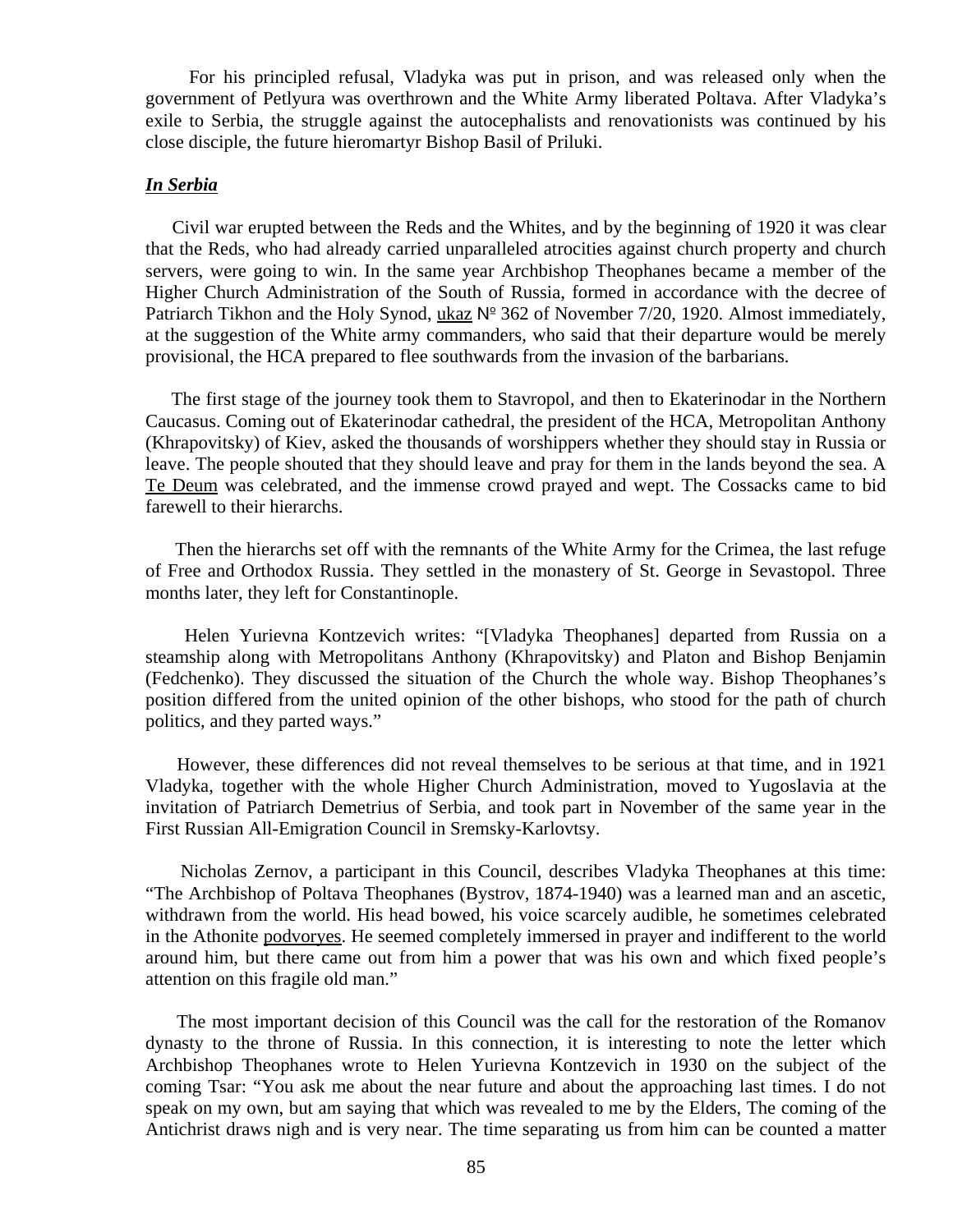of years, and at the most a matter of some decades. But before the coming of the Antichrist Russia must yet be restored - to be sure, for a short time. And in Russia there must be a Tsar forechosen by the Lord Himself. He will be a man of burning faith, great mind and iron will. This much has been revealed about him. We shall await the fulfilment of what has been revealed. Judging by many signs it is drawing nigh, unless because of our sins the Lord God shall revoke it, and alter what has been promised. According to the witness of the word of God, this also might happen."

 According to Schema-Monk Epiphany (Chernov), one of Vladyka's cell-attendants in Bulgaria, Vladyka said that the future tsar "will not be a Romanov, but he will be of the Romanovs according to the maternal line." And to another visitor he wrote: "O Russia, Russia! How terribly she has sinned before the goodness of the Lord. The Lord God deigned to give Russia that which He gave to no other people on earth. And this people has turned out to be so ungrateful. It has left Him, renounced Him, and for that reason the Lord has given it over to be tormented by demons. The demons have entered into the souls of men and the people of Russia has become possessed, literally demon-possessed. And all the terrible things that we hear have been done and are being done in Russia: all the blasphemies, the militant atheism and the fighting against God – all this is taking place because of the demon-possession. But the possession will pass through the ineffable mercy of God, and the people will be healed. The people will turn to repentance, to faith. This will take place when nobody expects it. Orthodoxy will be regenerated in her and will triumph. But that Orthodoxy which was before will no longer exist. The great elders said that Russia would be regenerated, that the people itself would re-establish the Orthodox Monarchy. A powerful Tsar will be placed by God Himself on the Throne. He will be a great reformer and he will have a strong Orthodox faith. He will depose the unfaithful hierarchs of the Church, and will himself be an outstanding personality, with a pure, holy soul. He will have a strong will. He will come from the dynasty of the Romanovs according to the maternal line. He will be a chosen one of God, obedient to Him in all things. He will transfigure Siberia. But this Russia will not continue to exist for long. Soon that will take place which the Apostle John speaks of in the Apocalypse."

 And again he said, as witnessed by Archbishop Averky: "In Russia, the elders said, in accordance with the will of the people, the Monarchy, Autocratic power, will be re-established. The Lord has forechosen the future Tsar. He will be a man of fiery faith, having the mind of a genius and a will of iron. First of all he will introduce order in the Orthodox Church, removing all the untrue, heretical and lukewarm hierarchs. And many, very many - with few exceptions, all will be deposed, and new, true, unshakeable hierarchs will take their place. He will be of the family of the Romanovs according to the female line [according to Schema-Monk Epiphany he said: "He will *not* be of the family of the Romanovs, but will be related to them through women]. Russia will be a powerful state, but only for 'a short time'... And then the Antichrist will come into the world, with all the horrors of the end as described in the Apocalypse."

 Vladyka Theophanes was appointed abbot of the monastery of Petkovitsa in the diocese of Shabats. However, because of his poor health, the new abbot was not able to spend much time with the brethren, and, as Archbishop Anthony of San Francisco recounts, "the older brethren began to complain, while the younger brethren were on the side of Vladyka. Fr. Ambrose [Kurganov] was especially grieved when he encountered the complaining. He always honoured the holiness of the authority of the abbacy.

 "Realizing his weakness to calm the ferment, longing for another form of life,… Archbishop Theophanes decided to leave Petkovitsa.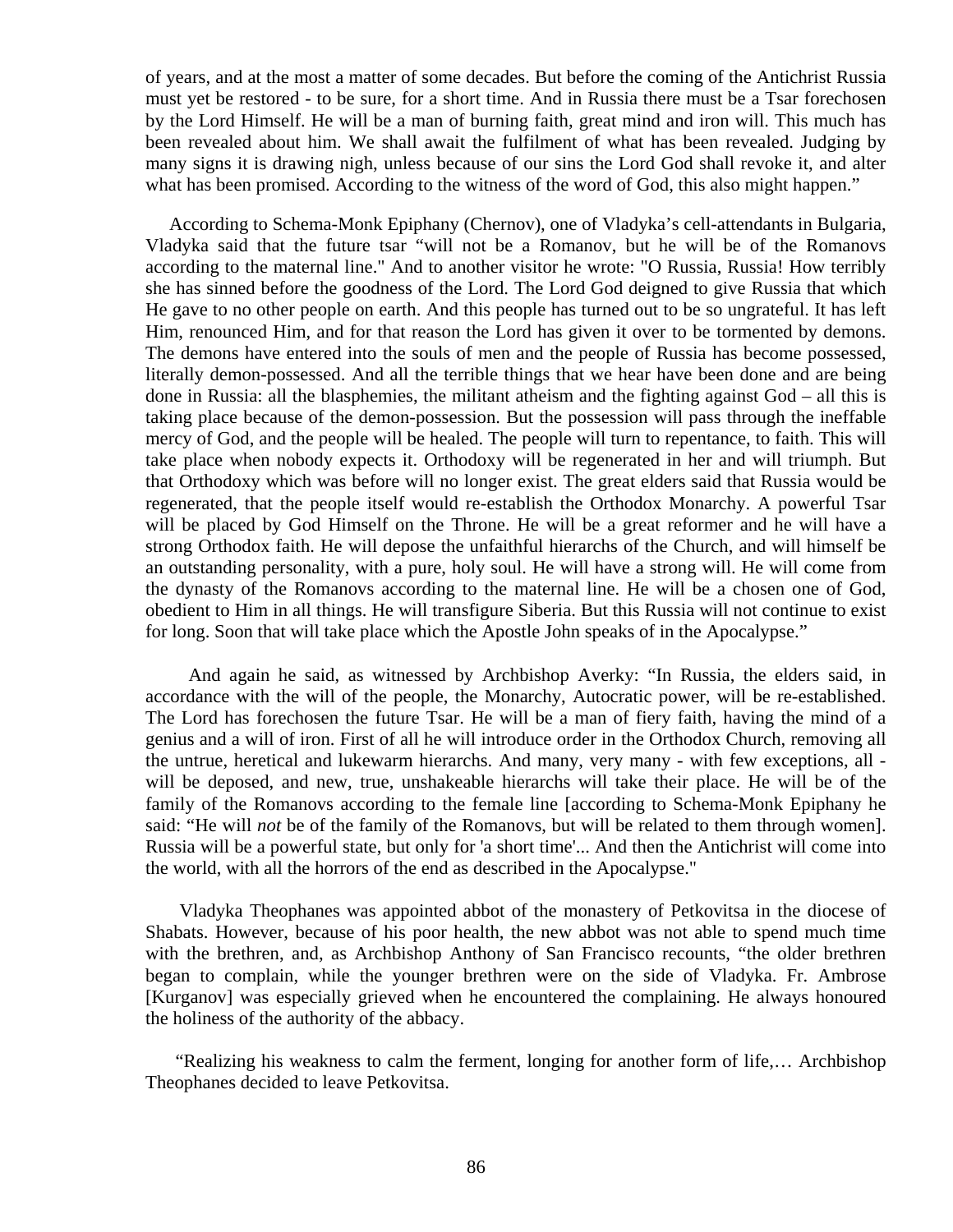"Before his departure, on the feast day of the Petkovitsa church, October 1, 1923, he ordained deacon Ambrose to the priesthood during the Divine Liturgy.

 "It is said that on that day, St. Paraskeva was seen standing in the sanctuary near the holy table…"

 The archbishop was taken away, sick, to another monastery on the Adriatic coast. It was meant to be a place of recuperation, but his health only worsened.

 "I could scarcely move, I was so weak; my sick throat deprived me of my last strength, and every day I became weaker. There were so few monks in the monastery that there were no services. There was a Serbian Orthodox monastery not far away. One day, as the bells were ringing for the beginning of Vespers, I decided to go for the last time to pray in a church: I dressed and left, to respond to the call of the bells.

 "I dragged myself painfully to the monastery, and on arriving I saw a hieromonk occupied in playing cards in the courtyard of the monastery, his stole hanging on a tree beside the church, which was locked. I went up to the monk and asked him:

"'What's happening, is Vespers already finished?'

"'We rang the bells so that the faithful should know that tomorrow is a feast day.'

"'But the Vespers service?'

"'We don't have services! We only have the bells!""

The archbishop bowed his head, and returned to his cell, immersed in sad thoughts…

 In the following days, his last strength left him. He was suffering terribly in his throat. He could not swallow anything; in any case, he had no appetite. He felt the end approaching…

 The feast of the Protection of the Mother of God was drawing near. He addressed a last tearful prayer to the Mother of God and delivered himself into the hands of the Lord:

"Lord Jesus Christ, Son of God, into Thy hands I commit my spirit!"

The brothers were panic-stricken. The archbishop was lying like a corpse, hardly breathing... He remained in this state for forty-eight hours.

 On the third day, he recovered consciousness and felt that an important change had taken place in him. Tears of joy came to the eyes of the sick man, tears of gratitude to God and the Holy Virgin…

Then he remembered the prophetic words of the fool for Christ, Pasha of Sarov:

"The Mother of God will deliver you! The Holy Virgin will save you!"

 Just at that moment a parcel arrived from the Soviet Union from an unknown person – at a time when no letters were arriving from the Soviet Union! Inside was a beautiful icon of St. Seraphim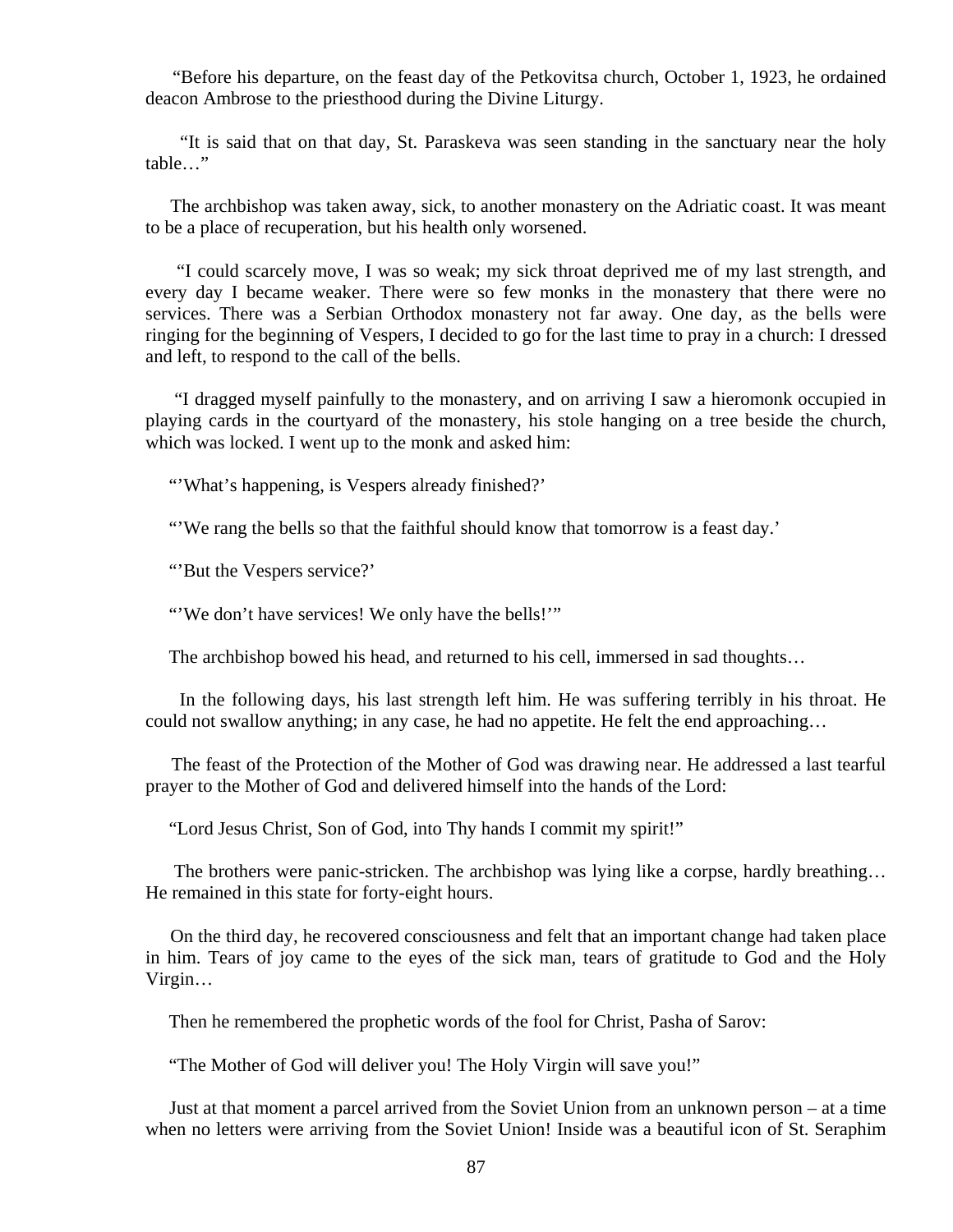of Sarov. He was convinced that he had been saved through the Mother of God and the prayers of St. Seraphim.

 Pascha arrived, and the priest of the Russian church in the town near the monastery was going round the homes of his parishioners to wish them the joy of the feast. But in his heart he was sad, because he had left his family in the Soviet Union and had received no news of them. His sadness combined with the effects of drinking too much in the houses of his parishioners, and suddenly he awoke from his stupor to realize that the money collected in church which he carried with him had disappeared. Terrible thoughts assailed him, he was convinced that nobody would believe that he had not stolen the money, and he determined to kill himself.

 Exhausted, he fell asleep. And then in a dream he saw Archbishop Theophanes, who approached him and said:

"Go to the temple of the Lord and you will find what you have lost."

 Dawn was breaking as he rushed to the church. Lighting a candle and making the sign of the cross, he began to search. There was the money, on one of the side benches!

 Joyfully he began to chant the Paschal hymn: "Christ is risen from the dead!" He felt that he himself had been truly resurrected from the dead!

 Then he rushed to the archbishop and thanked him fervently for saving him from perdition. But the archbishop said that he knew nothing about this, and told him to ascribe the glory to God alone, and said:

 "Always remember what God told you: 'Go to the temple of the Lord and you will find what you have lost.'"

#### *In Bulgaria*

 In 1925 the Holy Synod of the Bulgarian Orthodox Church invited Archbishop Theophanes to live in Sofia, in two rooms on the first floor of the Synodal House overlooking St. Alexander Nevsky Square. The reason for this was that several members of the Bulgarian Synod had been students of Vladyka at the St. Petersburg Theological Academy, including the president of the Synod, Metropolitan Clement. Also instrumental in the invitation was another former student of Vladyka's, Bishop Seraphim (Sobolev) of Lubny, a vicariate of the Poltava diocese, who was now in charge of the Russian parishes in Bulgaria.

 Archbishop Averky writes: "It was touching to see the attention and profound reverence which our brothers the Bulgarians showed Archbishop Theophanes. He frequently served in the majestic Church of St. Alexander Nevsky that was erected in memory of the liberation of Bulgaria from the Turkish yoke. It stood on the enormous square adjacent to the Synodal house and could accommodate 7000 faithful. Occasionally, and especially during Great Lent, he served even in the Synod 'paraklis' – the small house church in the Synodal House. Those who participated in his spiritually fulfilling and profoundly prayerful services even today remember them with compunction…

 "Indeed, Vladyka Theophanes made a deep impression as a man of genuinely spiritual life on all foreigners who came in contact with him. The enemy, however, takes up arms against such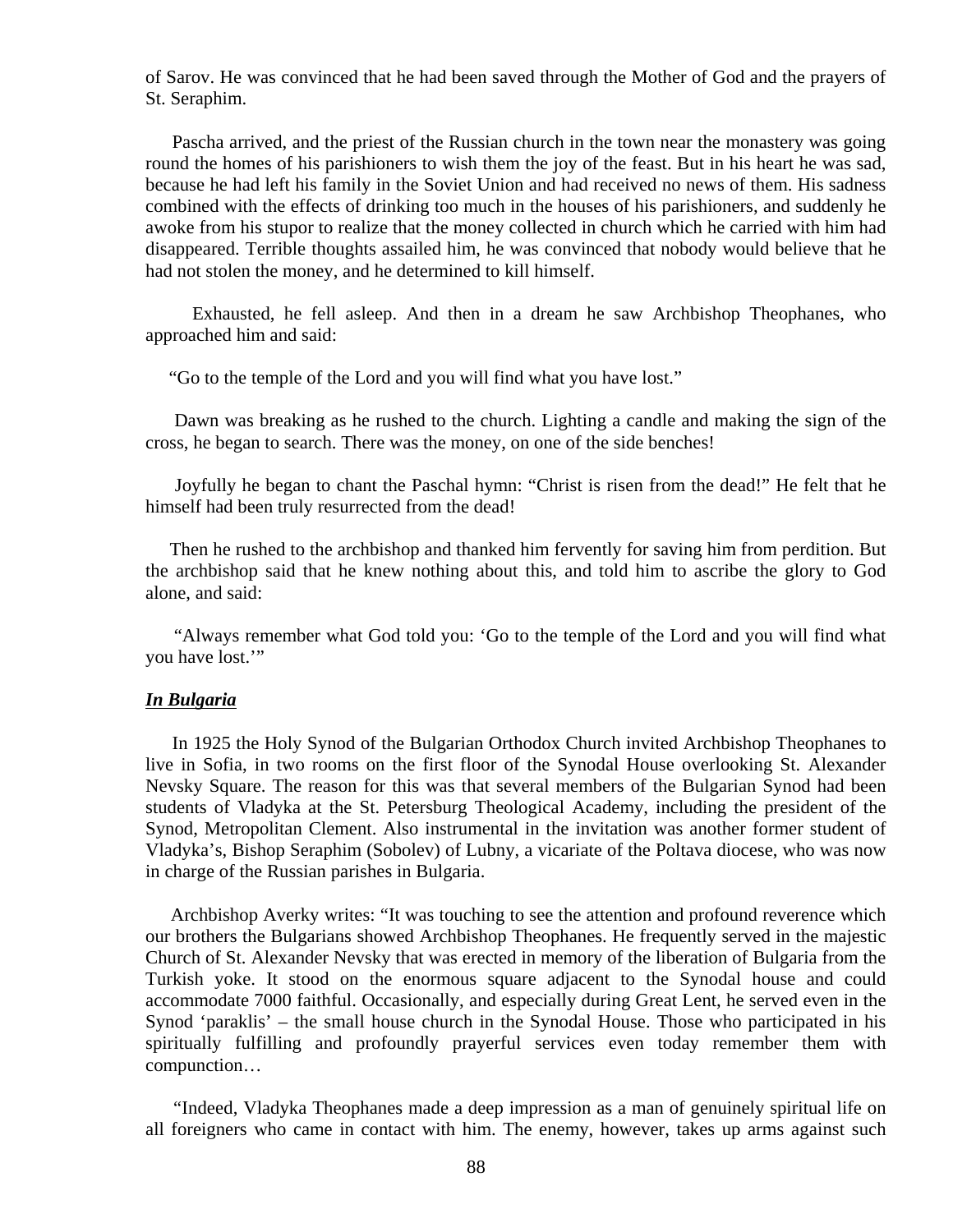saintly people and makes a special effort to pour out on them all his diabolical malice with the help of malevolent and depraved individuals who are devoted to his service. Thus in Sofia, due to various unfortunate events in the local Russian Church, Vladyka Theophanes had to suffer much grief simply because he was a strict ascetic and an uncompromising Archpastor. Consequently, he withdrew more and more from the world and its raging passions and began to retire into himself, leading what was already virtually the life of a recluse. For some time, however, he continued to participate in the sessions of the Synod, periodically travelling to Yugoslavia for this purpose…

 "Vladyka grieved over all the unnecessary events which took place in the Russian émigré community. Most detrimental were all the arguments and disputes which, as he put it, were not befitting of Orthodox Russians who, because of their sins, had lost their homeland and were sentenced to live in exile, in some cases in extremely difficult material and moral circumstances. He altogether disapproved of the idea of proclaiming a Russian Emperor outside of Russia, or a 'Patriarch of Russia' or even a 'patriarchal locum tenens', notions which were widely circulated by certain individuals. He believed that Russia would soon be resurrected, but only on the condition that the whole nation *repented* of its grave sin of apostasy before God. He considered our life in exile as nothing other than an opportunity for fervent *repentance* and prayer for God's forgiveness. This is why many of the events that occurred during our life in exile gave him pain and sorrow and forced him to avoid close contact with people. Neither would he engage in any kind of social interaction in which he did not observe the repentance which should be evident in our people, to whom God had given the penance of banishment. Vladyka Theophan never went out of his cell in the Synodal House except to go to church, nor did he receive anyone there except a few individuals who were deeply devoted to him and sought his instructions and spiritual guidance.

 "Every summer he moved from Sofia to the coastal city of Varna, where a group of his admirers rented him a modest cottage about five kilometres from town. The cottage was located in a very isolated and relatively uninhabited spot. There Vladyka lived alone with his cell-attendant as in a skete, daily performing the whole cycle of services and readers services in place of the Liturgy. Only on certain Sundays and on major holy days did he ride to church in a carriage. Usually he went to the Russian church of Athanasius of Alexandria, an ancient Greek church that had been put at the disposal of the Russians by the Bulgarian Metropolitan Symeon of Varna and Preslav.

 "Here Vladyka worked especially hard on his dogmatic, exegetical and ascetic spiritual writings. Himself a profound and refined expert in Patristics, he complied a new edition of the *Philokalia*, organized according to a system which he had worked out, which was very practical and handy to use. He also complied a *Philokalia of Russian Saints*, wrote a very interesting and original interpretation of Revelation, and many other things as well. In addition he conducted extensive correspondence with his spiritual children. His letters contained penetrating spiritual advice and instructions which were always accompanied by citations from the Holy Scriptures and numerous quotations from the Holy Fathers. They were reminiscent of the correspondence of Bishop Theophanes the Recluse, and constitute a precious guide on all matters of morality and spirituality…

 "Most astonishing of all were Vladyka's labours of prayer, to which he devoted himself literally day and night. It was obvious that he never gave up the prayer of 'the mind in the heart', following the legacy of the Holy Fathers. He was often so deep in contemplation that it seemed to him that the whole visible world around him had ceased to exist. Prayer without ceasing was indeed vital to his spirit, which dwelt on high…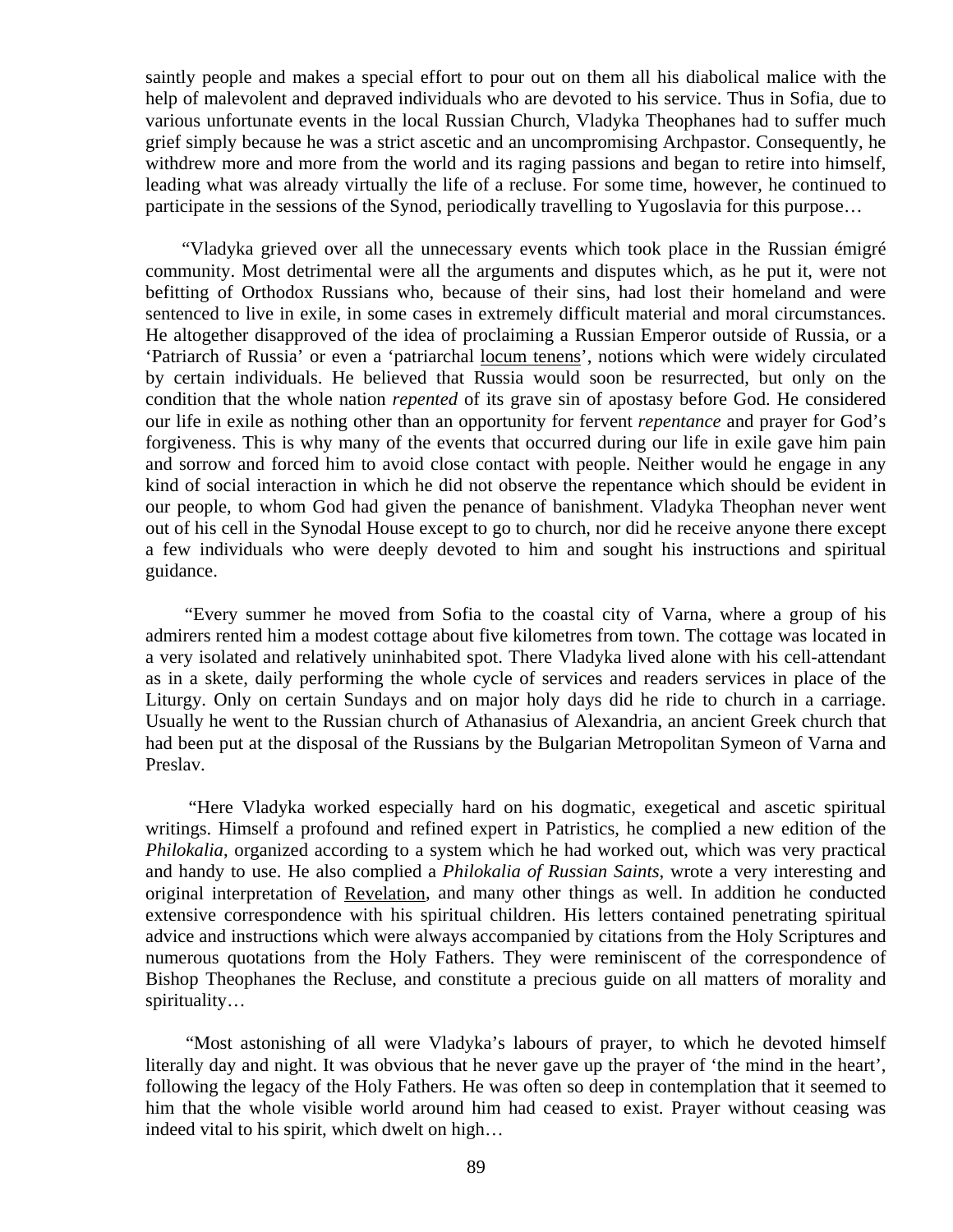"When he performed the Liturgy in the church of St. Athanasius in Varna, the congregation of the church, righteous and patriarchal Greeks who lived in the environs, told us: 'When your Vladyka sits on the high place in the church, it seems as if the Blessed Athanasius himself has come to his church and is performing the services through him. One Greek woman, in whose house Vladyka spent the night, was surprised that when she came in to clean up in the morning the bed appeared to be untouched. Obviously, Vladyka had spent the whole night before the Liturgy in prayer and had not gone to bed.

 "It is not surprising that, given Vladyka Theophanes' strict ascetic life, as happens with many genuine ascetics, he experienced frightening episodes of the sort that the enemy of mankind uses to try to force people who lead an ascetic life to give up their labours. These were the same sort of episodes that we know from the Russian ascetics Saints Sergius of Radonezh and Seraphim of Sarov. Vladyka Theophanes' frightening episodes were reported by those who served as his cellattendants, and even by the Right Reverend Seraphim who rode with him in a sleeping-car on the Sofia-Varna express, and who was at that time in charge of the Russian ecclesiastical communities in Bulgaria. Once, when they were riding together in the same compartment, something woke Vladyka Seraphim in the night and he saw in the middle of the compartment a big black cat [according to Archbishop Theophanes, it was more like a tigress with a huge udder] with eyes of burning flames. Then the loud voice of Vladyka Theophanes resounded: 'In the name of Jesus Christ, the Son of the Living God, I adjure you: be gone from me, unclean one!' The cat snorted, spraying fiery sparks in all directions, and disappeared. Since that time, as Vladyka Seraphim stated, he tried to avoid spending the night in the same place as Vladyka Theophanes because he was so shaken by this experience.

 "In the cottage in Varna, there were only two rooms and a kitchen. Vladyka lived in the front room which opened onto the veranda; the second room was empty, and beyond it was the kitchen where Vladyka's cell-attendants stayed. They took this duty upon themselves voluntarily and served all Vladyka's needs. One of them was an elderly merchant from Moscow, Kh., another was a middle-aged but by no means old Cossack from the Urals, S., and the third was the young student, T. At first they took turns spending the night in the kitchen, but later they began to go home late at night after doing all that Vladyka asked of them. The reason for this was certain mysterious phenomena which frightened them. In the empty room between the kitchen and Vladyka's cell somebody's footsteps would suddenly resound, clearly audible, although there was nobody there. Then it seemed as if some unseen person were throwing whole handfuls of sand or dirt in through the windows of the cottage, and there were other unexplained noises of this kind. When this happened, Vladyka's loud voice, which was usually soft, could be heard very loud and strong, clearly articulating, 'In the name of our Lord Jesus Christ, the Son of the Living God, I adjure you: be gone from me, unclean one!' Then everything grew quiet and calm.

 "According to the cell-attendant S., at midnight the sound of various falling objects could be heard, and this also ceased after Vladyka pronounced in a loud and threatening voice his adjuration, apparently against the demonic forces which menaced him. At first Vladyka used to ask his cell-attendant,

"'Did you hear what happened in the night?'

"'I did,' he would answer.

"'And were you frightened?'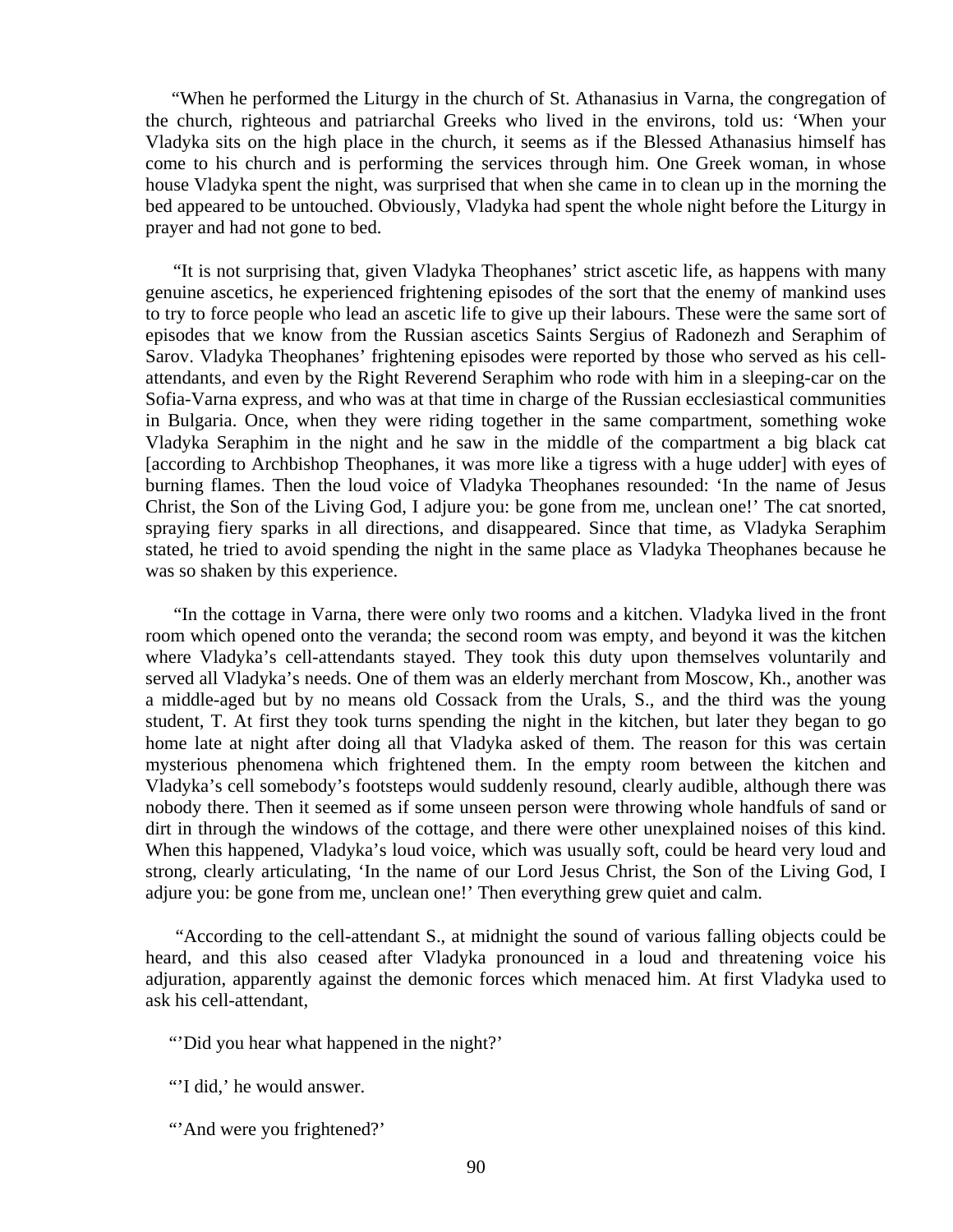$\mathcal{C}$ No.'

But once that cell-attendant himself experienced an attack of demons. When he was half-asleep he suddenly felt some terrible hairy monster pressing on him and choking him. He awoke and saw somebody squeezing his throat. At first he thought that it was a robber and took it into his head to grab him with his hand, but his arms went numb… Then he began to pray and he saw a grey cloud which twisted up in the shape of a horn and gradually disappeared. Vladyka came in and made the sign of the cross on his forehead, sprinkled the room with holy water, and such occurrences were not repeated.

 "After Vladyka had left for Sofia, his cell-attendants came to the cottage to pack up and move out the things he had left behind. The neighbouring Bulgarian villagers surrounded them and asked in astonishment,

"'What was going on last night in your Vladyka's cottage?'

 "'Nothing could have happened,' they replied. 'Vladyka left the day before and nobody was in the cottage.'

 "'What do you mean?' the Bulgarians countered, bewildered. 'All night long the windows of the cottage were brightly lit, and it was evident that many people had gathered and there seemed to be a party and some kind of dancing going on.'

 "Some time later, one of his cell-attendants attempted to ask Vladyka in a most cautious and tactful way what all these mysterious phenomena meant. Vladyka smiled somewhat enigmatically and humbly said,

"'Well, this is what happens with monks!'

We, however, understood him thus: yes! This is what happens with monks, but not with all of them, only *real* monks such as you!

 "Vladyka was extraordinarily fond of his cell attendants. Sometimes when he came to see them in the kitchen he was very gentle, loving and cheerful. He could appreciate a good polite joke and laugh at it. Only once did his cell-attendants have occasion to see Vladyka actually get angry: a certain priest once wanted to exclude an individual who had offended him from Holy Communion. Vladyka told him that he had no right to do so, and that one must forgive personal offences."

 Once, during the Cherubic hymn of the Liturgy that was being celebrated in the small chapel in the cottage, noises and groaning were heard coming from under the roof. One of the cellattendants asked the blessing of the archbishop to investigate, but he said it would not happen again. And it didn't. Instead, however, snakes appeared all round the house, which Vladyka attributed to demonic forces. As a result, they had to move into another house a bit further down the coast in place called "Roumi"…

 Dr. Abbatti was working as a doctor in Bulgarian Macedonia when a malaria epidemic broke out. And his wife Anna Vassilievna came down with the illness. Now the doctor and his wife had sworn to each other that they would not conceal from each other when one of them was dying. So the doctor, who had to leave to see a patient, turned to his wife and said: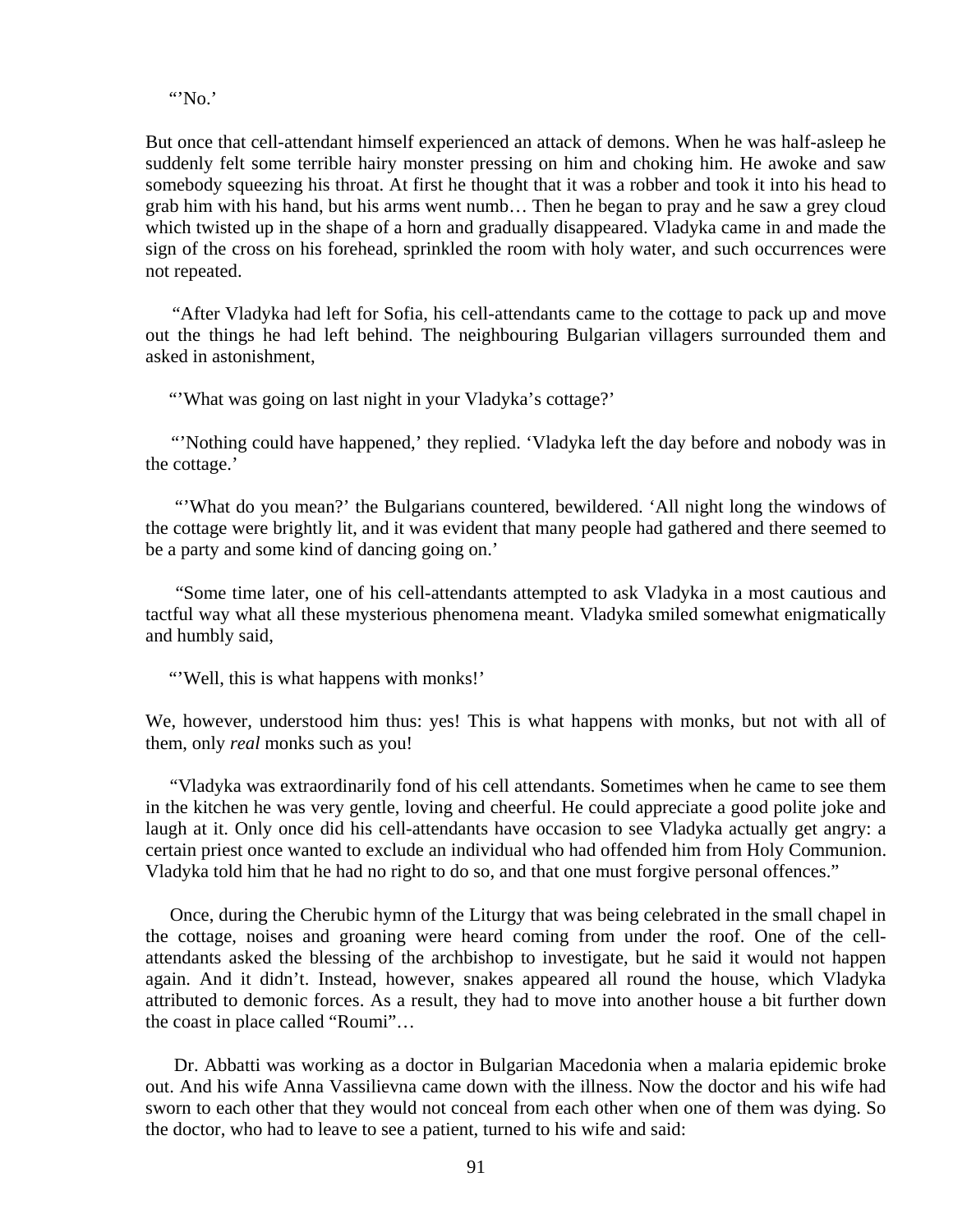"Annette, you have no more than two hours to live!"

 She was already in the throes of convulsions, and she asked her husband to send a telegram to Archbishop Theophanes immediately and ask him to pray for her. He agreed, sent the telegram and left for his work. The telegram read as follows:

 "Anna Vassilievna Abatti is dying. Two hours to live. Asking for your holy prayers to save her from death. Doctor Abatti."

 Then he left. The region where he was working was mountainous and the communications poor. On his way back, he received a telegram. Too preoccupied and sad to read it, he stuffed it in his pocket. He was expecting to find his wife dead… But as he entered his house he could not believe his eyes: his wife was sitting, pale and weak, but with no traces of the illness… The telegram he hadn't read was from the archbishop and said:

"I am praying. By God's mercy, the sick one will recover."

He noted that the time when the telegram was sent and the time when his wife felt the illness depart coincided. But when Anna Vassilievna came to thank the archbishop, he did not let her open her mouth, telling her to tell nobody about the miraculous healing and threatening her that if she did tell something worse would happen to her. And it was only after the archbishop's death in 1940 that she said:

 "He was not a simple archbishop. He was a great man, a holy man of God, ignored by men… Listen how, thanks to his holy prayers, I am alive now, although I was in agony."

And she told the story…

 There lived in Varna a Russian by the name of Pelichkin, a former colonel, who had converted from Orthodoxy to the Baptist faith. He knew how to conduct conversations on religious matters, and was able to disturb someone who was not trained in theology. And he decided to display his talents in a debate with Archbishop Theophanes.

 When Pelichkin arrived at the house, Vladyka told his cell-attendants to stay close to the room in which the interview was to take place.

 "The interview will be short. You will wait in the corridor and will be witnesses, is such are needed."

 Pelichkin was ushered in. He wanted to close the door, but the archbishop opened it again, which disturbed him. Moreover, Vladyka did not offer him a seat and remained standing himself. Then the archbishop began:

 "When there are differences of opinion, and so as to avoid interminable disputes, one makes appeal to the judgement of a third party. These arbiters decide which of the two confess the true faith. Not long ago you and I confessed the same faith, the Orthodox faith. The best judges that we could find are the three holy ecumenical bishops, St. Basil the Great, St. Gregory the Theologian and St. John Chrysostom. Their authority is indisputable for us."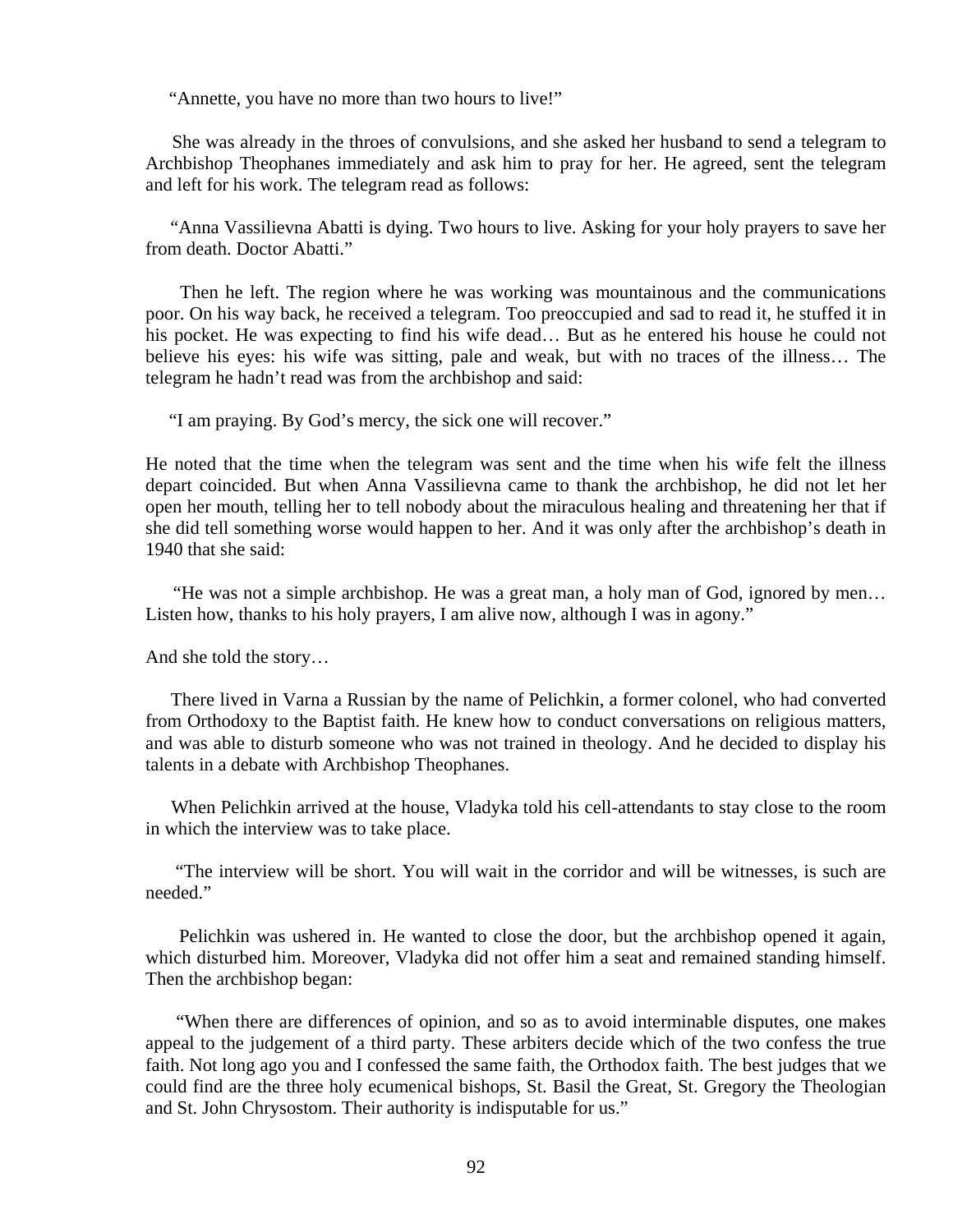To this Pelichkin objected: "But they are men like you and I! Why should I be obliged to consider them as indisputable authorities?"

 The archbishop replied: "If you consider yourself the equal of the holy bishops St. Basil the Great, St. Gregory the Theologian and St. John Chrysostom, we have nothing more to say to each other. I ask you to leave the room!"

 Pelichkin had nothing to answer to this. Disconcerted, he left the room. Later Vladyka explained his tactics:

 "If I had refused to speak with him, he would have told the world that 'the archbishop is frightened'. Whereas here, he had nothing to say in reply… In his heart he well understands that to consider oneself the equal of Saints Basil the Great, Gregory the Theologian and John Chrysostom is a great impudence and spiritual delusion."

 In 1928 Vladyka came to Varna for Holy Week and Pascha. During the Liturgy for Holy Thursday an earthquake suddenly hit the city. Tens of chandeliers suspended on chains from the ceiling began to tinkle, the walls seemed to come to life, the bells began to ring.

 The people, too, were disturbed and began to flee from the church. The superior of the church asked the archbishop to allow him to go and calm the people.

"Stay here and pray!" he replied.

And he immersed himself in prayer.

Again the superior, thinking that the archbishop had misunderstood him, insisted:

"Allow me to go and say a word to the people!"

"You must not go and say anything… Stay here and pray!"

When the panic-stricken parishioners saw that everyone in the sanctuary was staying and praying, they calmed down.

 On Holy Saturday, there was another earthquake during the chanting of the cherubic hymn: "Let all mortal flesh keep silence…" This time many of the faithful, their fears reinforced by what they had read in the press, rushed out into the street. Once again the superior asked:

"Your Eminence, bless me and allow me go and pacify the people!"

"Father Igumen, stay here and pray!"

 This time the priest did not insist. And the people who had fled, seeing the calmness of the clergy in the sanctuary, returned to the church.

But there were many victims in the city. People who should have been in church praying... Vladyka saw the earthquake as a call to repentance….

## *Dogmatic Disputes*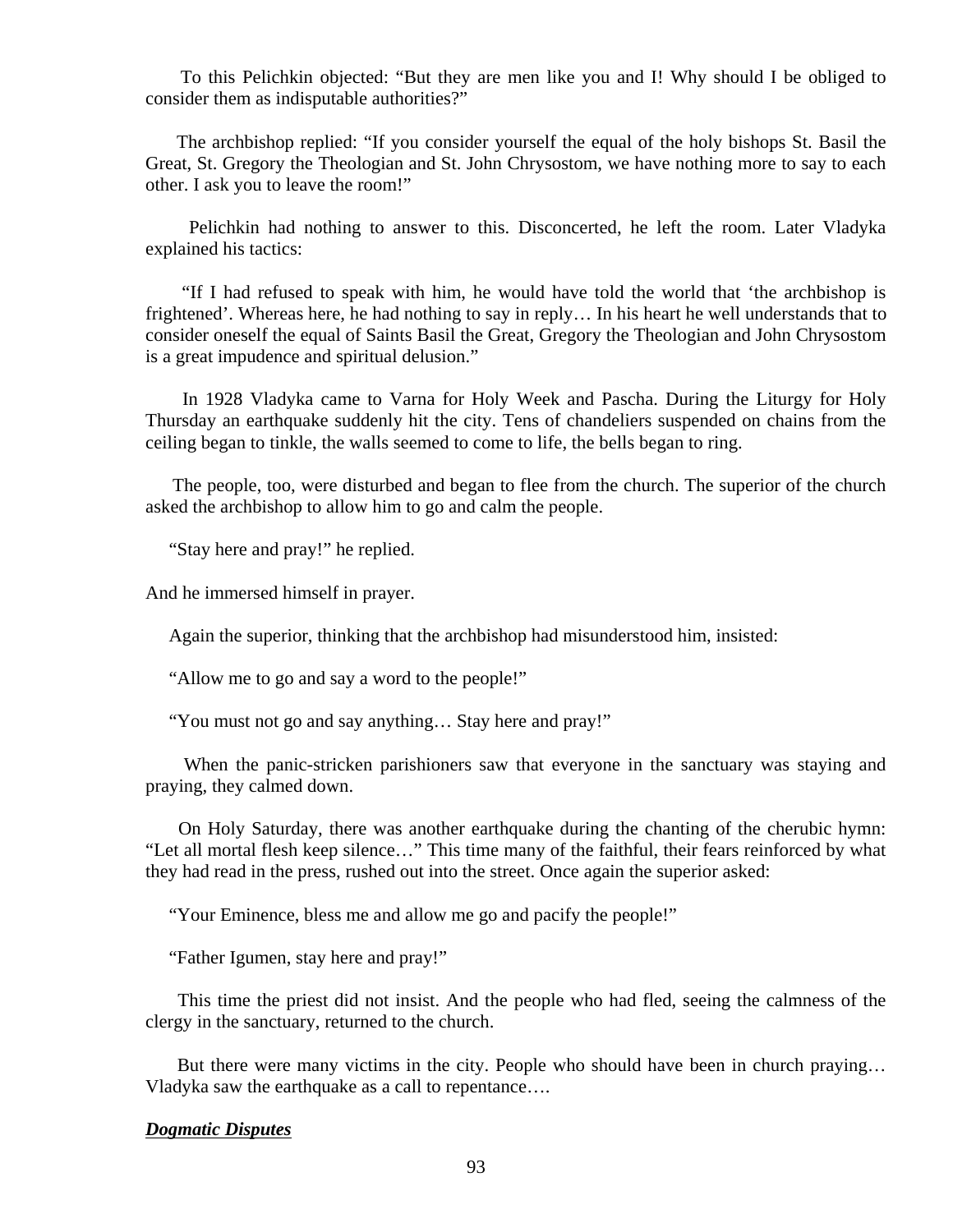The 1920s were a period of extraordinary turmoil in the Russian Church both inside and outside of Russia. Schisms and heresies, excited and exploited by political and extra-ecclesiastical forces, threatened to tear apart the Body of Christ. In this chaos many looked to the Synod of the Russian Orthodox Church Outside Russia for guidance, and in particular to its president and vicepresident, Metropolitan Anthony (Khrapovitsky) of Kiev and Archbishop Theophanes of Poltava, who had respectively been rectors of the Moscow and St. Petersburg Theological Academies. On many issues the two hierarchs agreed. But unfortunately on one or two issues Archbishop Theophanes considered the metropolitan to be in error; and, for all his love and respect for the older hierarch, he considered it his duty to point out these errors.

 In 1926 there was published in Sremski Karlovtsy in Serbia the second edition of Metropolitan Anthony (Khrapovitsky)'s *Dogma of Redemption,* an attempt to conceptualise the mystery of Christ's redemption of mankind by means of a sharp contrast between redemption understood as an act of supremely compassionate love and redemption understood as the satisfaction of God's justice, the so-called "juridical theory". The juridical theory was rejected by Metropolitan Anthony as "scholastic", and he sharply criticised several Fathers of the Russian Church for teaching it. In particular, he criticised the *Catechism of* Metropolitan Philaret of Moscow, which his supporters proposed to replace with his own *Catechism* containing his own "monistic" theory of redemption. According to Metropolitan Anthony, our salvation was not accomplished by a restoration of justice between God and man, but by an outpouring of Christ's compassionate love for man onto the whole of mankind. In accordance with this theory, the central point in the redemption of mankind was located by the metropolitan in the Garden of Gethsemane, rather than on the Cross.

 Archbishop Theophanes, supported by his vicar in Russia, Bishop Seraphim (Sobolev) of Lubny, profoundly disagreed with the metropolitan. He considered the so-called "juridical theory" to be Orthodox, and Metropolitan Philaret's *Catechism* in no need of replacing. And he considered Metropolitan Anthony's *Catechism* to contain serious dogmatical errors relating to the dogmas of redemption and original sin.

 The issue came to a head in session of the Synod held in Yugoslavia in April, 1926. On the one hand, the Synod expressed its approval of Metropolitan Anthony's *Catechism*. On the other hand, no decision was made to replace Metropolitan Philaret's *Catechism* with that of Metropolitan Anthony.

 However, the dispute rumbled on "underground". Thus in letters to Hieroschemamonk Theodosius of Mount Athos, who took the side of Archbishop Theophanes, Metropolitan Anthony expressed the suspicion that Archbishop Theophanes was in "spiritual delusion" and continued to show himself in fundamental disagreement "with the juridical theory of Anselm and Aquinas, completely accepted by P[eter] Moghila and Metropolitan Philaret". And again he wrote: "We must not quickly return to Peter Moghila, Philaret and Macarius: they will remain subjects for historians".

 For his part, Archbishop Theophanes was unhappy that Metropolitan Anthony did not abandon his heretical views on redemption, but only refrained from pressing for their official acceptance by the Synod. As he wrote on February 16/29, 1932: "Under the influence of the objections made [against his work], Metropolitan Anthony was about to take back his *Catechism*, which had been introduced by him into use in the schools in place of Metropolitan Philaret's *Catechism*. But, as became clear later, he did this insincerely, and with exceptional persistence continued to spread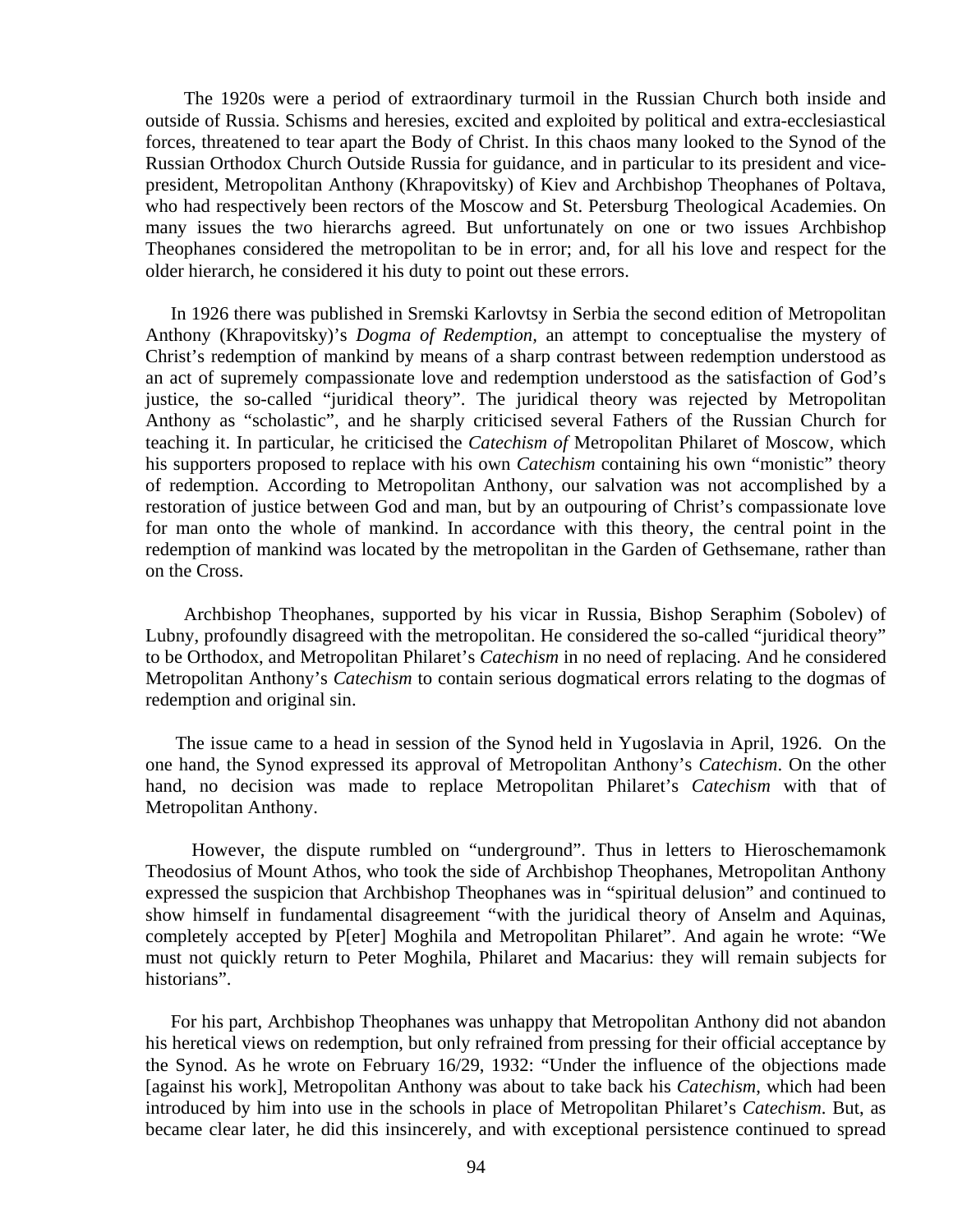his incorrect teaching *On Redemption* and many other incorrect teachings contained in his *Catechism*".

 Another dogmatic issue on which Archbishop Theophanes and Bishop Seraphim cooperated fruitfully was the Sophianist heresy of Fr. Sergius Bulgakov. Another theologian who worked on this issue was Hieromonk John Maximovich, the future holy hierarch.

 This heresy was based, according to Vladyka in a letter he wrote in 1930, "on the book of Fr. [Paul] Florensky, *The Pillar and Ground of the Truth*. But Florensky borrowed the idea of Sophia from V.S. Soloviev. And V.S. Soloviev borrowed it from the medieval mystics.

 "In V.S. Soloviev Sophia is the feminine principle of God, His 'other'. Florensky tries to prove that Sophia, as the feminine principle of God, is a special substance. He tries to find this teaching in St. Athanasius the Great and in Russian iconography. Protopriest Bulgakov accepts on faith the basic conclusions of Florensky, but partly changes the form of this teaching, and partly gives it a new foundation. In Bulgakov this teaching has two variants: a) originally it is a special Hypostasis, although not of one essence with the Holy Trinity (in the book *The Unwaning Light*), b) later it is not a Hypostasis but 'hypostasisness'. In this latter form it is an energy of God coming from the essence of God through the Hypostases of the Divinity into the world and finding for itself its highest 'created union' in the Mother of God. Consequently, according to this variant, Sophia is not a special substance, but the Mother of God.

 "According to the Church teaching, which is especially clearly revealed in St. Athanasius the Great, the Sophia-Wisdom of God is the Lord Jesus Christ.

 "Here, in the most general terms, is the essence of Protopriest Bulgakov's teaching on Sophia! To expound any philosophical teaching shortly is very difficult, and so it is difficult to expound shortly the teaching of the 'sophianists' on Sophia. This teaching of theirs becomes clear only in connection the whole of their philosophical system. But to expound the latter shortly is also impossible. One can say only: their philosophy is the philosophy of 'panentheism', that is, a moderate form of 'pantheism'. The originator of this 'panentheism' in Russia is V.S. Soloviev."

 Bulgakov was only one of a series of heretical teachers who were teaching in the 1920s and 30s in the Theological Institute of St. Sergius in Paris, such as Nicholas Berdyaev, Lev Zander and Nicholas Zernov. By no means all the Paris theologians supported him. Fr. Georges Florovsky, for example, strongly criticized him. However, Metropolitan Eulogius of Paris supported them, and was in turn supported by them, which, combined with the intrigues of the communists, laid the basis for the schism of the "Paris exarchate" from the Russian Church Abroad that took place in 1927. The sticking point was Eulogius's refusal to allow Synodal supervision of the St. Sergius Institute, and his refusal to break links with the masonically inspired and financed YMCA, proved the sticking point on which hopes of a permanent reconciliation foundered.

 Archbishop Averky writes: "Archbishop Theophanes was the first to expose and document the anti-Christian nature of certain so-called Christian organizations, some of which were eager to extend their influence to the Russian Orthodox Church Outside of Russia, and even to subjugate it to themselves somewhat by rendering financial assistance much needed by our refugees who had no stable sources of their own to draw from in exile. Vladyka Theophanes himself categorically refused to accept the monthly allowance offered to him by these organizations, and did not approve of those who did, for he believed that this caused them to lose their spiritual freedom, and that in one way or another they would consequently be forced to do the will of their sponsors.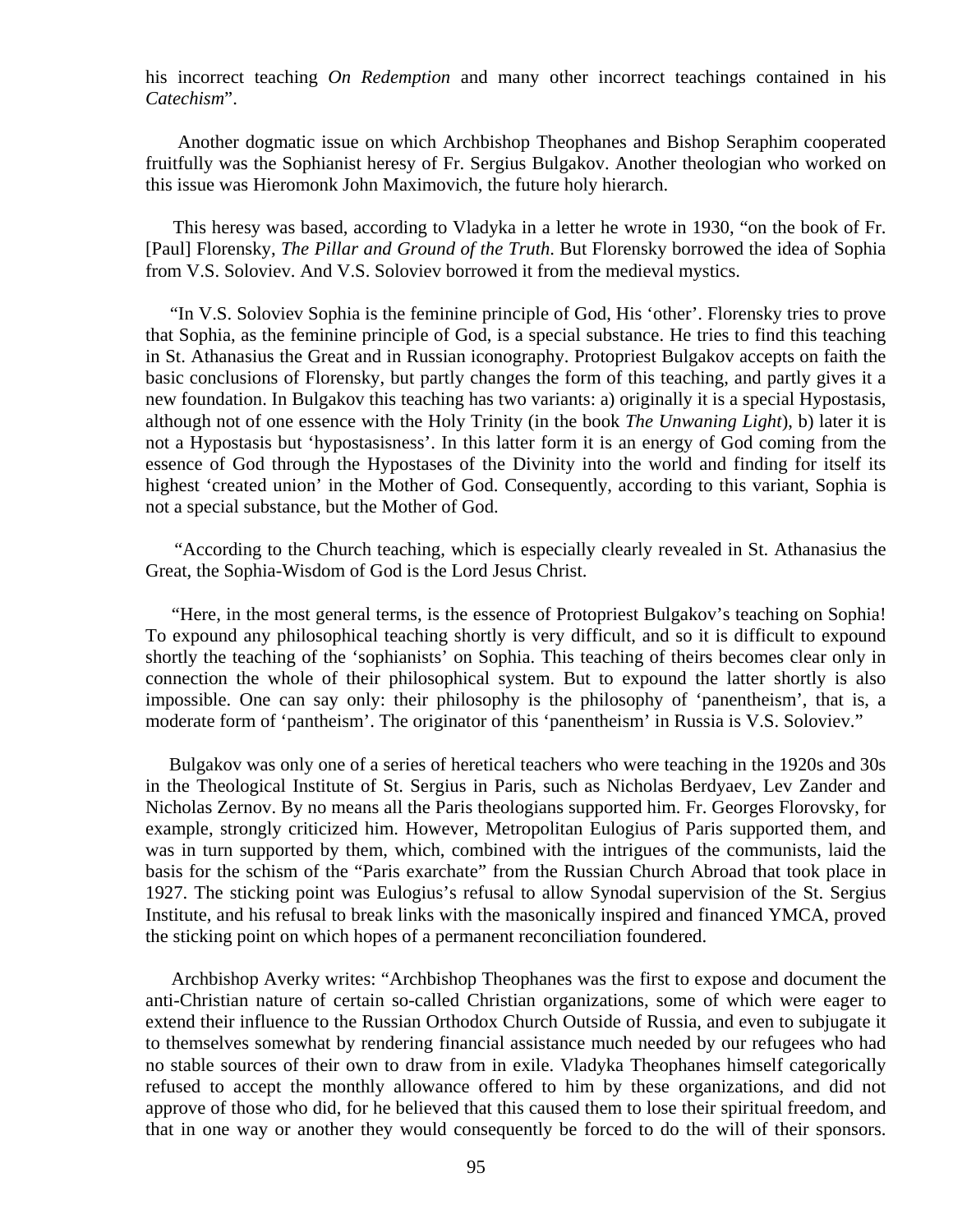Vladyka Theophanes guarded his independence and spiritual freedom, preferring a beggarly existence to a secure situation. This discloses the most characteristic trait of our great pastor, a trait that he shared with the great Fathers of Christian antiquity: any compromise of conscience, no matter how small, was for him altogether inconceivable. In all of his actions and conduct, in his private life as well as in his service to the Church and society, he was utterly constant, never departing in any way from what his convictions dictated. Absolute incorruptibility, uncompromising honesty and straightforwardness, demand for unconditional loyalty to the true Church, to the Word of God, and to Patristic tradition – these were his hallmarks, ideals which guided his life and which he liked to see in other servants of the Church as well."

 In August, 1926, Archbishop Theophanes wrote: "The real causes of the division are deeper than it seems at first glance. Two of them are especially significant. 'They' consider the Soviet authorities as 'ordained by God', but we consider them antichristian. On the basis of overwhelming documentary evidence, we recognized that the YMCA is a masonic organization. They consider it a Christian organization."

 And he predicted: "Metropolitan Eulogius will not give in. Those around him are pushing him toward schism. We could let him have his way, but we cannot entrust the fate of Orthodoxy to him. He is ensnared in the nets of the [masonic] YMCA. The YMCA in turn is having a demoralizing effect on student groups. In the magazine *The Way*  $N^{\circ}$  5, Professor Berdyaev stated openly that the schism in the church is unavoidable and necessary. Metropolitan Eulogius is the only hierarch who 'has raised his consciousness to the realization that it is necessary to reform Orthodoxy', and he is therefore 'a tool of God's Providence' in our days!"

 Vladyka took a very strict attitude towards the Paris exarchate. As Helen Kontzevich relates, "in Paris, Archpriest Sergius Chetverikov asked to come and see Archbishop Theophanes, to converse with him on the theme of the Jesus Prayer. But he was presented with the condition that he cease all contact with the YMCA. The Archpriest did not agree to it."

 Archbishop Averky says that Vladyka Theophanes foresaw both the schism of Metropolitan Eulogius of Paris and that of Metropolitan Platon in America; "he warned and admonished, but his warnings were not heeded in time and the subsequent reproach of those who broke away not only had no positive results, but even deepened the division, as Vladyka had also foreseen. Such ecclesiastical schisms and divisions caused Vladyka to sorrow in his heart, to suffer in his soul and to grieve. Although he had at the very beginning identified the root of the problem, he did not always approve of the measures taken to stop the schisms and establish unity in the Church, and he indicated the errors sometimes made in so doing."

 Although Eulogius at times sought, and obtained, reconciliation with Metropolitan Anthony and the other hierarchs, his heretical entourage was stronger, as Vladyka had predicted. First he joined the Moscow Patriarchate under Metropolitan Sergius. But then, when Sergius demanded political loyalty to the Soviet Union, he turned to Constantinople.

 However, by 1927-28, both the Moscow and the Constantinople patriarchates had fallen away from the truth of Orthodoxy, and Vladyka Theophanes was prominent in defending that truth against their innovations.

 One of the last Hierarchical Councils that Vladyka attended condemned the notorious declaration of Metropolitan Sergius, which recognized the Soviet power as established by God and placed the Russian Church in more or less complete dependence on it. As he wrote on September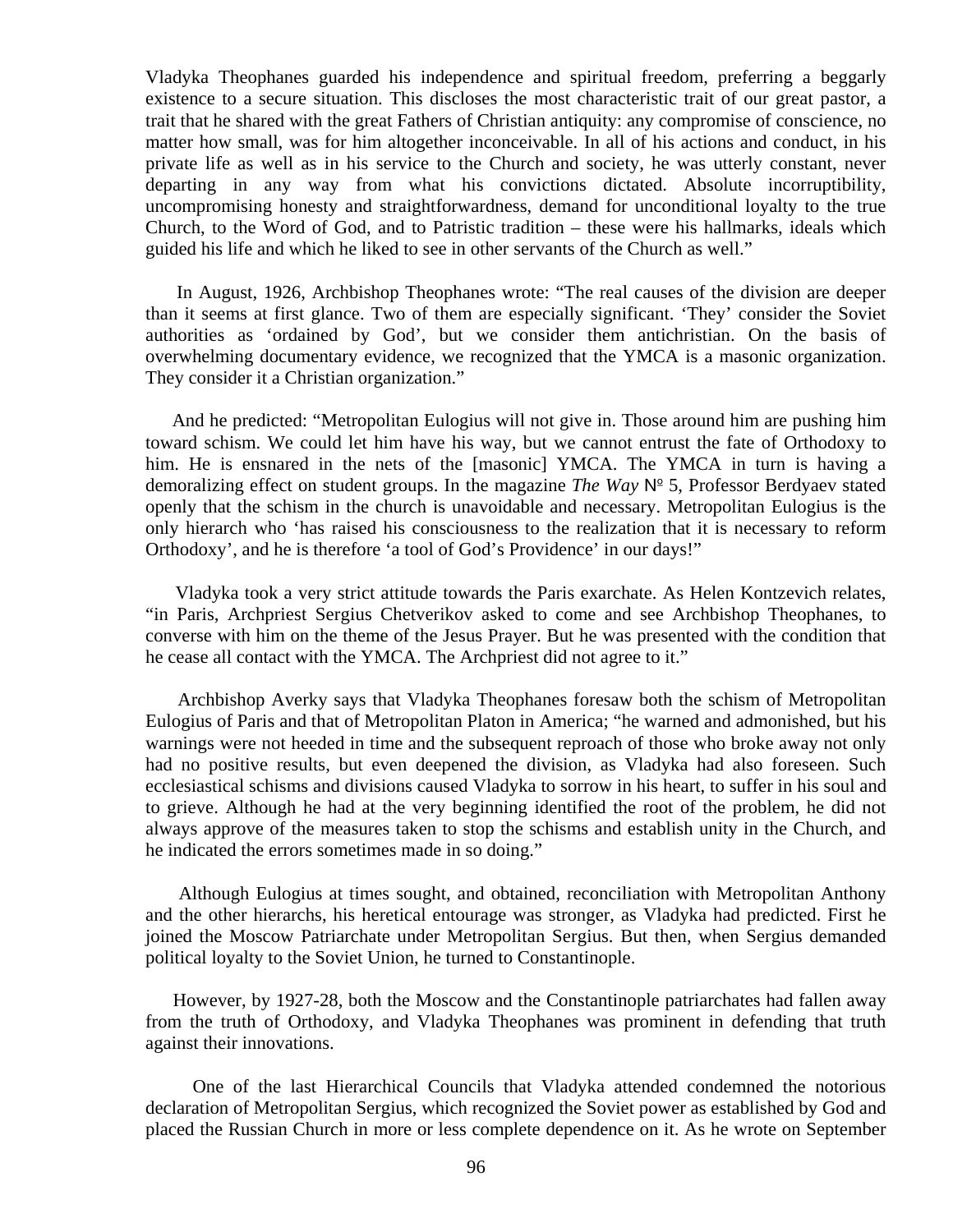1, 1927: "It is impossible to recognize the epistle of Metropolitan Sergius as obligatory for ourselves. The just-completed Council of Bishops rejected this epistle. It was necessary to act in this way on the basis of the teaching of the Holy Fathers on what should be recognized as a canonical power to which Christians must submit. St. Isidore of Pelusium, having pointed to the presence of the God-established order of the submission of some to others everywhere in the life of rational and irrational beings, draws the conclusion:

 "'Therefore we are right to say that the thing in itself, I mean power, that is, authority and royal power, have been established by God. But if a lawless evildoer seizes this power, we do not affirm that he has been sent by God, but we say that he, like Pharaoh, has been *permitted* to spew out this cunning and thereby inflict extreme punishment on and bring to their senses those for whom cruelty was necessary, just as the King of Babylon brought the Jews to their senses. (*Works,* part II, letter 6).

 "Bolshevik power in its essence is an antichristian power and there is no way that it can recognized as God-established."

 In relation to the Patriarchate of Constantinople and the introduction of the new calendar into that patriarchate and other churches, Vladyka Theophanes was similarly uncompromising. Thus "only an Ecumenical Council", he wrote, "can introduce a new Church calendar, as the First Ecumenical Council introduced the one which we now use. Any other unauthorized introduction cannot be recognized as canonical." Unlike Metropolitan Anthony (Khrapovitsky), who, though opposed to the new calendar innovation, argued in favour of remaining in communion with the new calendarists, and served with the new calendarist patriarch Miron on more than one occasion, Archbishop Theophanes adopted the "zealot" line of the Greek and Romanian Old Calendarists. And he wrote two extended works on the subject. In one of them, written in 1926, he wrote:

 "Question. Have the pastors of the Orthodox Church not made special judgements concerning the calendar?

 "Answer. They have, many times – with regard to the introduction of the new Roman calendar – both in private assemblies and in councils.

 "A proof of this is the following. First of all, the Ecumenical Patriarch Jeremiah II, who lived at the same time as the Roman calendar reform, immediately, in 1582, together with his Synod condemned the new Roman system of chronology as being not in agreement with the Tradition of the Church. In the next year (1583), with the participation of Patriarchs Sylvester of Alexandria and Sophronius VI of Jerusalem, he convened a Church Council. This Council recognised the Gregorian calendar to be not in agreement with the canons of the Universal Church and with the decree of the First Ecumenical Council on the method of calculating the day of Holy Pascha.

 "Through the labours of this Council there appeared: a Conciliar tome, which denounced the wrongness and unacceptability for the Orthodox Church of the Roman calendar, and a canonical conciliar Decree – the Sigillion of November 20, 1583. In this Sigillion all three of the abovementioned Patriarchs with their Synods called on the Orthodox firmly and unbendingly, even to the shedding of their blood, to hold the Orthodox Menaion and Julian Paschalion, threatening the transgressors of this with anathema, cutting them off from the Church of Christ and the gathering of the faithful…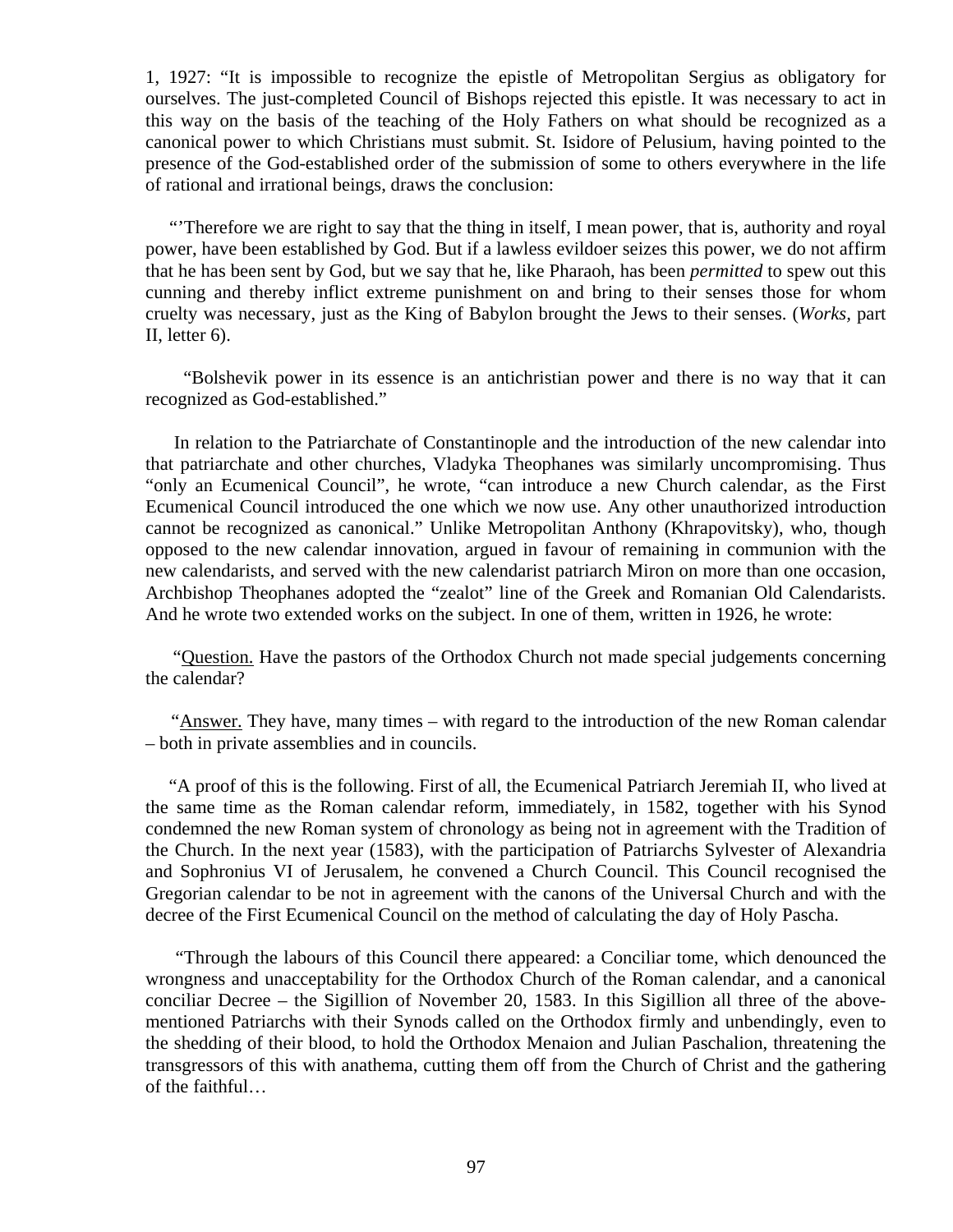"In the course of the following three centuries: the  $17<sup>th</sup>$ ,  $18<sup>th</sup>$  and  $19<sup>th</sup>$ , a whole series of Ecumenical Patriarchs decisively expressed themselves against the Gregorian calendar and, evaluating it in the spirit of the conciliar decree of Patriarch Jeremiah II, counselled the Orthodox to avoid it…

"Question. Is the introduction of the new calendar important or of little importance?

 "Answer. Very important, especially in connection with the Paschalion, and it is an extreme disorder and ecclesiastical schism, which draws people away from communion and unity with the whole Church of Christ, deprives them of the grace of the Holy Spirit, shakes the dogma of the unity of the Church, and, like Arius, tears the seamless robe of Christ, that is, everywhere divides the Orthodox, depriving them of oneness of mind; breaks the bond with Ecclesiastical Holy Tradition and makes them fall under conciliar condemnation for despising Tradition…

 "Question. How must the Orthodox relate to the new calendarist schismatics, according to the canons?

 "Answer. They must have no communion in prayer with them, even before their conciliar condemnation…

 "Question. What punishment is fitting, according to the Church canons, for those who pray with the new calendarist schismatics?

"Answer. The same condemnation with them…"

## *In France: Final Years and Repose*

 As early as 1928 Archbishop Theophanes wrote to one of his spiritual children: "I would like to retreat in silence from all things and from henceforth, but I do not yet know whether this is God's will." On April 16/29, 1931 he left Bulgaria and moved in with a couple known to him from St. Petersburg, Theodore and Lydia Porokhov, who were living in Clamart, near Paris.

 It is not known for certain why Vladyka left Bulgaria for reclusion in France. A desire for deep inner prayer, which is easier in reclusion, was probably one factor. Another, according to his cellattendant, the future Schema-Monk Epiphanius (Chernov), was the deteriorating state of his relations with his vicar, Bishop Seraphim. A third, according to the same source, was a desire to check out a report that the Tsar was alive and living in France!

 Certainly Vladyka was depressed about the state of the Churches, and perhaps felt that he with his uncompromising views could make no further contribution to public Church life. Thus on September 12, 1931 he wrote from Clamart: "You complain about developments in ecclesiastical affairs in your country. I do not know the details of your situation, but I think that the religious and moral state of other Orthodox countries is no better, perhaps even worse. I can at least state with assurance that this is true both of Russia under the yoke and of Russia in the Diaspora. Regarding ecclesiastical matters there, I have an enormous amount of material at my disposal: approximately 700 pages in all. I have at my disposal materials about ecclesiastical affairs here as well which are no less important nor less voluminous. The overall conclusion that can be drawn from these materials is horrifying. Yet there is, of course, amid this general darkness a 'grace-filled remnant' which still perpetuates the Orthodox faith both here and there. 'Our times seem to be apocalyptic. *The salt is losing its savour.* Among the Church's highest pastors there remains a weak, dim,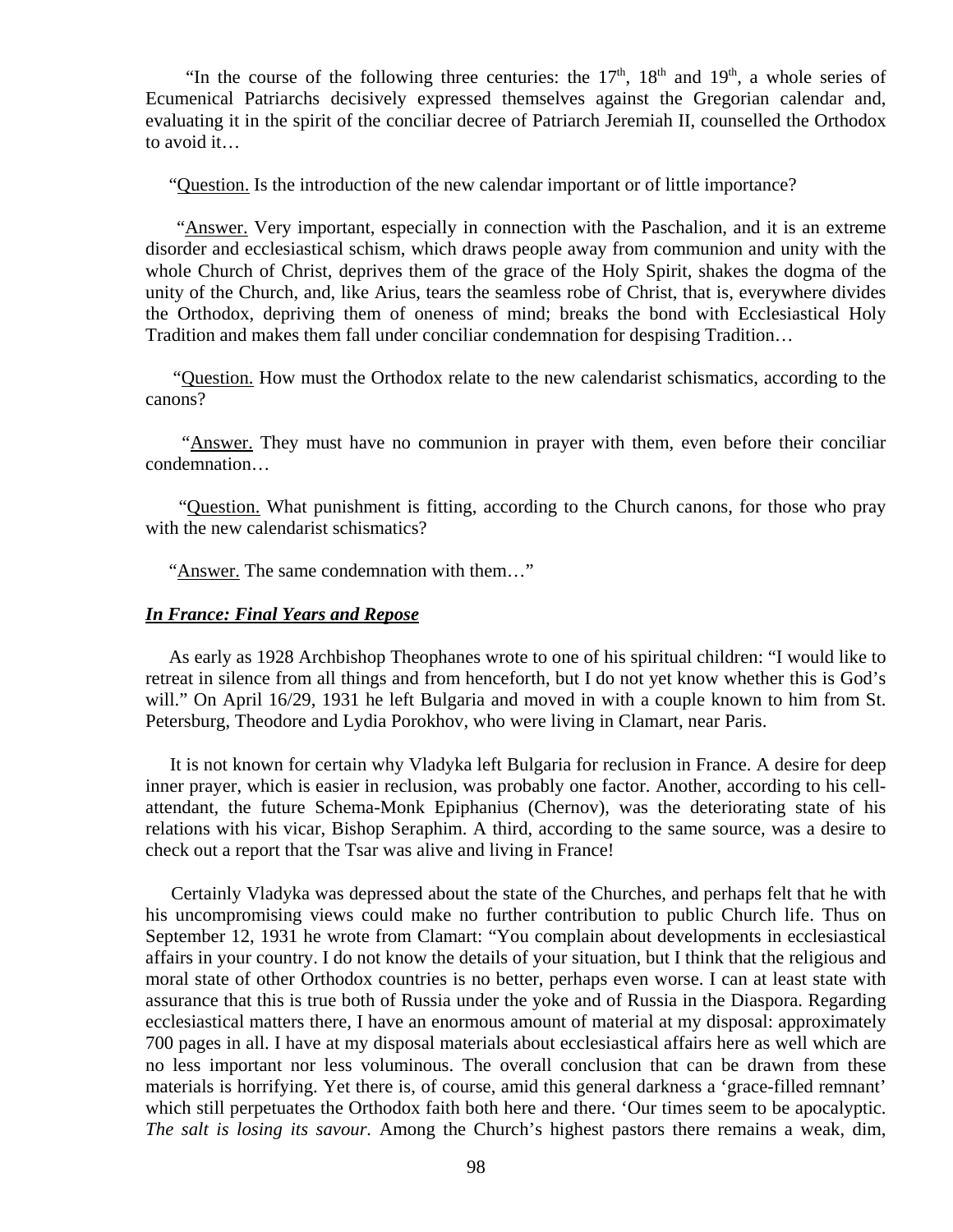contradictory and incorrect understanding of the written word. This is subverting spiritual life in Christian society and destroying Christianity, which consists of *actions, not words. It grieves me to see to whom Christ's sheep have been entrusted, to see who it is that oversees their guidance and salvation.* But this is tolerated by God. Let those in Judaea flee to the mountains!' With these words the great Russian hierarchs Metropolitan Philaret of Moscow and Bishop Ignatius Brianchaninov characterized the state of ecclesiastical affairs in their own times, sixty years ago. Do we not have even greater reason to repeat these threatening words at the present time?"

 One contributing factor to Vladyka's decision almost certainly was his strained relations with Metropolitan Anthony over the Dogma of Redemption and other matters. According to Helen Kontzevich, Metropolitan Anthony wrote to Vladyka after their disagreement over the dogma, and refused him permission to come to any more sessions of the Synod. Whether this is true or not, the relations between the two hierarchs were definitely strained. However, this did not leave to Vladyka formally breaking relations with the Church Abroad, for the newspapers reported that he concelebrated with Archbishop Seraphim (Lukianov) of Paris, and gave sermons.

 Vladyka's letters became increasingly apocalyptic in tone. Already in 1931 he predicted a new war in Europe. And "Czechoslovakia will be the first to succumb to this threat!", he added...

 On April 31, 1936 he wrote: "Have you noticed what is happening in the world today? The leaders of the world's governments are all doing the same thing: they all speak about world *peace*. The leaders of France and of states friendly to her are also very insistent in speaking about ways to guarantee *security*, as if this were the essential precondition of this 'peace'. One cannot help but recall the words of the Apostle Paul in his epistle to the Thessalonians: 'The day of the Lord so cometh as a thief in the night. For when they shall say peace and security, then sudden destruction cometh upon them as travail upon a woman with child; and they shall not escape' (I Thess. 5.3). Everybody who loves the Truth must not only take note of the signs of the times, but also follow these observations to their logical conclusion.

 "Regarding the affairs of the Church, in the words of the Saviour, one of the most awesome phenomena of the last days is that at that time 'the *stars* shall fall from heaven' (Matt. 24.29). According to the Saviour's own explanation, these 'stars' are *the Angels of the Churches*, in other words, *the Bishops* (Rev. 1.20). The religious and moral fall of the Bishops is, therefore, one of the most characteristic signs of the last days. The fall of the Bishops is particularly horrifying when they deviate from the doctrines of the faith, or, as the Apostle put it, when they 'would pervert the Gospel of Christ' (Gal. 1.7). The Apostle orders that such people be pronounced '*anathema*'. He said, '*If any man preach any other gospel unto you than that which ye have received, let him be accursed (anathema)*' (Gal. 1.9). And one must not be slow about this, for he continues, '*A man that is an heretic, after the first and second admonition reject, knowing that he that is such is subverted, being condemned of himself*' (Titus 3.10-11). Moreover, you may be subject to God's judgement if you are indifferent to deviation from the truth: 'So them because thou art lukewarm, and neither cold not hot, I will spew thee out of My mouth' (Rev. 3.6).

 "Clouds are gathering on the world's horizon. God's judgement of its peoples and of hypocritical Christians, beginning with heretics and lukewarm hierarchs, is approaching."

 Soon after moving to France, Vladyka discovered that he was being followed. He had to stop going to church in the Rue Odessa in Paris, and told one of his people in Bulgaria that life in Clamart was "not peaceful". Later he explained that there had been a night-time descent on the house where he lived. It appears that the Soviets were trying to kidnap Vladyka as they had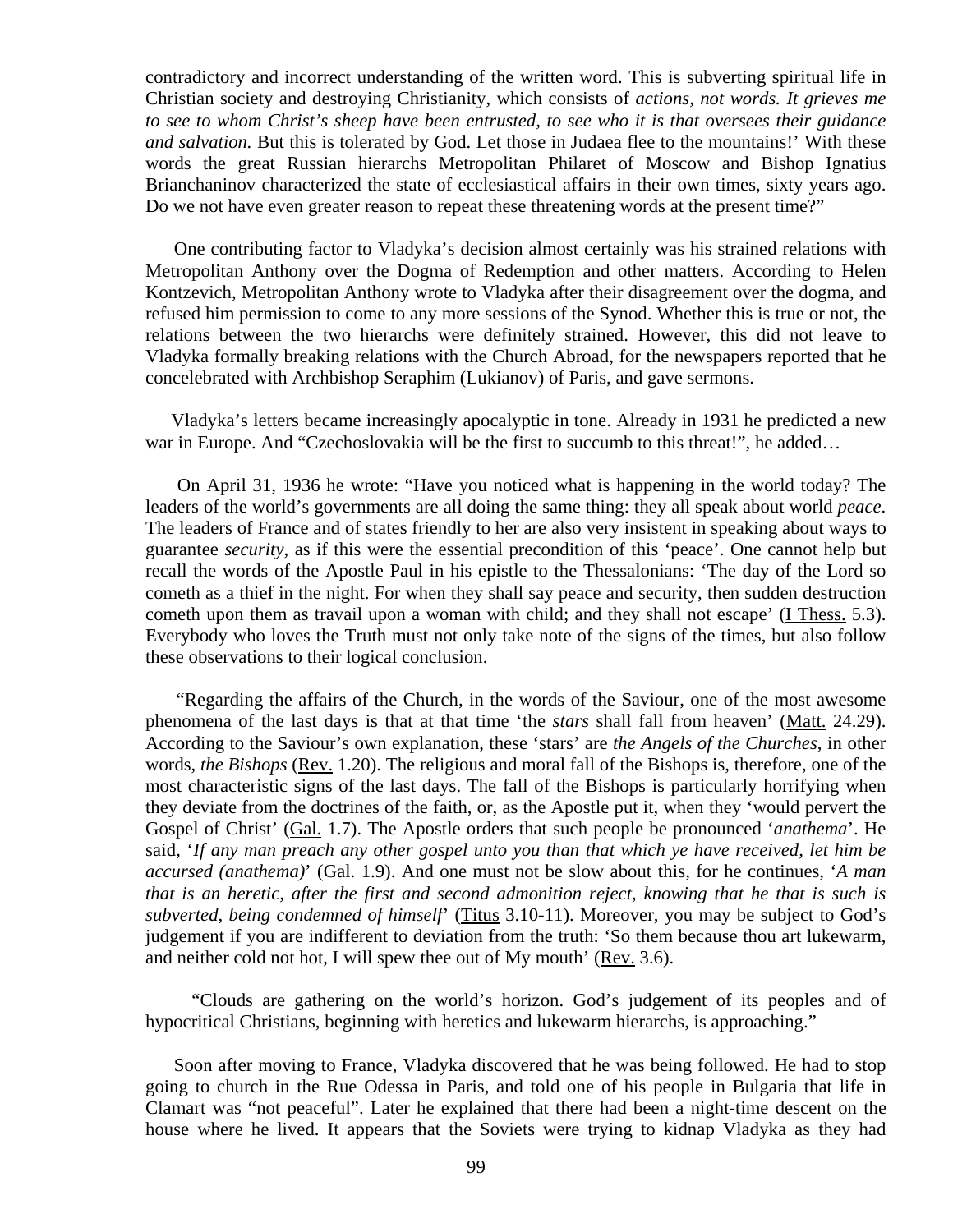kidnapped General Kutepov in 1931 and General Miller in 1937. And although they did not succeed, after his death his papers were all sent to Moscow...

 Seeking a safer refuge, in 1936 Vladyka moved with the Porokhovs to Mosne, near Amboise on the Loire. Soon after this Theodore Vassilievich Porokhov was murdered. In 1939 Lydia Nikolaevna Porokhova, in monasticism Maria, also died. Six months later, on September 1, 1939, Vladyka and the Porokhovs' niece, Anastasia Vassilievna, were taken by a former landowner of Poltava, Maria Vassilievna Fedchenko, to a little property which she rented at Limeray, in the same region. Here there were three caves suitable for living in. In the first lived Vladyka. In the second was a church. In the third lived Anastasia Vassilievna. And Maria Vassilievna lived in a house next to the caves. There was also a place for some domestic animals, and for twelve Doberman-pinchers, who were chained up during the day but were released into the park during the night, probably so as to protect Vladyka from his enemies. After his death, they were all sold.

 Archbishop Theophanes reposed peacefully at three o'clock in the morning on February 6/19, 1940, the feast of the St. Photius the Great. According to one of those present, there were no more than four people present at the funeral of the great and holy hierarch, who was vested in his hierarchical vestments with the mitre and panagia that the Tsar had presented him with at his consecration. The funeral was celebrated by Hieromonk Barnabas, his confessor, who lived in the same village.

 However, according to Helen Yurievna Kontzevitch: "At Archbishop Theophanes's funeral he was deprived of the burial rite due to him as a bishop, and was buried as a simple monk by order of Metropolitan Eulogius. He was buried by Hieromonk Barnabas, who had inquired of Metropolitan Eulogius concerning the rite of burial."

Vladyka was buried in plot  $N^{\circ}$  432 in the municipal cemetery of Limeray.

 On the fortieth day after his repose he appeared to his spiritual son and the future Archbishop of Canada Joasaph, who witnessed: "After the death of my marvelous instructor, I was terribly afflicted… It was very difficult for me and I prayed much for him. And then, on the night of the fortieth day after his repose, I dreamed that I was standing in front of a magnificent church from which were proceeding a multitude of hierarchs after the service. I recognized the great hierarchs: Saints Basil the Great, John Chrysostom, Gregory the Theologian and many others. Suddenly, in the middle of them I saw his Eminence Theophanes! I ran up to him:

"Your Eminence, where are you coming from? "

"'Well, as you can see, we have just celebrated the Liturgy together. Come with us.'

 "I followed him. All this took place in a spacious automobile – or was it a boat? – which began to sail in the air, so to speak. We passed by mountains, forests and valleys of an indescribable beauty. My elder began to show me these dwellings and revealed to me their destiny:

"That one will be saved, but that one over there at the bottom of the valley will perish.'

 "It was terrible to see! And all around us there were beautiful gardens and a sweet perfume. I contemplated them with delight and without being sated. For a long time we were carried about in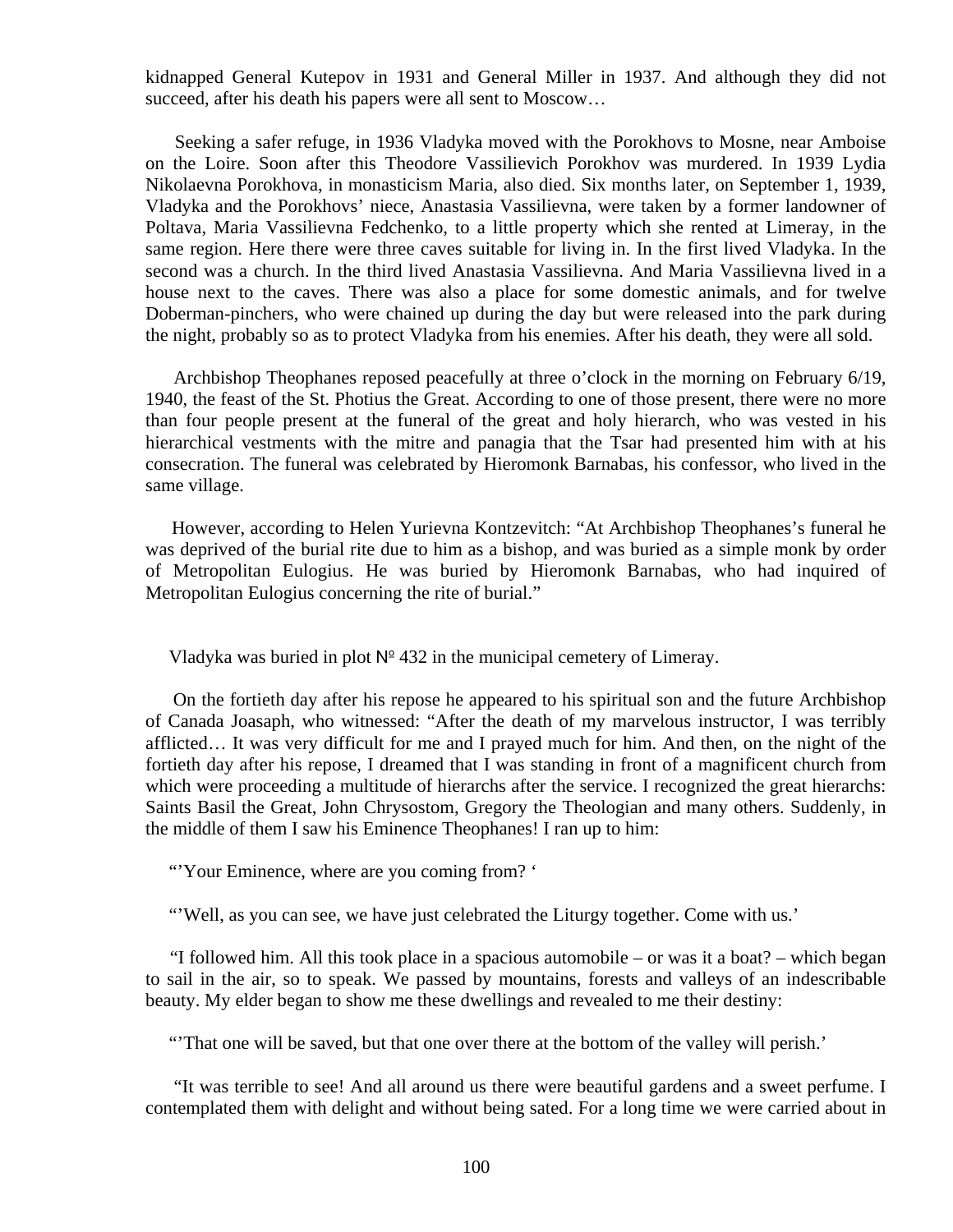this way in the air, in the middle of this magnificence. Finally I could not restrain myself and asked:

"'But where are we?'

"His Eminence Theophanes answered me: 'And why do you not understand…? In Paradise!'

 "From that moment I was reassured, having understood that my dear instructor had been found worthy of eternal blessedness."

 Miracles of healing have been attributed to Archbishop Theophanes since his repose. Thus when he died in 1940 Helen Yurievna Kontzevich had had a terrible toothache; she prayed to him and the pain disappeared instantly. And towards the end of her life she had a vision of him, after which she wrote a troparion to him.

Here is the troparion written by her:

# TROPARION. TONE 3

# *Defender of the right belief in Christ's redemption, thou didst endure afflictions and death in exile, O holy father, Hierarch Theophanes, pray to Christ God to save our souls.*

Sources: The *Works* of Archbishop Theophanes in printed and manuscript form; Archbishop Theophanes of Poltava and Pereyaslavl, *Selected Letters,* Liberty, TN: St. John of Kronstadt Press, 1989; V.K., *Russkaia Zarubezhnaia Tserkov' na Steziakh Otstupnichestva (The Russian Church Abroad on the paths of Apostasy)*, St. Petersburg, 1999, pp. 29-30 (in Russian); Monk Anthony (Chernov), *Vie de Monseigneur Théophane, Archevêque de Poltava et de Pereiaslavl (The Life of his Eminence Theophanes, Archbishop of Poltava and Pereyaslavl)*, Lavardac: Monastère Orthodoxe St. Michel, 1988 (in French); Monk Anthony (Chernov), private communication; Sergius and Tamara Fomin, *Rossia pered Vtorym Prishestviem (Russia before the Second Coming),* Sergiev Posad, 1994; Richard Bettes, Vyacheslav Marchenko, *Dukhovnik Tsarskoj Sem'i (Spiritual Father of the Royal Family)*, Moscow: Valaam Society of America, 1994, pp. 60- 61 (in Russian); Archbishop Averky (Taushev), *Vysokopreosviaschennij Feofan, Arkhiepiskop Poltavskij i Pereiaslavskij (His Eminence Theophanes, Archbishop of Poltava and Pereyaslavl)*, Jordanville: Holy Trinity Monastery, 1974 (in Russian); Archbishop Anthony of San Francisco, *The Young Elder: A Biography of Blessed Archimandrite Ambrose of Milkovo,* Jordanville: Holy Trinity Monastery, 1974, p. 39; Abbot Herman, "Helen Yurievna Kontzevitch", *The Orthodox Word*, vol. 35, № 6 (209), November-December, 1999, pp. 286-290; Edvard Radzinsky, *Rasputin*, London: Weidenfeld & Nicolson, 2000; Polischuk, E.S. (ed.), *Imiaslavie. Antologia (Nameworshipping. An Anthology)*, Moscow, 2002, p. 518 (in Russian); Gubanov, *Tsar Nikolai II-ij i Novie Mucheniki (Tsar Nicholas II and the New Martyrs),* St. Petersburg, 2000, p. 770 (in Russian); M.E. Gubonin, *Akty Sviateishago Patriarkha Tikhona (The Acts of His Holiness Patriarch Tikhon)*, Moscow, 1994, p. 995 (in Russian); *Pis'ma Blazhennejshago Mitropolita Antonia (Khrapovitskago),* (*The Letters of His Beatitude Metropolitan Anthony (Khrapovitsky)),*Jordanville: Holy Trinity Monastery, 1988 (in Russian); "Vie de l'Archevêque Théophane de Poltava", *Orthodoxie*, Nº, December, 1996, pp. 6-12 (in French); V. Moss, *The Mystery of Redemption*, Cafepress, 2004.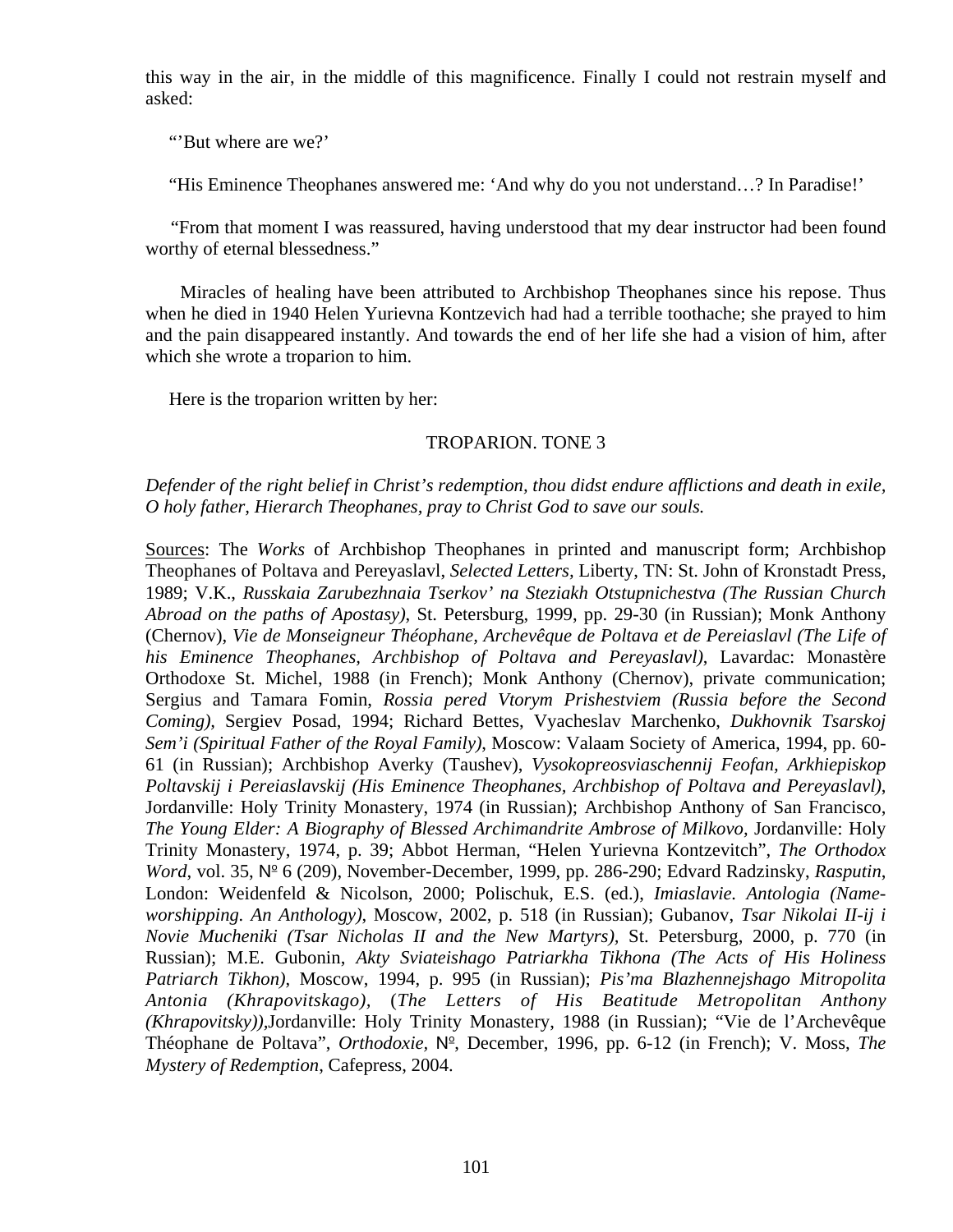# **APPENDIX 2: ARCHBISHOP THEOPHANES OF POLTAVA ON REDEMPTION**

 The doctrine of his Excellency Metropolitan Anthony (Khrapovitsky of Kiev) differs in two ways from the official doctrine of the Church:

 (a) the centre of gravity of the redemptive act of Christ is displaced from Golgotha to Gethsemane,

 (b) the redemptive act itself is conceived not at all as an expiatory sacrifice offered for humanity, but as an act of compassion and love for it...

 Is our author right in transferring the centre of gravity of the redemptive act of the Saviour from Golgotha to Gethsemane, and does he understand well, in its essence, the prayer of Gethsemane?

 Metropolitan Anthony affirms that the words of Christ "May this cup pass from Me" refer not at all to His imminent crucifixion and death, but to the torments undergone in the Garden of Gethsemane and elicited by the sight of the sin of men, and by compassion. He supports his idea by reference to the words of the apostle Paul in the Epistle to the Hebrews, which say that in the Garden of Gethsemane the Saviour besought with great cries Him Who was able to save from death, His heavenly Father, and that He was heard in His prayer because of His piety (Hebrews 5.7-10). If, continues our author, the Saviour prayed that He should be spared the crucifixion and death, the Apostle would not have written that He had been heard, since He endured the crucifixion and death. And if the Apostle wrote that His prayer had been heard, it was that He was not asking that He should be spared death, but something else: that He should be spared the internal sufferings experienced in the Garden of Gethsemane because of the sins of humanity. But it is impossible to concur with this interpretation. Why does our author limit the Gethsemane prayer to the words "May this cup pass from Me" (Matthew 26.39) and omits the second part of the prayer: "Nevertheless, not as I will, but as Thou wilt" (Matthew 26.39)? And besides, it emerges from the complete text of the prayer that Christ was not positively asking to be spared death, but conditionally, if that was the will of God. And the will of God was that Christ should drink to the dregs the cup of sufferings of Calvary for the sins of men.

 He was heard and his prayer granted, but in what was his prayer granted, if He was not spared suffering and death? He was delivered from death according to His humanity: that is how the Fathers and Teachers of the Church have always interpreted this passage!..

 [St. Athanasius the Great writes:] "When [the Saviour] says 'Father, if it is possible, may this cup pass from Me' (Matthew 26.39), 'nevertheless not My will but Thine be done' (Luke 22.42), and 'for the spirit is willing, but the flesh is weak' (Matthew 26.41), He expresses two wills: the human will, which is proper to the flesh, and the Divine will, which is proper to God; the human will, by the weakness of the flesh, recoils before sufferings, while His Divine will accepts them.

 In the same way, when Peter learned that Christ was going to suffer, took fear and said 'Be it far from Thee, Lord: this shall not be unto Thee', Christ, without reproaching him, said: 'Get thee behind Me, Satan: thou art an offence unto Me: for thou savourest not the things that be of God, but those that be of men' (Matthew 16.22-23).

 "It is the same thing here. As man, he pushes away suffering, as a man would do, but as God and not being subject to suffering by His Divine nature, He completely accepts suffering and death." (*On the Incarnation of the Word* and *Against the Arians*)...

 [Then Archbishop Theophanes cites another passage from St. Athanasius, followed by citations from St. Gregory of Nyssa, St. John Chrysostom (two passages), St. Cyril of Alexandria (three texts) and St. Ephraim the Syrian.]

 [St. John of Damascus writes:] "On the eve of His redemptive passion, He says: 'Father, if it is possible, may this cup pass from Me' (Matthew 26.39), but it is clear that He must drink this cup in His capacity as man, and not as God. That is why, as a man would do, He wishes to be spared this cup. These words are dictated by a natural fear... 'Nevertheless, not My will but Thine be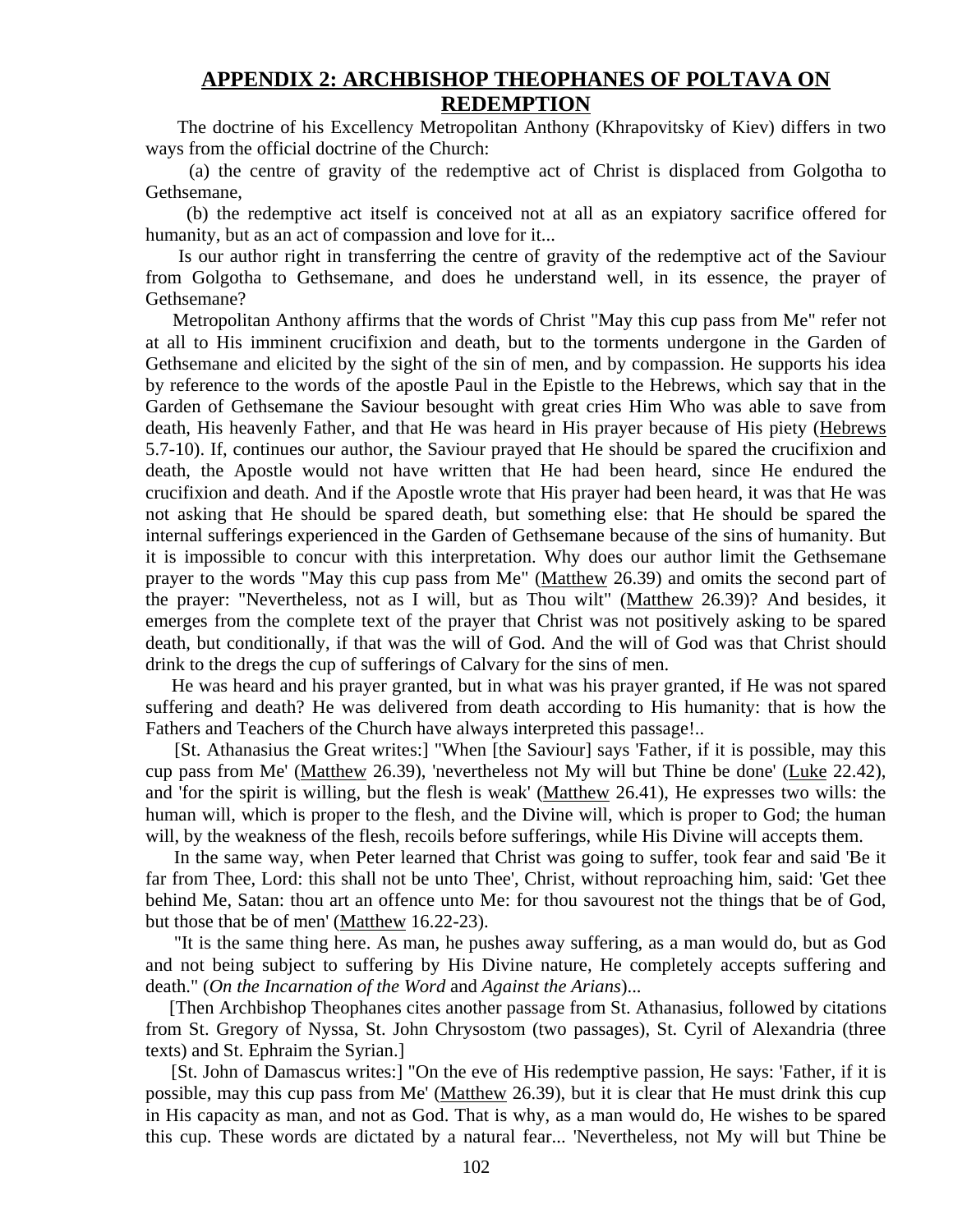done' (Luke 22.42): not Mine to the extent that I have a different nature from Thine, that is, Mine and Thine insofar as I am consubstantial with Thee.

 "Evidently He had a will both as man and as God; for the rest, His human will submitted to and obeyed His Divine will, without following its own inclinations, but desiring only what His Divine will wanted. When the Divine will permitted it, His human will found itself naturally subject to that which was proper to it. That is why when it pushed away death and His Divine will permitted it, it then really pushed away death, and was in a state of fear and agony. But when His Divine will wanted His human will to choose death, then His sufferings became fully accepted and willed, because He delivered Himself voluntarily to death, not only as God, but also as man." (*Exposition of the Orthodox Faith*, III, 18).

 After all the above, one sees that for the Fathers the Gethsemane prayer of our Saviour was not the exploit of love and compassion for the sin of the human race, but the expression of the agony of Christ and the fear of the pain suffered on Golgotha.

 Metropolitan Anthony finds this interpretation unworthy of the person of Christ... But we can be convinced that this objection of our very reverend author is largely based on a misunderstanding by studying the teaching of the Fathers on what they call he irreproachable and natural passions of human nature. According to the Fathers, Christ the Saviour took upon Himself the natural and irreproachable passions, but he did not take upon Himself sin and the sinful passions.

 "We confess," writes St. John of Damascus, "that Christ assumed all the natural and irreproachable passions (sufferings) of man. For He assumed the whole man and all that is proper to man, except sin, for sin is not natural and has not been placed in us by the Creator: it arises only under the influence of the devil, who acts with our consent and does not do us violence. The natural and irreproachable passions (sufferings) are external to our will, - they are those which have been introduced into human life as a consequence of disobedience and condemnation, being hunger, thirst, fatigue, toil, tears, decay, fear, agony which produces sweat, tears of blood and the help of angels who take pity on our weakness, and others besides, which are proper to all men in accordance with their nature." (*Exposition of the Orthodox Faith*, III, 20).

 With regard to fear, St. John of Damascus writes: "The word fear has a double meaning. There is natural fear, which comes when the soul refuses to be separated from the body, in accordance with the natural sympathy and kinship which the Creator breathed into the soul from its origin and which make the soul have a natural experience of fear, anguish and horror of death. The definiton of this fear is as follows: natural fear is the effort made to preserve one's existence out of disgust at death. For if the Creator has brought all things into being out of nothing, it is natural that all things should aspire to be and refuse nothingness...

 "But there is another fear, that which comes from a darkening of the spirit, from lack of faith and ignorance of the hour of one's death - for example, the fear that we experience in the night when we hear an unusual sound. That fear is contrary to nature and to define it we shall say: antinatural fear is terror in face of the unknown. That fear was not experienced by the Saviour..." (*Exposition of the Orthodox Faith*)...

 The teaching of the Fathers of the Church on the Gethsemane prayer, which we have just expounded, can be summarized in the following terms:

 1) All the Fathers have seen in Christ's prayer in Gethsemane, by no means the redemptive act itself, which for them took place on Golgotha, but a pre-redemptory struggle and agony.

 2) The essence of this pre-redemptory act resides not in the compassionate love of the Saviour suffering for the sins of men, but in the manifestation of the weakness of His human nature, which expresses His fear of His coming Passion on Golgotha.

 3) The manifestation of this weakness of His human nature does not represent anything whatever unworthy of His holy Person, since it comes from His free Divine will and has a capital importance in the economy of salvation.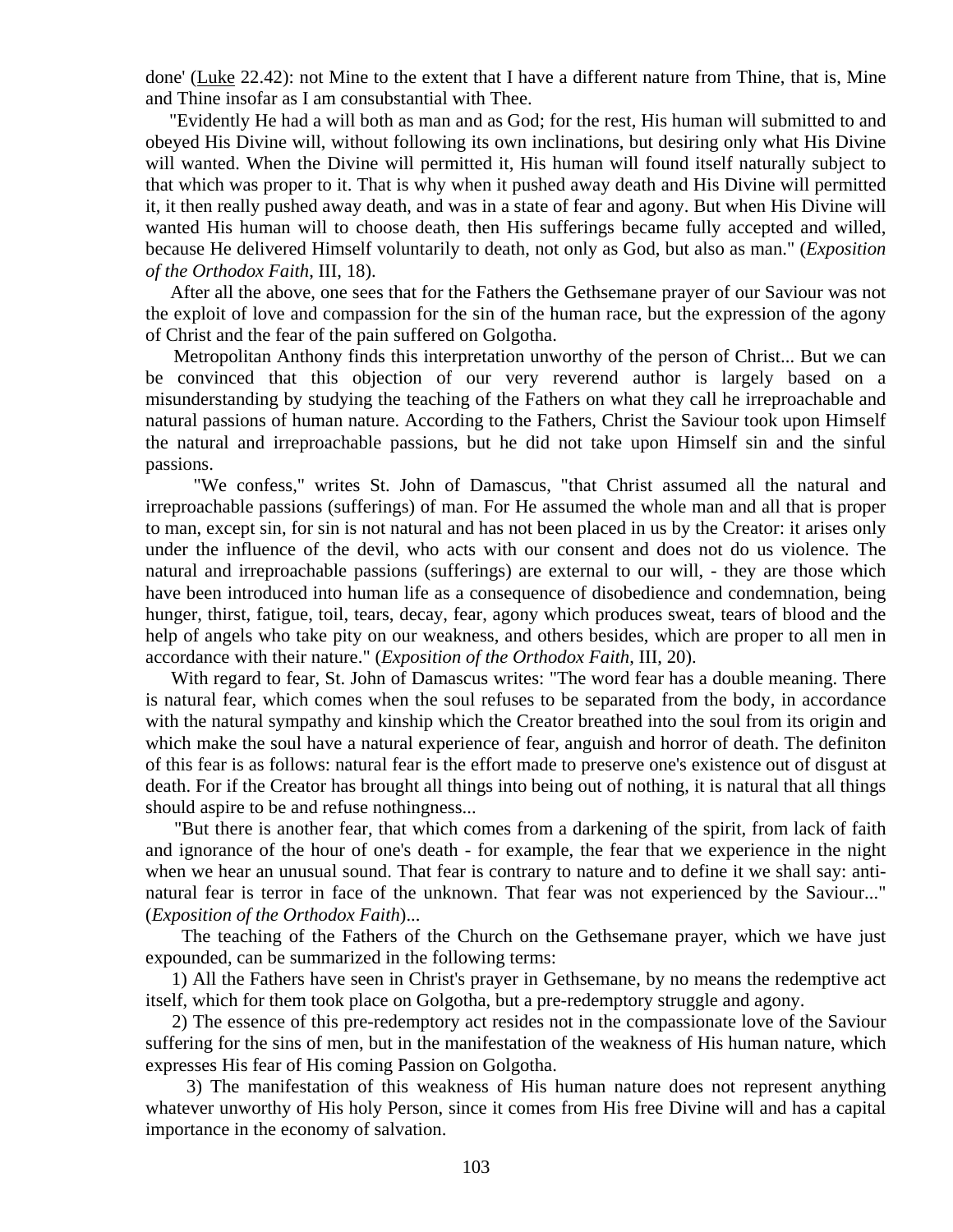4) This act of our Saviour has a providential significance in that it attests to the fact that the Saviour took upon Himself human nature not at all in an illusory manner but in all its reality, with all its (non-sinful) weaknesses, and that He triumphed in His person over one of the principal weaknesses of men...

 The second peculiarity of Metropolitan Anthony's doctrine on the dogma of Redemption is his interpretation of the redemptive act of Christ not at all as a sacrifice offered for the human race, but as an act of compassionate love towards it.

\*

 [Bishop Theophanes the Recluse writes:] "We have fallen through the sin of our first parents and we have been plunged into irremediable corruption. Our salvation can only come by deliverance from this corruption. Our corruption comes from two different evils: from the wrath of God in the face of our disobedience and from the loss of His grace and from submission to the law, on the one hand; and on the other, from the alteration of our nature by sin, from the loss of true life, and from submission to death. That is why there were required for our salvation: first, that God should take pity on us, deliver us from the curse of the law and restore to us His grace, and then that he make us live again, we who were dead through sin, and give us a new life.

 Both the one and the other are necessary: both that we should be delivered from the curse, and that our nature should be renewed. If God does not show Himself full of pity for us, we can not receive any pardon from Him, and if we receive no pardon, we are not worthy of His grace; and if we are not worthy of His grace, we cannot receive the new life. And even if we had received pardon and remission in some fashion, we would remain in our corrupted state, unrenewed, and we would derive no profit from it; for without renewment of our nature, we would remain in a permanent state of sin and we would constantly commit sins, sins which bring down upon us again our condemnation and disgrace - and so everything would be maintained in the same state of corruption.

 Both the one and the other have been accomplished by the expiatory sacrifice of Christ. By His death on the Cross he offered a sacrifice of pardon for the human race. He lifted the curse of sin and reconciled us to God. And by His pure life, by which in a perfect manner he accomplished the will of God in all its fullness, He has revealed and given to us, in His person, an unfailing source of justice and sanctification for the whole human race."

 To this teaching on the Redemption which is retained in our dogmatic works and in the 'Catechism' of Metropolitan Philaret of Moscow, Metropolitan Anthony made objections, substituting for it his own doctrine...

 [But] according to St. Gregory the Theologian, these [old-testament] sacrifices were, on the one hand, a concession made to the young Israel in view of his young age, so that he should not allow himself to be seduced by the pagan sacrifices, and on the other, the prefiguration of the sacrifice of Christ on Golgotha.. This mystical prefigurative value is borne especially by the paschal lamb.

 "All that took place in old-testament times with regard to the worship of God," writes St. John Chrysostom, "leads always to the Saviour - whether these are the prophecies, the priesthood, the kingship, the temple, the altar, the veil of the temple, the ark, the manna, the rod, or anything else everything is in relation with Him. If the one God authorized the Hebrews to offer a sacrificial worship to Him, this is not at all because He was satisfied with sacrifices, but because He wanted to turn the Hebrews from the pagan superstitions... In His wisdom and omnipotence He yielded to the desire of the Hebrews and in authorizing them to offer sacrifices to Him, He prepared the image of things to come, so that the victim, in itself useless, might show itself to be useful as an image... By all the sacrifices He prepares the image of Christ and the events to come.

 "Whether this image is a sheep, it is an image of Christ; or an ox, it is also an image of Christ; or a calf or a heifer, or any other animal offered in sacrifice, a pigeon or a turtle-dove, everything is in relation to the Saviour...